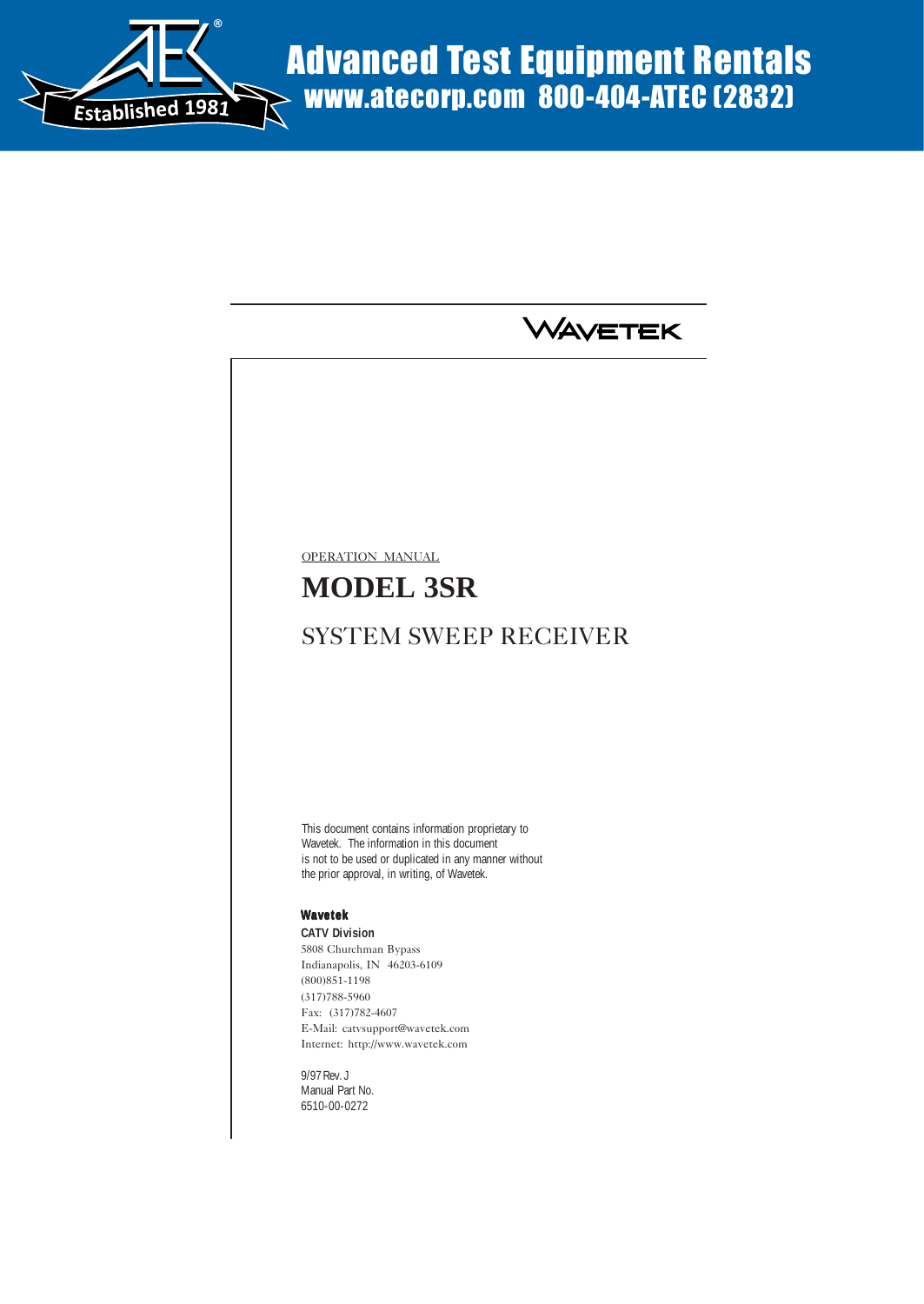## **WARRANTY**

Wavetek warrants that all Products manufactured or procured by Wavetek conform to Wavetek's published specifications and are free from defects in materials and workmanship for a period of one (1) year from the date of delivery to the original Buyer, when used under normal operating conditions and within the service conditions for which they were designed. This warranty is not transferrable and does not apply to used or demonstration products.

The obligation of Wavetek arising from a Warranty claim shall be limited to repairing, or at its option, replacing without charge, any assembly or component (except batteries) which in Wavetek's sole opinion proves to be defective within the scope of the Warranty. In the event Wavetek is not able to modify, repair or replace nonconforming defective parts or components to a condition as warranted within a reasonable time after receipt thereof, Buyers shall receive credit in the amount of the original invoiced price of the product.

Wavetek must be notified in writing of the defect or nonconformity within the Warranty period and the affected Product returned to Wavetek's factory, designated Service Provider, or Authorized Service Center within thirty (30) days after discovery of such defect or nonconformity. Buyer shall prepay shipping charges and insurance for Products returned to Wavetek or its designated Service Provider for warranty service. Wavetek or its designated Service Provider shall pay costs for return of Products to Buyer.

Wavetek shall have no responsibility for any defect or damage caused by improper storage, improper installation, unauthorized modification, misuse, neglect, inadequate maintenance, accident or for any Product which has been repaired or altered by anyone other than Wavetek or its authorized representative or not in accordance with instructions furnished by Wavetek.

The Warranty described above is Buyer's sole and exclusive remedy and no other warranty, whether written or oral, expressed or implied by statute or course of dealing shall apply. Wavetek specifically disclaims the implied warranties of merchantability and fitness for a particular purpose. No statement, representation, agreement, or understanding, oral or written, made by an agent, distributor, or employee of Wavetek, which is not contained in the foregoing Warranty will be binding upon Wavetek, unless made in writing and executed by an authorized representative of Wavetek. Under no circumstances shall Wavetek be liable for any direct, indirect, special, incidental, or consequential damages, expenses, or losses, including loss of profits, based on contract, tort, or any other legal theory.

#### **Extended Warranty Programs**

Extended warranties and service contracts are available for new and currently owned equipment for an additional cost. Contact the Customer Service Department (800 851- 1198) for details pertaining to extended warranties and service contracts.

#### **Return Authorization Procedure**

The customer MUST obtain a RETURN AUTHORIZATION NUMBER from the Customer Service Department (800 851-1198) prior to returning any equipment for warranty or non-warranty repair. Wavetek accepts no liability for any instrument or subassembly returned to the factory without this number. Any correspondence regarding returned instruments or subassemblies should be referenced to that number.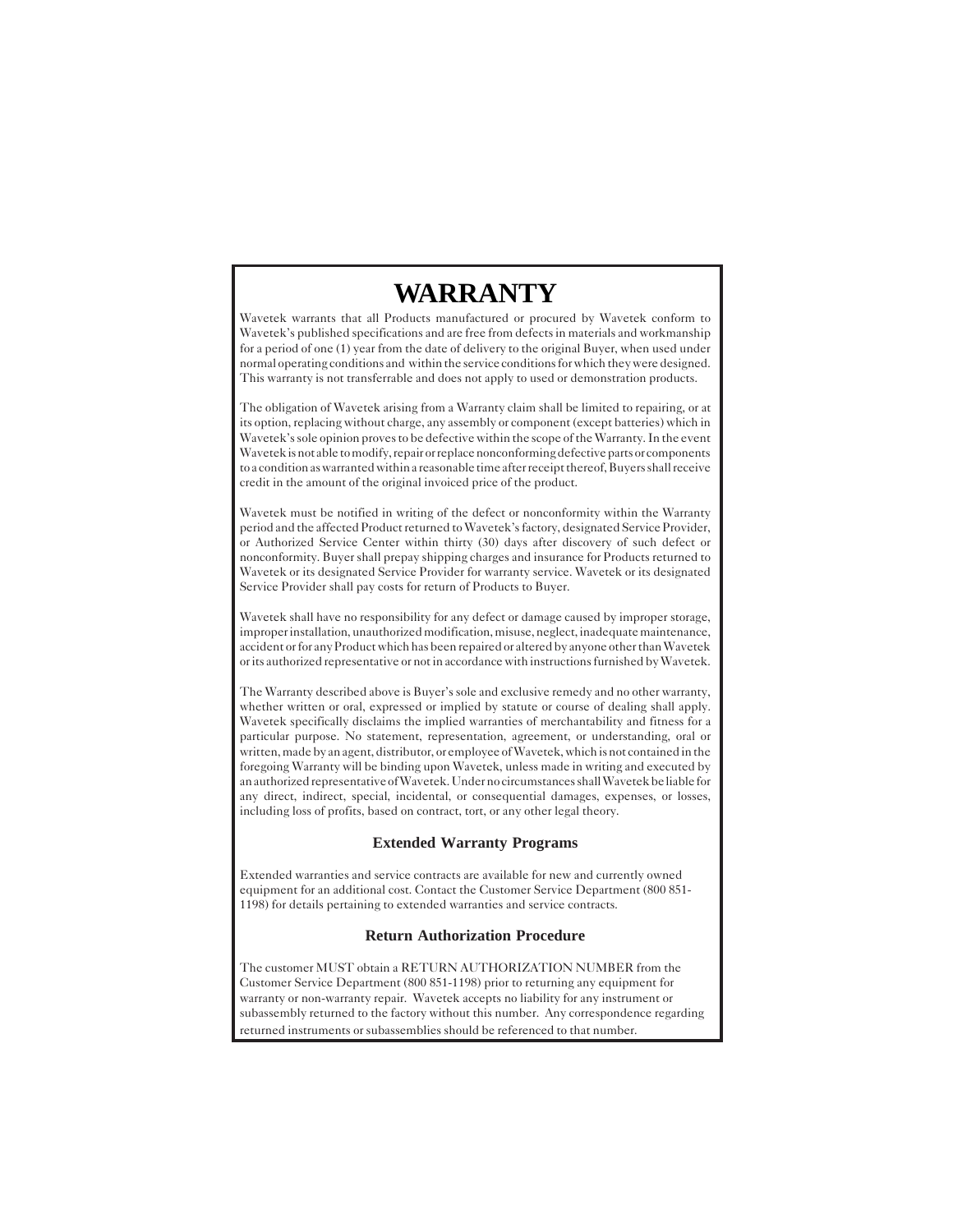# **Contents**

|  |  |  | <b>SECTION 1 - GENERAL INFORMATION</b> |
|--|--|--|----------------------------------------|
|--|--|--|----------------------------------------|

| 1.2.4 Carrier to Noise Measurement  1-3 |
|-----------------------------------------|
|                                         |
|                                         |
|                                         |
|                                         |
|                                         |
|                                         |
|                                         |
|                                         |
|                                         |
|                                         |
|                                         |
|                                         |

### **SECTION 2 - INSTALLATION**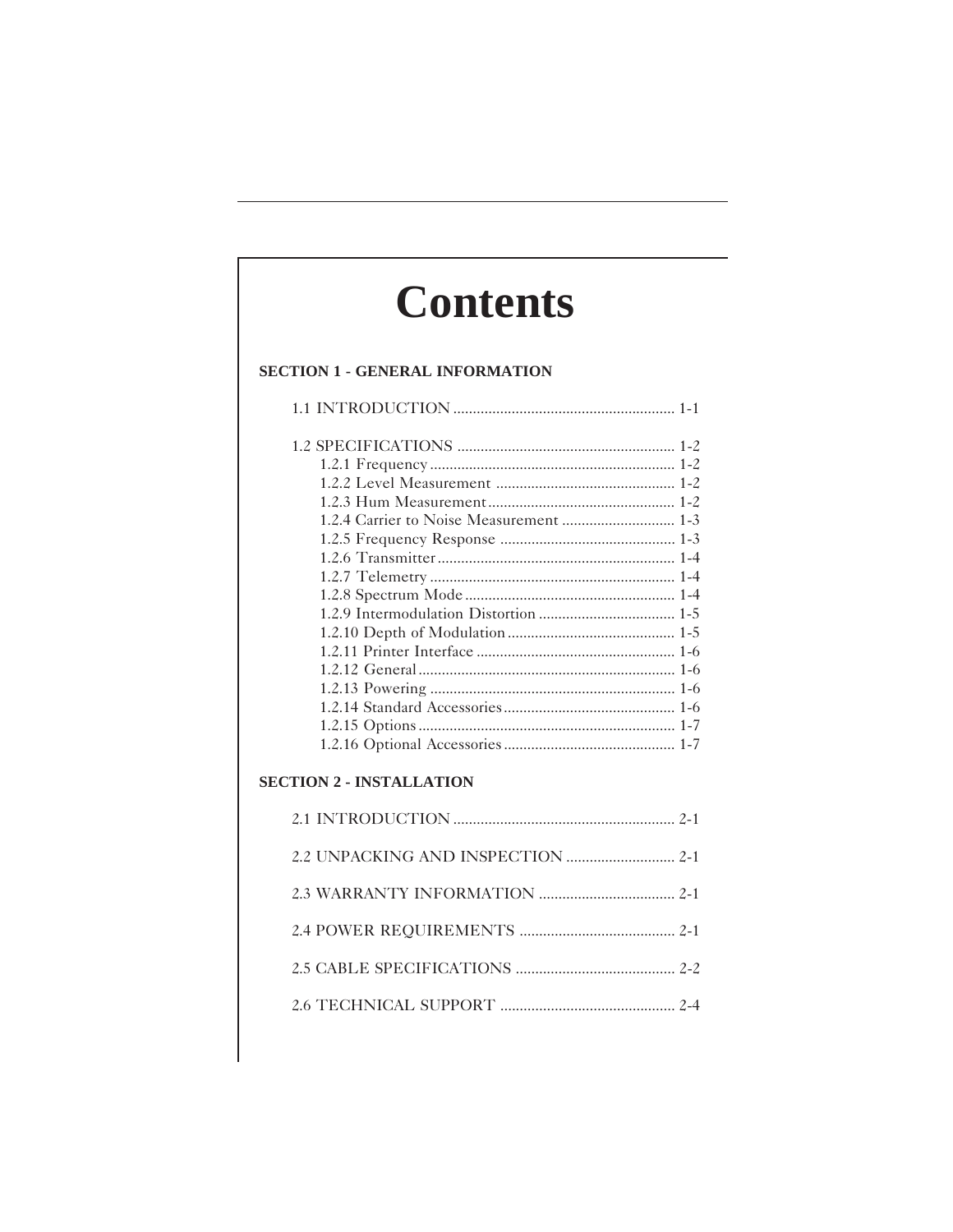|--|--|--|--|

### **SECTION 3 - USER INTERFACE**

| 3.2 FRONT-PANEL DESCRIPTION 3-1           |  |
|-------------------------------------------|--|
|                                           |  |
| 3.2.2 Measurement Mode Selection Keys 3-2 |  |
|                                           |  |
|                                           |  |
|                                           |  |
|                                           |  |
|                                           |  |

### **SECTION 4 - OPERATION - HOW TO USE THE 3SR RECEIVER**

| 4.2 STEALTH START-UP PROCEDURE  4-1                                                      |  |
|------------------------------------------------------------------------------------------|--|
| 4.3.3 How To Setup Your Channel Plan  4-10<br>4.3.4 How To Edit Channel Parameters  4-12 |  |
| 4.4 HOW TO PERFORM LEVEL MEASUREMENTS                                                    |  |
| 4.5 HOW TO MEASURE TILT - BALANCING AN                                                   |  |
|                                                                                          |  |
|                                                                                          |  |
|                                                                                          |  |
|                                                                                          |  |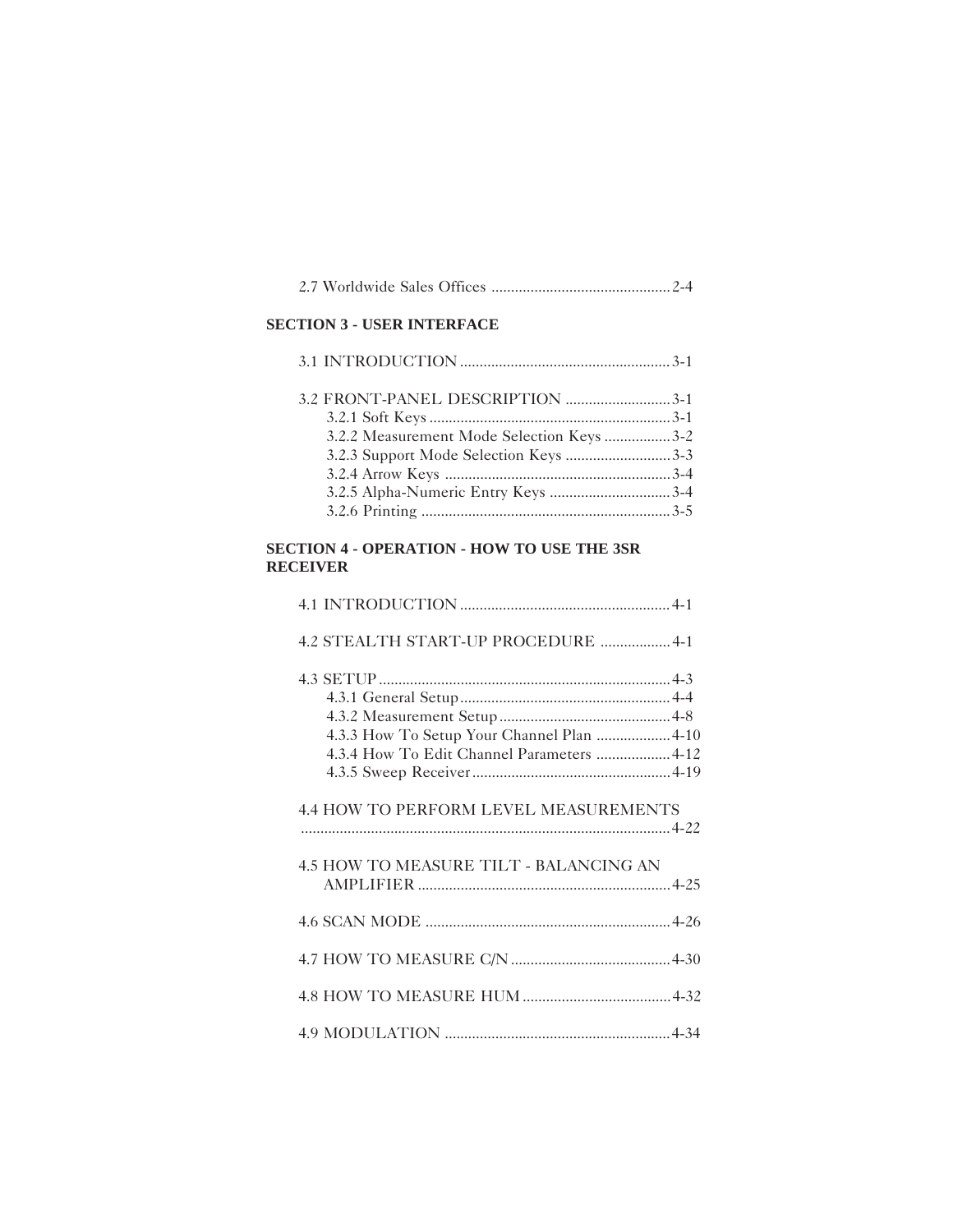| 4.10 SPECTRUM ANALYZER MODE  4-35                                                                      |
|--------------------------------------------------------------------------------------------------------|
| <b>4.11 HOW TO PERFORM SWEEP</b>                                                                       |
| 4.12.1 How to Store/View/Print/Delete Measurement<br>4.12.2 How to Store/Delete Sweep References 4-45  |
| 4.13.1 How to Create/Edit/Delete Test Locations  4-48<br>4.13.3 Viewing/Printing Auto Test Files  4-59 |
|                                                                                                        |
| <b>SECTION 5 - REVERSE SWEEP OPTION</b>                                                                |
|                                                                                                        |
| 5.1.1 Wavetek Stealth Reverse Sweep Concept  5-1<br>5.1.3 Interfacing With Different Network           |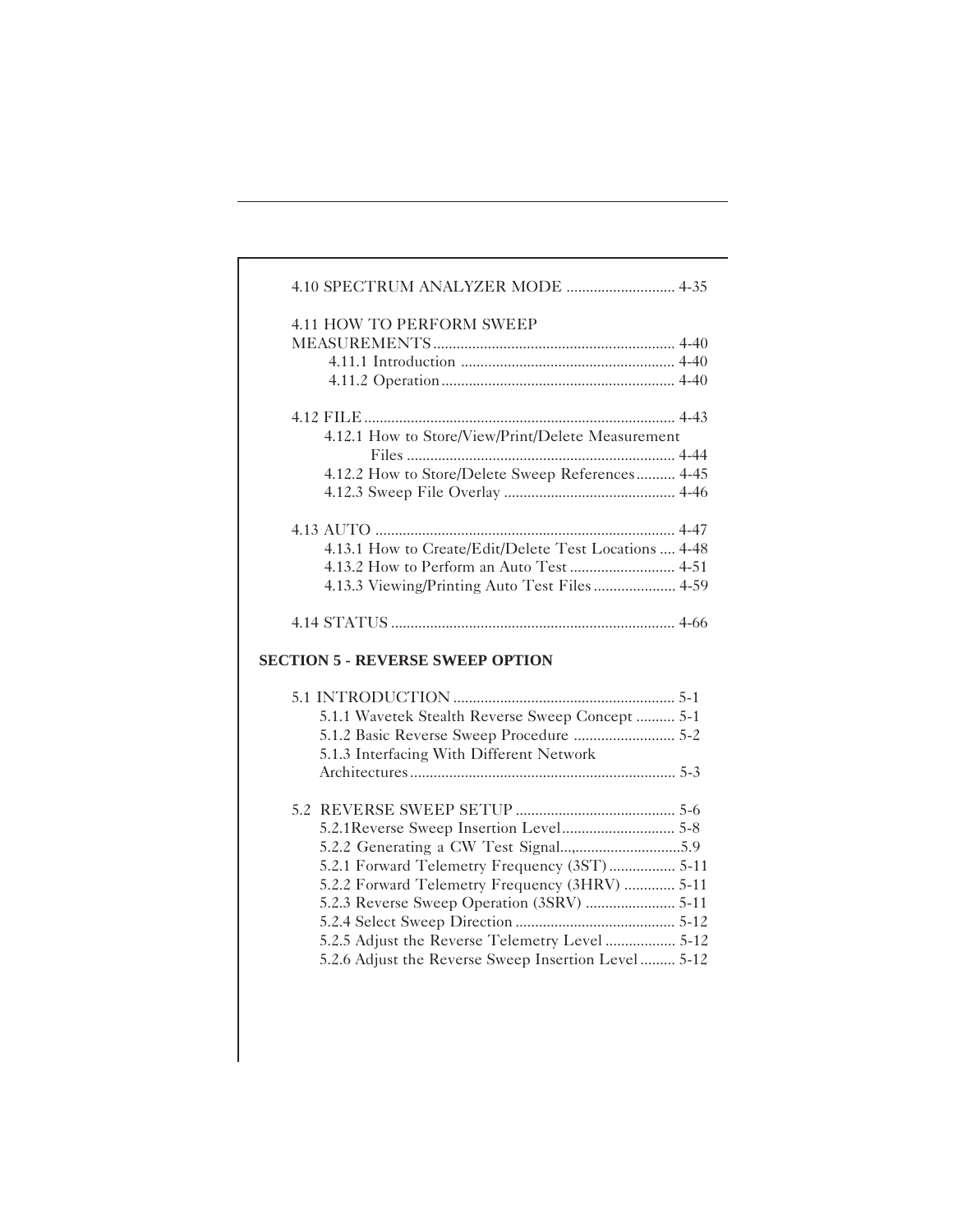| 5.3 INSTALLATION OF REVERSE SWEEP TRANSMIT-                                                             |
|---------------------------------------------------------------------------------------------------------|
| 5.4 FIELD TEST POINT CONSIDERATION  5-15                                                                |
| 5.5 INSTALLATION OF 3HRV -- MULTI-USER RE-                                                              |
|                                                                                                         |
| 5.7.5 Forward and Reverse Sweep References  5-20<br>5.7.7 Recognizing 3SR in Reverse Sweep Option  5-21 |
| 5.8 COMMON PATH DISTORTION (CPD)                                                                        |
|                                                                                                         |
|                                                                                                         |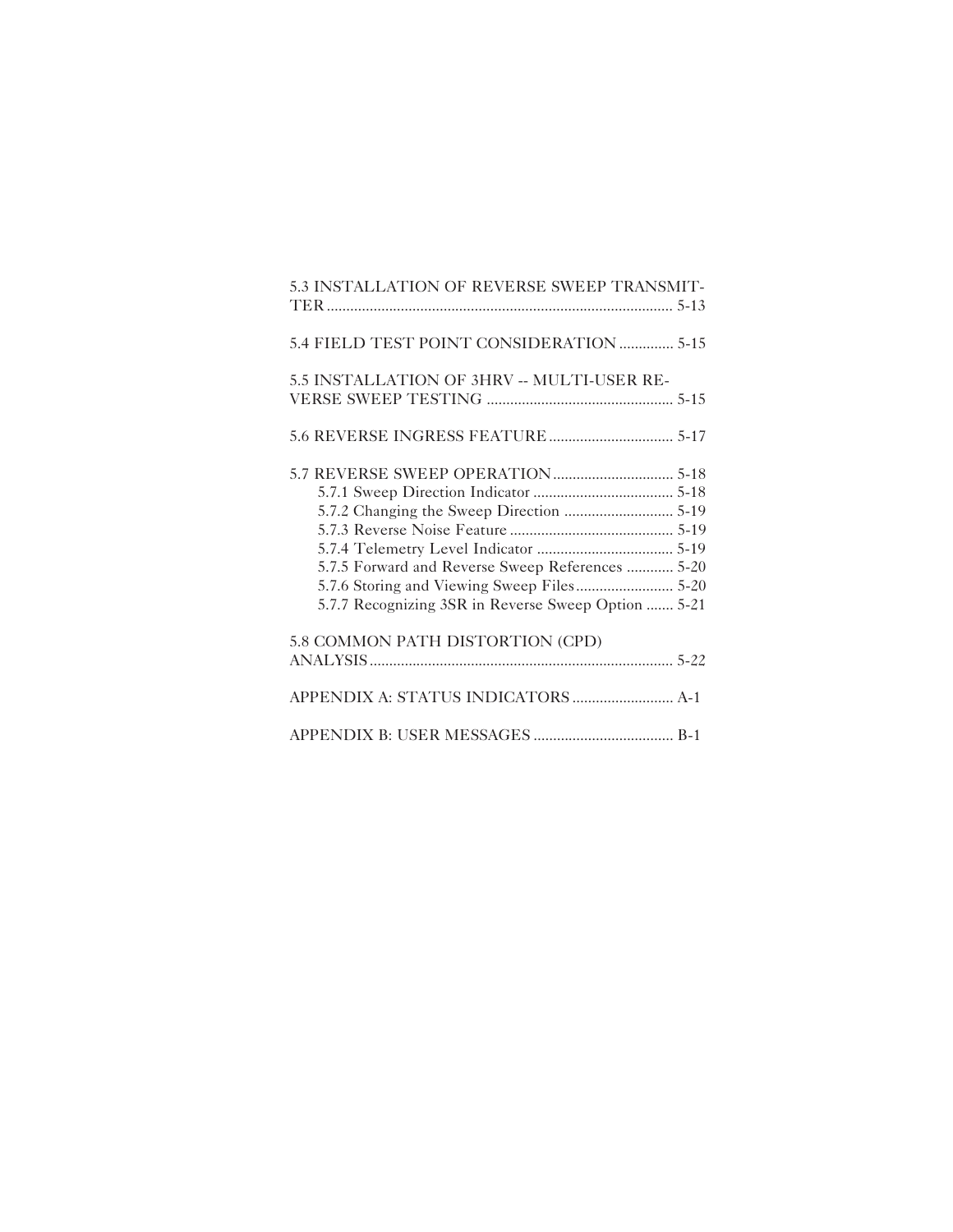# **MODEL 3SR**

## SECTION 1 GENERAL INFORMATION

### 1.1 INTRODUCTION

The Wavetek hand-held System Sweep Receiver performs essential cable TV system preventive maintenance tests with accuracy and ease. Signal levels, hum, C/N, and frequency response can be quickly tested without subscriber interference.

The Sweep System is made up of two components; the 3SR Receiver, and 3ST Transmitter. The contents of this manual will describe the care and operation of the 3SR Receiver, including Reverse Sweep option using the 3HRV Headend Reverse Sweep Receiver.

Frequency response is tested by injecting a low level signal in vacant spectrum areas, and monitoring cable system carrier levels in occupied spectrum areas. In addition to generating the sweep test signal, the 3ST Transmitter continuously monitors the system carriers. The 3ST sends headend level readings to the 3SR Receiver with every sweep update. In this way, any headend level changes are compensated by the receiver to maintain the utmost measurement accuracy.

With the Reverse Sweep option, a transmitter is built into the handheld sweep receiver. The headend sweep transmitter (3ST) is set up to receive the reverse sweep sent from the field. When a reverse sweep is activated from a field test point, the headend transmitter receives the telemetry signal that indicates which receiver is sending the sweep. The headend transmitter measures the sweep, and sends the results, along with the serial number of the sending receiver via its telemetry signal to the field. The field receiver with the tagged serial number then displays the sweep response as measured in the headend on its LCD.

The addition of the 3HRV to the Wavetek Sweep System takes the responsibility of the reverse sweep away from the 3ST. This serves to speed up the reverse sweep rate. In addition, the 3HRV sends out reverse ingress/noise information with every update of its forward telemetry, so reverse telemetry need not be received in order to check the reverse ingress condition. In addition, the 3HRV allows up to 10 users to sweep the reverse path simultaneously.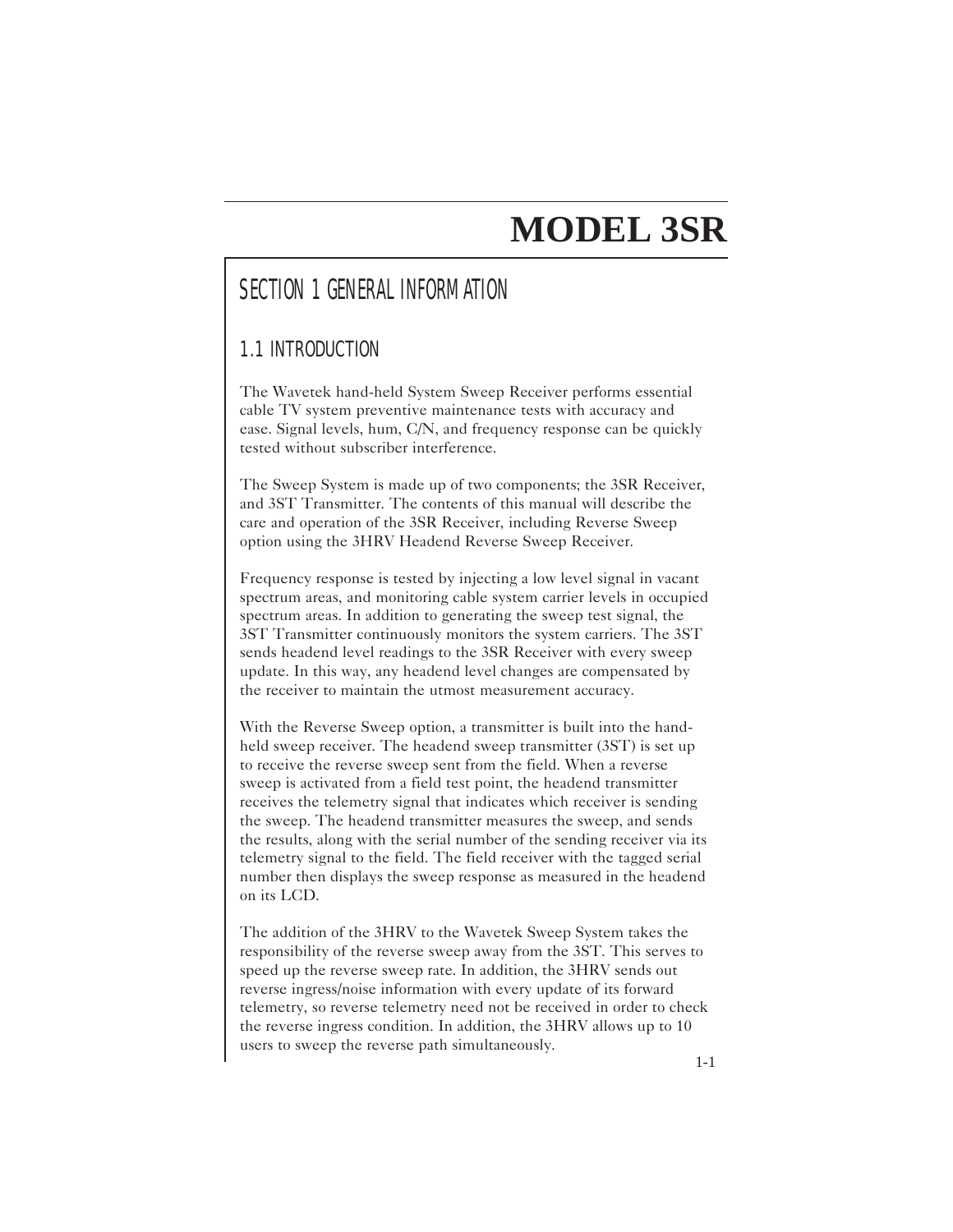The 3SR Receiver, in addition to performing its sweep reception duties, conducts a battery of signal level measurements, including a full scan of the cable spectrum to 1 GHz. A proprietary digital signal processing (DSP) technique is used to measure hum and carrier to noise on modulated carriers.

The 3SR Receiver is a full-featured signal analysis meter, with a complete spectrum display and an analog representation of single channel measurement data. When tuned to a specific channel, a comprehensive set of information is provided: tuned channel, video frequency and level, audio frequency and level, the difference between video and audio carrier levels.

The 3SR Receiver is a streamlined, hand-held instrument, that weighs less than five pounds. Its 320 X 240 dot matrix LCD shows measurement data in both graphical and numerical form.

### 1.2 SPECIFICATIONS

### 1.2.1 Frequency

| Range:                         | 5 to 1,000 MHz                                                                 |  |
|--------------------------------|--------------------------------------------------------------------------------|--|
| Accuracy:                      | $\pm$ 10 ppm at 25°C; $\pm$ 10 ppm drift over<br>temp.; $\pm$ 3 ppm/year aging |  |
|                                | Resolution Bandwidths: 30, 280 kHz (30 kHz for CSO/CTB only)                   |  |
| Tuning Resolution:             | $10 \text{ kHz}$                                                               |  |
| Sweep Resolution:              | 250 kHz maximum                                                                |  |
| <b>1.2.2 Level Measurement</b> |                                                                                |  |

| Range:      | $-40$ to $+60$ dBmV                                                              |
|-------------|----------------------------------------------------------------------------------|
| Resolution: | $0.1$ dB                                                                         |
| Accuracy:   | $+1.0$ dB from -20 to $+50^{\circ}$ C (typical),<br>(relative to $25^{\circ}$ C) |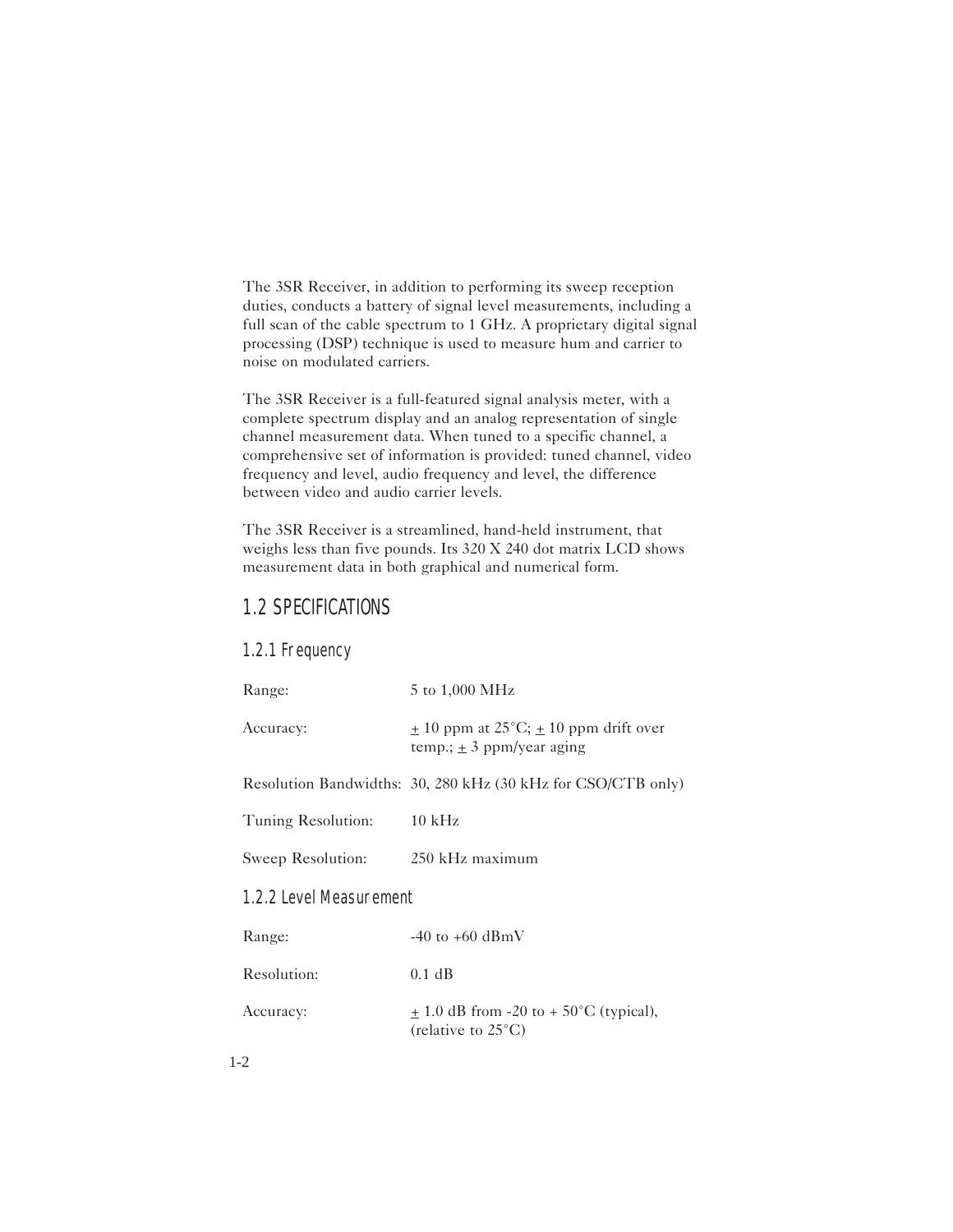### 1.2.3 Hum Measurement

(carrier  $\geq 0$  dBmV) Non-scrambled channels only

| Range:      | 0 to $10\%$ |
|-------------|-------------|
| Resolution: | $<0.2\%$    |
| Accuracy:   | $+0.7\%$    |

### 1.2.4 Carrier to Noise Measurement

Non-scrambled channels only. No preselection required for 78 channels at +10 dBmV input level.



\*Typical C/N specifications for a noise measurement offset range of 2 to 3 MHz above video carrier

Range: 50 dB maximum

Resolution: 0.5 dB

### 1.2.5 Frequency Response

Frequency Range: 5 to 1,000 MHz (Forward or Reverse)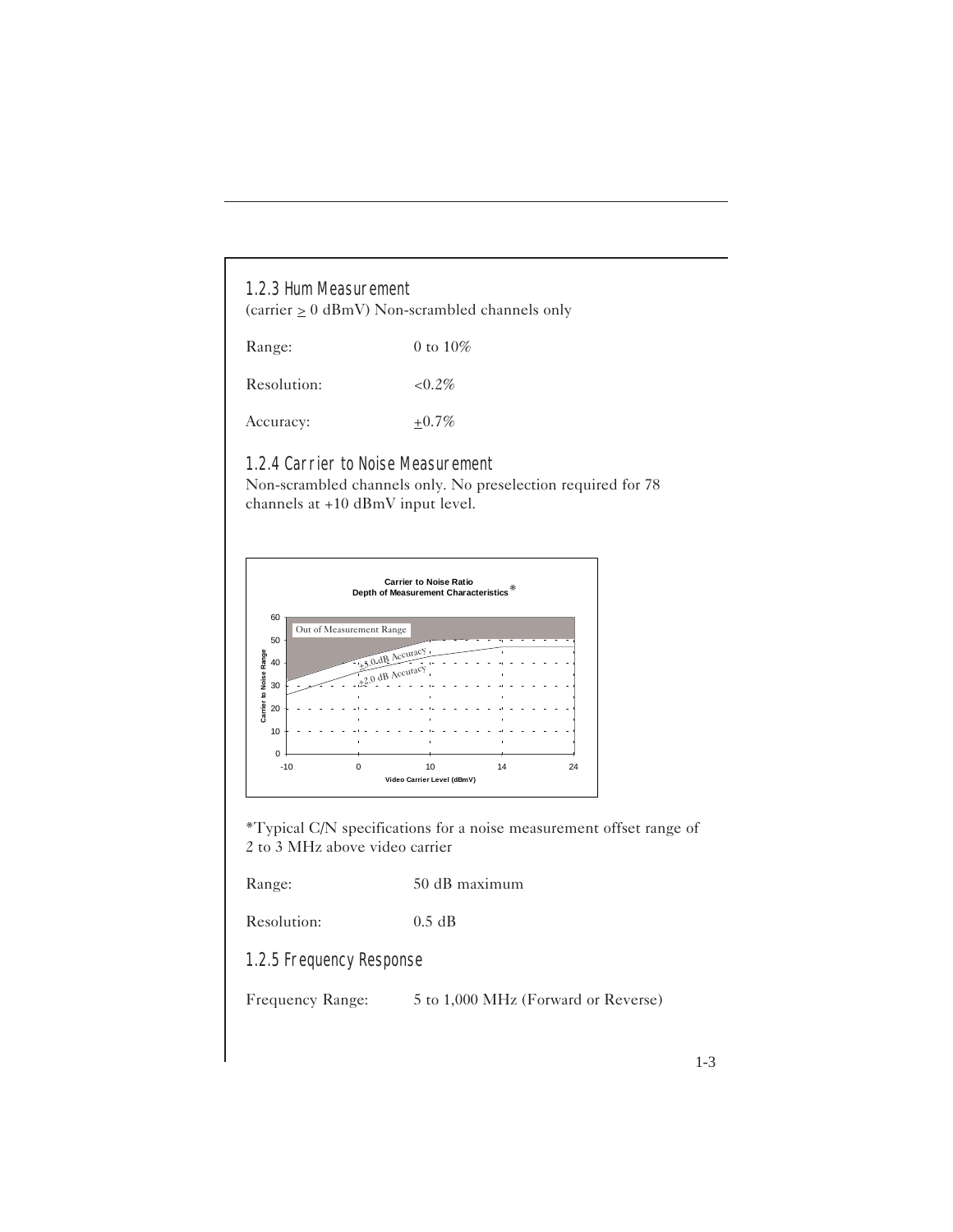| Sweep Rate:                           | $\approx$ 1 second for 600 MHz sweep, no<br>scrambled channels              |
|---------------------------------------|-----------------------------------------------------------------------------|
| Accuracy:                             | $\pm$ 0.5 dB, normalized (dependent on<br>stability of referenced carriers) |
| Display Scaling<br>and Range:         | 1, 2, 5, and 10 dB/division; 6 vertical<br>divisions                        |
| Sweep Scan:                           | User definable from 5 to 1,000 MHz                                          |
| Reference Storage:                    | At least 16, including Forward, Reverse, or<br>Sweepless                    |
| Sweep Trace Storage:                  | At least 50, including Forward, Reverse, or<br>Sweepless                    |
| Reverse Option<br>Transmitter Output: | +10 to +40 dBmV, settable in 2 dB<br>increments                             |
| 1.2.6 Transmitter                     |                                                                             |
| Frequency Range:                      | 5 to 1,000 MHz                                                              |
| Level Range:                          | +20 to +50 <sup>(1)</sup> dBmV; settable in 2 dB<br>increments              |
| <b>Spectral Purity:</b>               | Hars -30 dBc; Spurs -35 dBc                                                 |
| 1.2.7 Telemetry                       |                                                                             |
| Frequency:                            | User defined, 5 to 1,000 MHz                                                |
| Modulation:                           | FSK, 100 kHz deviation                                                      |
| Spectrum Required:                    | $\approx$ 1 MHz recommended                                                 |
|                                       |                                                                             |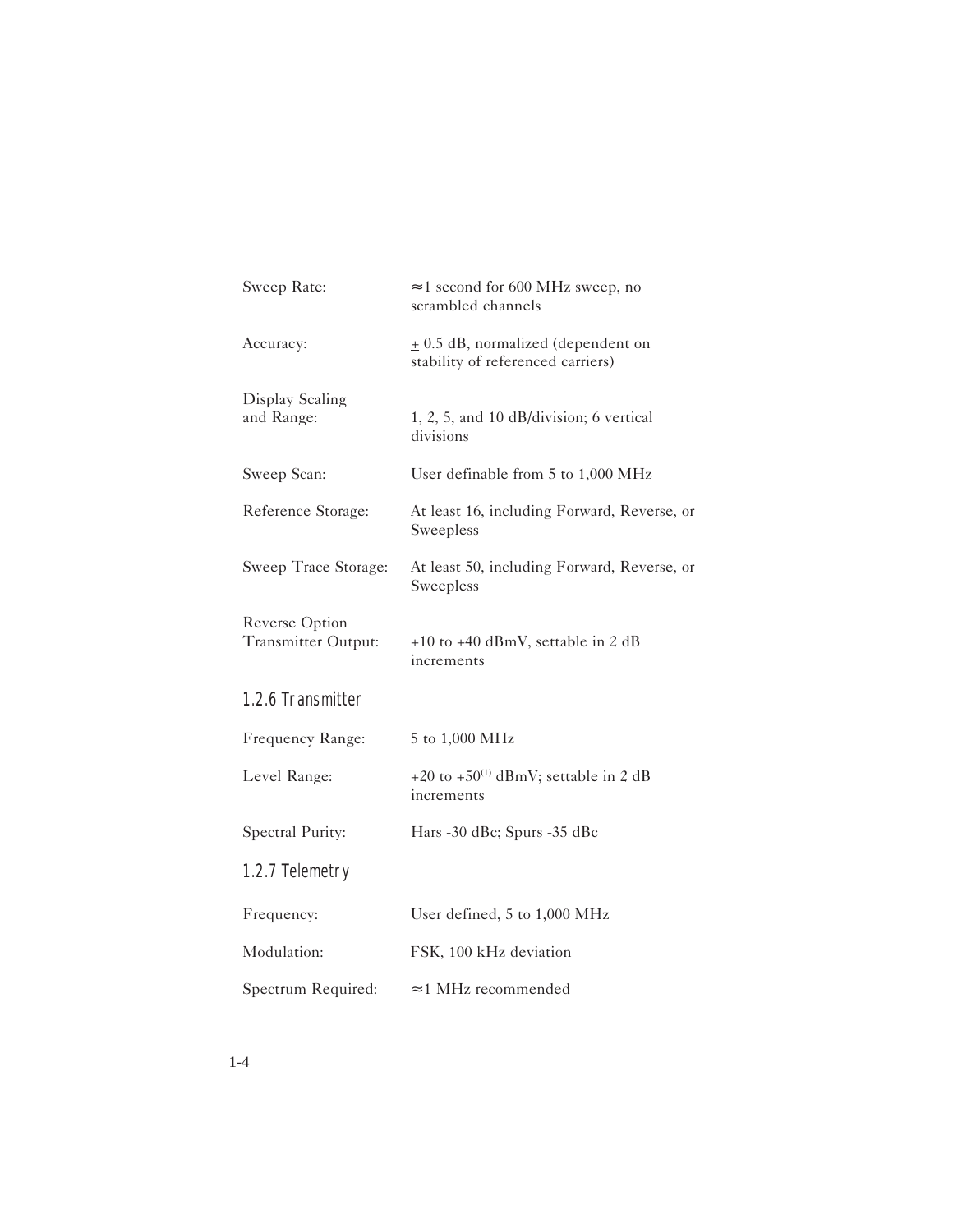# 1.2.8 Spectrum Mode

| Spans:                          | 3, 5, 10, 20, and 50 MHz (0.3, 0.5, 1, 2, and<br>$5$ MHz/div) |
|---------------------------------|---------------------------------------------------------------|
| Sweep Rates:                    | 1 second $(5 MHz)$<br>2 seconds $(10, 20 \& 50 \text{ MHz})$  |
| Display Scaling<br>and Range:   | $0.5, 1, 2, 5,$ and 10 dB/division; 6 vertical<br>divisions   |
| Spurious Free<br>Dynamic Range: | 60 dB (typical specifications)                                |

### 1.2.9 Intermodulation Distortion



### \*Typical Specifications

| Range: | 60 dB maximum |
|--------|---------------|
|        |               |

Resolution: 1 dB

1-5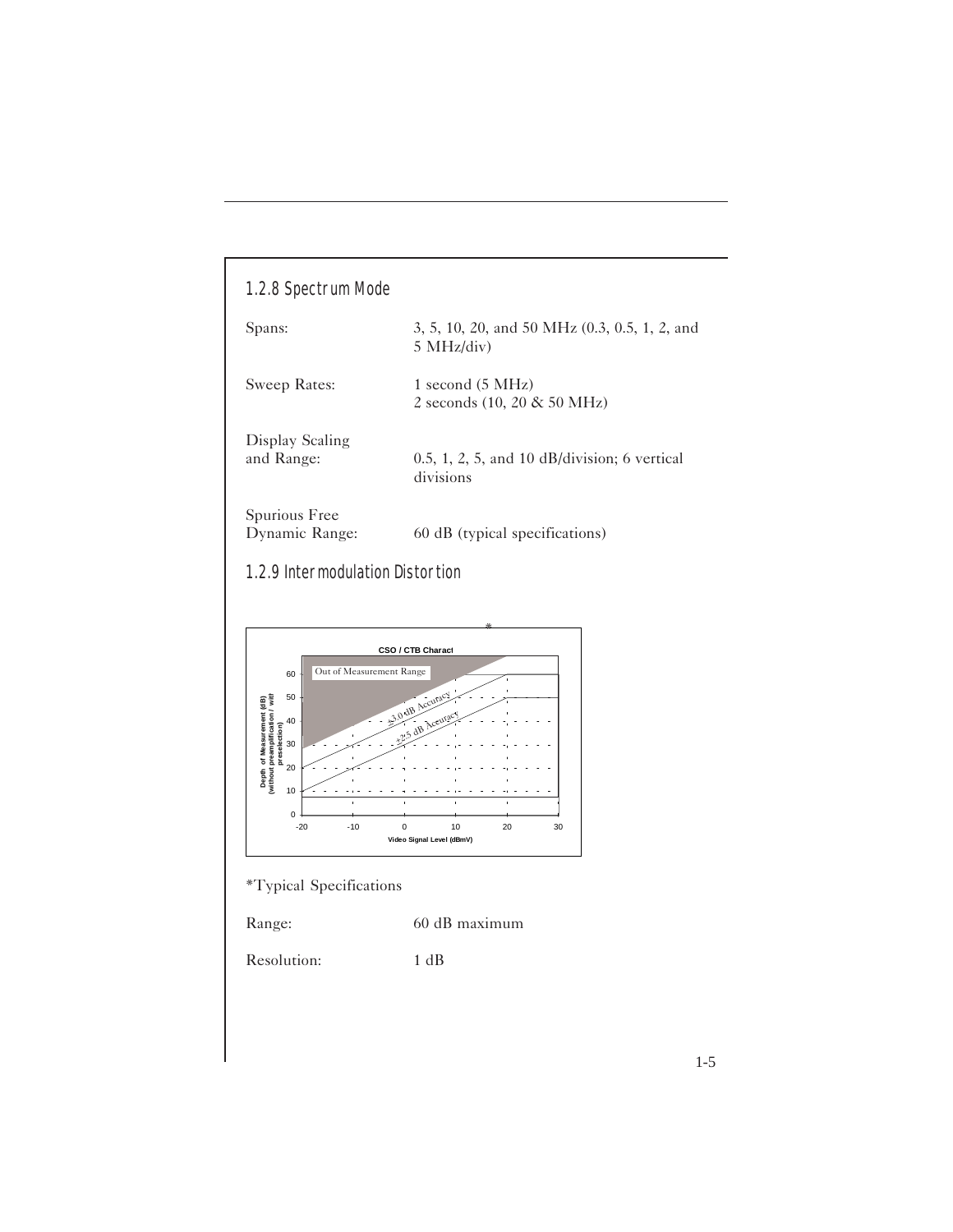### 1.2.10 Depth of Modulation

Assumes presence of white reference on any VITS line. Nonscrambled channels only.

| Range: | 80 to $100\%$ |
|--------|---------------|
|        |               |

Resolution: <0.5% at 85%

### 1.2.11 Serial Interface

Serial, RS232; Epson, IBM Printers

### 1.2.12 General

| Log Linearity:                  | $\pm 0.5$ dB (typical)                                                                                                                                 |
|---------------------------------|--------------------------------------------------------------------------------------------------------------------------------------------------------|
| Flatness:                       | $\pm 0.5$ dB @ 25 °C, @ 20 dBmV                                                                                                                        |
| Dimensions:                     | 15.2 cm (W) x 25.4 cm (H) x 5.1 cm (D), $6"$<br>$(W)$ x 10" (H) x 2" (D)                                                                               |
| Weight:                         | 1.95 kg (4.3 lbs.), w/Reverse Sweep Option<br>2.2 kg $(4.9 \text{ lbs.})$                                                                              |
| Operating<br>Temperature Range: | $-20$ to $+50^{\circ}$ C; 0 to 122°F, w/Reverse Sweep<br>Option -20 to +47°; -4 to +117°F                                                              |
| 1.2.13 Powering                 |                                                                                                                                                        |
| <b>Battery Life:</b>            | 2.5 hours continuous (absolute worst case),<br>replaceable battery cartridge; w/Reverse<br>Sweep Option 1.75 hours continuous<br>(absolute worst case) |
| Charge Time:                    | 4 hours fast charge; 30 hours slow charge<br>(with unit operating)                                                                                     |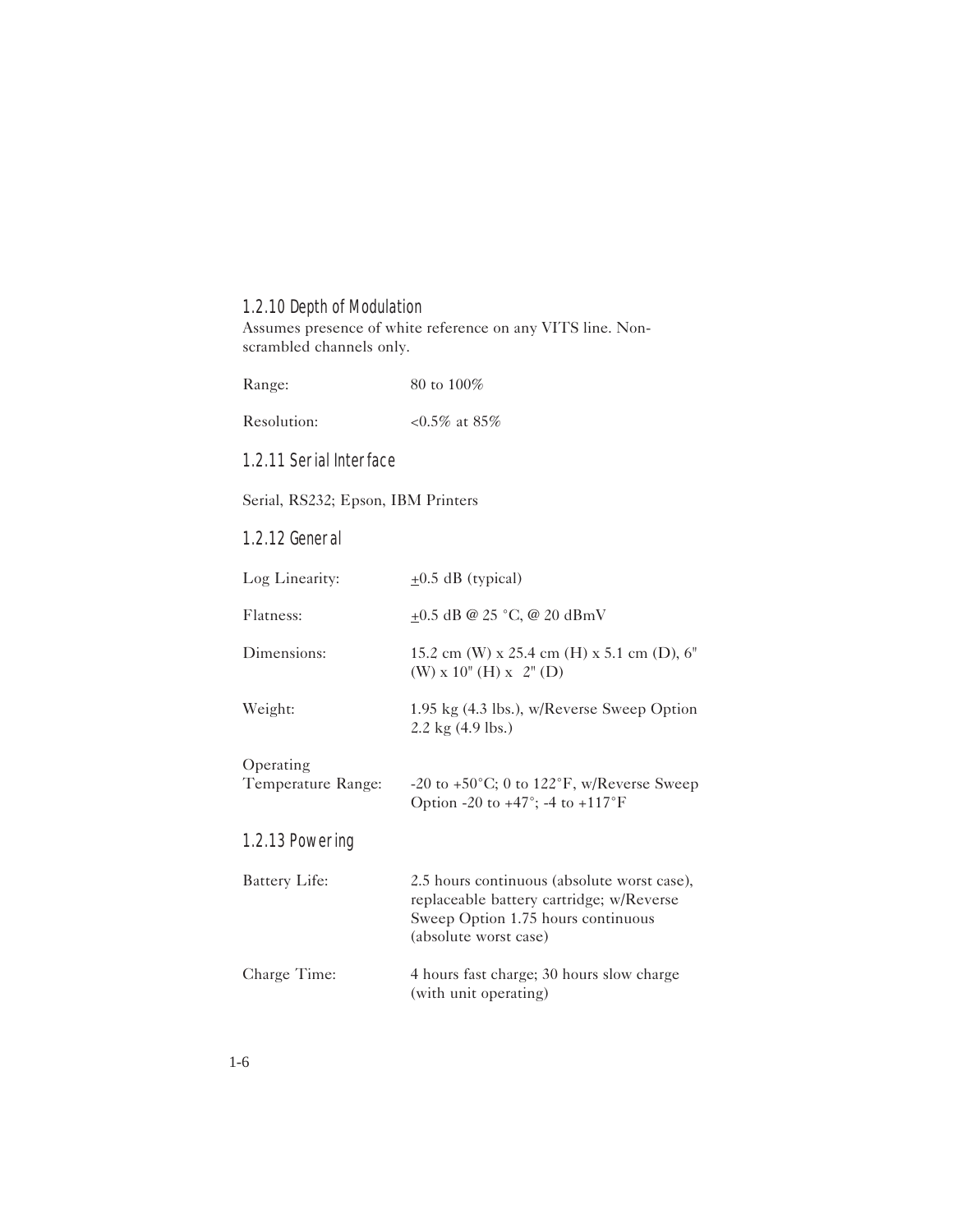### 1.2.14 Standard Accessories

Soft Carrying Case Field replaceable Battery Cartridge Battery Charger/AC Adapter (2) "F" type input connectors Operations Manual

### 1.2.15 Options

3SRV Reverse Sweep Option (for Model 3SR) - Enables sweep in both forward and reverse directions. Includes DDC-20 summing network interface for separate forward/reverse test points.

16/64 QAM Digital Carrier Power Measurement - Enables Stealth to perform accurate level measurements on digital carriers.

### 1.2.16 Optional Accessories

| 1010-00-0342 | Citizen PN60 (thermal fusion) Printer                  |
|--------------|--------------------------------------------------------|
| 1019-00-0457 | Optional Battery for PN60 Printer                      |
| 3010-59-0009 | Citizen PN60 Printer Ribbons (2) (included with        |
|              | printer)                                               |
| 1217-50-0159 | Citizen PN60 Printer Cable (included with printer)     |
| 1019-00-0437 | Charger/Adapter 220VAC to 18 VDC                       |
| $SBC-1$      | Charger for one spare Stealth Battery Cartridge        |
| $SBC-6$      | Charger for up to six spare Stealth Battery            |
|              | Cartridges                                             |
| $CBC-1$      | Cigarette lighter adapter that charges battery in unit |
|              | - can be used along with SBC-1                         |
| 1217-50-0151 | Stealth Serial Printer Cable                           |
| 1217-50-0149 | Channel Plan Transfer Cable (included with 3ST)        |
| $DDC-20$     | Summing network interface for bidirectional test       |
|              | points (included with 3SRV Option)                     |
| <b>PP-75</b> | Precision Preselector for Carrier-To-Noise and         |
|              | Intermodulation Distortion Testing (55 to 440 MHz)     |
| $PP-55-110$  | Tunable Precision Preselector (55 to 110 MHz)          |
| PP-110-220   | Tunable Precision Preselector (110 to 220 MHz)         |
|              |                                                        |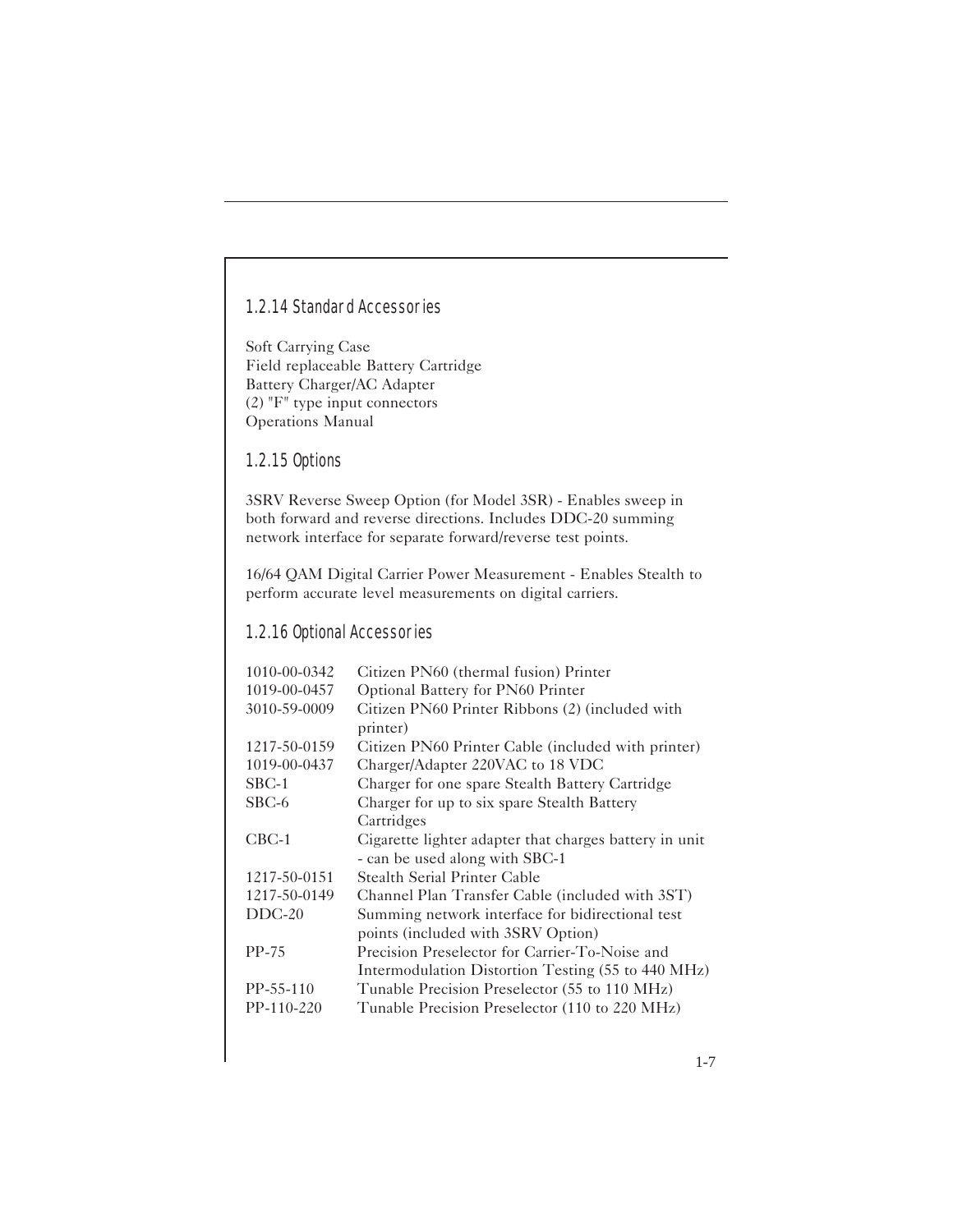| PP-220-440 | Tunable Precision Preselector (220 to 440 MHz) |
|------------|------------------------------------------------|
| PP-440-880 | Tunable Precision Preselector (440 to 880 MHz) |
| 7201       | Tunable Precision Preselector (31 to 62 MHz)   |
| 7202       | Tunable Precision Preselector (62 to 125 MHz)  |
| 7203       | Tunable Precision Preselector (125 to 250 MHz) |
| 7204       | Tunable Precision Preselector (250 to 500 MHz) |
|            |                                                |

(1) Specification Change - The transmitter output is being changed from +10 to +40 dBmV to +20 to +50 dBmV. To determine which transmitter output range is available on your unit, access the Status screen by pressing the **FCN** key followed by the **status** second function key. If "Enhanced Output" is displayed in the options box, the transmitter output range is +20 to +50 dBmV.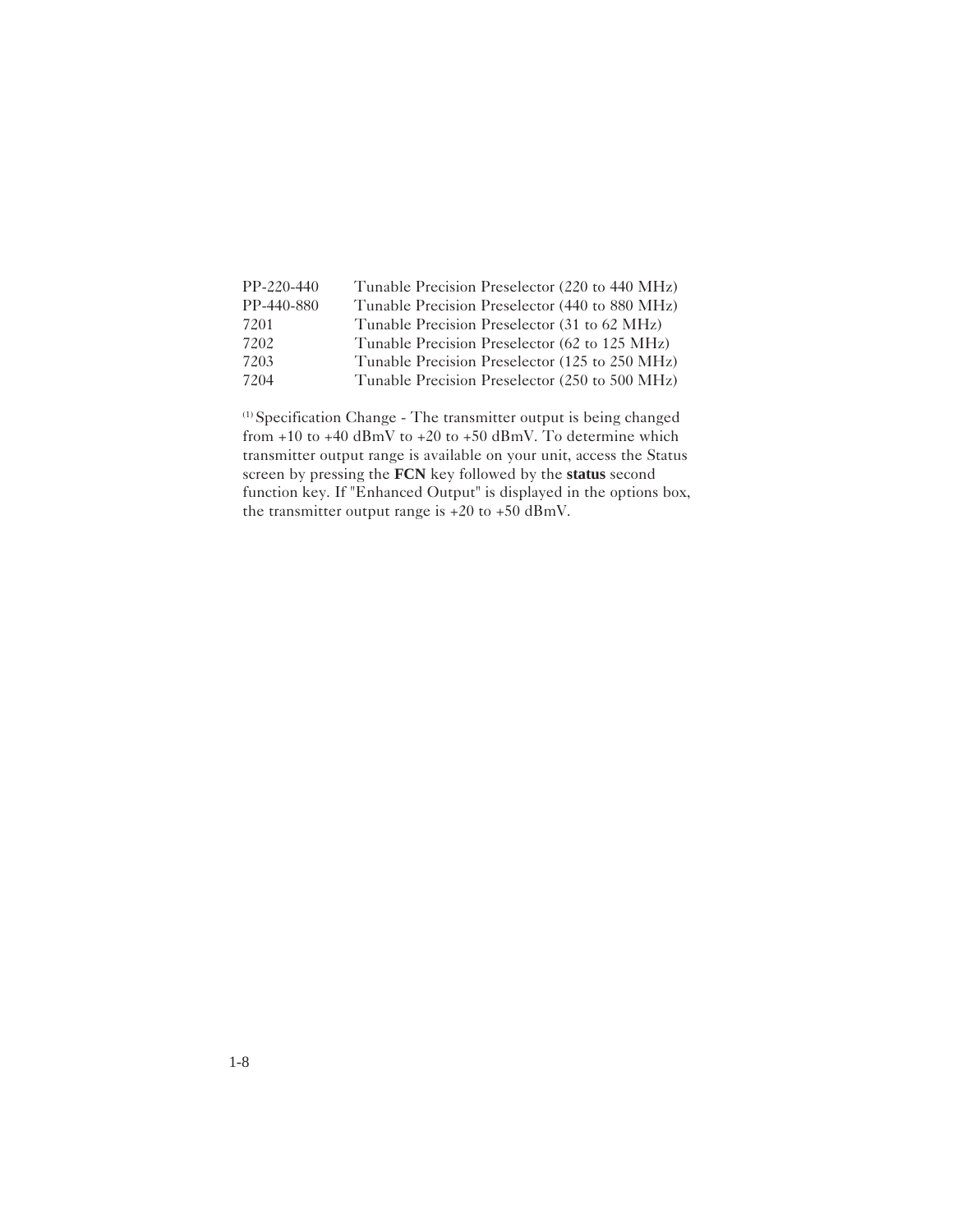# SECTION 2 INSTALLATION

### 2.1 INTRODUCTION

The Wavetek Model 3SR Receiver is a rugged piece of precision test equipment designed for portability. It is well suited for field use.

### 2.2 UNPACKING AND INSPECTION

The instrument was inspected, and given final operational and quality control tests prior to being carefully packaged for shipment. The unit should operate in accordance with the specifications listed in this manual.

When unpacking the instrument, inspect the shipping container and instrument for shipping damage. If the container is damaged, phone Wavetek immediately. Save the shipping carton and packing materials for possible future use.

FOR CUSTOMER SERVICE call: WAVETEK: (800) 851-1198, International Customers, contact your local Wavetek Representative.

### 2.3 WARRANTY INFORMATION

The 3SR Receiver is covered by a one year parts and labor warranty (for details, see "Warranty", opposite Table of Contents).

### 2.4 POWER REQUIREMENTS

The 3SR Receiver operates on a 12 VDC battery. An 18 VDC battery charger (supplied with the unit) fully recharges the batteries in 4 hours (fast charge), 30 hour slow charge (with unit operating). The instrument can operate on batteries or when connected to the desktop charger.

**NOTE: The unit is shipped with only a light charge, and will need to be fully charged prior to use.**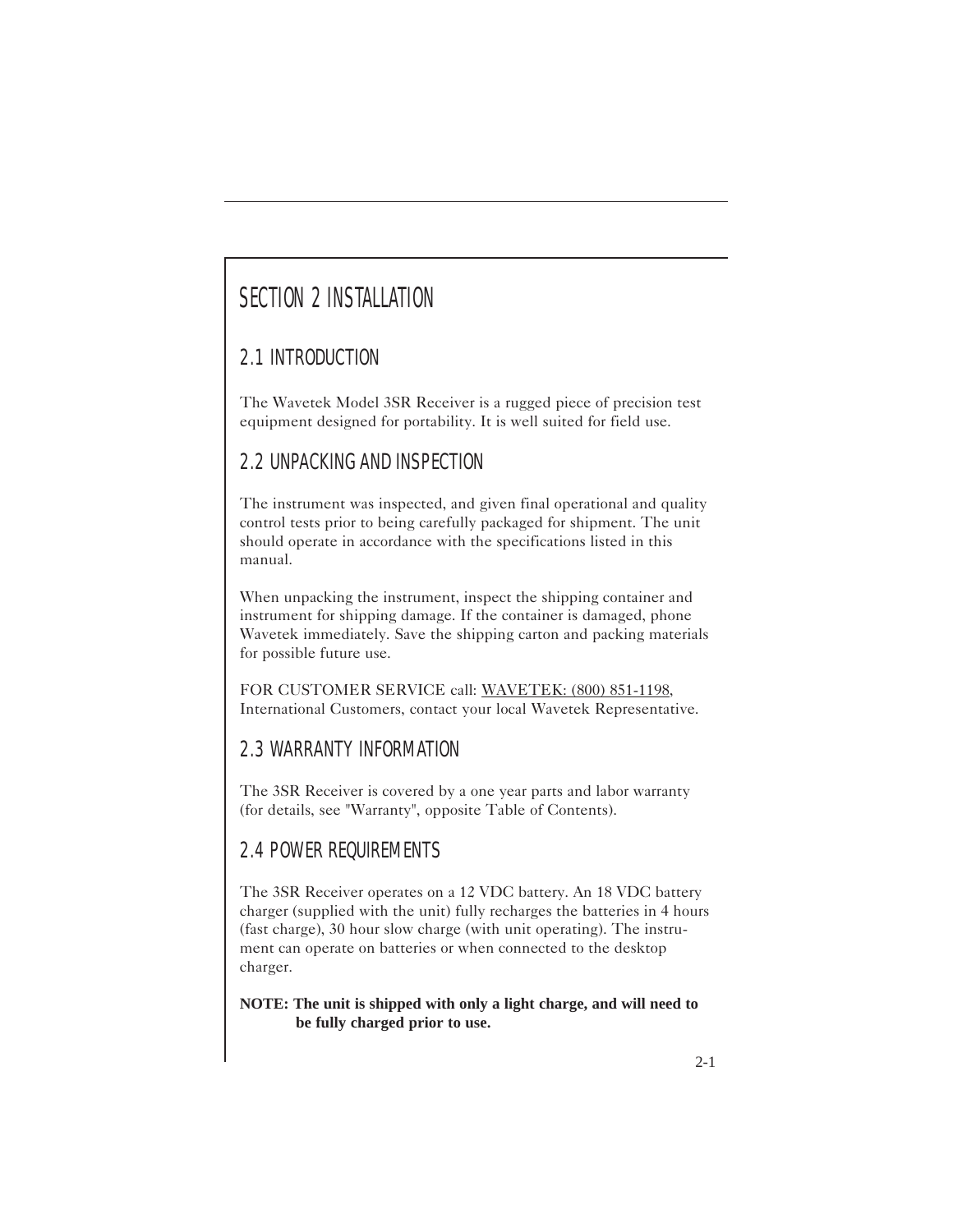### 2.5 CABLE SPECIFICATIONS

There are two cables associated with the operation of the 3SR Receiver; Stealth to Stealth (sent with 3ST Transmitter), and a Serial Printer cable. The following information describes each of the associated cables.

### **Stealth to Stealth**

The Stealth to Stealth cable, (1217-50-0149) provided with each 3ST Transmitter is used for communications between Stealth units and for downloading sweep files to a PC.

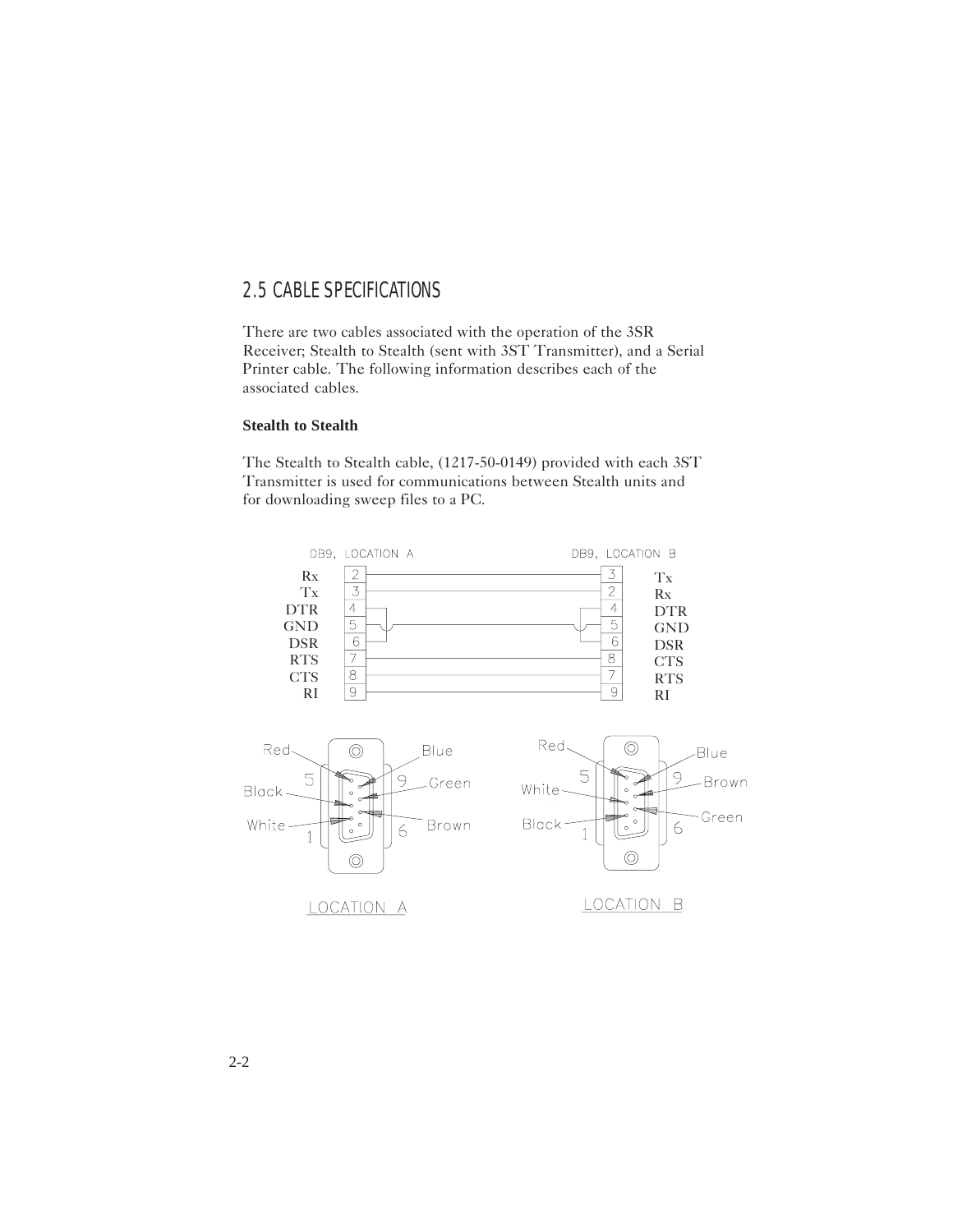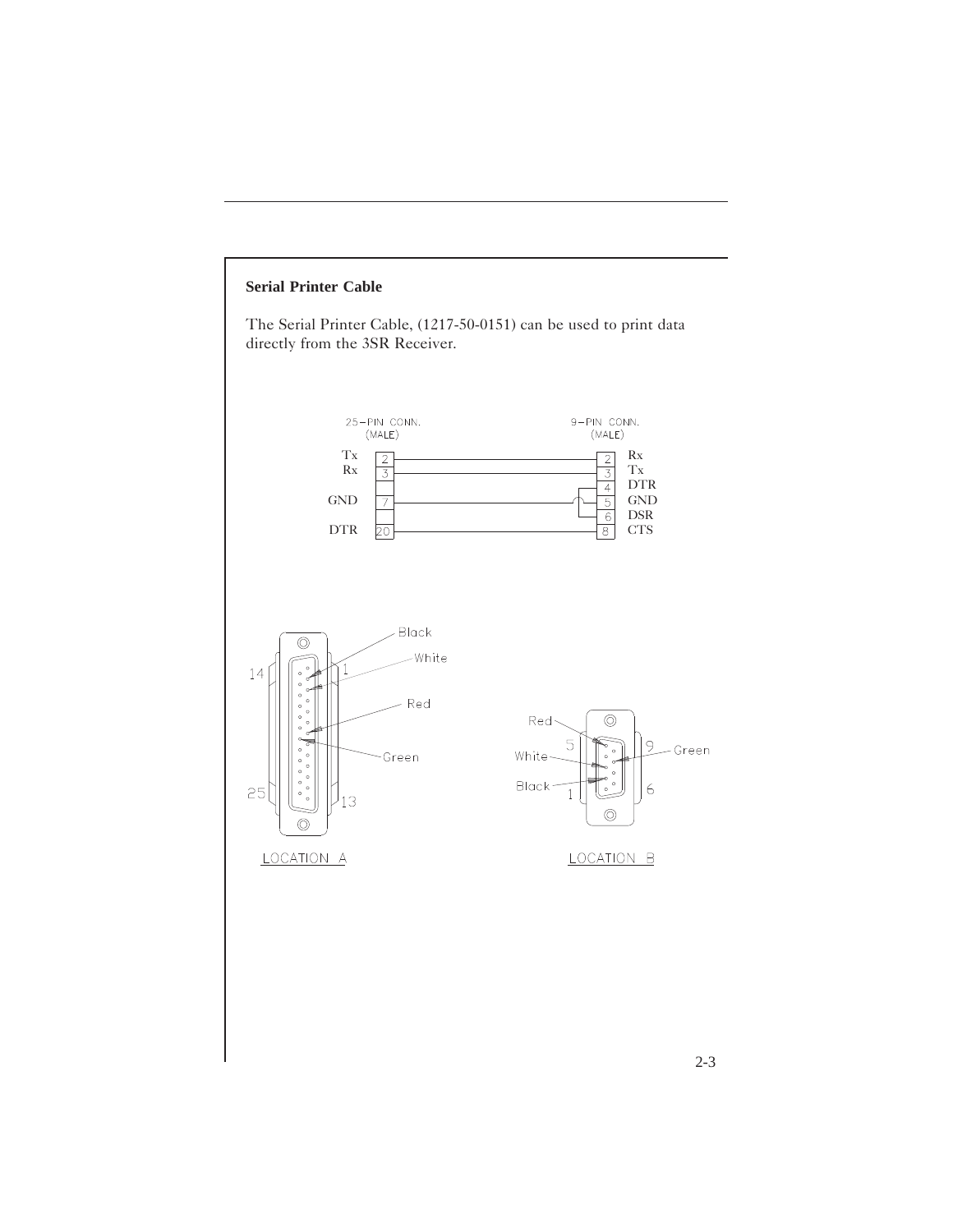### 2.6 TECHNICAL SUPPORT

We've worked hard to make the 3SR as easy-to-use as possible If you have a problem using your unit you can contact Wavetek's Technical Support for help. You can reach Wavetek's Technical Support, Monday through Friday between 8 am and 5 pm at **(317) 788-5960**. Wavetek also maintains a support forum on the Internet. You can leave messages and a Support Specialist will get back to you at Internet address: CATVSUPPORT@wavetek.com, or you can visit our Web Site at http://www.wavetek.com.

If you received your Stealth unit and found it to be damaged or incomplete in any way, phone Wavetek immediately. Save the shipping carton and packing material in the event that you have to return it.

FOR CUSTOMER SERVICE call: WAVETEK (800) 851-1198, International Customers, contact your local Wavetek Representative.

The above numbers can also be accessed on your unit by pressing the **FCN** key followed by the **help** key.

### 2.7 Worldwide Sales Offices

| Austria (Vienna)<br>Tel: (43) 1-214-5110<br>Fax: (43) 1-214-5109 | Hong Kong<br>Tel: (852) 2788-6221<br>Fax: (852) 2788-6220 |
|------------------------------------------------------------------|-----------------------------------------------------------|
| China (Beijing)                                                  | Japan (Tokyo)                                             |
| Tel: (86) 10-592-8044                                            | Tel: (81) 427-57-3444                                     |
| Fax: (86) 10-500-8199                                            | Fax: (81) 427-57-5722                                     |
| France (Paris)                                                   | Singapore                                                 |
| Tel: (33) 1-4746-6800                                            | Tel: (65) 356-2522                                        |
| Fax: (33) 1-4746-5656                                            | Fax: (65) 356-2553                                        |
| Germany (Munich)                                                 | United Kingdom (Norwich)                                  |
| Tel: (49) 89-996-410                                             | Tel: (44) 1603-404-824                                    |
| Fax: (49) 89-996-41160                                           | Fax: (44) 1603-483-670                                    |
|                                                                  |                                                           |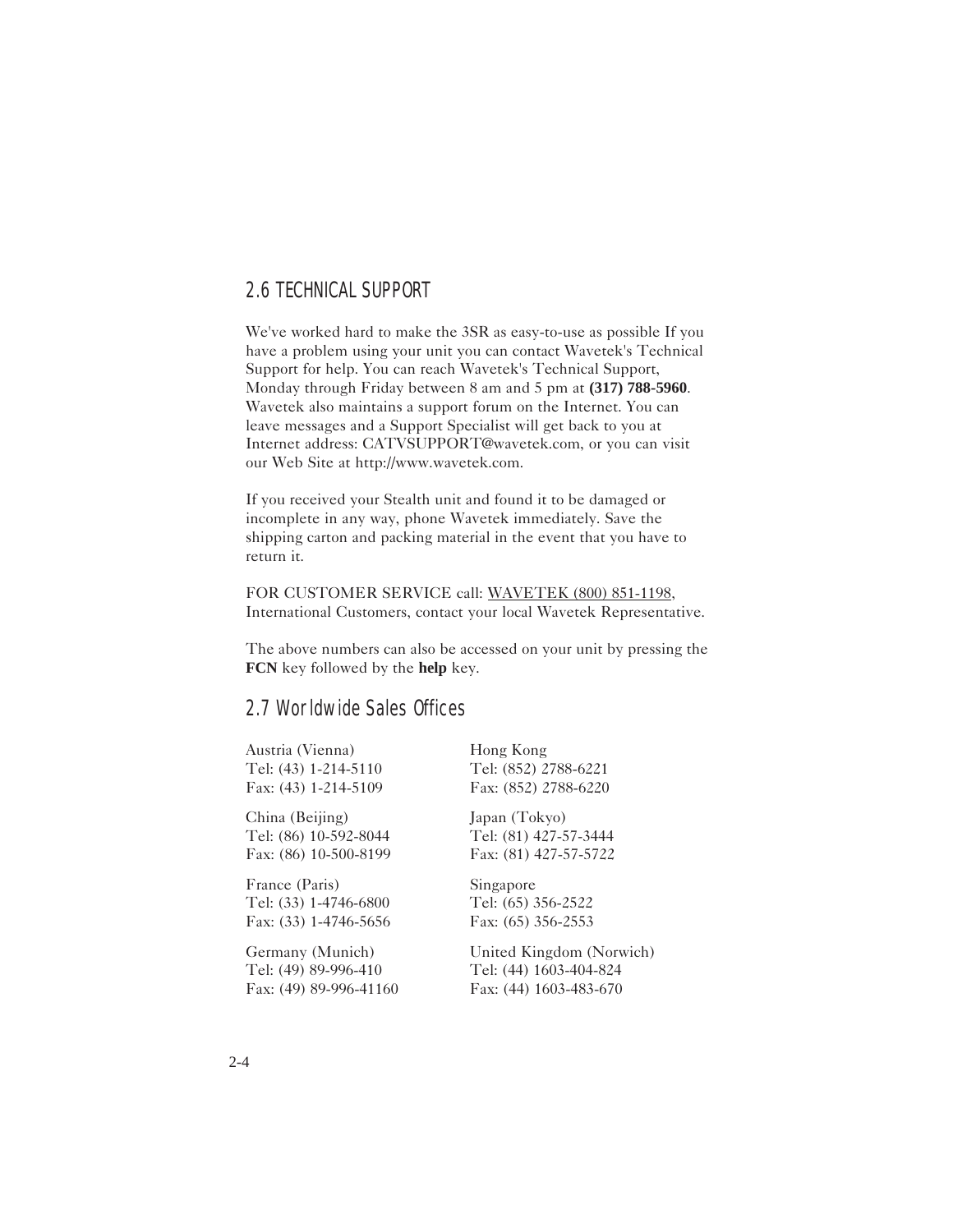# SECTION 3 USER INTERFACE

### 3.1 INTRODUCTION

This section will help you become familiar with the front-panel controls of the Model 3SR Receiver. Included are descriptions of the front-panel and notes on the use of features.

### 3.2 FRONT-PANEL DESCRIPTION

The hardware portion of the user interface consists of a 320x240 dot matrix LCD and a 40-key keypad. The keypad includes:

- eight Soft keys
- eight Measurement Mode selection keys
- three Support Mode selection keys
- four Arrow keys
- sixteen Numeric Entry keys
- Power key

### 3.2.1 Soft Keys

There are a total of eight vertically oriented soft keys, four on either side of the display. The function of each soft key changes depending on the particular operation being performed. The function is indicated on the display next to the associated soft key. Soft keys are not always active. When a soft key is inactive, its indicator is either dimmed (grayed) or does not appear at all.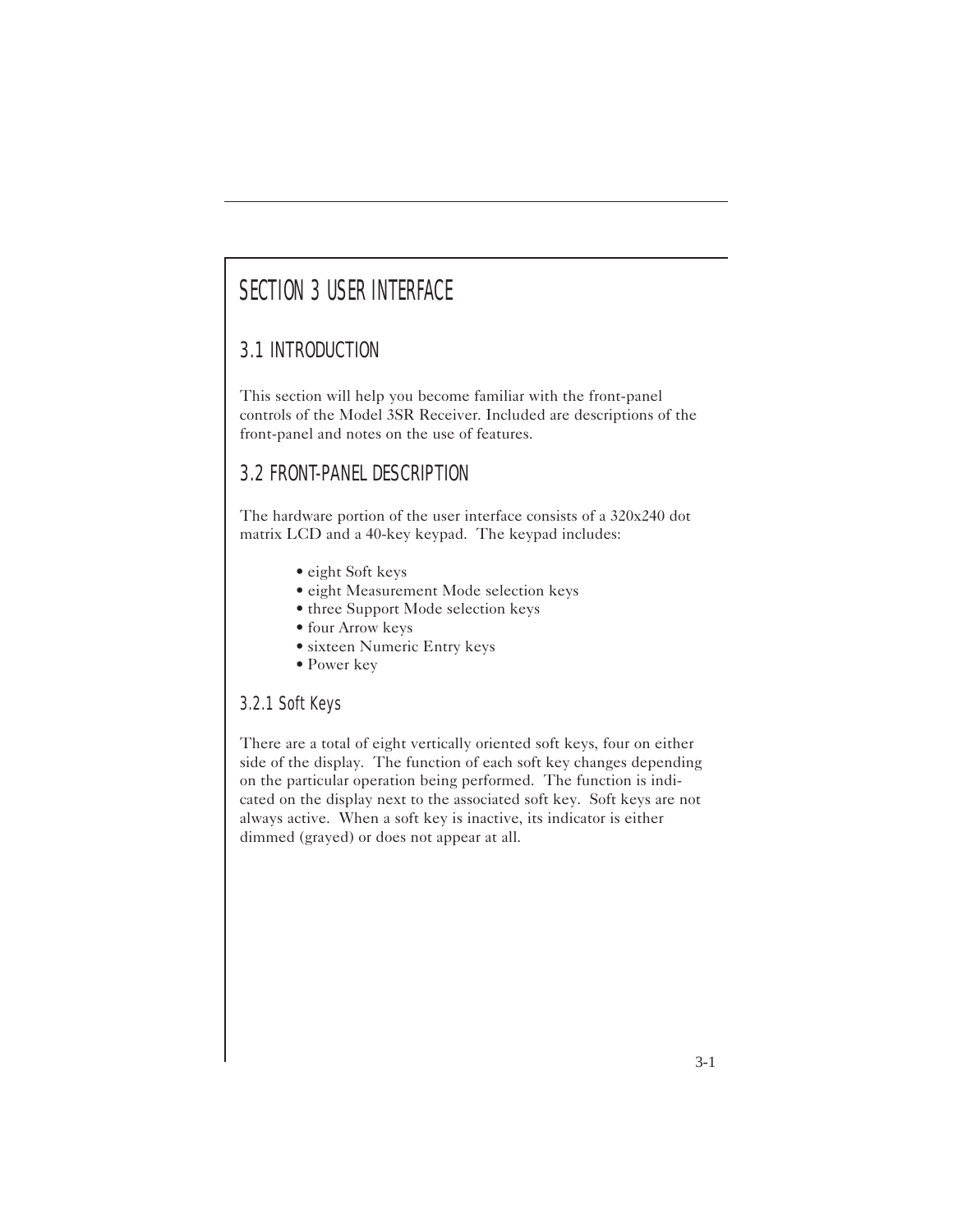

### 3.2.2 Measurement Mode Selection Keys

Measurement modes are chosen by pressing the appropriate Measurement Mode Selection key. There is a key for each of the eight major measurement functions. These keys are located directly below the display.



- **LEVEL:** Signal level measurements on individual channels are made by entering a specific channel number and pressing the channel key. Measurements can also be made by selecting the carrier with a marker in the Scan mode and pressing the Level key.
- **TILT:** The Tilt mode simplifies the balancing of pilot levels by displaying a bar graph with a representation of up to nine different user selected video carrier levels.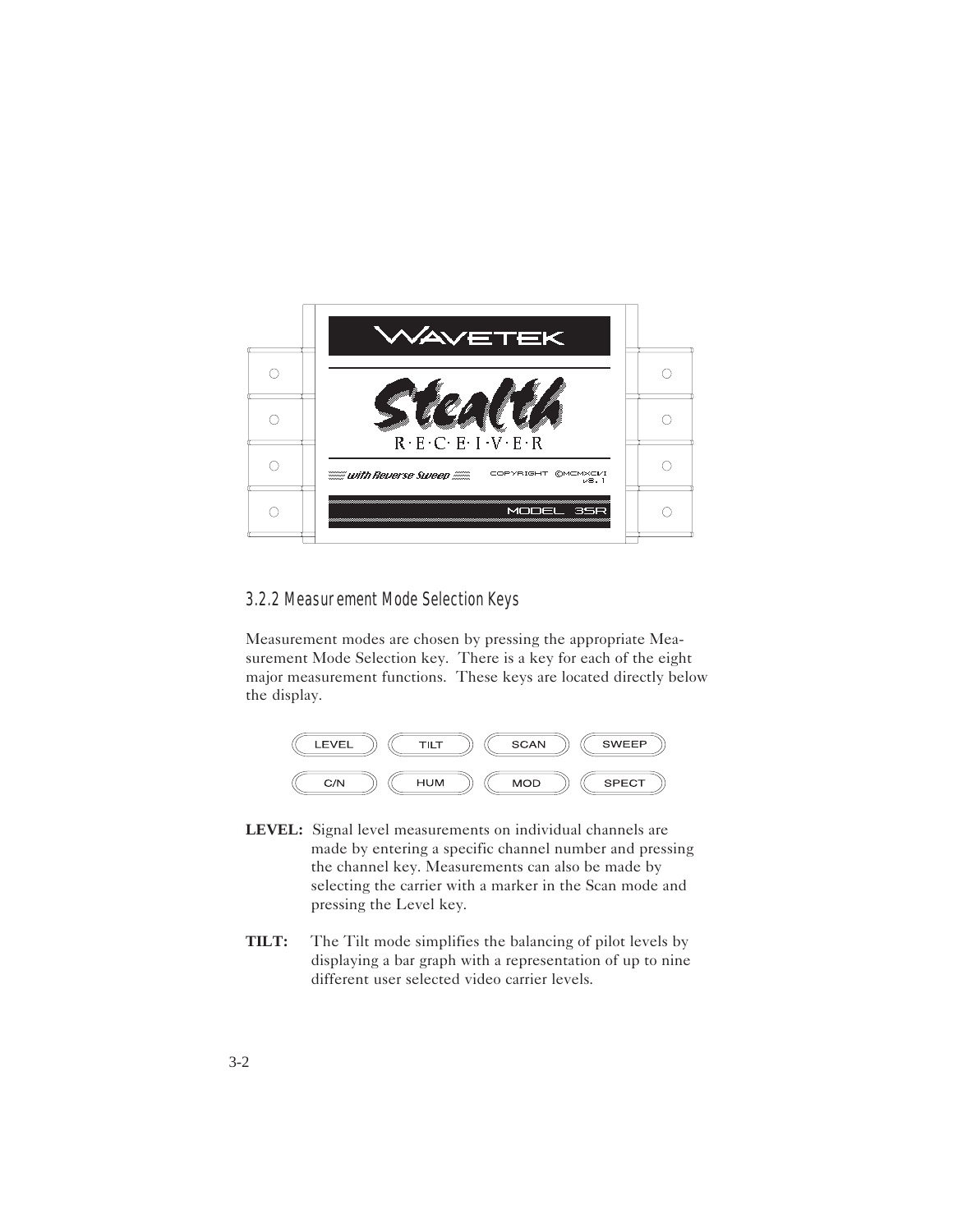| <b>SCAN:</b> Use the Scan mode to get a good look at absolute carrier |
|-----------------------------------------------------------------------|
| levels. In this mode a bar graph showing all carrier levels is        |
| displayed.                                                            |

- **SWEEP:** Tests frequency response of the cable system by measuring low level signals injected by the 3ST Transmitter in vacant spectrum areas, and monitoring cable system carrier levels in occupied spectrum areas.
- **C/N:** Measures the C/N ratio of the tuned channel or frequency.
- **HUM:** Measures the hum modulation of the tuned channel in either % or dB as selected by the operator.
- **MOD:** Allows the user to listen to the modulation of the tuned channel or frequency and measure Depth of Modulation of a video carrier.
- **SPECT:** Provides a Spectrum Analyzer display, and CSO/CTB measurements.

### 3.2.3 Support Mode Selection Keys

Support modes are accessed using the Support Mode Selection keys. There is a key for each of the three support functions. These keys are located below the Measurement Mode Selection keys and to the left of the Arrow keys.



File: Allows the user to access measurement and reference files.

**Auto:** This function provides automated FCC 24 hour testing capabilities.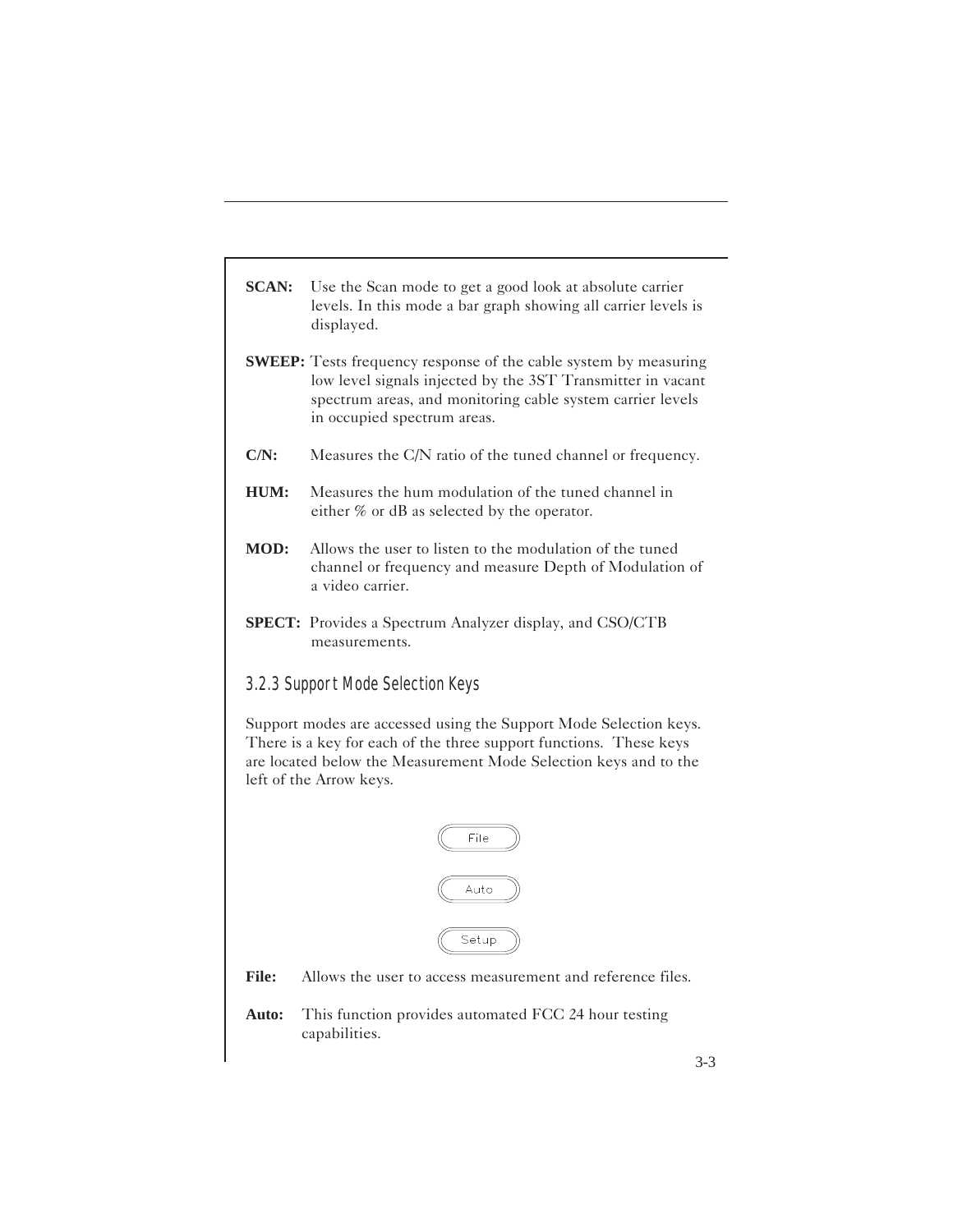**Setup:** The setup functions are used to set or adjust the operating parameters of the unit.

### 3.2.4 Arrow Keys

The four Arrow keys are used for various purposes. Their functions are described in the individual sections for each operating mode. These keys are located below the Measurement Mode Selection keys and to the right of the Support Mode Selection keys.



3.2.5 Alpha-Numeric Entry Keys



The Alpha-Numeric keys are used to enter data as needed during the operation of the unit. There are three indicators associated with keypad entry. These indicators appear in the title bar to the left of the time. The three are as follows:

 $A_{B_{C}}$  - alpha entry mode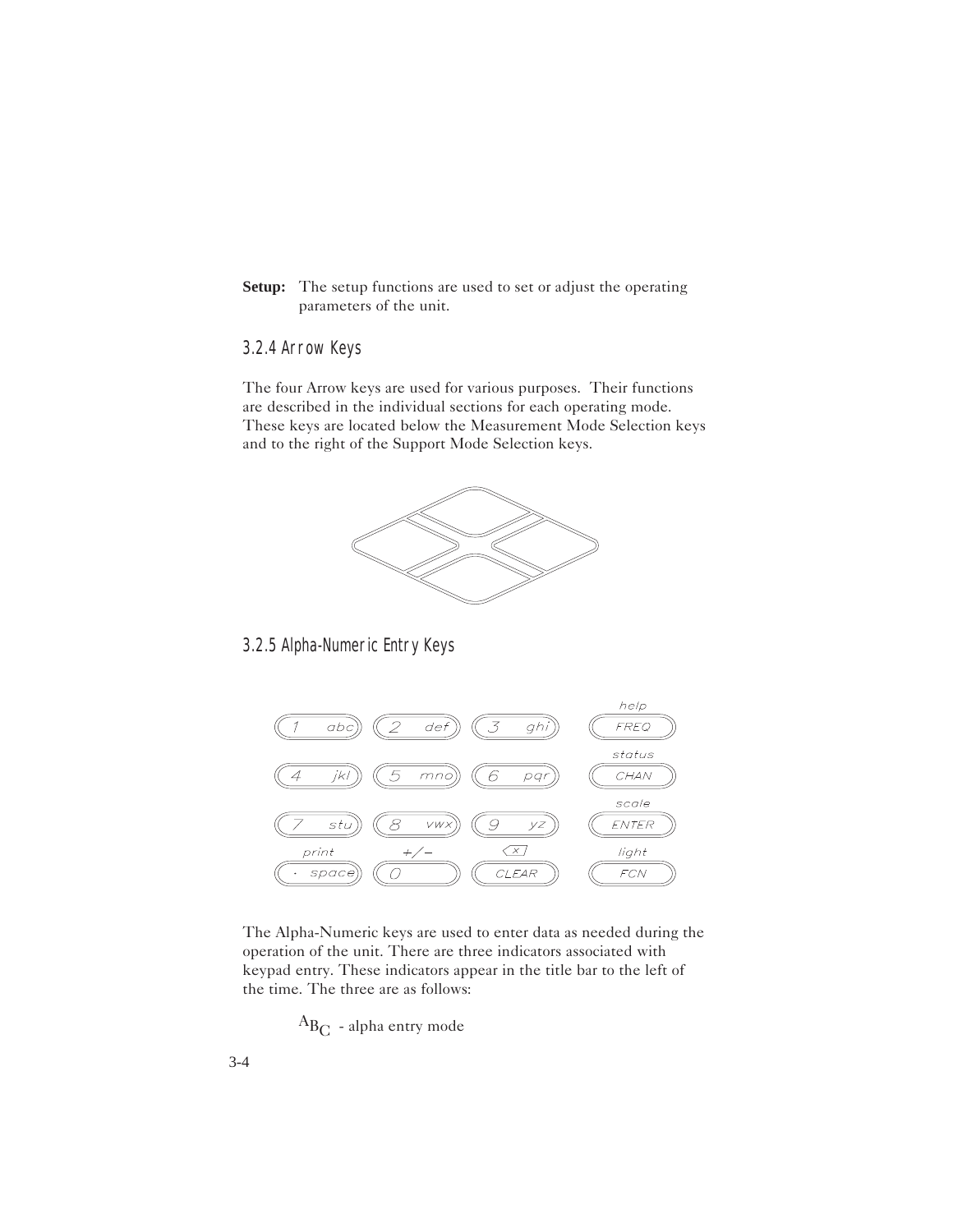$1_{2_3}$  - numeric entry mode

 $\triangleq$  - multiple choice mode

#### **Alpha Entry Mode**

Most numeric keys have alphabetic characters printed on them. These characters can be accessed when the alpha entry indicator appears in the title bar. In the alpha entry mode, a cursor appears below the active position. Repeated pressing of an alphanumeric key sequences through the values printed on the key. Once the desired character is selected, the cursor is moved to the next position using the **LEFT** or **RIGHT** arrow keys. Special characters are available using the **UP** and **DOWN** arrow keys.

Alpha entry must be terminated by pressing the **ENTER** key.

#### **Numeric Entry Mode**

In the numeric entry mode, only the numerals 0 through 9 and the decimal point can be entered. When negative values are allowed, the FCN, +/- key sequence toggles between positive and negative entry. The numeric value may also be incremented and decremented using the **UP** and **DOWN** arrow keys.

Numeric entry must be terminated by pressing the **ENTER** key.

#### **Multiple Choice Mode**

This mode allows you to sequence through a series of choices which appear in the edit box.

### 3.2.6 Printing

Any measurement mode screen can be printed directly. Press the **FCN** key followed by the second function **Print** key to print the current measurement screen. To print a measurement file, simply view the file and print it as you would a current measurement screen.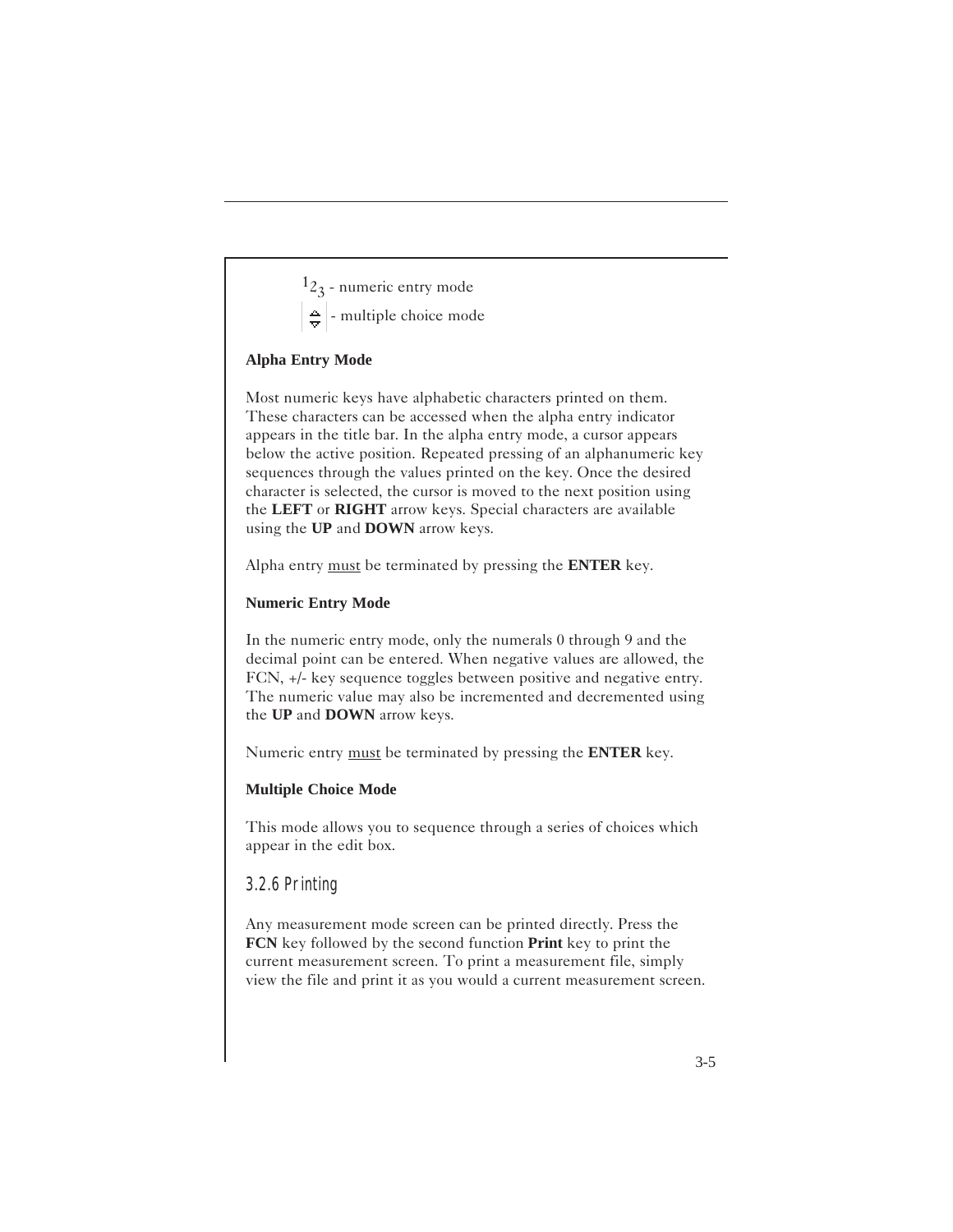# SECTION 4 OPERATION - HOW TO USE THE 3SR RECEIVER

### 4.1 INTRODUCTION

This section provides detailed operation of the Model 3SR Receiver. Included are detailed descriptions of the various displays of the selected modes of operation.

### 4.2 STEALTH START-UP PROCEDURE

After the receiver is properly connected, the next step is to build a channel plan. This channel plan will designate which channels are active in the system, which channels are scrambled, and which channels are inactive. The channel plan can be edited to indicate which channels are to be tested in the Tilt mode, and to label the channels with the programming content or call letters of the broadcaster.

The following procedure describes the steps to prepare the receiver for use.

### **Building A Channel Plan**

- 1. To build a channel plan, first enter the setup mode by pressing the **SETUP** key.
- 2. Press the Channel Plan soft key, and cursor down the menu to Build Channel Plan.
- 3. Press the **ENTER** key, and you will be prompted at the first step to name the channel plan to be built. The name should be a logical one that will be easy to remember. The location of the headend is usually a good name for the channel plan. When the name is typed in, press the **OK** soft key.
- 4. The next step is to choose a channel plan from the built-in list that most closely resembles the plan of your system. Typically your system channel plan will be a subset of the built-in plan. Cursor down to the appropriate channel plan and press the **ENTER** key or the **OK** soft key.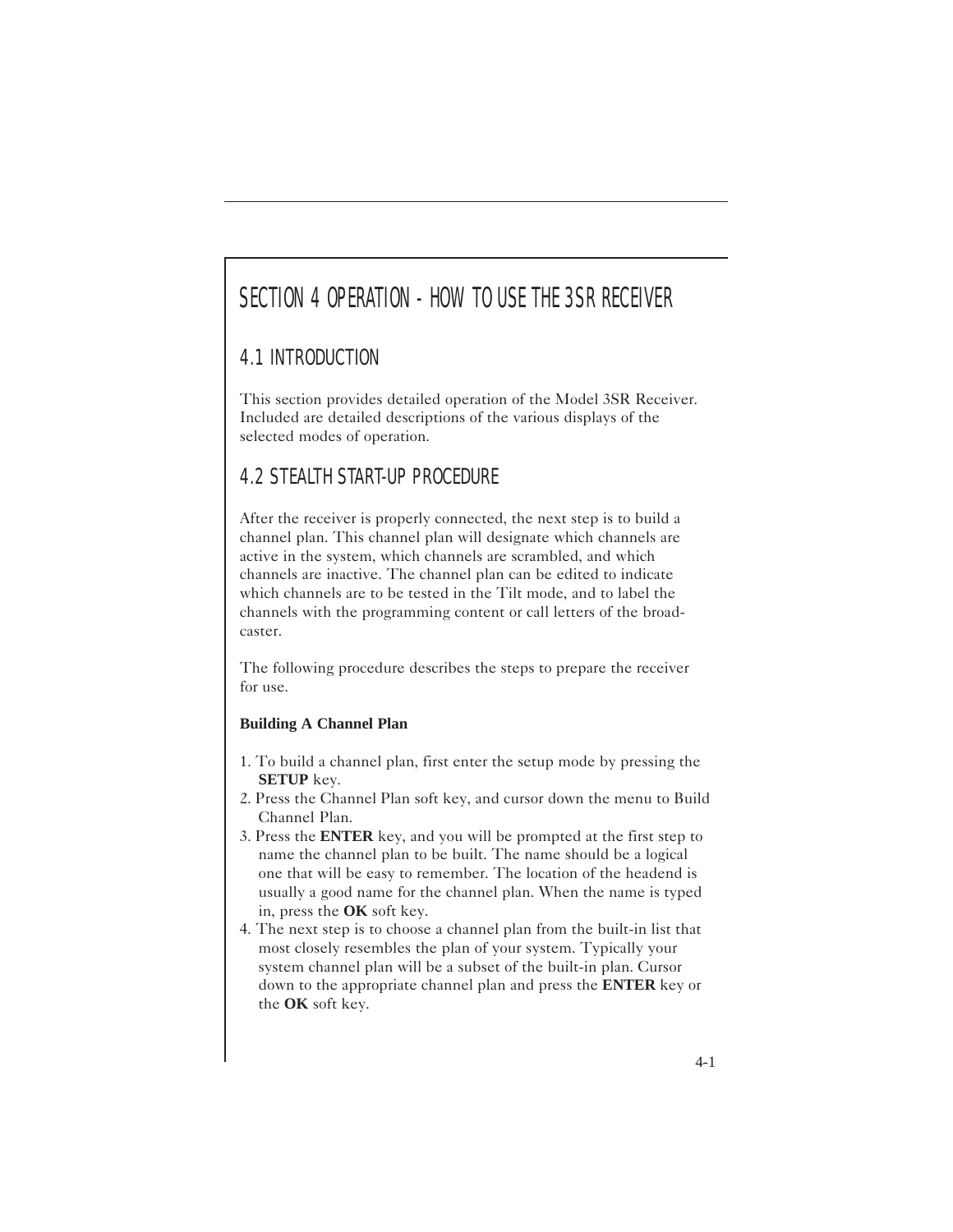5. You will then be prompted to enter the highest frequency that you would like to scan. Type in the frequency and press the **ENTER** key followed by the **OK** soft key. The unit will then commence a scan for the presence of channels. After the scan is done, this phase of the channel plan building process is complete. Press the **OK** soft key to return to the Channel Plan menu.

**Note:** If you are using the Stealth Sweep System to sweep a "system" that has **NO** active channels, there are a few things you need to be aware of.

- 1. When you "build a channel plan" the Stealth unit will always make one channel active, even if there is no channels on the system. This may create some confusion. If you use a channel plan that has a non active channel enabled, it will cause your sweep display to have erratic readings. But, only at the channel that is "enabled". This will in turn cause your MAX/MIN to fluctuate. You can solve this problem two ways. Either disable the enabled channel, in "edit channel parameters". Or, make an active channel "outside" of the bandwidth you are wanting to test. Both of these are acceptable solutions.
- 2. Keep in mind, if you choose to "disable" the "enabled" channel, and do not enable another channel outside of the "test bandwidth", you will not be able to "copy" this plan to another unit. The unit you are trying to copy to will give you an "error message": "This plan is corrupted and cannot be used!". This message occurs because the unit needs to see an enabled channel in the channel plan to copy it.

#### **Editing A Channel Plan**

The next step is to edit the channel plan to characterize it for your particular system. Cursor down to Edit Channel Parameters and press **ENTER**. A listing of all the channels within the frequency range designated in the Build Channel Plan phase will appear on the screen. Notice that there are columns for enabled, channel type, channel number, label, frequency (video carrier), sweep, scrambled, tilt, and scrambled.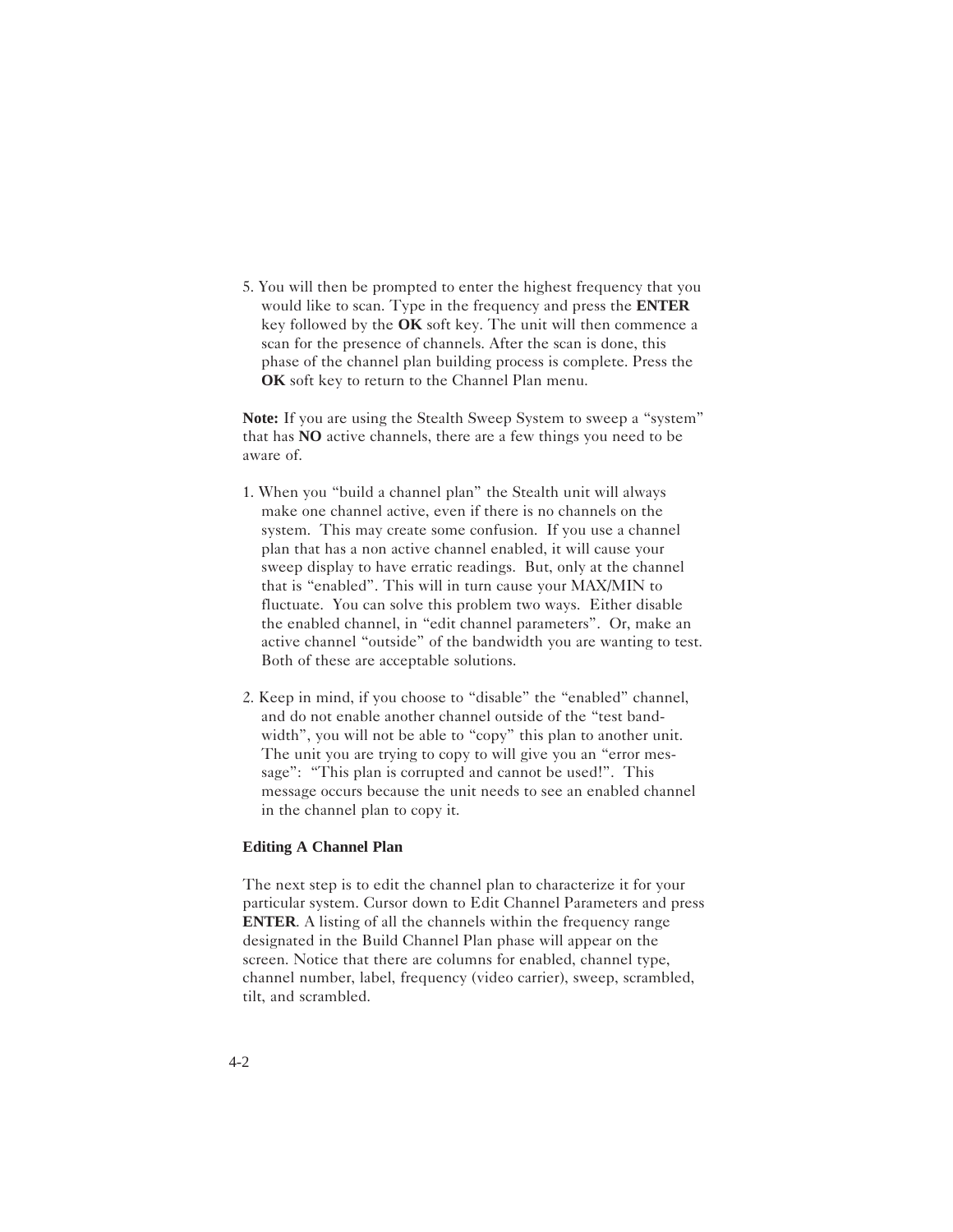The parameters for each channel may be edited by cursoring to the channel to be edited and pressing the **Edit** soft key.

Check the listed channels to ensure that channels that you know are not video are not listed as video channels. If during the Build Channel Plan phase the receiver detects a signal at a video carrier frequency it assumes it is a video channel. Some FM carriers may happen to fall at video carrier frequencies for channels 95-97. Be sure these channels are properly designated as video or single carriers. FM signals may be entered as channels, but must be designated as Single Carriers.

At this time be sure to edit each scrambled channel to ensure that it is designated appropriately. A special algorithm is used to ensure that the peak of these signals is measured.

At this time you may also wish to designate tilt channels, and label the channels with call letters, but this is not essential to begin using the 3SR Receiver.

### 4.3 SETUP

There are four setup modes for the 3SR Receiver; General, Measurements, Channel Plan, and Sweep Receiver. General setup allows the operator to configure general aspects of the unit (not specifically related to measurements) for personal taste. Measurements setup permits the operator to setup certain parameters that apply to specific measurements. Channel Plan setup allows the operator to configure channel tuning to match the specific characteristics of an individual cable system. Sweep Receiver setup lets the operator setup sweep measurement parameters.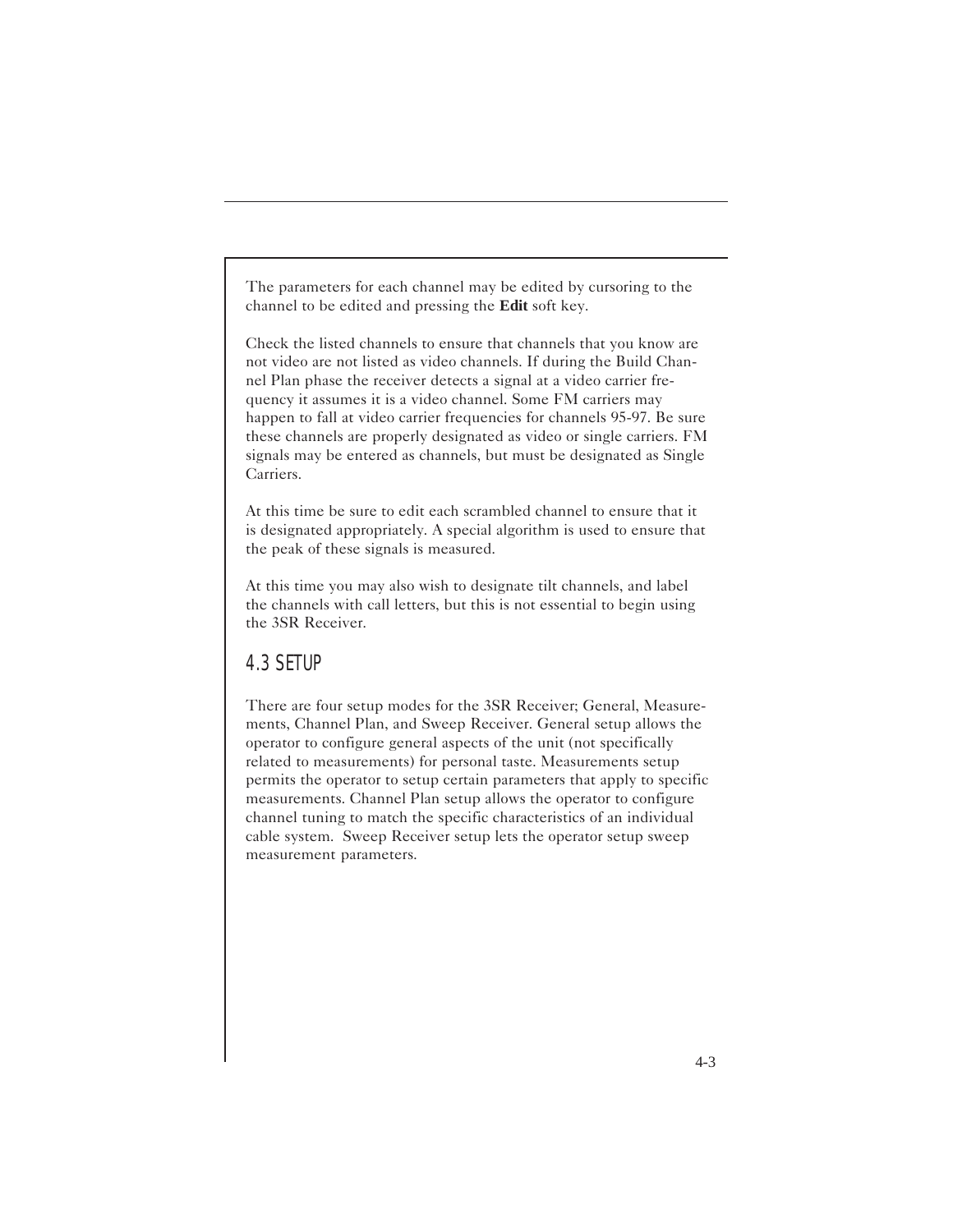| (SETUP                       | 03:33:53 $\circledast$ |
|------------------------------|------------------------|
| GENERAL                      |                        |
| <b>MEASUREMENTS</b>          |                        |
| CHANNEL PLAN                 |                        |
| SWEEP RECEIVER<br>Fileminine | PLAN: NCTA_PLAN        |

4.3.1 General Setup



Use the **Up** and **Down** soft keys to scroll to additional setup items. When lists are being displayed, the up arrow soft key dims when the first item in the list is reached and the down arrow soft key dims upon reaching the last item.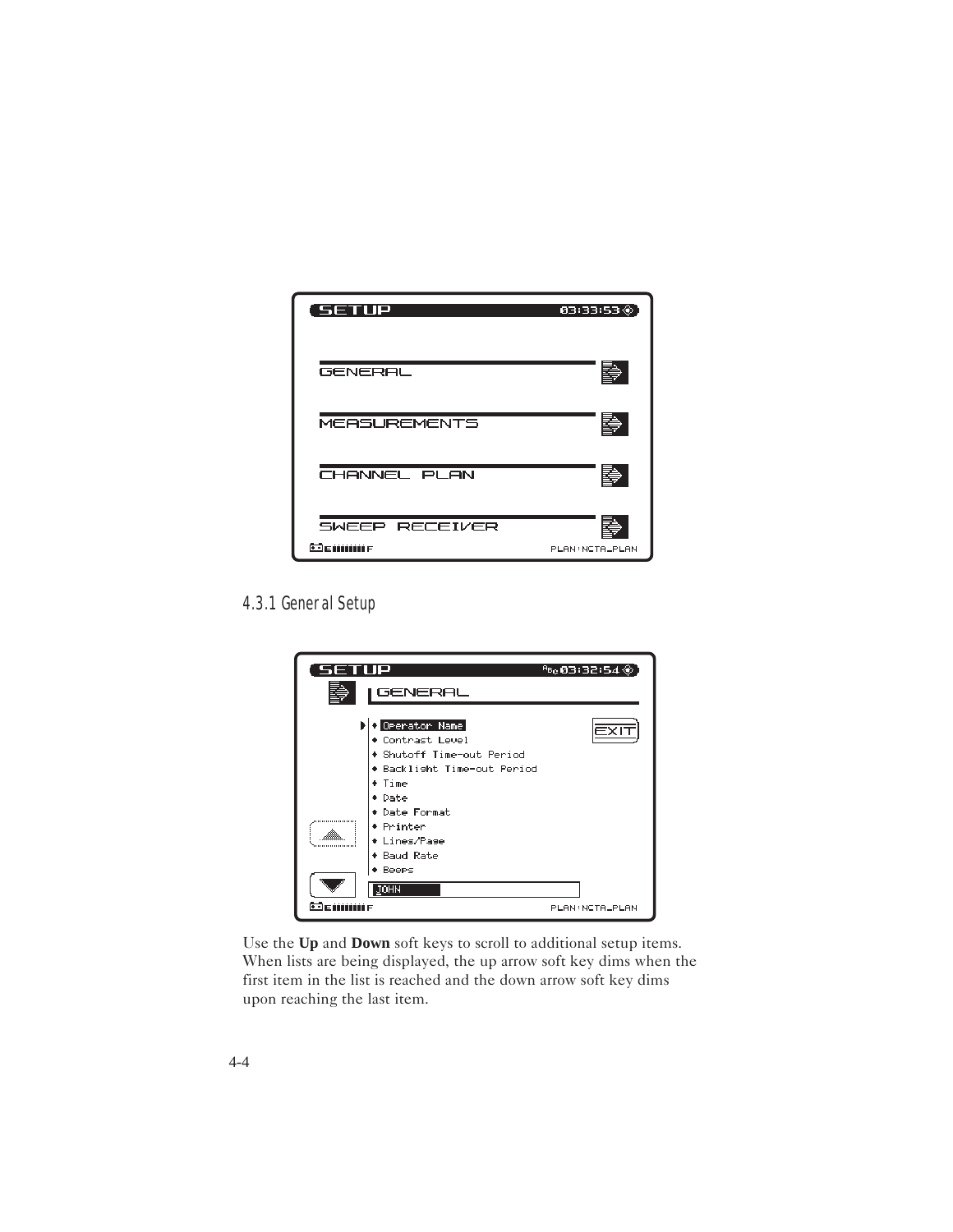#### **Operator Name**

Allows the user to enter the operators name. The name will appear in the header section of the Auto Test report.

#### **Contrast Level**

Adjusts the contrast level of the LCD for optimum viewing by the operator. The level is varied on a scale from 1-15. Use the **UP** and **DOWN** arrow keys to adjust the contrast.

#### **Shut-off Time-out Period**

In order to conserve battery life, an automatic shut-off feature turns off the unit when it has remained inactive for a period of time. The time out period is programmable to; 1 min, 3 min, 5 min, or always on. The unit can be manually turned off at any time by pressing the **Power** key. Use the **UP** and **DOWN** arrow keys to set the time-out period.

#### **Backlight Time-out Period**

An additional means of conserving battery life is an automatic Backlight Time-out. The time out period is programmable to; always off, 5 sec, 10 sec, or always on. Use the **UP** and **DOWN** arrow keys to set the time-out period. The Backlight can be manually turned on/off at any time by pressing the **Function** key followed by the **Light** second function key.

#### **Time**

Use the numeric entry keys to enter the time in the HH:MM:SS format (24 hour).

### **Date**

Use the numeric entry keys to enter the date. The date will be displayed in the format chosen in the Date Format setup menu.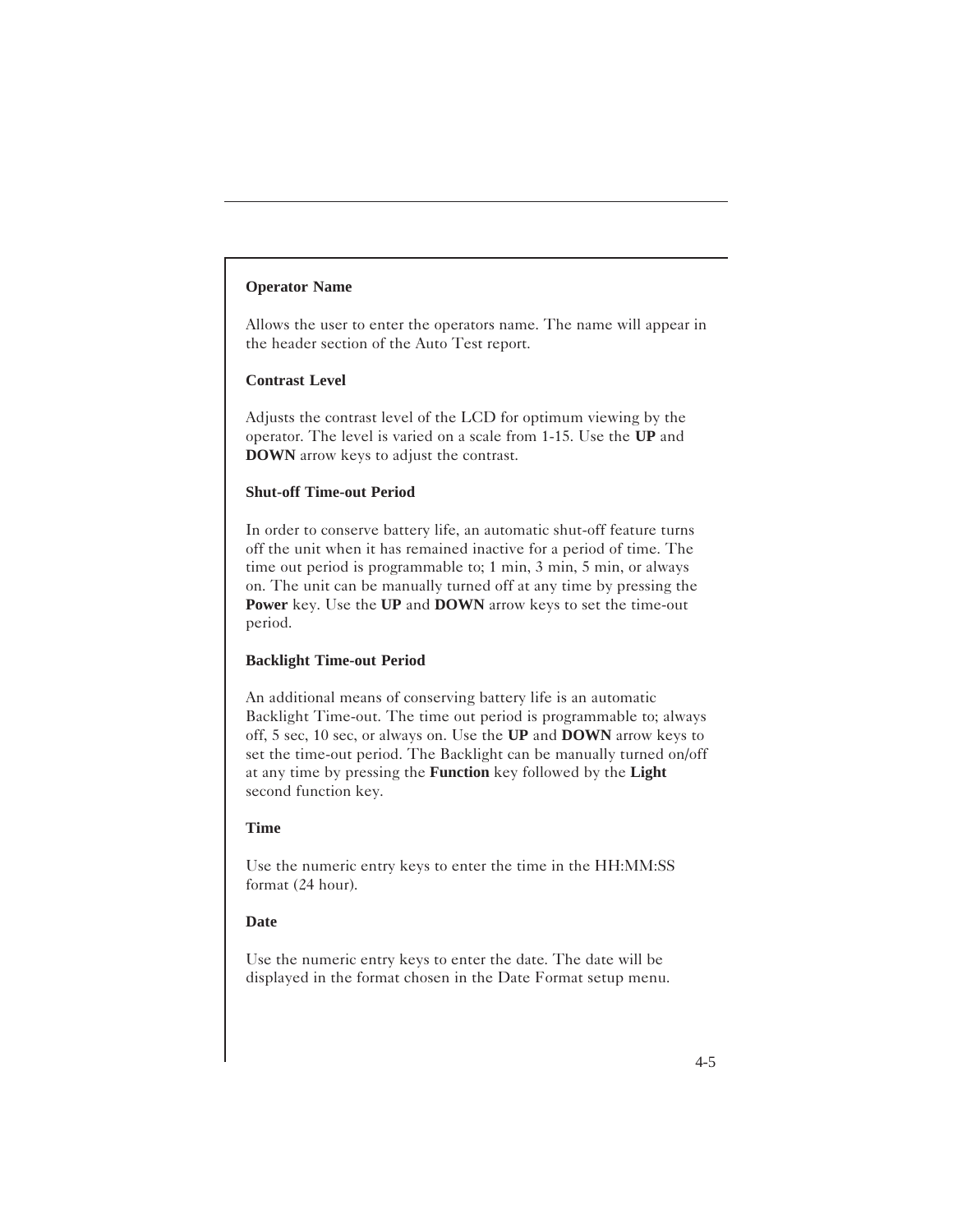#### **Date Format**

Use the **UP** and **DOWN** arrow keys to select the desired date format. When the date format is changed, the new format will appear everywhere the date is displayed or printed. The following date formats are available:

- MM/DD/YY
- DD.MM.YY
- YY.MM.DD

#### **Printer**

Sets the printer interface to the specific type of printer used. Use the **UP** and **DOWN** arrow keys to select the desired printer. The required serial printer configuration is as follows:

- baud rate consistent with 3SR Receiver (recommend 9600 or 19.2K)
- 8 data bits
- 1 stop bit
- no parity
- flow control hardware handshaking

A serial to parallel converter (such as the one manufactured by Black Box Corp.) is required for printing to a parallel printer. The setup is the same as the serial printer configuration.

#### **Lines/Page**

The number of Lines/Page (min 30, max 255) can be specified for text printouts. This determines the number of lines that are printed before a form feed command is sent. If no form feeds are desired, enter zero for the Lines/Page.

#### **Baud Rate**

The Baud rate is used when establishing communications between the 3SR Receiver and another device. The Baud rates available are; 1200, 2400, 4800, 9600, and 19.2k. The **UP** and **DOWN** arrow keys are used to set the Baud rate.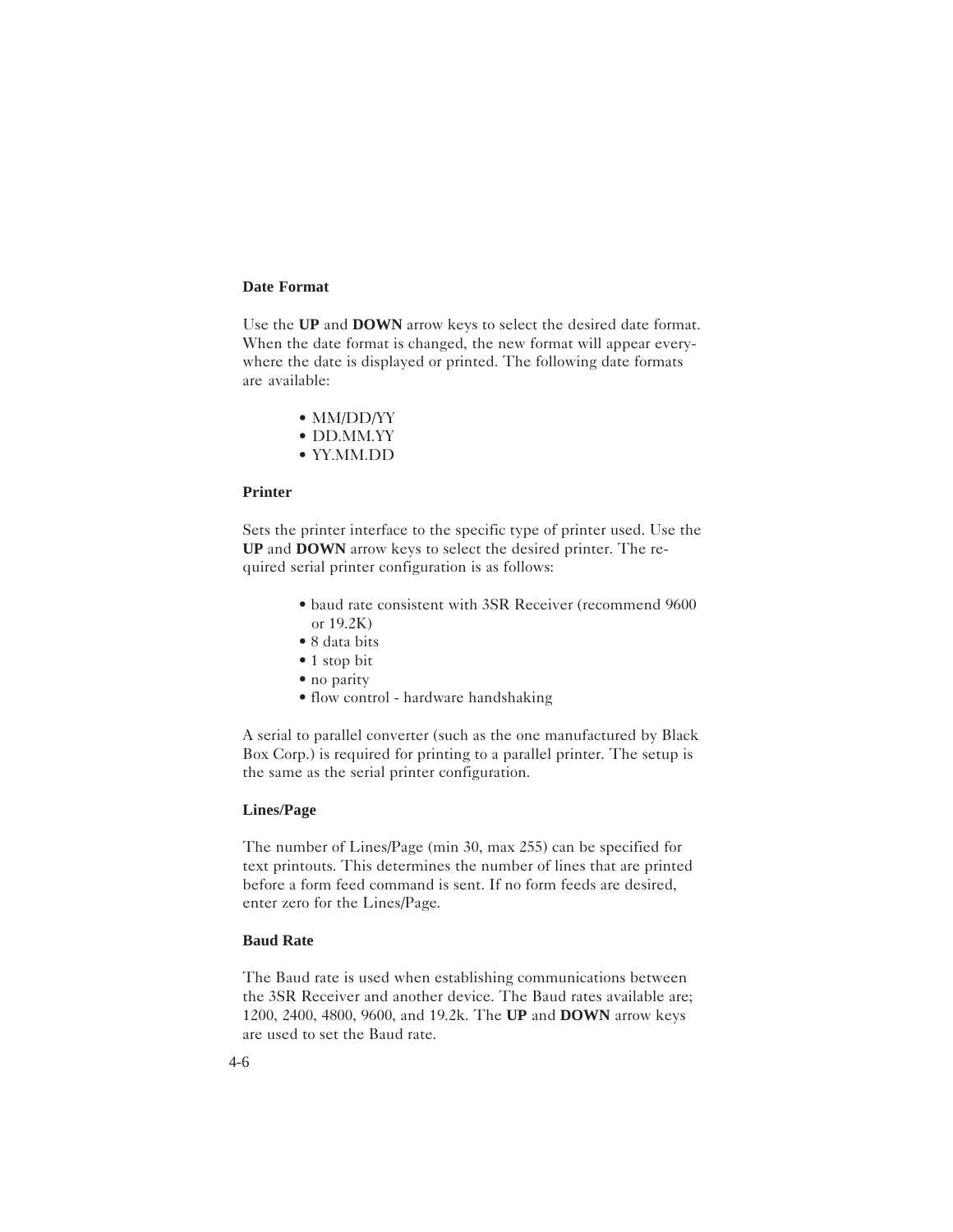#### **Beeps**

The 3SR Receiver produces beeps to alert you of certain operating conditions.

The arrow keys are used to turn Beeps on or off as desired.

#### **Diagnostics**

### **Note: If the Diagnostics selection does not appear on the screen, keep pressing the Down arrow soft key until it scrolls onto the list.**

Press the **ENTER** key to enter the diagnostic mode. The diagnostic mode allows the user to perform the following functions:

### **Default to Factory Settings**

When this item is selected and the **ENTER** key is pressed, the unit will automatically set all parameters to the factory default values.

### **Warning: All files and references will be lost when resetting the unit to factory default settings.**

#### **Display Test**

Allows the user to test the operation of the display. Press the **ENTER** key to begin the display test. Follow the instructions displayed while performing the test.

### **Transmitter Diagnostics**

Press the **ENTER** key to access the following Transmitter Diagnostic features:

- Transmitter On/Off When turned on, provides a CW RF signal that can be used as a troubleshooting, or installation aid. The signal is only present when the diagnostic screen is displayed.
- Transmitter Attenuator Use the **UP** and **DOWN** arrow keys to enter the amount of attenuation for the CW transmitted signal.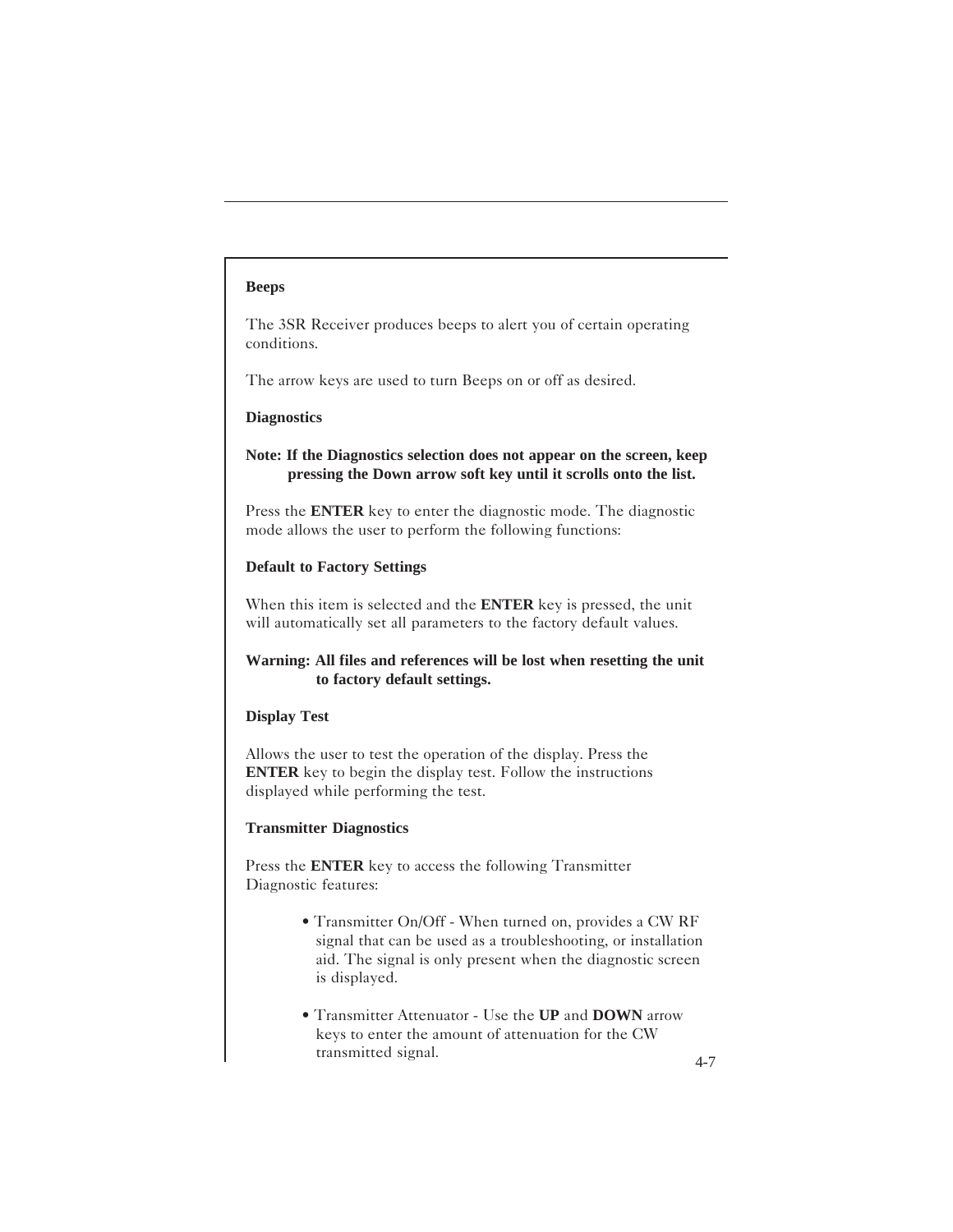• Transmitter Frequency - Enter the frequency for the transmitted signal.

### **Warning: Subscriber interference could result, if the frequency is set to a local carrier frequency.**

• Sweep Telemetry On/Off - When turned on, will modulate the CW signal similar to the telemetry signal.

### 4.3.2 Measurements Setup



#### **Temperature Unit**

Use the **UP** and **DOWN** arrow keys to select the desired temperature units (°C, °F).

### **Signal Level Units**

Use the **UP** and **DOWN** arrow keys to select the desired level units (dBmV, dBµV, dBm).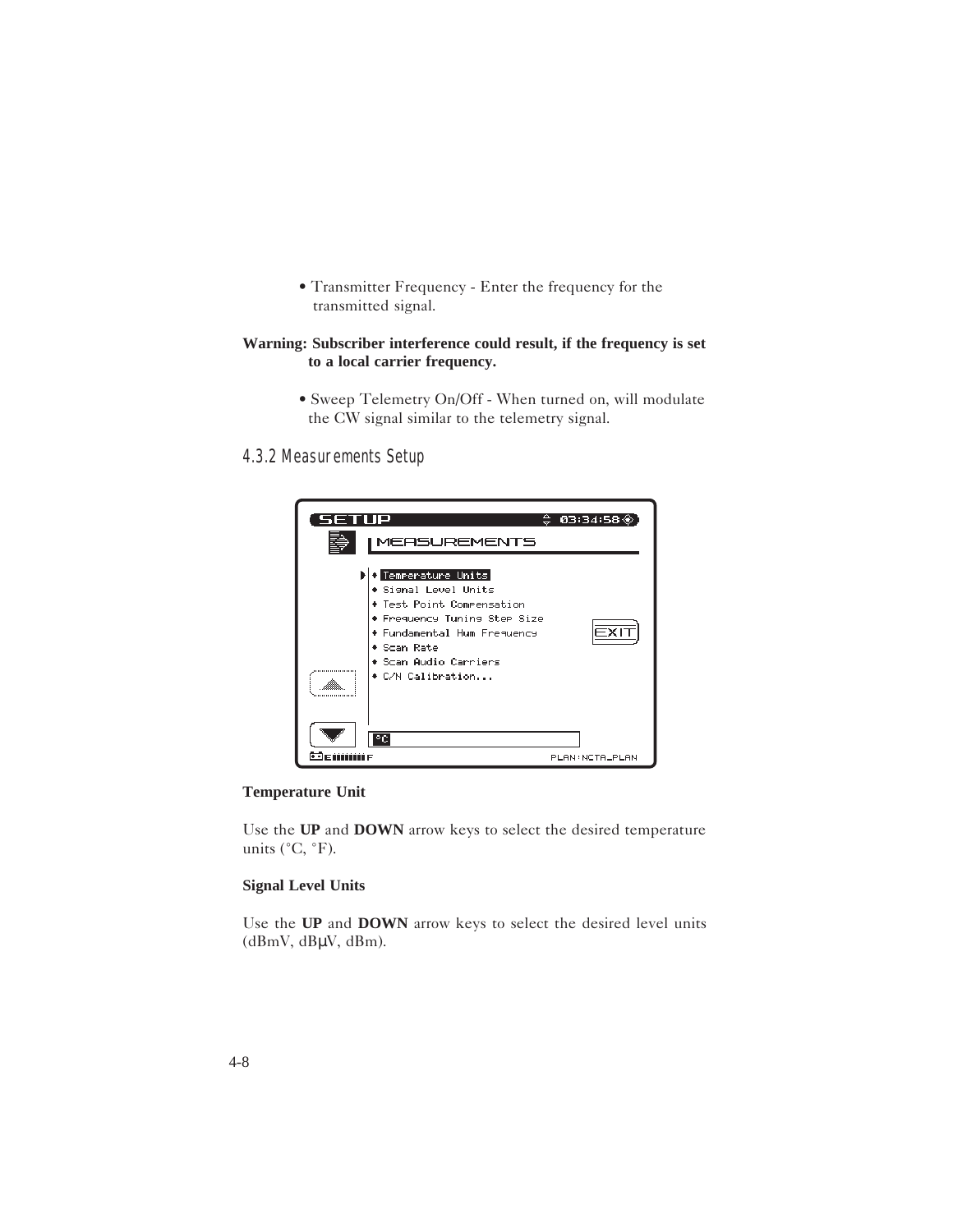#### **Test Point Compensation**

Test Point Compensation is used to account for loses associated with certain amplifiers. Use the **UP** and **DOWN** arrow keys or the numeric entry keys to enter the Test Point Compensation. (-100.0 to +100.0 dB in 0.1 dB steps).

### **Frequency Tuning Step Size**

The Tuning Step Size can be adjusted using the **UP** and **DOWN** arrow keys or the numeric entry keys (0.01 to 100.00 MHz in 10 kHz steps).

### **Fundamental Hum Frequency**

The fundamental hum frequency to be measured can be selected using the **UP** and **DOWN** arrow keys (60 Hz, 50 Hz, Auto). When Auto is selected the unit will automatically switch to 50 Hz on PAL type plans and 60 Hz for NTSC plans.

### **Scan Rate**

Two scan rates are available in the Scan mode, normal and fast. The scan rate is selected using the **UP** and **DOWN** arrow keys. The Fast scan feature allows for rapid scan displays, while sacrificing accuracy. Normal scan rate is slower, but more accurate.

### **Scan Audio Carriers**

If desired, the audio carriers can be omitted resulting in a faster scan. This feature is selected using the **UP** and **DOWN** arrow keys (yes, no).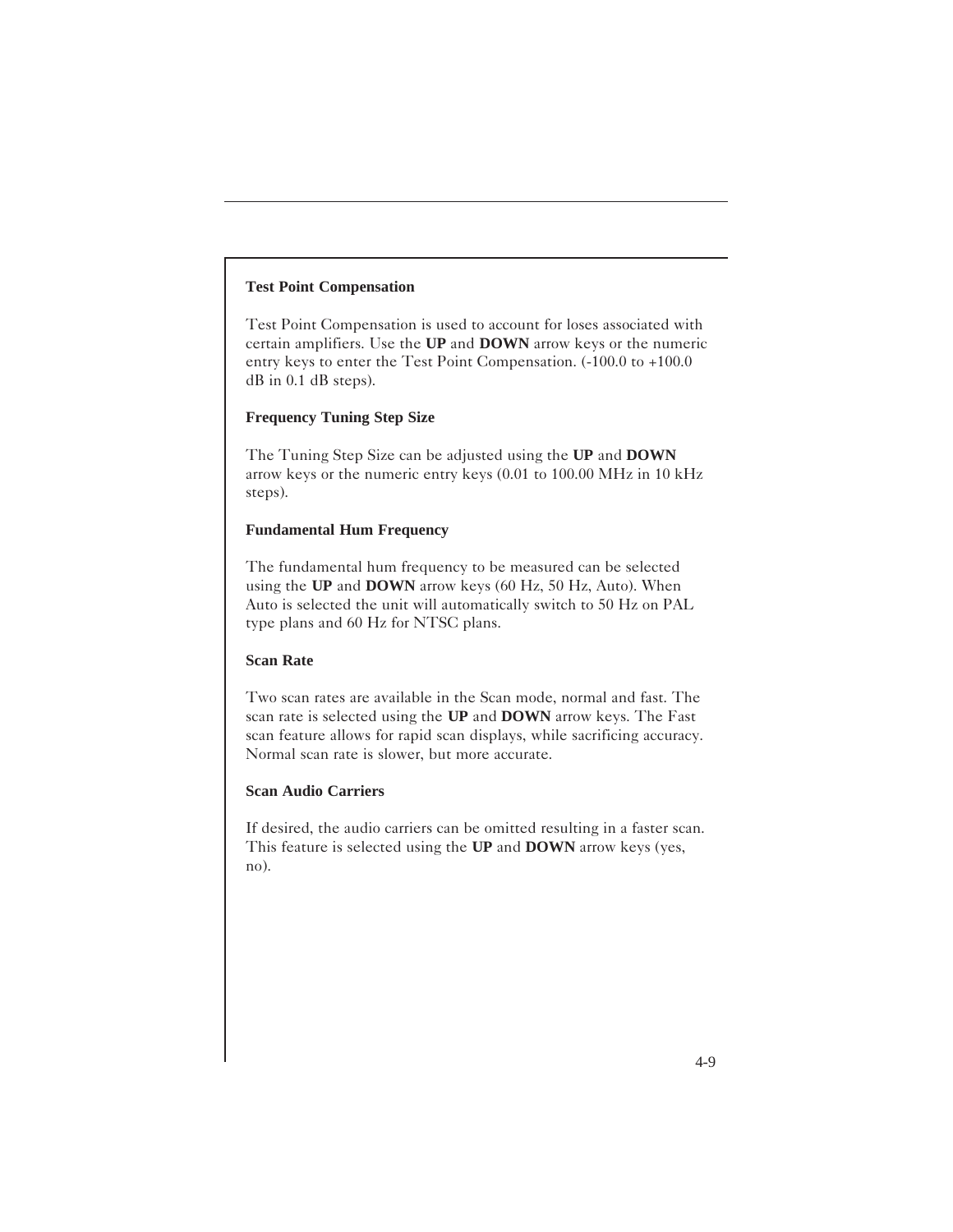#### **C/N Calibration**

To increase the accuracy of the C/N measurements, a noise floor calibration is performed. This allows the user to characterize the noise floor of the unit. To perform the calibration, highlight the selection and press the **ENTER** key. The unit will provide a prompt to ensure that no cable is connected to the RF input. Once verified, press the **OK** soft key to perform the calibration. The unit will display the system noise level when the calibration is complete.

### 4.3.3 How To Setup Your Channel Plan

The procedure explained in Section 4.2 should be performed when first using the Model 3SR Receiver.

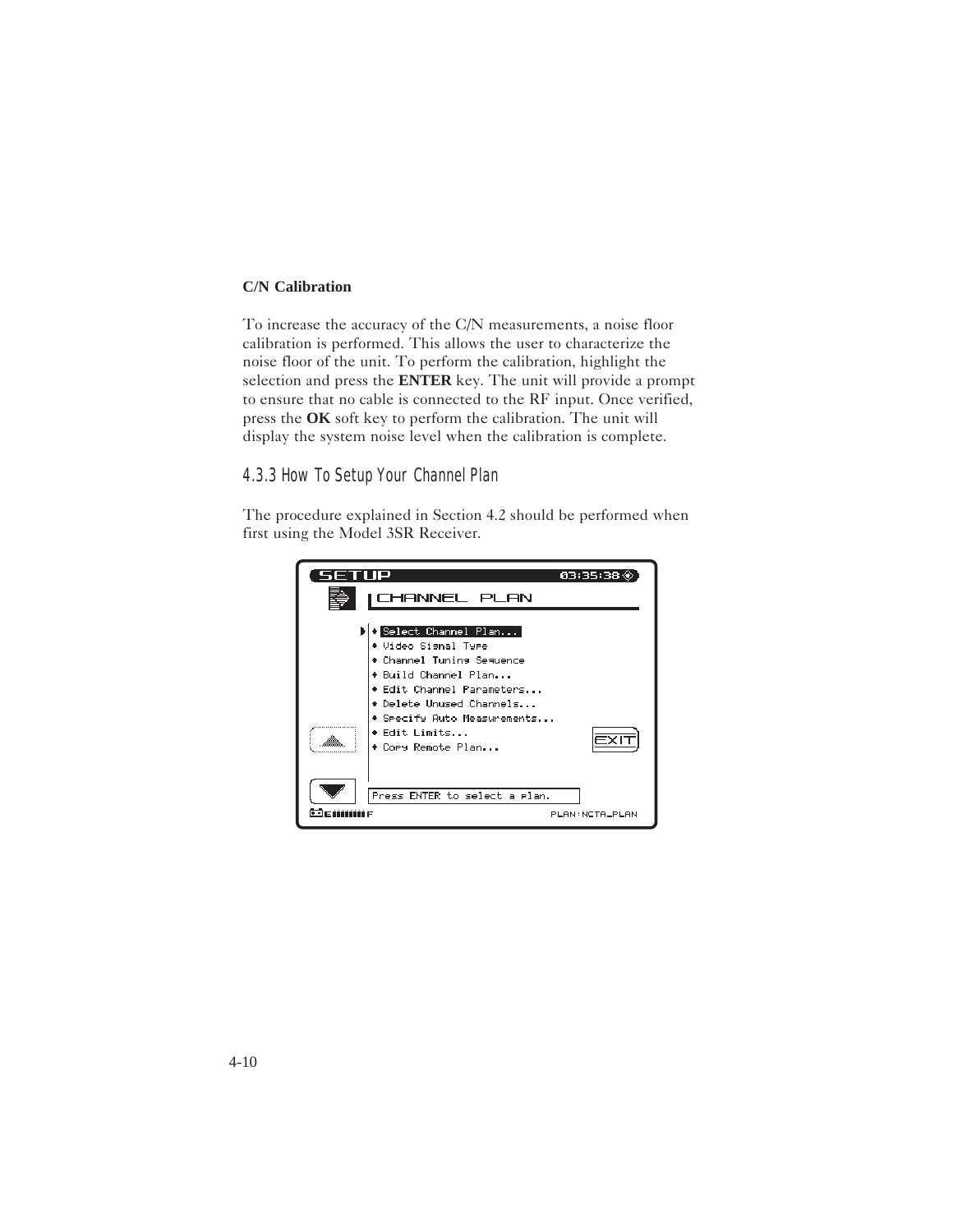#### **Select Channel Plan**

Press the **ENTER** key to call up a list of existing channel plans. If the unit is being used for the first time, the only Channel Plan available will be the standard NCTA plan. Refer to the "Build Channel Plan" section to create a channel plan that matches your system. Use the **Up** and **Down** arrow soft keys to scroll through the list. When the desired channel plan is highlighted, press the **Exit** soft key to activate the selected channel plan. Channel plans can also be deleted from the list using the **Delete** soft key. An **OK** and **Stop** soft key is then displayed to confirm or stop the deletion of the channel plan.

The currently active channel plan (as indicated in the lower right hand corner of the screen) cannot be deleted. To delete this plan, first select a different plan by using the arrow keys to highlight another plan and then press the **Load** soft key. The previously active channel plan can now be deleted.

Press the **Info** soft key to view the following channel plan information:

- Plan name
- The Channel Plan that the plan was based on
- The number of enabled channels
- Date the plan was last modified
- Limits
- Video Signal Type

### **Video Signal Type**

The type of video signal to be measured can be selected using the **UP** and **DOWN** arrow keys (NTSC, PAL).

### **Channel Tuning Sequence**

Use the **UP** and **DOWN** arrow keys to select either numeric order or frequency order, for the channel tuning sequence.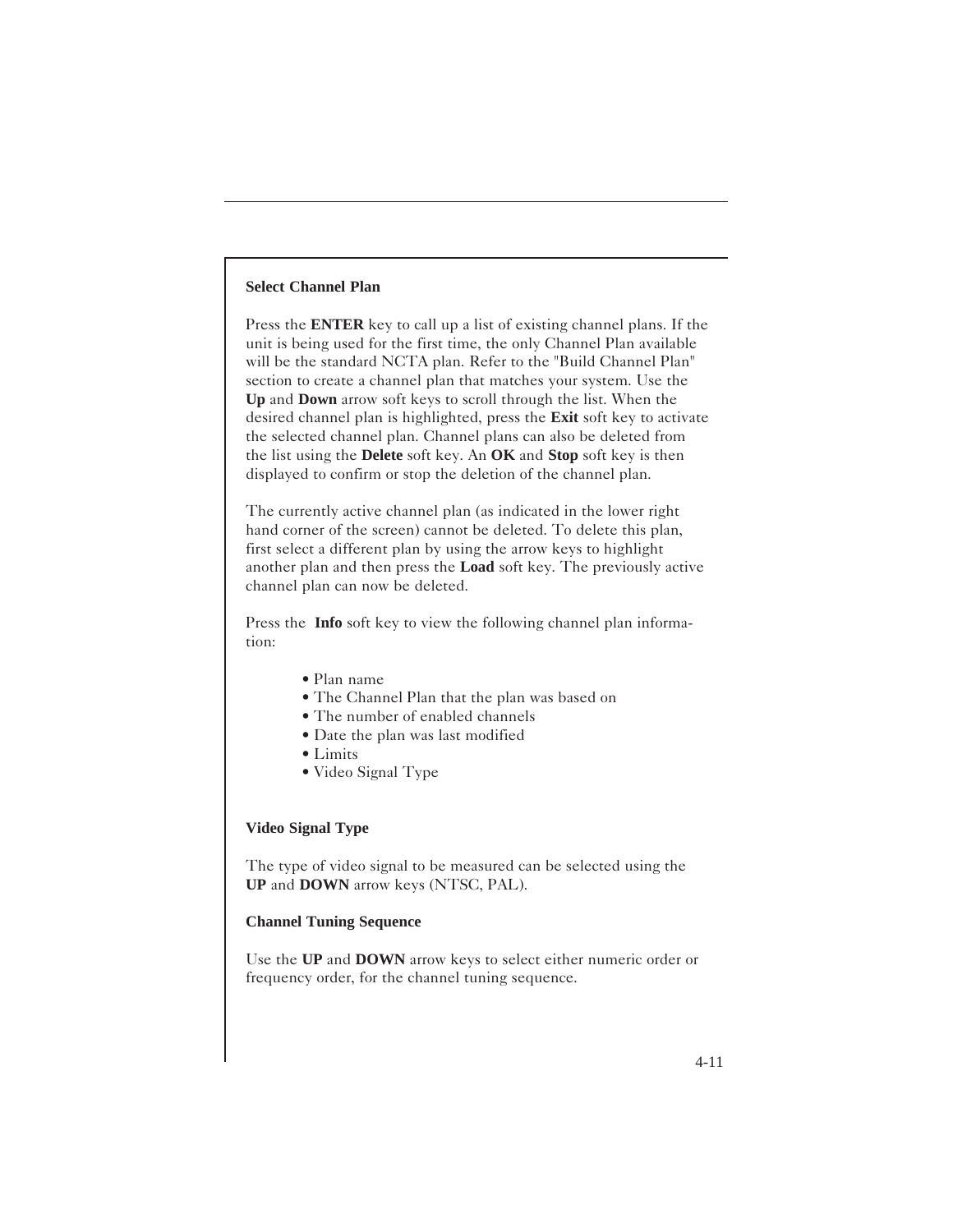#### **Build Channel Plan**

Press the **ENTER** key to begin the Build Channel Plan sequence. This sequence allows the user to create a channel plan by "learning" the channels on a cable system.

#### **NOTE: Ensure that the Stealth 3SR is connected to the cable system.**

Step 1: Enter a name for the new channel plan that will be built.

Use the alphanumeric keypad to enter a channel plan name. Press the **OK** soft key when completed.

Step 2: Select a fixed channel plan to use for building the new plan.

Use the **UP** and **DOWN** arrow keys to select a fixed channel plan to build the new plan from. Press the **OK** soft key when completed.

Step 3: Enter the frequency at which to stop searching for channels. Press the **ENTER** key followed by the **OK** soft key to set the stop frequency.

The 3SR Receiver will sequence through all channels in the selected fixed plan until the stop frequency is reached. This operation can be terminated by pressing the **STOP** soft key. When completed, individual channels contained in the newly built plan can be edited.

**NOTE: Some channel plans have interlaced channels. To prevent interference, delete interlaced channels prior to building sweep points.**

### 4.3.4 How To Edit Channel Parameters

This setup feature allows the user to edit existing channel parameters. Press the **ENTER** key to initiate channel parameter editing.

A list of all channels contained within the active plan is presented.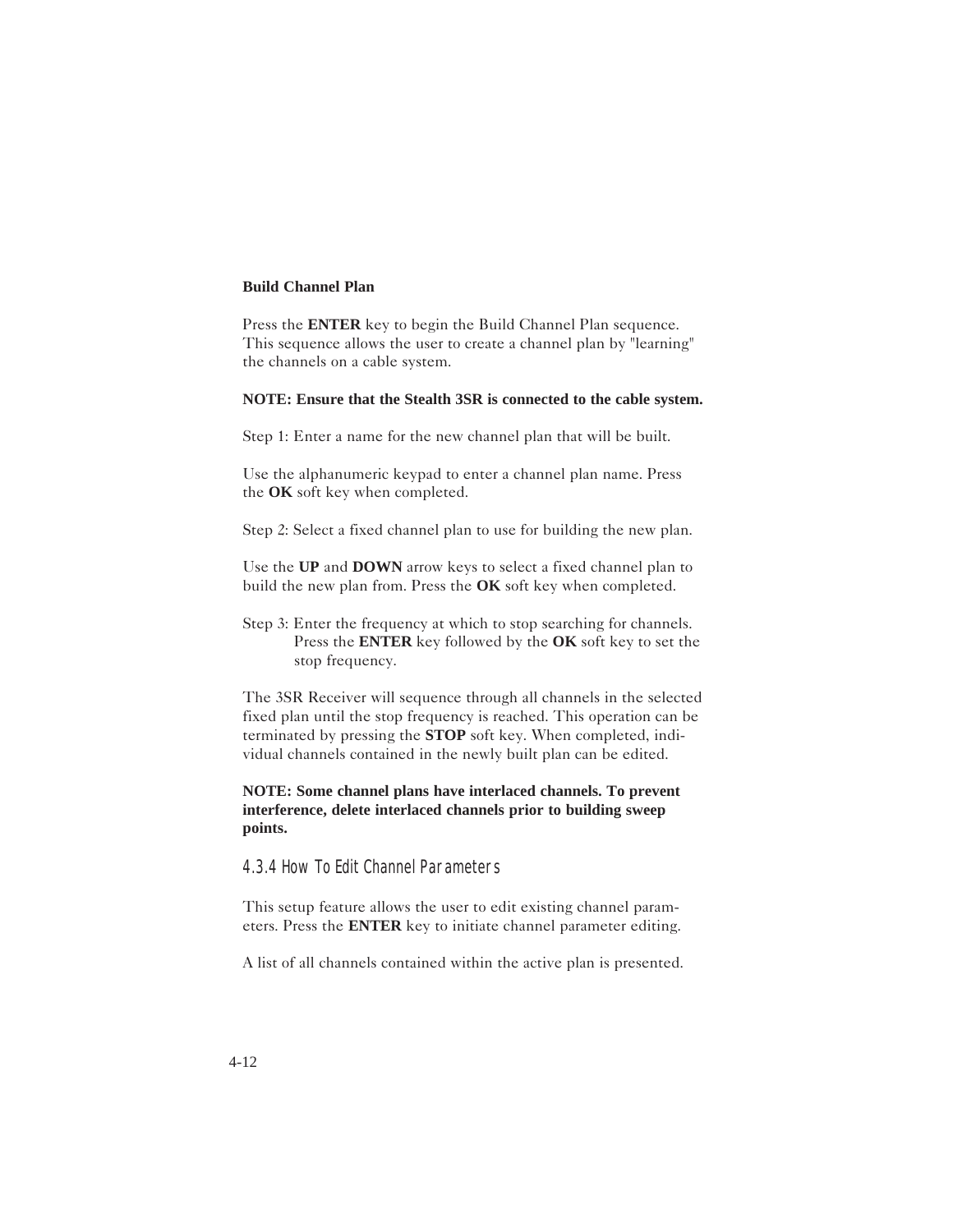

Use the **Up** or **Down** arrow soft keys to select the channel that you wish to edit.

| <b>SETUP</b> | <b>EDIT PARAMETERS</b>                                                                                                                                              | ≙.<br>03:37:14 $\diamondsuit$          |
|--------------|---------------------------------------------------------------------------------------------------------------------------------------------------------------------|----------------------------------------|
|              | $\tau$                                                                                                                                                              |                                        |
|              | PARAMETERS<br>Enabled:<br>Type:<br>Frequency (MHz):<br>Channel Number:<br>Label:<br>Sweep Channel:<br>Measurement BW (MHz):<br>Noise Offset (MHz):<br>Tilt Channel: | ΤU<br>55.25<br>Add<br>4,200<br>$+2.50$ |
| Ficininie    | Yes.                                                                                                                                                                | Delete<br>PLAN: NCTA_PLAN              |

Press the **Edit** soft key to view and edit the following parameters:

**Note: If the parameter that you wish to edit does not appear on the screen, keep pressing the arrow soft key to scroll through the list.**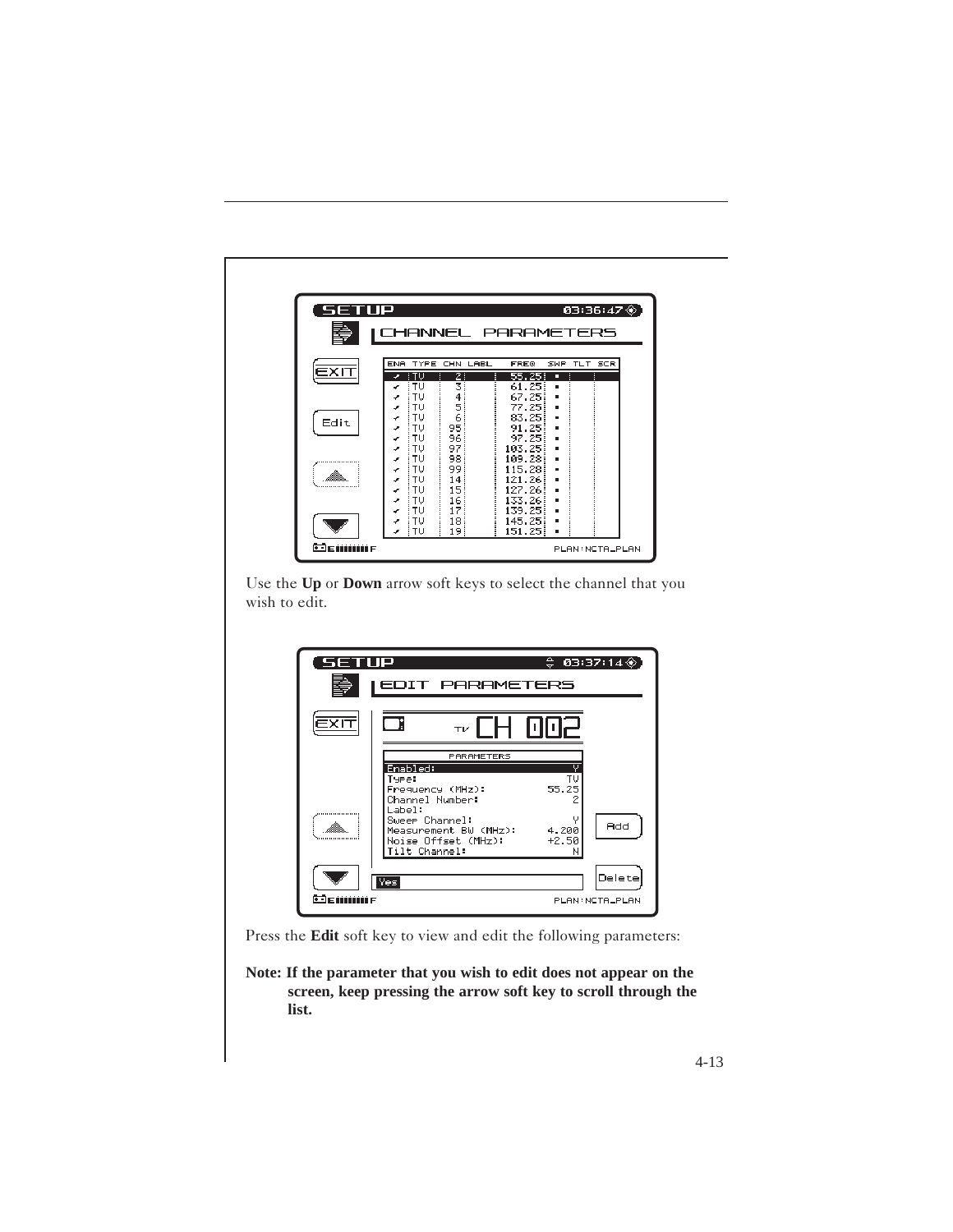#### **Enabled**

Y/N - If the channel is not enabled it will not be included in any measurement mode. At least one channel must be enabled.

#### **Channel Type**

TV - Includes standard video carrier with audio carrier offset.

DUAL - European system which incorporates video plus two independent audio carriers.

Single Carrier - Can be used for an FM or data carrier.

Digital Carrier - (Optional) Can be used for 16/64 QAM digital carrier power measurement. Only supported in the Level, Sweep, and Spectrum measurement modes. An RMS detection mode is used when measuring the level of a digital channel.

#### **Frequency**

The frequency of the carrier (for TV and DUAL types, this is the frequency of the video carrier) Enter frequency by using the numeric entry keys or the arrow keys.

#### **Channel Number**

The channel number of the carrier. Enter channel number by using the numeric entry keys or the arrow keys.

#### **Label**

The label is provided to associate a channel's number with it's programming. Using the alpha keys, label the channel with a desired name (up to four characters). "Special" characters can be selected using the up/down arrow keys. The label will appear to the left of the channel number on most screens.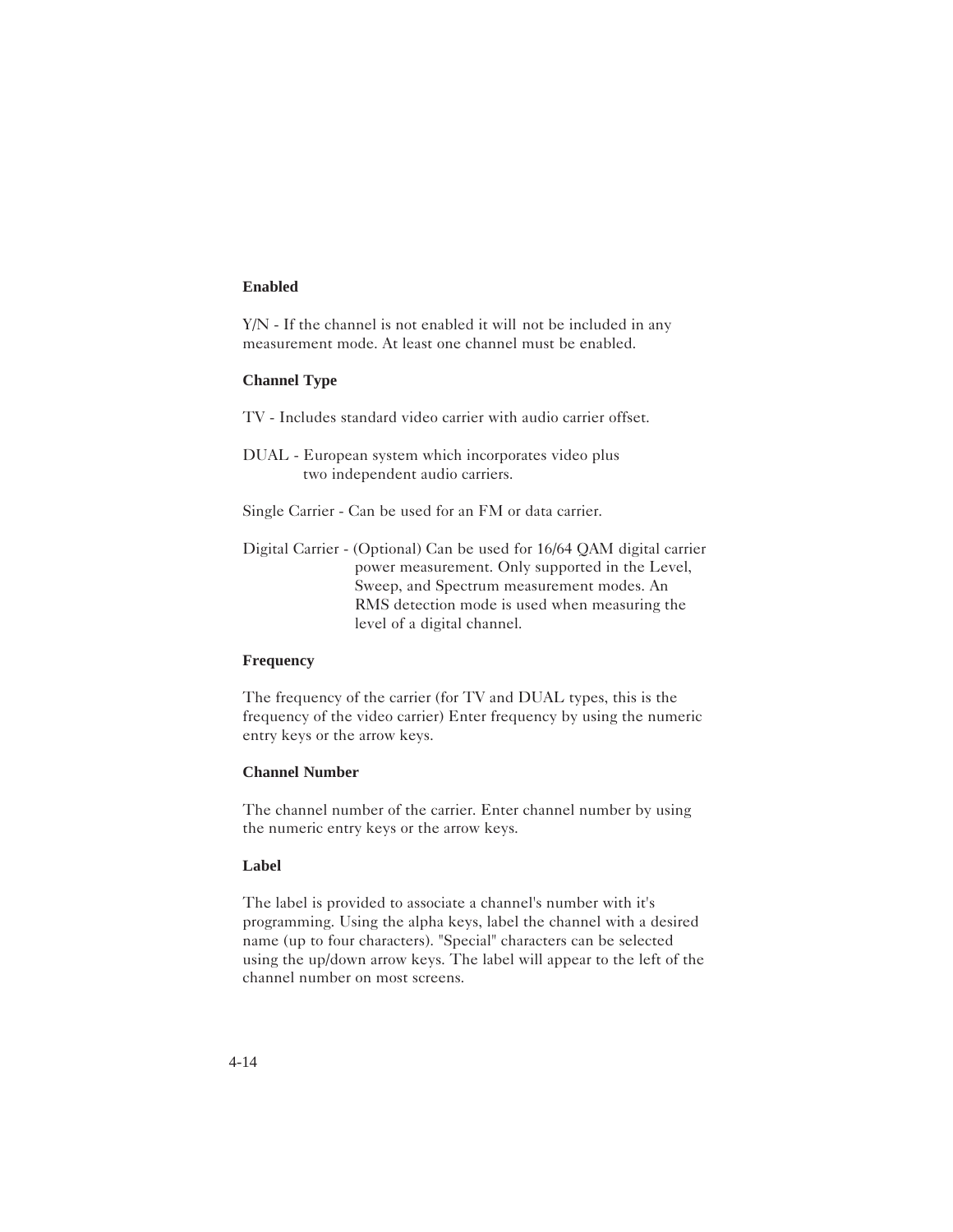#### **Sweep Channel**

Y/N - Designates that the channel will be used for Sweep measurements.

#### **Measurement Bandwidth Adjustments**

To edit the bandwidth, cursor to the **Measurement BW** selection. The bandwidth can be adjusted by using the **UP** and **DOWN** arrow keys or by entering a value using the numeric keypad and then pressing the **ENTER** key. The FCC specification for C/N measurements is a bandwidth of 4.200 MHz. CATV organizations outside of the United States may have different requirements.

#### **Noise Offset Frequency Adjustments**

The frequency at which the noise level is measured is the Carrier frequency plus the noise offset. To adjust the noise offset, cursor to the **Noise Offset** selection. The offset can be adjusted by using the **UP** and **DOWN** arrow keys or by entering a value using the numeric keypad and then pressing the **ENTER** key.

#### **Tilt Channel**

Y/N - Designates which channels are used for the Tilt mode. Up to nine channels can be designated as Tilt channels.

### **Scrambled**

Y/N - Select Yes if the channel is scrambled. When a channel is designated as scrambled, the sweep will only look at the video carrier as a sweep reference, instead of both the video and audio carrier. Note: a diamond will appear to the left of the channel type indicator on most screens.

### **Audio Offset**

Specifies the audio offset of the channel.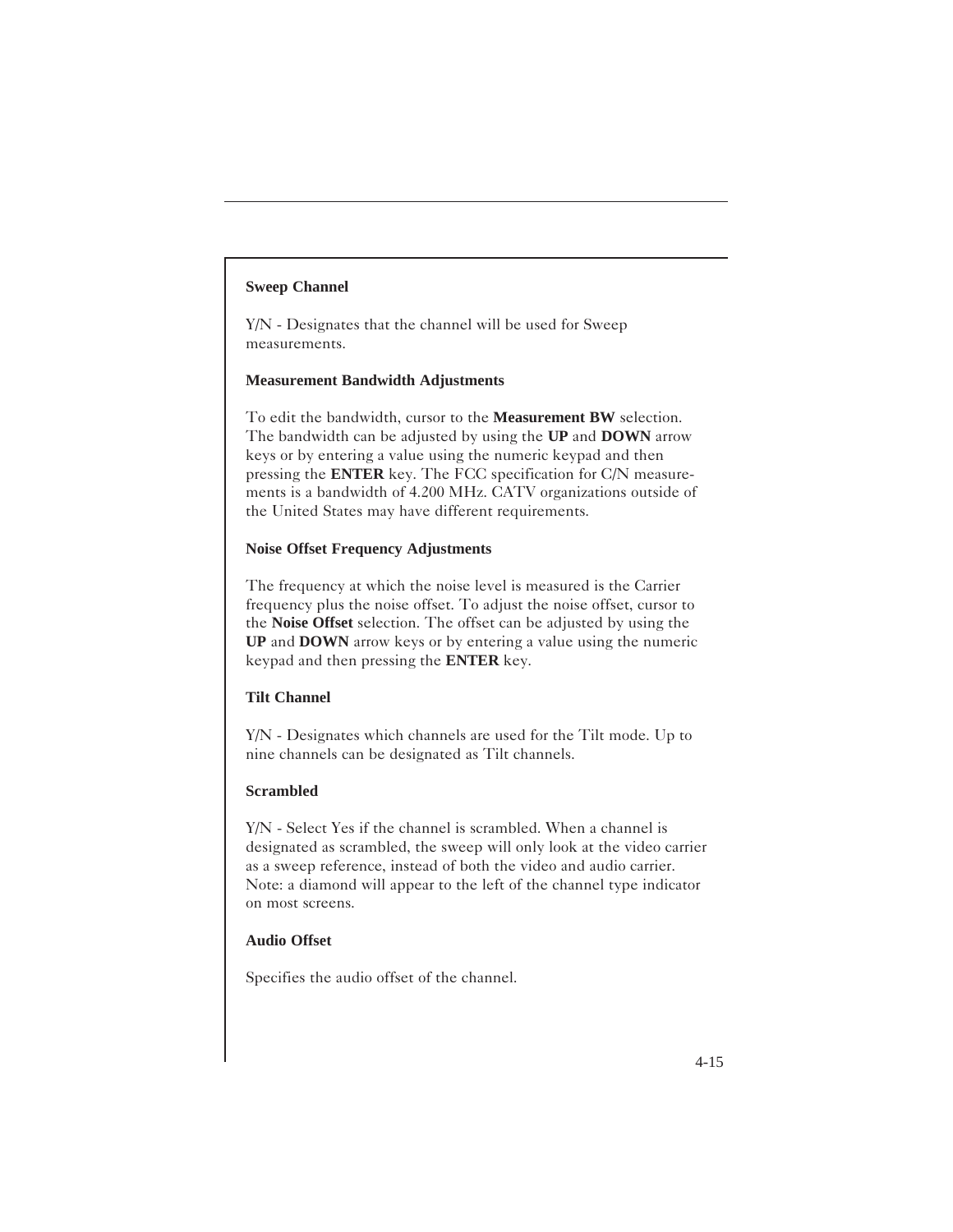#### **Audio Offset 2**

Specifies the offset for the second audio carrier of a Dual type channel.

An **ADD** and **DELETE** soft key allows for adding new channels to the plan or deleting existing channels from the plan.

Press the **Exit** soft key to return to the Channel Parameters display.

#### **Delete Unused Channels**

Once the channel plan has been built, unused channels can be deleted if desired. Doing this frees memory for other uses and "unclutters" the channel plan. Select the Delete Unused Channels in the Channel Plan menu and press **ENTER**.

#### **Specify Auto Measurements**

Press the **ENTER** key to specify the measurements to be taken during the performance of an Auto Test. This feature allows the user to specify which channels, C/N, Hum, and Modulation measurements are made on.

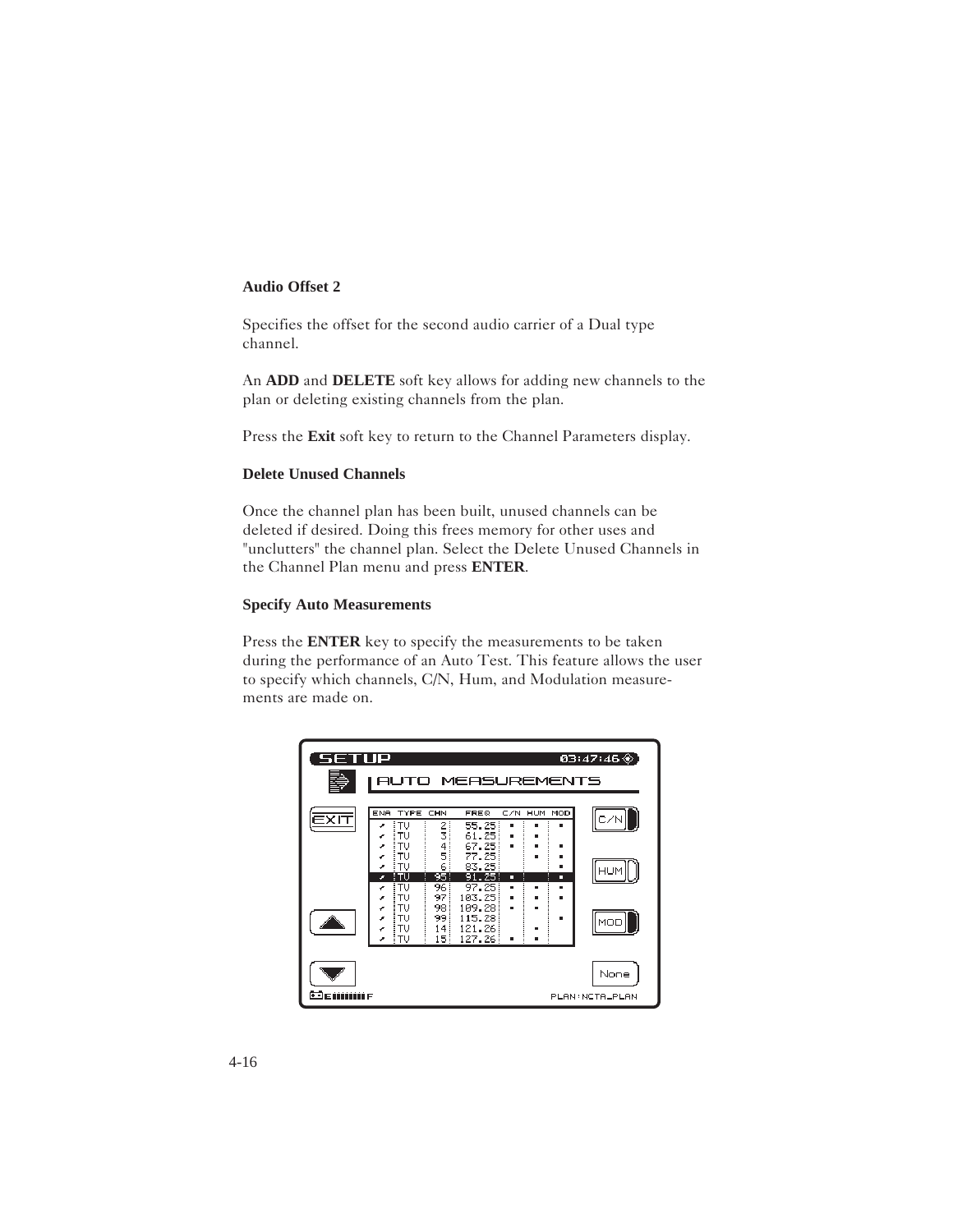Use the **Up** and **Down** arrow soft keys to cursor to a channel. Use the **C/N**, **HUM**, and **MOD** soft keys to select the desired Auto Test measurements.

**Note: C/N, Hum, and Modulation cannot be measured on a scrambled channel or a sweep point. Hum and Modulation cannot be measured on a Digital type carrier also.**

Use the All/None soft key to quickly select or deselect Auto Test measurements. If a test is selected, the **None** soft key is displayed. If no tests are selected for a particular channel, then the **All** soft key is displayed.

**Note: Hum measurements include all components < 1 kHz.**

**Note: Hum will be measured in either % or dB depending on what was selected in Hum mode prior to performing the Auto Test. The units cannot be changed once the Auto Test has been performed.**

**Edit Limits**

| 1               | $12,93:48:39$ $\diamondsuit$<br>IP<br>EDIT LIMITS                                                                                  |
|-----------------|------------------------------------------------------------------------------------------------------------------------------------|
|                 | LIMITS<br>Uideo Level (dBmU):<br>+0.0<br>Min<br>Uid Levels (dB):<br>10.0<br>Max Delta                                              |
|                 | 10.0<br>Min Delta V/A (dB):<br>17.0<br>Max Delta V/A (dB):<br>3.0<br>Max Delta Adj Chans (dB):<br>24 Hr Vid Deviation (dB):<br>8.0 |
|                 |                                                                                                                                    |
| <b>Elemmine</b> | Set for<br>+0.0 dBmV<br>FCC<br>PLAN: NCTA_PLAN                                                                                     |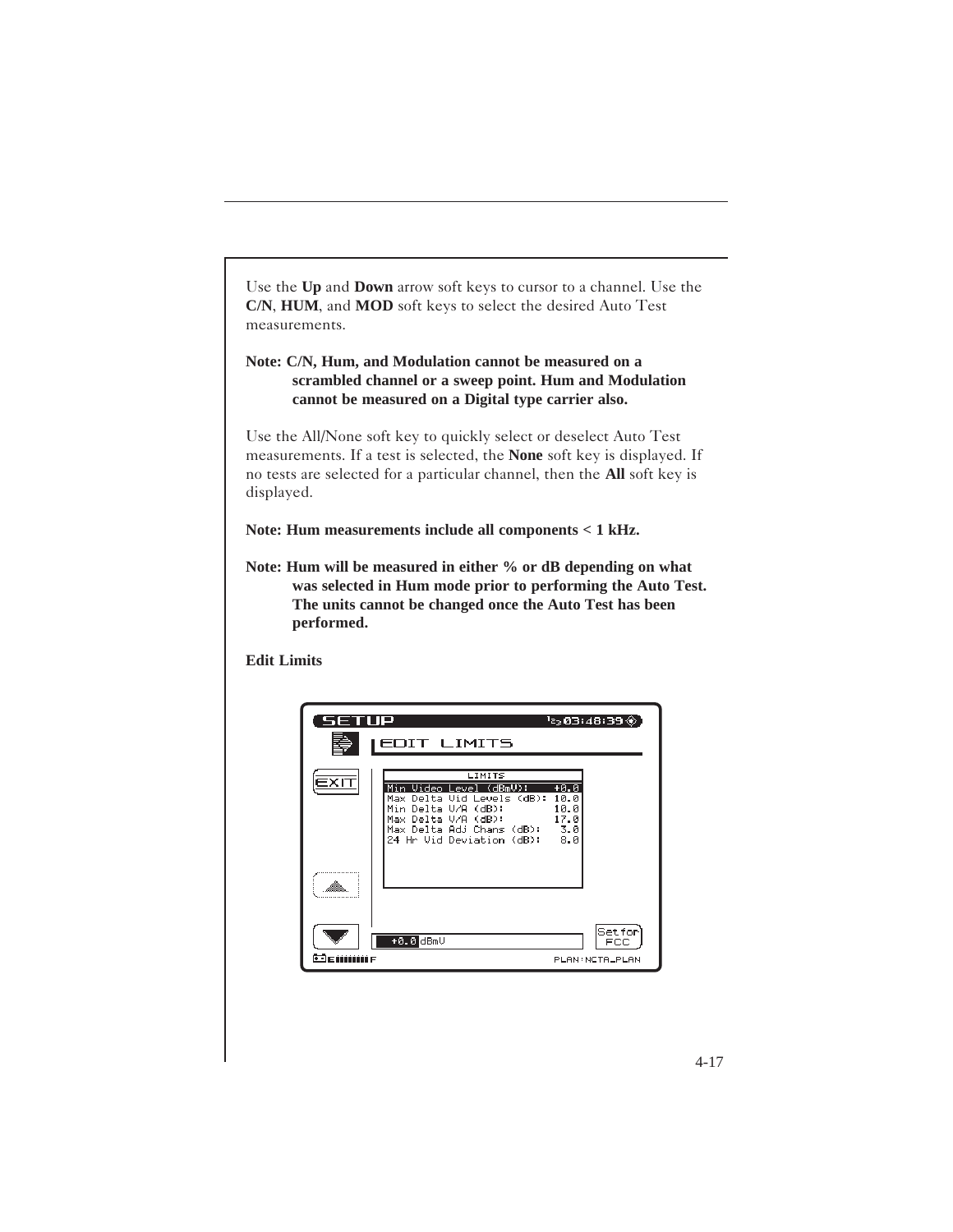The Edit Limits function works in conjunction with the performance of an Auto Test. As the Auto Test measurements are made, the values are compared to the above limits. Use the **Up** and **Down** arrow soft keys to select the limit to be edited. Use the numeric entry keys or the **UP** and **DOWN** arrow keys to enter a value. Once the value has been entered, press the **ENTER** key to update the display. The Set for FCC soft key can be used to automatically set the limits for FCC specified values.

#### **Copy Remote Plan**

This selection allows you to copy a channel plan from one unit to another.

Connect a cable between the serial ports of two units. Ensure that the baud rate is set the same for each unit (General Setup screen). A baud rate of 19.2K is recommended for copying plans.

Select **Copy Remote Plan** from the menu and press the **ENTER** key. A list of plans located in the remote units memory will appear. Select the plan that you want to copy and press the **Copy** soft key. The selected plan will be transferred from the remote unit and stored in the unit that you are operating. It will also become the active plan.

| SETUP      |                                                     | COPY REMOTE PLAN                                                  | 03:51:26                |
|------------|-----------------------------------------------------|-------------------------------------------------------------------|-------------------------|
|            | <b>PLAN NAME</b><br><b>A_PLAN</b><br>PLAN1<br>PLAN2 | MODIFIED<br>708796108:35<br>1<br>11/08/96 13:10<br>11/08/96 13:10 |                         |
| Fileminine |                                                     |                                                                   | Cory<br>PLAN: NCTA_PLAN |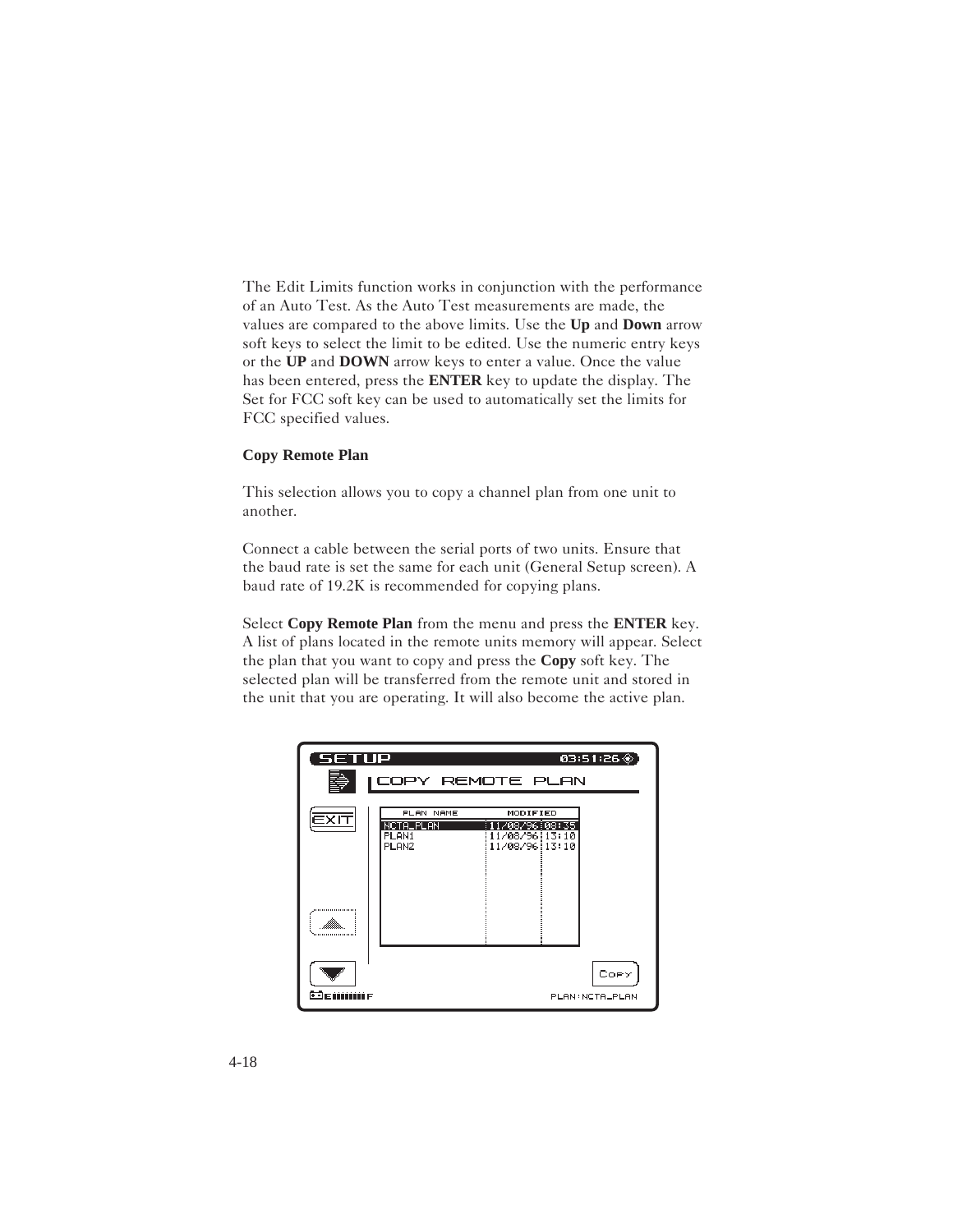

#### **Sweep Mode**

Use the **UP** and **DOWN** arrow keys to select the desired sweep mode.

#### **Sweep Limit Variable**

The sweep limit variable is used during sweep measurements to show the operator how the response relates to the  $(n/10 + x)$  flatness formula. The "x" in the equation is the sweep limit variable. This value is adjustable from 0.0 to 5.0 (default 1.0). Use the **UP** and **DOWN** arrow keys or the numeric entry keys to enter a value.

#### **Show Horizontal Markers**

Use the **UP** and **DOWN** arrow keys to display the horizontal markers. The horizontal markers continuously track the maximum and minimum values in the area of the graph between the vertical markers.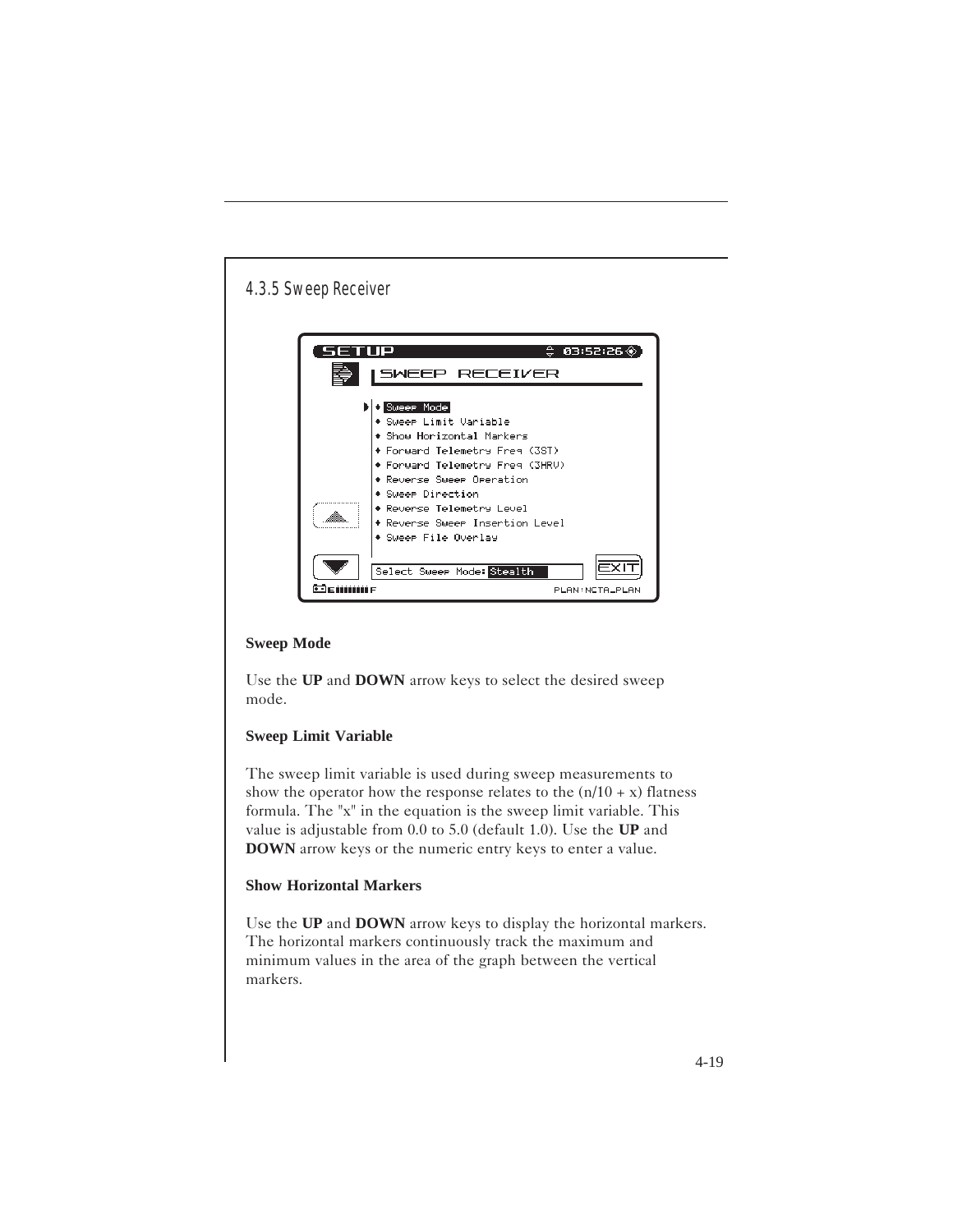#### **Forward Telemetry Frequency (3ST)**

Use the **UP** and **DOWN** arrow keys or the numeric keypad to enter the forward telemetry frequency corresponding to the 3ST.

- **NOTE: For successful Stealth mode operation, the Rx telemetry frequency must match the Tx telemetry frequency setting of the Model 3ST Transmitter.**
- **Caution: Do not place the telemetry signal too close to the diplex filter cut-off frequency in that roll-off may attenuate the telemetry signal to the degree that communication fails. This same caution applies to placing the signal in the high end roll-off region.**

#### **Forward Telemetry Frequency (3HRV)**

Use the **UP** and **DOWN** arrow keys or the numeric keypad to enter the forward telemetry frequency corresponding to the 3HRV.

- **NOTE: For successful operation, the 3SRV telemetry frequency must match the forward telemetry frequency setting of the Model 3HRV.**
- **Important: To prevent the 3HRV reverse sweep from contending with the 3ST, disable the 3ST's reverse sweep. This will speed up the 3ST's forward sweep. Multi-user contention can also be eliminated by offsetting reverse channel plans, and by using different telemetry frequencies.**

#### **Reverse Sweep Operation (3SRV Models in Stealth mode only)**

Select "Single User" for reverse operations associated with a 3ST. Select "Multiple Users" for reverse operations associated with a 3HRV. In Multi-user reverse mode the remote Stealth will display the reverse noise (or ingress at the headend).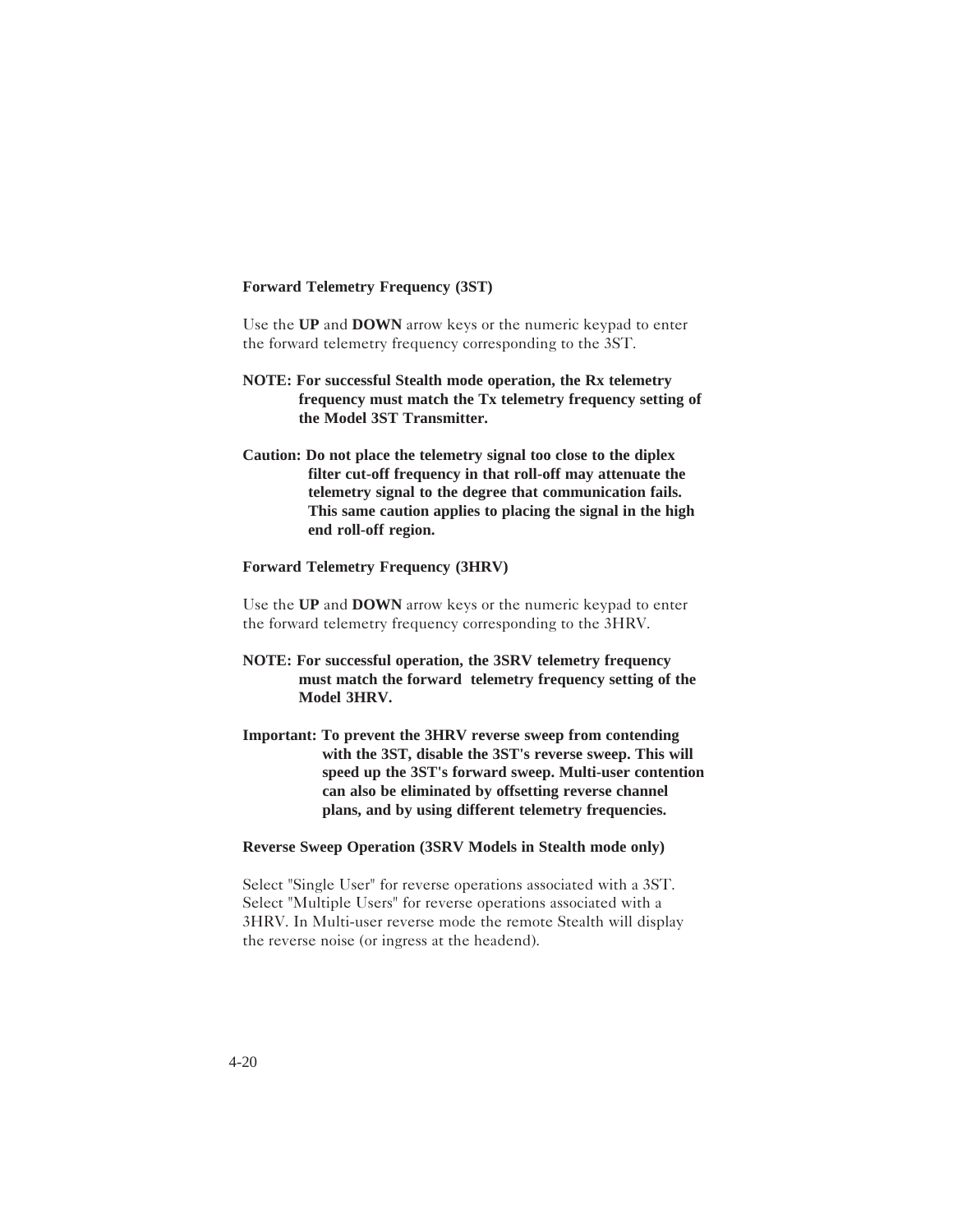#### **Sweep Direction (3SRV Models in Stealth mode only)**

There are two possible sweep directions on units with the Reverse Sweep Option; Forward and Reverse. Use the edit box to select the desired direction, and press the **ENTER** key.

**Note: When sweeping the direction may be changed by simply pressing the left arrow key for reverse, or the right arrow key for forward sweeping.**

#### **Reverse Telemetry Level (3SRV Models in Stealth mode only)**

This is the level of the carrier that the 3SR uses to transmit telemetry data. Use the edit box to set the Reverse Telemetry Level to an appropriate value. When adjusting the Reverse Telemetry Level, take into consideration the following losses; system, summing network, test point, and amplifier desired input.

### **NOTE: The frequency of the reverse telemetry carrier is set on the 3ST/3HRV. There is no adjustment for the Reverse Telemetry Frequency on the 3SR.**

### **Reverse Sweep Insertion Level (3SRV Models in Stealth mode only)**

This is the level at which the 3SR inserts (transmits) sweep points. All sweep points are inserted at the same level. Use the edit box to set the Reverse Sweep Insertion Level to an appropriate value. (This will typically be at maximum (+50 dBmV) to overcome test point loss.)

### **NOTE: The frequencies at which the sweep points are inserted are defined in the Reverse Sweep Plan which is set on the 3ST3HRV. The frequency of the sweep points cannot be adjusted on the 3SR.**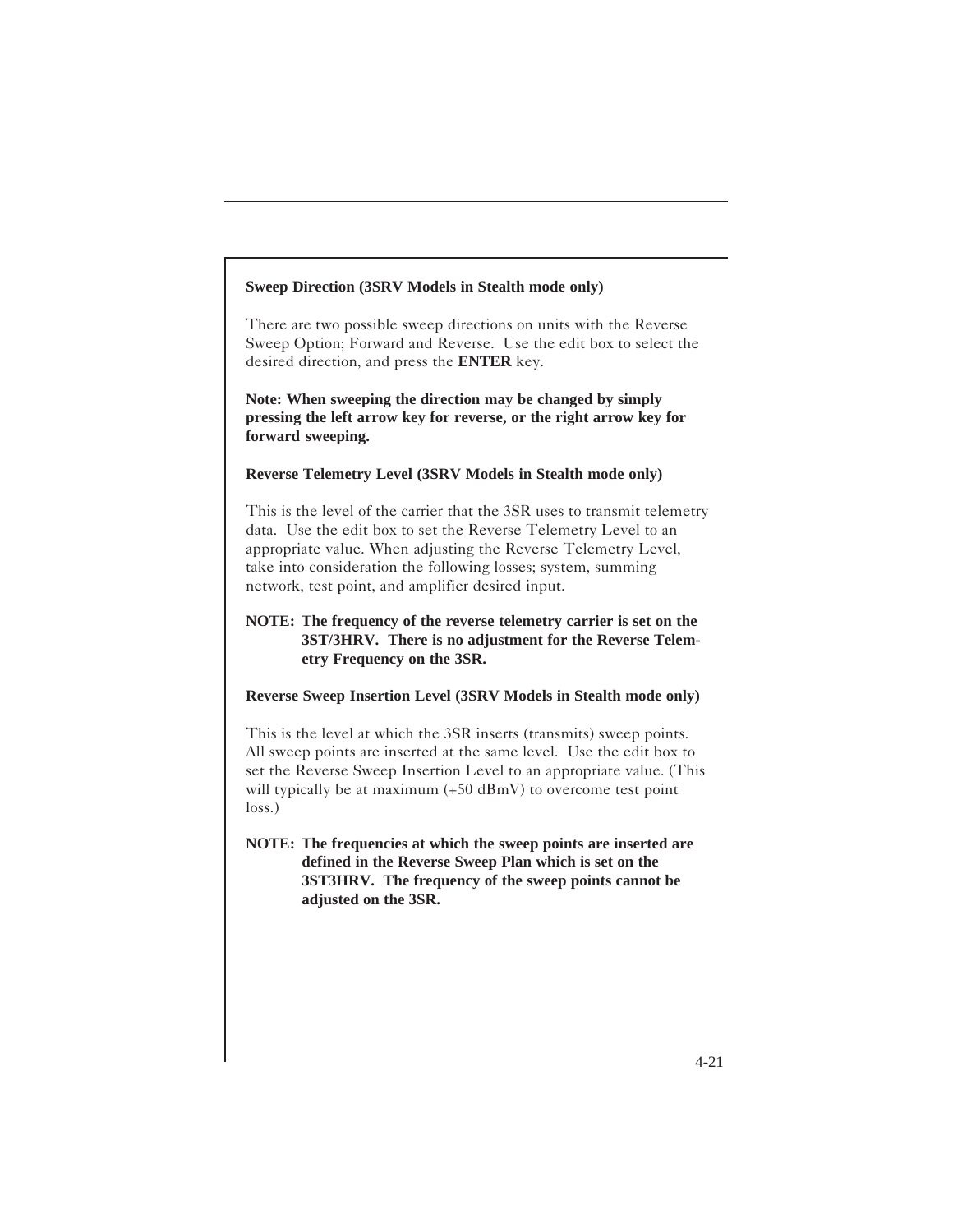#### **Sweep File Overlay**

Sweep file overlay allows a stored sweep response to be viewed simultaneously with the "live" sweep response for direct comparison. The Sweep File Overlay option must be enabled to view both traces simultaneously. With this option disabled, stored files will be displayed for normal viewing without the live response superimposed. If the Sweep File Overlay option is enabled, the live response will overlay the stored response when viewing the sweep file. Use the **UP** and **DOWN** arrow keys to enable the option.

#### **Include Audio Carriers (Sweepless Mode Only)**

This selection allows the audio carriers to be excluded resulting in a faster sweep. Use the **UP** and **DOWN** arrow keys to include (Yes) or exclude (No) audio carriers.

# 4.4 HOW TO PERFORM LEVEL MEASUREMENTS

Signal levels are measured in the Level and Scan Modes. The Level mode display provides both a numeric indication of signal level and an analog meter. The audio and video carrier levels of a channel are displayed simultaneously. Alternately, an individual carrier can be measured (as in the case for a data or pilot carrier) or the unit can be tuned to a specific frequency.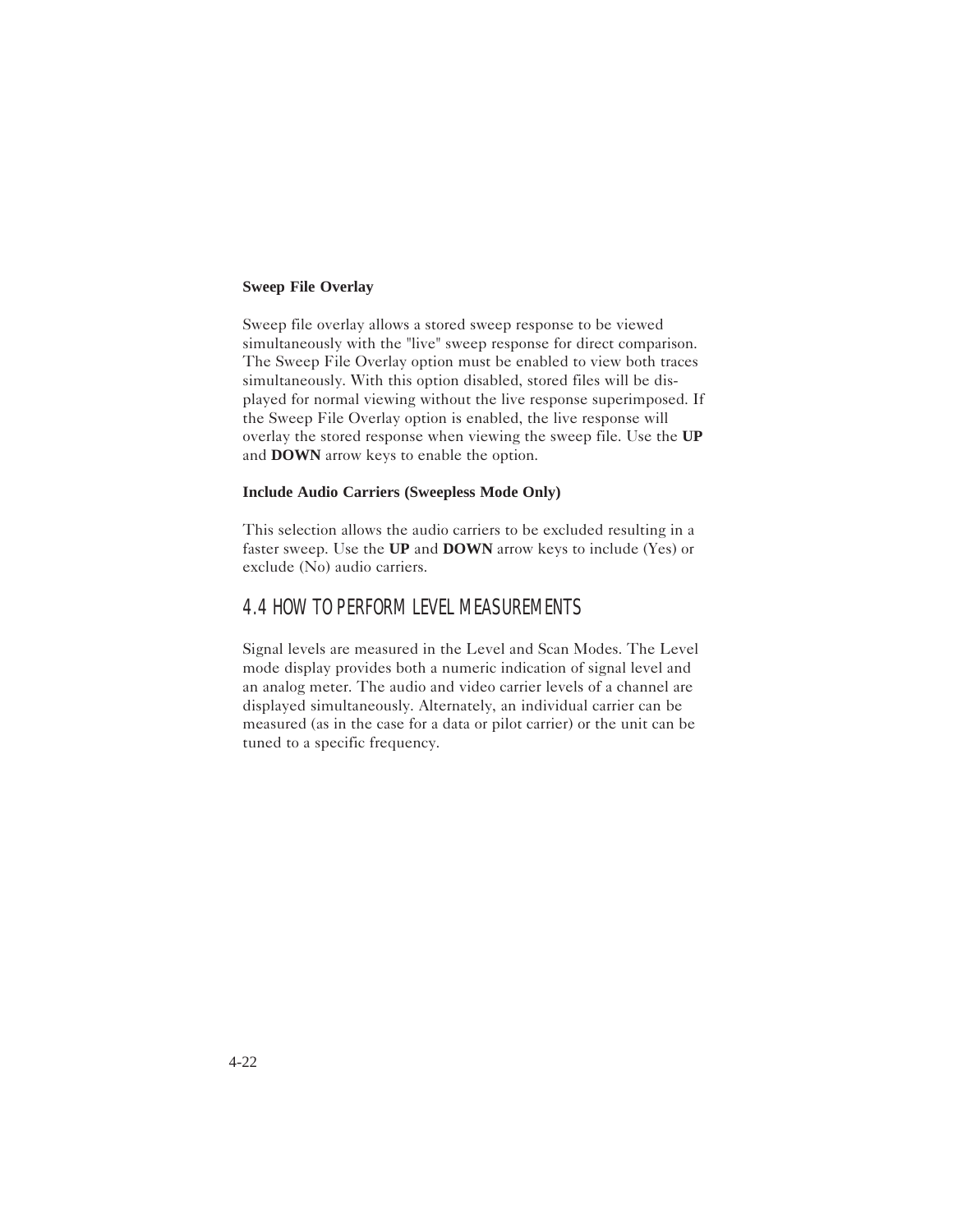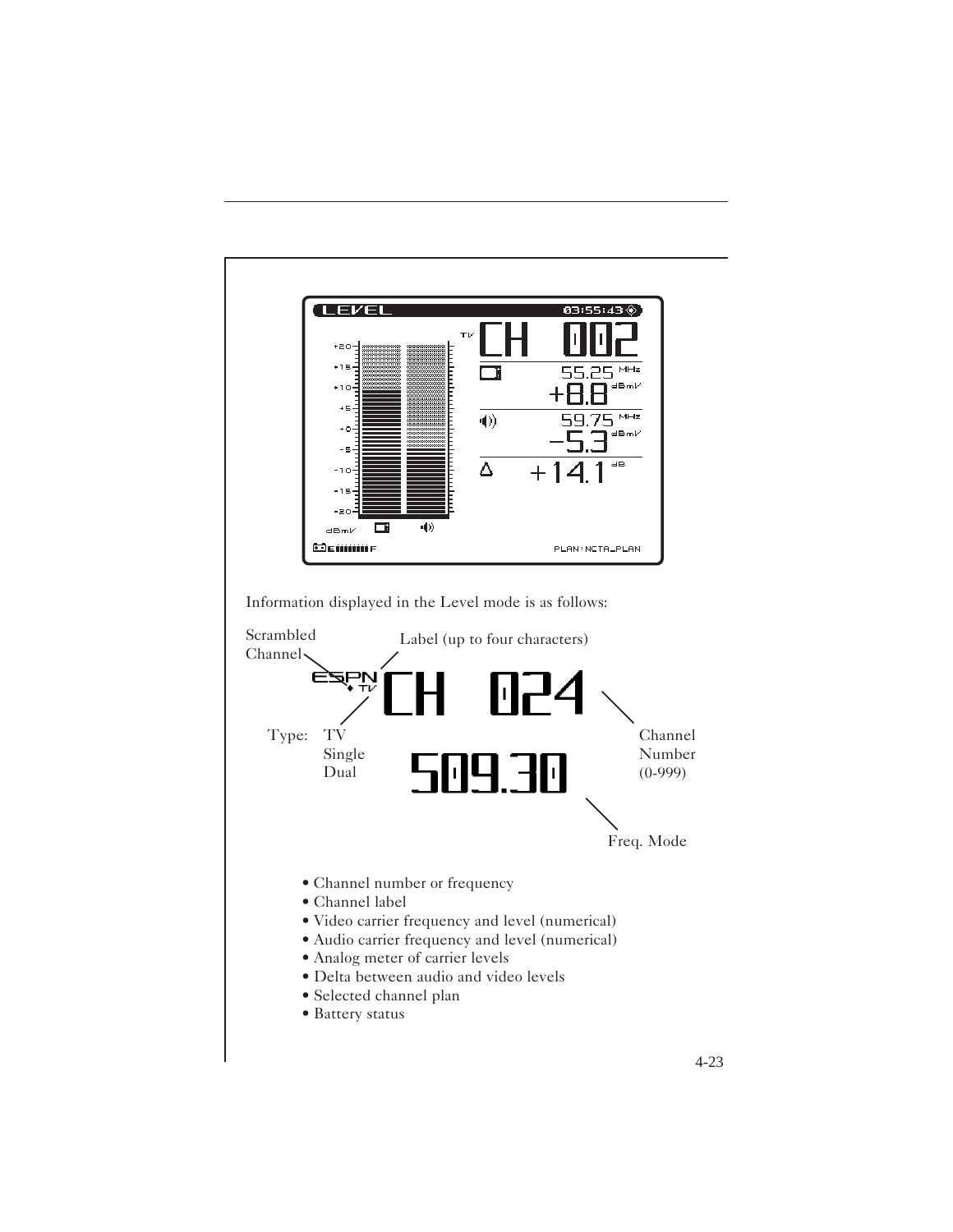• Test point compensation (appears only if a nonzero value is programmed during setup) - used to eliminate the test point loss or probe loss from the measurement result to show the signal level "on the system".

#### **Tuning by Channel or Frequency**

When the level mode is selected the unit can be tuned by channel or frequency. When in the channel mode, the channel and channel label will appear at the top of the display. The left and right arrow keys can be used to decrement and increment the channels. Channels can also be entered using the numeric keys followed by the **CHAN** key.

To tune by frequency, use the numeric keys to enter a frequency followed by the **FREQ** key. The frequency can then be decremented by using the left key or incremented using the right arrow keys. The step size when tuning by frequency is programmed during setup.

#### **Scale Adjustment**

The **UP** and **DOWN** arrow keys can be used to adjust the reference level on the analog meter. This is helpful when the audio and video levels differ by large amounts.

To automatically scale the analog meter, press the **Function** key followed by the **Scale** second function key.

When in the TV channel mode, the level is represented using dual analog meters; one for the video carrier and one for the audio carrier (two in the video + dual audio channels mode).

When in the frequency mode or single channel mode, the level is indicated by a single meter.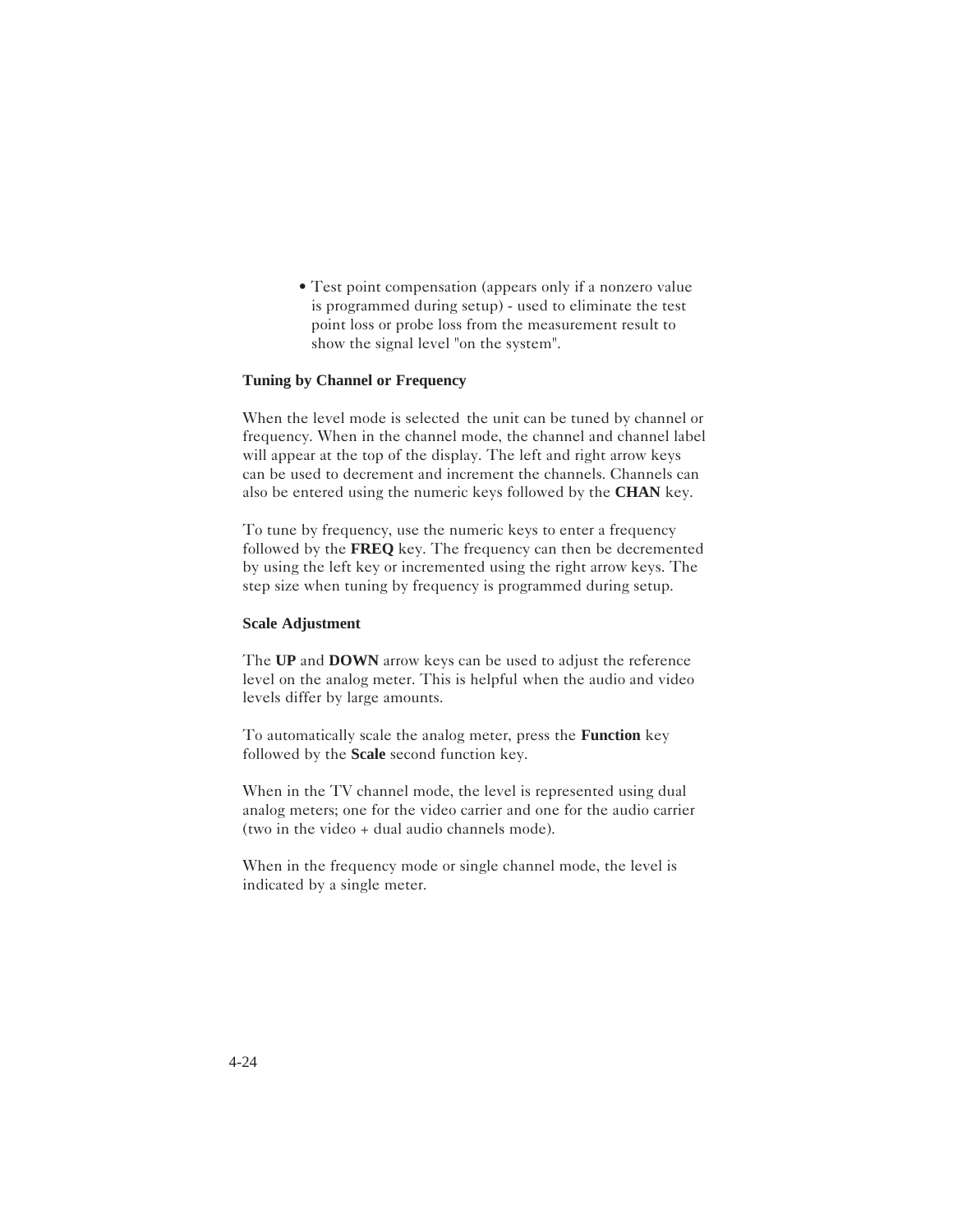# 4.5 HOW TO MEASURE TILT - BALANCING AN AMPLIFIER

A cable system is designed for unity gain, and the output of each like type of amplifier (trunk, bridger/line extender) output should be as close to identical as physically possible. The amplifiers are set up with specified levels for signals at the high and low end of the spectrum that are used for Automatic Gain Control (AGC) or Automatic Slope Control (ASC). In the amplifier balancing process, these signals are measured and adjusted to specification. Before making an adjustment, ensure that there are no problems in the system that should not be compensated with an adjustment but repaired instead.

To balance the amplifier, ensure that the AGC and ASC is switched off. Tilt mode simplifies the actual balancing by displaying a bar graph with a representation of up to nine different user selected video carrier levels. Adjust the high pilot level to the specified level using the gain control. The gain control tends to affect the overall amplitude throughout the spectrum equally. Adjust the low pilot level to the specified level using the slope control. The slope control affects the low end of the spectrum more than the high end. Due to the interaction between the two controls, repeat this process until the pilots are "balanced". Then switch on the AGC and ASC, wait a moment to measure the signal levels with the AGC and ASC activated.

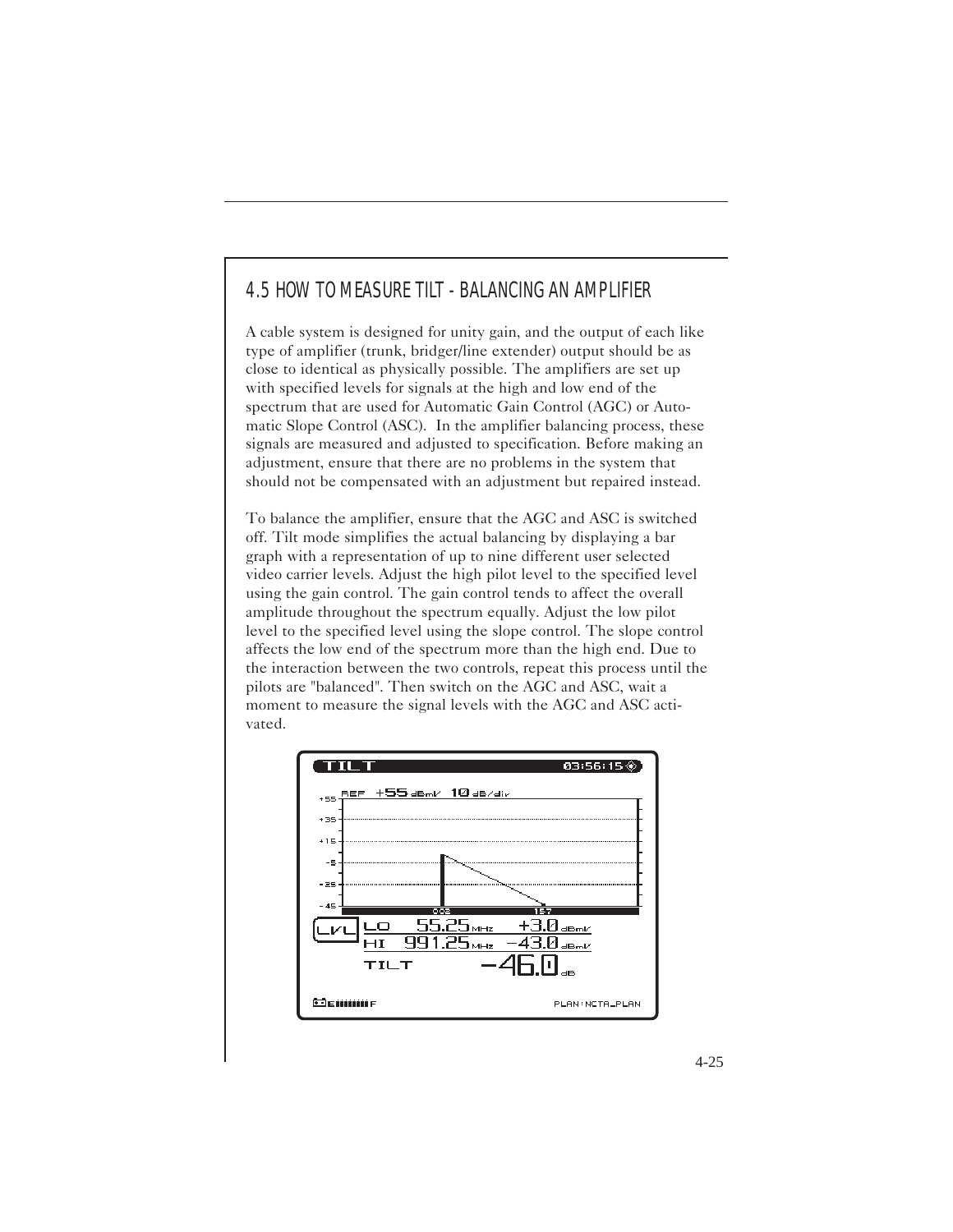Information displayed in the Tilt mode is as follows :

- High and low carrier frequencies
- High and low carrier levels
- Tilt measurement
- Reference level and scale
- Selected channel plan
- Battery status
- Test point compensation (appears only if a nonzero value is programmed during setup)

When the **TILT** key is pressed the screen will automatically display up to nine video carrier levels that were defined in the Edit Channel Parameters portion of the Channel Plan Setup menu.

The **UP** and **DOWN** arrow keys can be used to adjust the reference level of the graph.

### **Level Adjustments**

Press the **LVL** soft key to edit the scale and reference level of the Tilt display. To adjust the Scale, use the **UP** and **DOWN** arrow keys to select a scale that will provide the best viewing of the Tilt levels. To adjust the Ref Level, press the Ref Level soft key. Now the Ref Level can be changed by using the **UP** and **DOWN** arrow keys or by entering a numeric value followed by the **ENTER** key. The reference level is at the top of the graph.

#### **NOTE: The reference value is limited by unit and the scale setting.**

Pressing the **Auto Scale** soft key will automatically set the reference level for an optimum Tilt display. The **FCN** + **Scale** key can also be used to automatically set the reference level.

# 4.6 SCAN MODE

Use the Scan mode to get a good look at the whole spectrum of absolute carrier levels. In this mode a bar graph showing all carrier levels is displayed. A marker selects which channels carrier levels are displayed on the bottom of the screen.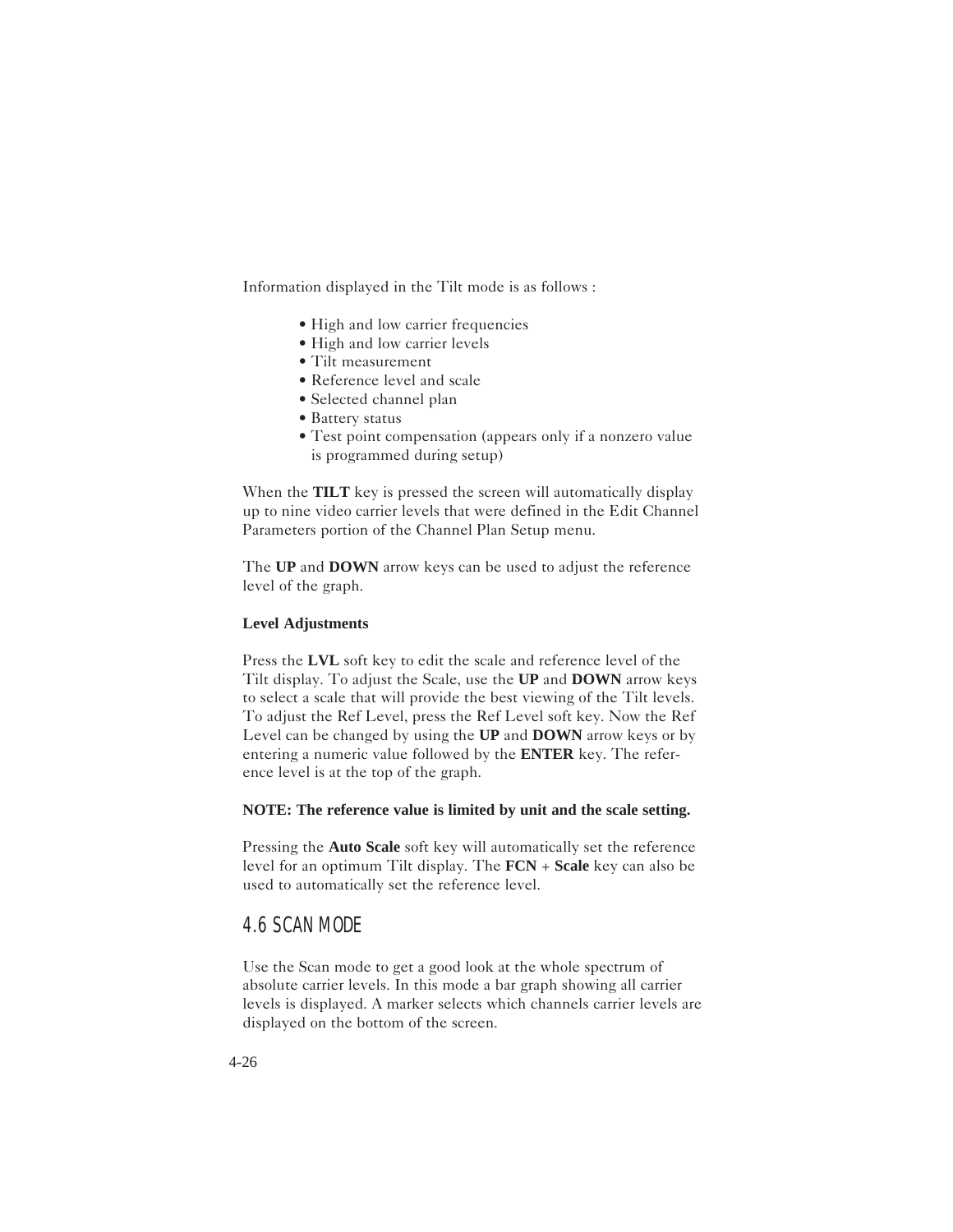| FAST SCAN<br><b>REF</b> | 03:58:08<br>$+31$ dBmV $-10$ dB/div        |
|-------------------------|--------------------------------------------|
|                         |                                            |
| <br>. 25<br>e           | <u>ىسىلىلىسى.</u><br>بيسلسلاليا            |
|                         | 55.25 <sub>MHz</sub><br>dBπ<br>MHz<br>dBmV |
| ਸ਼ਾਸ                    | $+12.8$<br>PLAN: NCTA_PLAN                 |

Information displayed in the Scan mode is as follows:

- Channel number
- Channel label
- Video carrier frequency and level (numerical)
- Audio carrier frequency and level (numerical)
- Histogram graph of carrier levels
- Delta between audio and video levels
- Selected channel plan
- Battery status
- Test point compensation (appears only if a nonzero value is programmed during setup)

When the **SCAN** key is pressed a graph showing all carrier levels is displayed. Use the **RIGHT** and **LEFT** arrow keys to position the marker to on the desired channel. The channel numbers can also be entered directly using the numeric entry keys.

The **UP** and **DOWN** arrow keys can be used to adjust the reference level of the graph.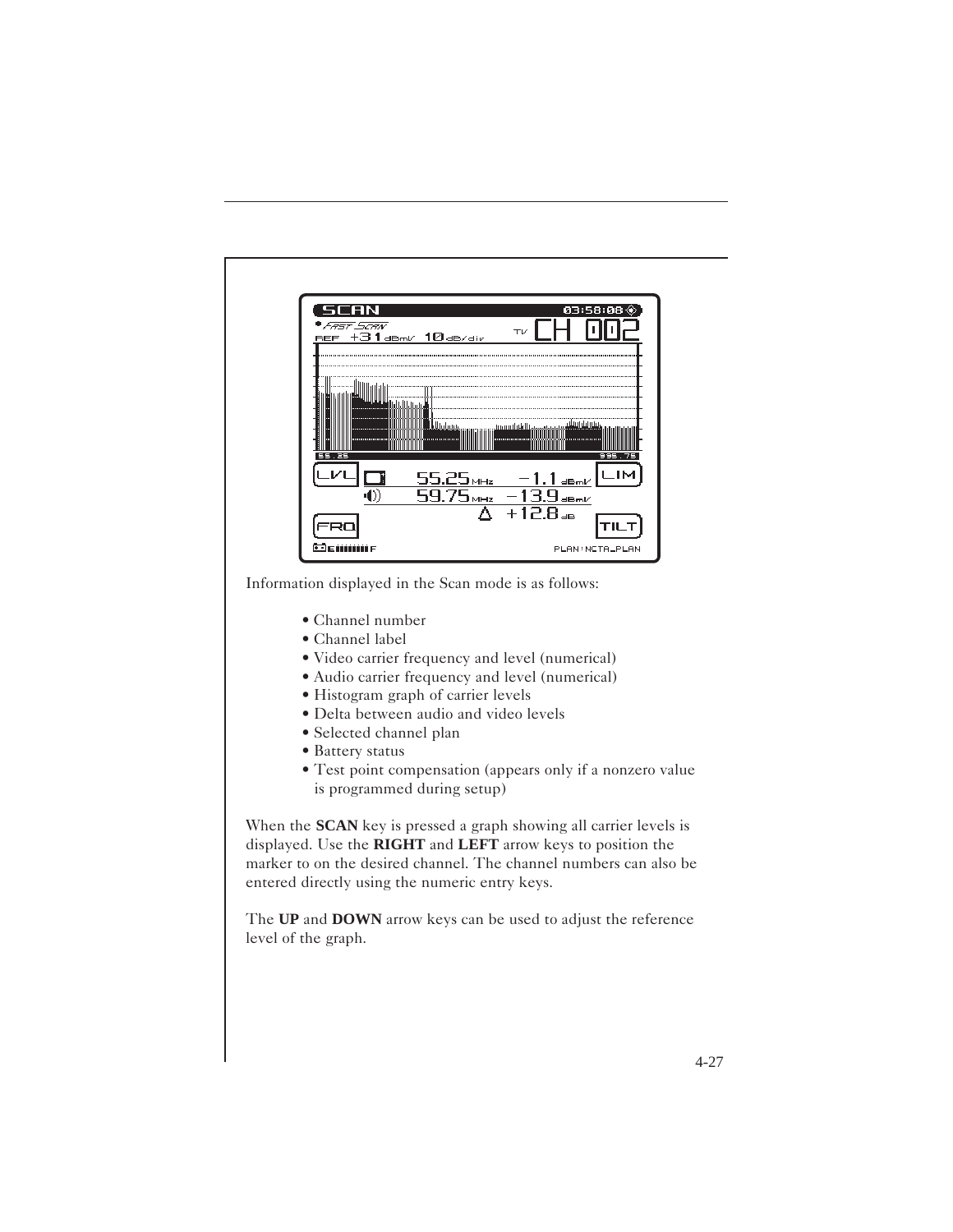#### **Level Adjustments**

Press the **LVL** soft key to edit the scale and reference level of the Scan display. To adjust the Scale, use the **UP** and **DOWN** arrow keys to select a scale that will provide the best viewing of the carrier levels. To adjust the Ref Level, press the Ref Level soft key. Now the Ref Level can be changed by using the **UP** and **DOWN** arrow keys or by entering a numeric value followed by the **ENTER** key. The reference level is at the top of the graph.

#### **NOTE: The reference value is limited by unit and the scale setting.**

Pressing the **Auto Scale** soft key will automatically set the reference level for an optimum Scan display. The **FCN** + **Scale** key can also be used to automatically set the reference level.

#### **Frequency Adjustments**

Press the **FRQ** soft key to edit frequency range parameters of the Scan display. Use the **UP** and **DOWN** arrow keys or the numeric entry keypad to set the start frequency. Press the **Stop** soft key to adjust the stop frequency. The **Full Span** soft key can be used to set the start and stop frequency to the full range of the unit.

Press the **TILT** soft key to turn tilt compensation on or off. Tilt channels must be programmed in the Channel Plan Edit mode, before this function can be implemented. The tilt is based on the levels of the highest and lowest frequency channels configured for tilt.

When turned on, the compensation value can be adjusted using the **UP** and **DOWN** arrow keys or by entering a numeric value followed by the **ENTER** key. When tilt compensation is in effect, a "TILT ON" indicator appears in the upper left portion of the scan screen.

#### **Tilt Compensation**

The tilt compensation feature allows the user to enter the cable loss for a particular section of line and then using the scan display adjust the gain of the amplifier to compensate for this loss.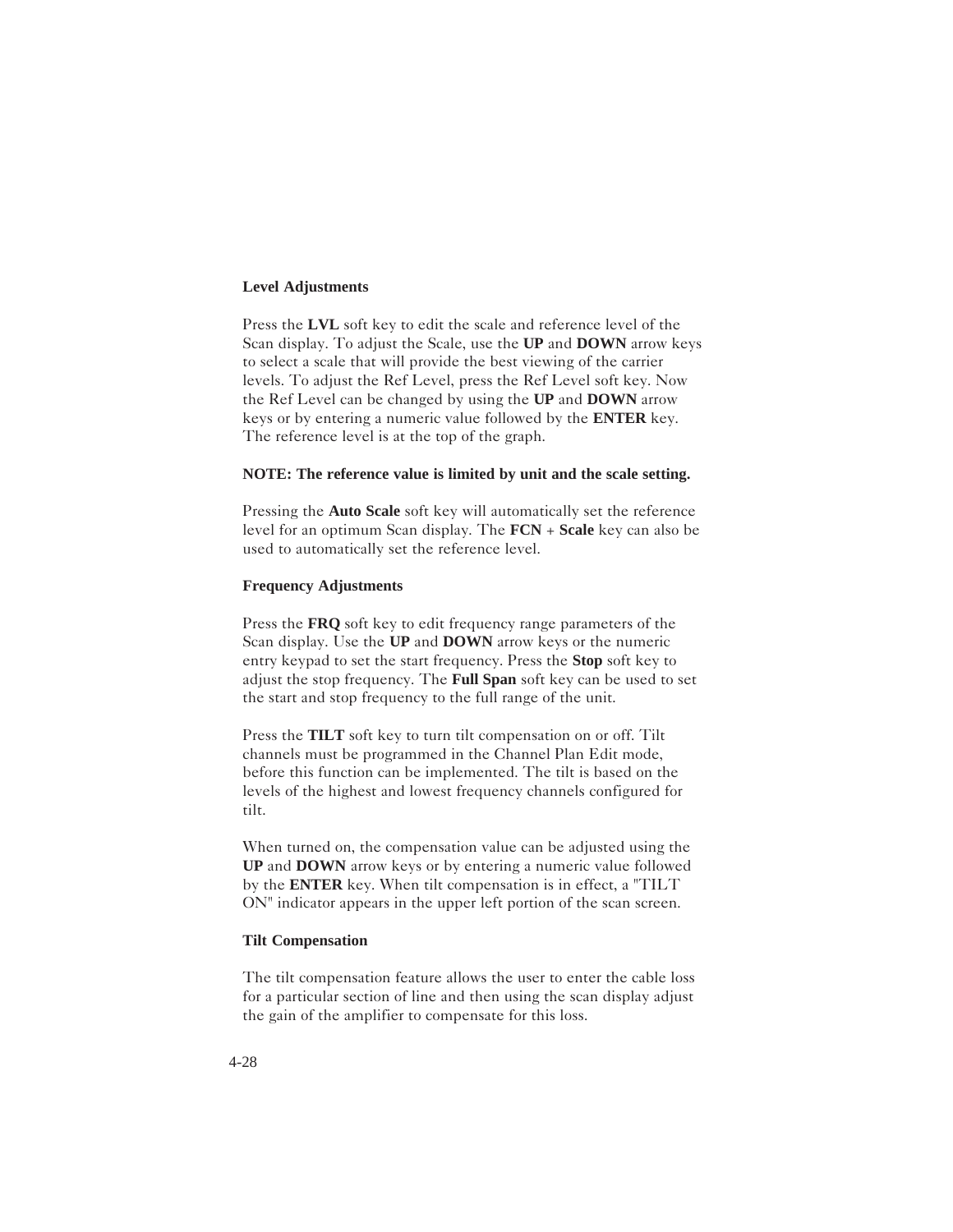#### **Scan Rate**

Two scan rates are available in the Scan mode, normal and fast. The scan rate is selected in the Measurement Setup menu. The Fast scan feature allows for rapid scan displays, while sacrificing accuracy. Normal scan rate is slower, but much more accurate. An indicator appears in the upper left hand corner of the Scan screen when the Fast Scan mode is selected.

#### **Audio Carriers**

If desired, the audio carriers can be omitted resulting in a faster scan. This feature is selected in the Measurement Setup menu. An indicator appears in the upper left hand corner of the Scan screen when audio carriers are omitted.

#### **Limits**

The Limits feature allows for comparison of the current scan measurement with the "FCC" limits that are defined in Setup. There are two parts to this feature.

When an out of tolerance condition exists a set of annunciators will appear below the scan graph. The annunciators indicate the following out of tolerance conditions:

- Adjacent Channel Error
- Video Level Too High/Low
- ∆VA Too High/Low

The limit annunciators are updated with each scan update.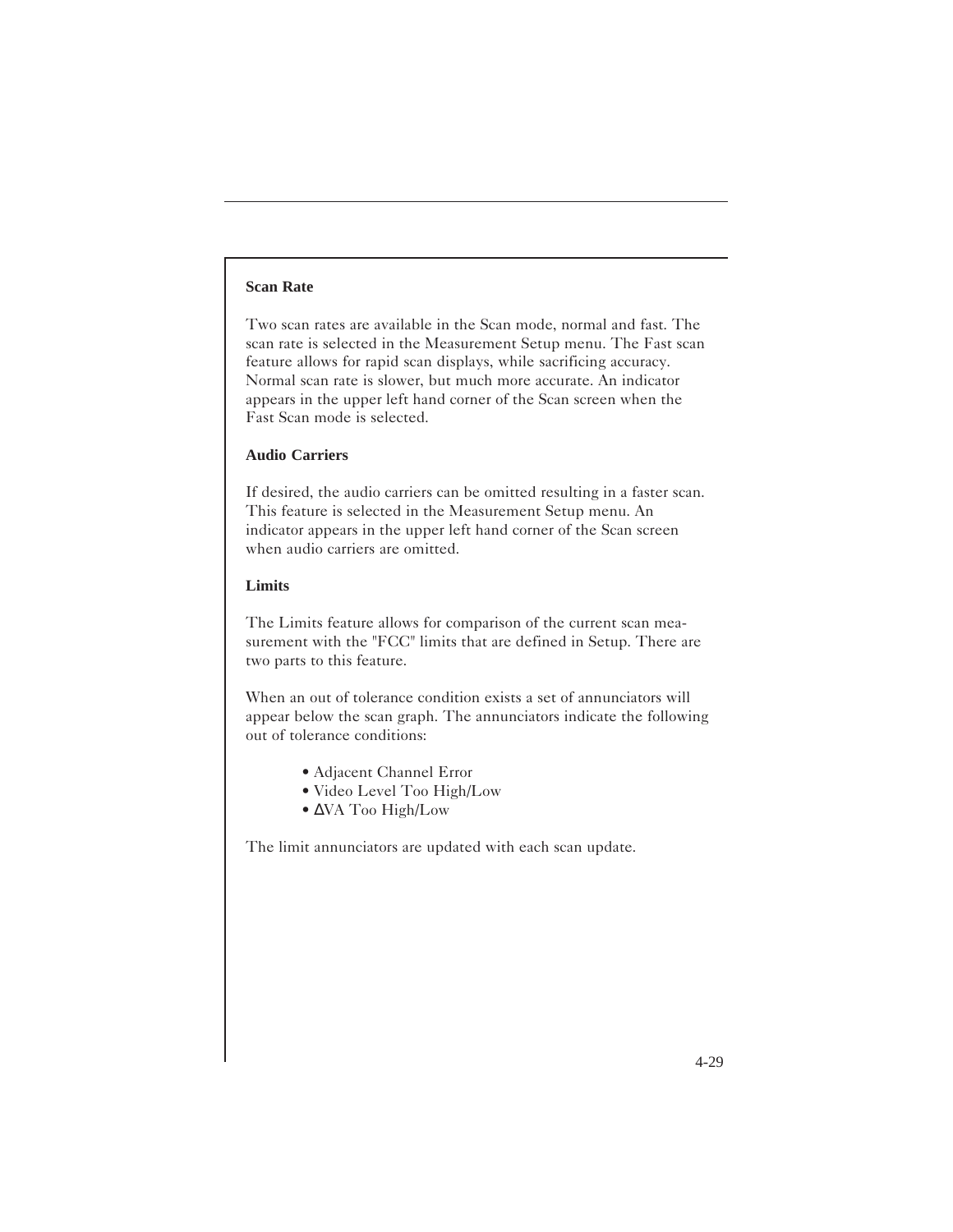| FAST SCAN | REF +31 JBmV 10 JB/div                                                                                                        | ⊤ν                                                                | 03:58:32        |
|-----------|-------------------------------------------------------------------------------------------------------------------------------|-------------------------------------------------------------------|-----------------|
| 55.25     | باباستانانا                                                                                                                   | .Jalaallallilik                                                   | 995.75          |
|           | IMI<br>CHECK                                                                                                                  |                                                                   | ∟ıм             |
| Check     | MIN VID LUL:<br>DELTA VID LVLS:<br>MAX<br>MIN<br>DELTA V/A:<br>DELTA V/A:<br><b>MAX</b><br>MAX DELTA ADJ CHNS:<br>CONCLUSION: | -48.1 dBmV<br>Ι×<br>52.4 dB<br>$-15.9$ dB<br>45.3 dB<br>F A<br>T. |                 |
|           |                                                                                                                               |                                                                   | PLAN: NCTA_PLAN |

An "aggregate" result summary can be accessed by pressing the **LIM** soft key. This performs a limit check of all channels contained within the scan and reports an overall pass/fail conclusion. The aggregate limit check is not performed with each scan update, however, a **Check** soft key is provided to repeat the limit check whenever desired.

The **Limits On/Off** soft key toggles the limit check feature on & off. When turned off, the limit annunciators do not appear.

# 4.7 HOW TO MEASURE C/N

It is a good engineering practice to use a bandpass filter on the input of the receiver when making C/N measurements. This is to ensure accuracy and extend measurement range. If a preamplifier is used to boost test point levels prior to measurement, it should be placed between the bandpass filter and the receiver. This measurement is simply a comparison in amplitude between the video carrier reference signal and the noise (FCC limit: > 43 dB). The noise measurement must be made at least 2 to 2.5 MHz from any other carrier on the system.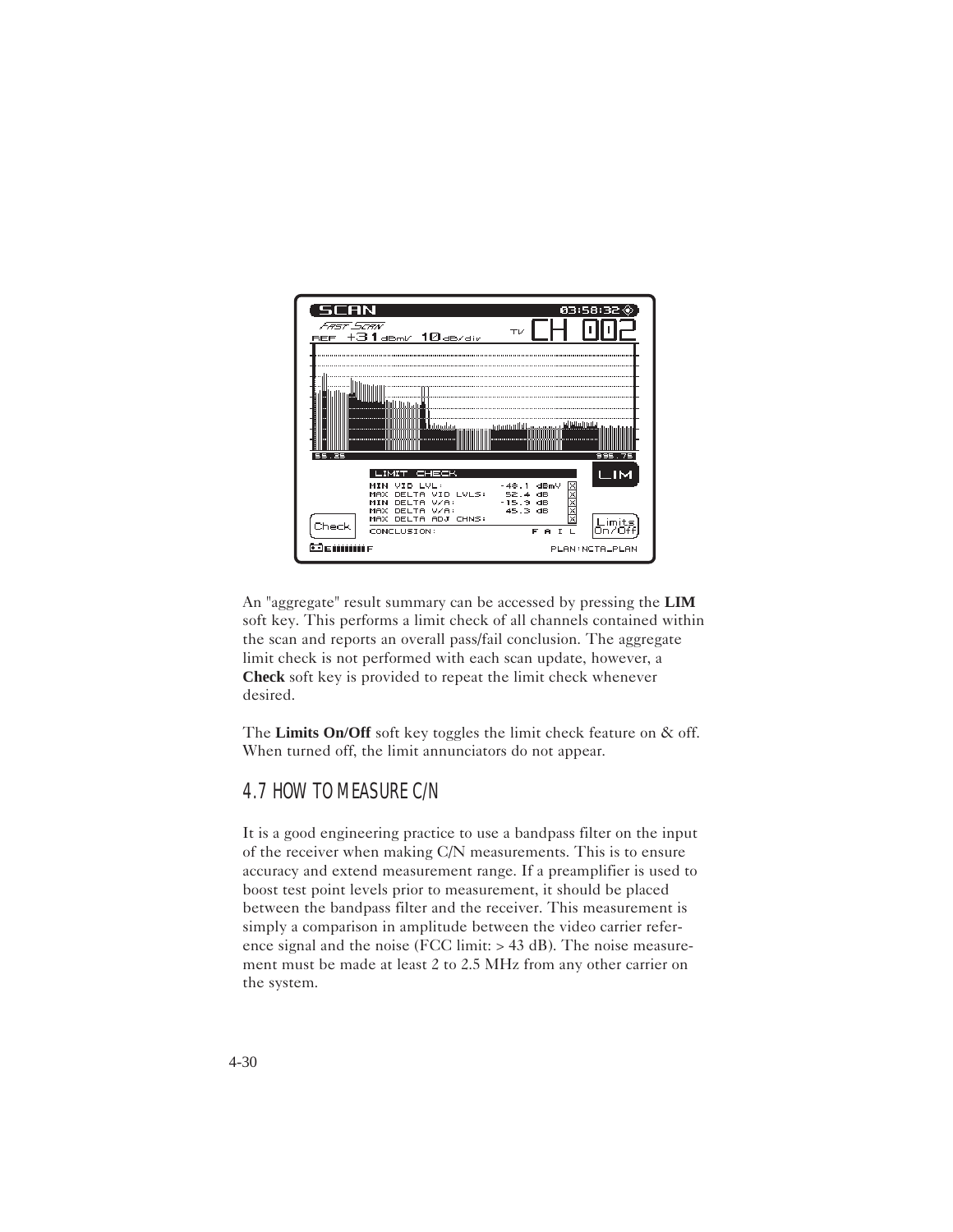In the C/N mode the carrier to noise ratio of the tuned channel or frequency is displayed. The C/N measurement bandwidth and the frequency offset for the noise measurement may be controlled from the screen. A proprietary DSP technique allows C/N measurements on modulated carriers (non-scrambled channels). The measurement is made by measuring the video carrier level and then tuning to the offset frequency, searches for a quiet line. Once a quiet line is found, the unit will then measure four consecutive frames and average the values together. The value is then corrected for the selected bandwidth, and the C/N ratio is computed.



Information displayed in the C/N mode is as follows:

- Channel number
- Channel label
- Carrier frequency
- Noise offset frequency
- Noise frequency
- Bandwidth
- C/N ratio
- Channel plan
- Battery status

To make a carrier to noise measurement, press the **C/N** key. The C/N ratio of the tuned channel or frequency will be displayed.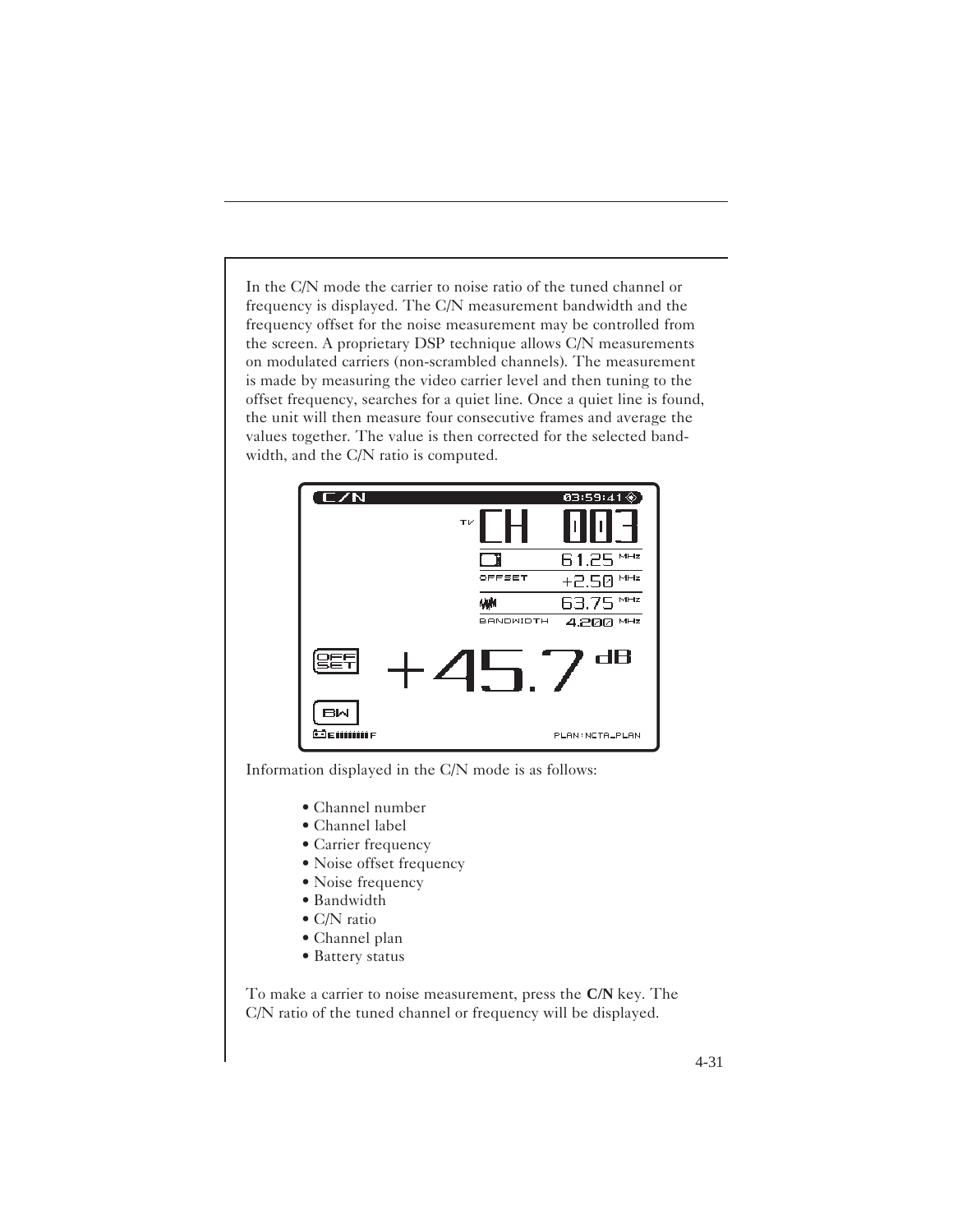#### **NOTE: If the C/N measurement value is outside the specified range, the numerical result will change from black to gray.**

To edit the bandwidth, press the **BW** soft key. The bandwidth can be adjusted by using the **UP** and **DOWN** arrow keys or by entering a value using the numeric keypad and then pressing the **ENTER** key. The FCC specification for C/N measurements is a bandwidth of 4.200 MHz. CATV organizations outside of the United States may have different requirements. Measurement BW can also be defined individually for each channel in the Channel Plan setup menu.

#### **Noise Offset Frequency Adjustments**

The frequency at which the noise level is measured is the Carrier frequency plus the noise offset. To adjust the noise offset, press the **OFFSET** soft key. The offset can be adjusted by using the **UP** and **DOWN** arrow keys or by entering a value using the numeric keypad and then pressing the **ENTER** key. Noise Offset values can also be defined individually for each channel in the Channel Plan setup menu.

Note: BW and Noise Offset values can be defined individually for each channel (see section 4.3.4 "How To Edit Channel Parameters"). When tuning by channel number, the BW and Noise Offset values are obtained from the channel plan. After tuning to a channel, the values can be adjusted using the Offset and BW soft keys. However, these adjustments will affect the C/N screen only and will not change the setup values in the channel plan.

# 4.8 HOW TO MEASURE HUM

Hum is undesirable modulation of the television video carrier by power line frequencies and harmonics (e.g., 60 or 120 Hz), or other low frequency disturbances (FCC limit: < 3%). To measure Hum, simply press the **Hum** key when tuned to any non-scrambled channel. In the Hum mode the hum modulation of the tuned channel or frequency will be displayed in either % or dB as selected by the operator. The units setting selected in the Hum screen (% or dB) will determine which units will be used to measure Hum during subsequent Auto Tests. Be sure to set the desired units in the Hum screen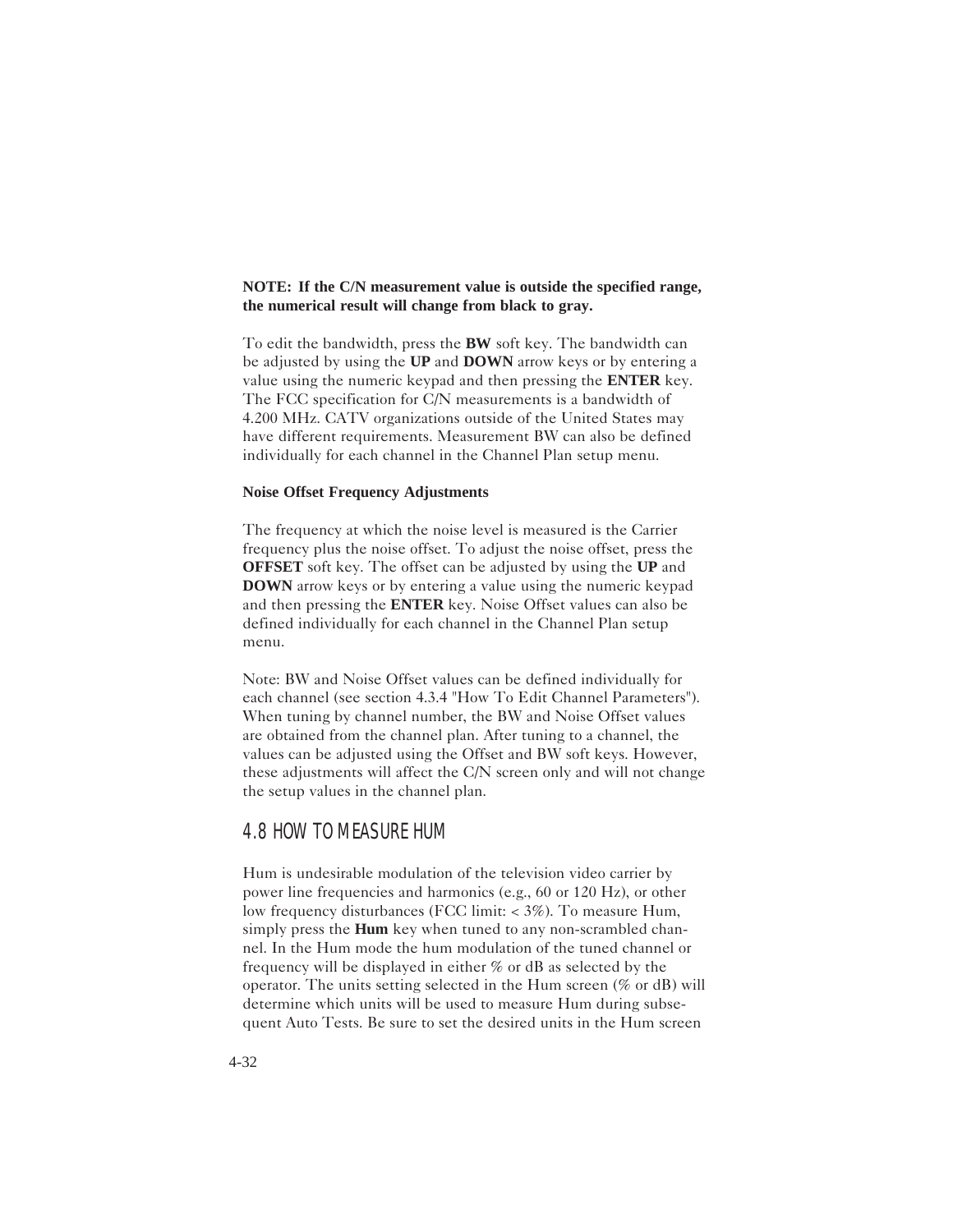before performing an Auto test. Once the Auto Test is performed, the units cannot be changed for that particular test. Soft keys allow the operator to select 60, 120 (50, 100 Hz), or <1,000 Hz filters for this measurement to help in troubleshooting. A 60 Hz modulation component suggests a possible corroded connector, a 120 Hz component tends to indicate a possible failure related to the DC supply in the amplifier - possibly a capacitor going bad and aggravating the ripple. A proprietary DSP technique enables Hum measurements on modulated carriers (non-scrambled channels).



Information displayed in the Hum mode is as follows:

- Channel number
- Channel label, e.g. ESPN
- Video carrier frequency
- Hum value
- Hum filter frequency
- Channel plan
- Battery status

Stealth has been given the capability of measuring the 1Hz Hum component. To activate this feature, set the Fundamental Hum Frequency in the MEASUREMENTS setup screen to 1Hz. The filter options on the Hum screen will then become; 1Hz, <50Hz, and,  $<$ 1 $kHz$ .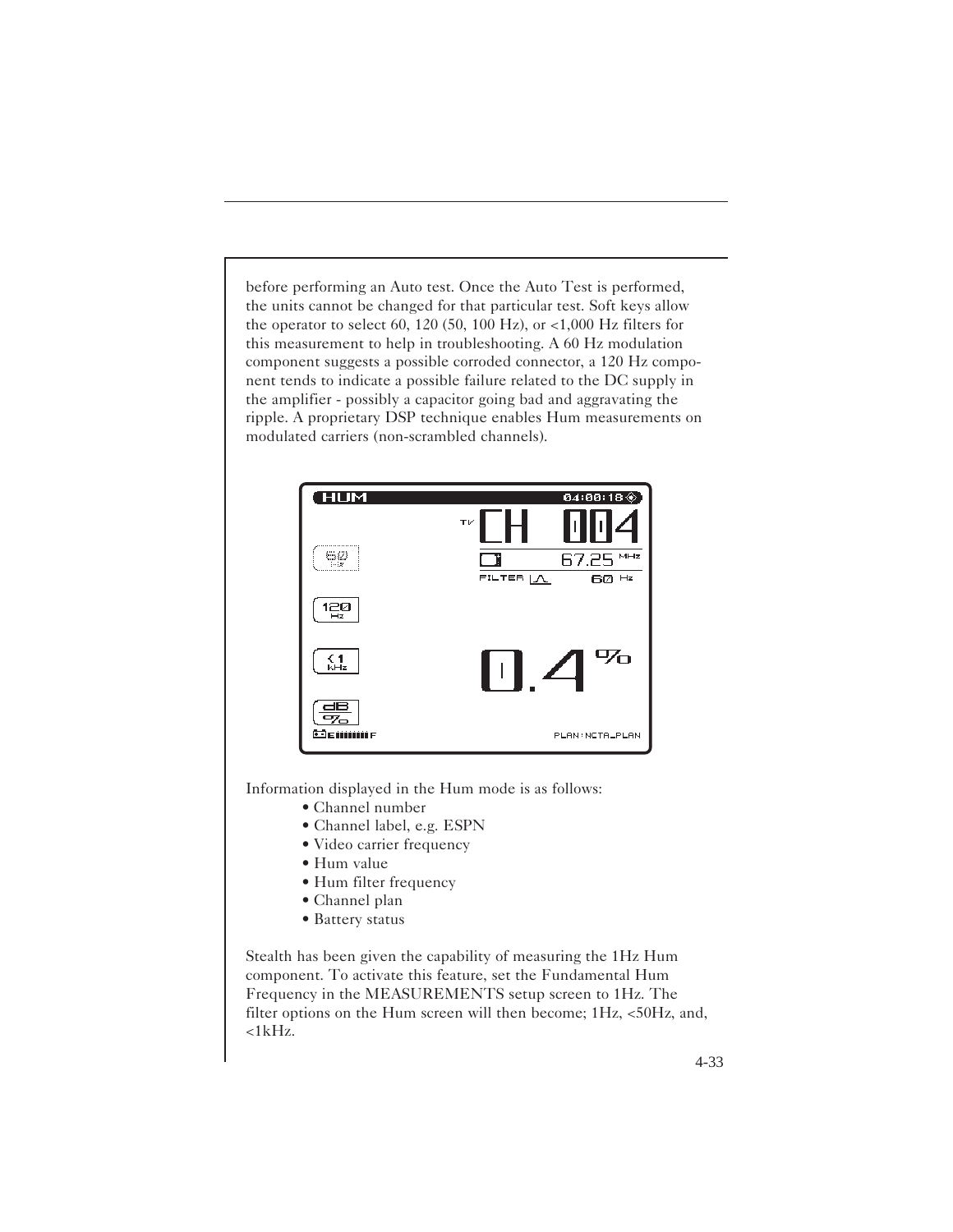- **Note: The <1kHz setting does not include the 1Hz component, it only includes 50 to 1000Hz. Information displayed in the Hum mode is as follows:**
- **NOTE: HUM measurements taken while the desktop charger is in use will affect the HUM reading. For the most accurate reading disconnect the charger prior to taking HUM measurements.**

# 4.9 MODULATION

This function allows you to monitor the video depth of modulation in graphical and precise numerical format. A marker is placed at the optimal modulation level (NTSC 87.5%, PAL 90%) to assist technicians while making adjustments.

An **Audio** and **Depth** soft key is used to select the type of modulation to be displayed.



An additional feature is the ability to listen to the audio modulation of the tuned channel or frequency. Use the **Audio** soft key to listen to the audio modulation.

4-34 Use the **UP** and **DOWN** arrow soft keys to adjust the volume.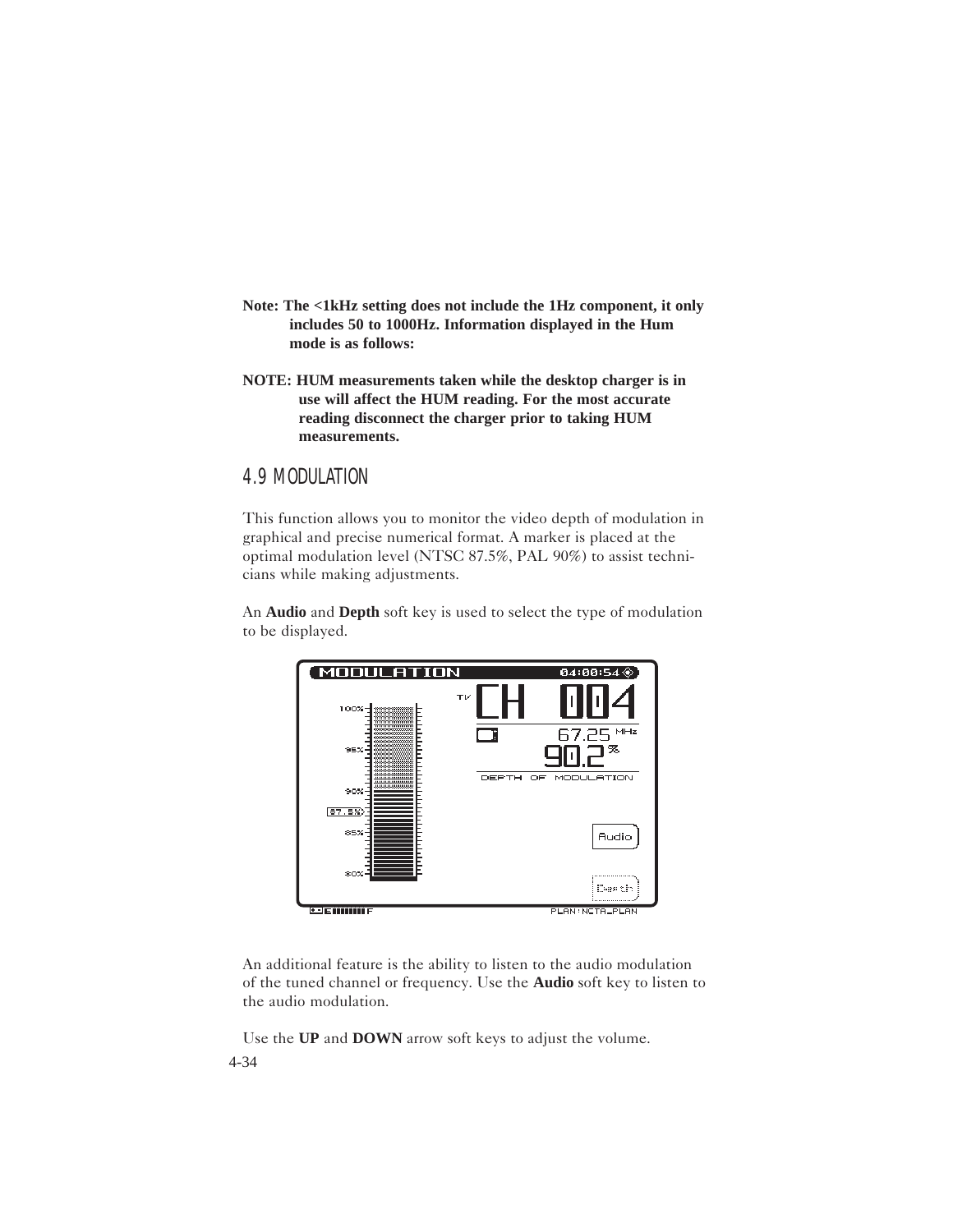

# 4.10 SPECTRUM ANALYZER MODE

The spectrum analyzer display provides a view of the system spectrum with variable spans from 50 MHz to 3 MHz and a dynamic range of better than 60 dB. When the **Spectrum** key is pressed, the following screen is displayed.

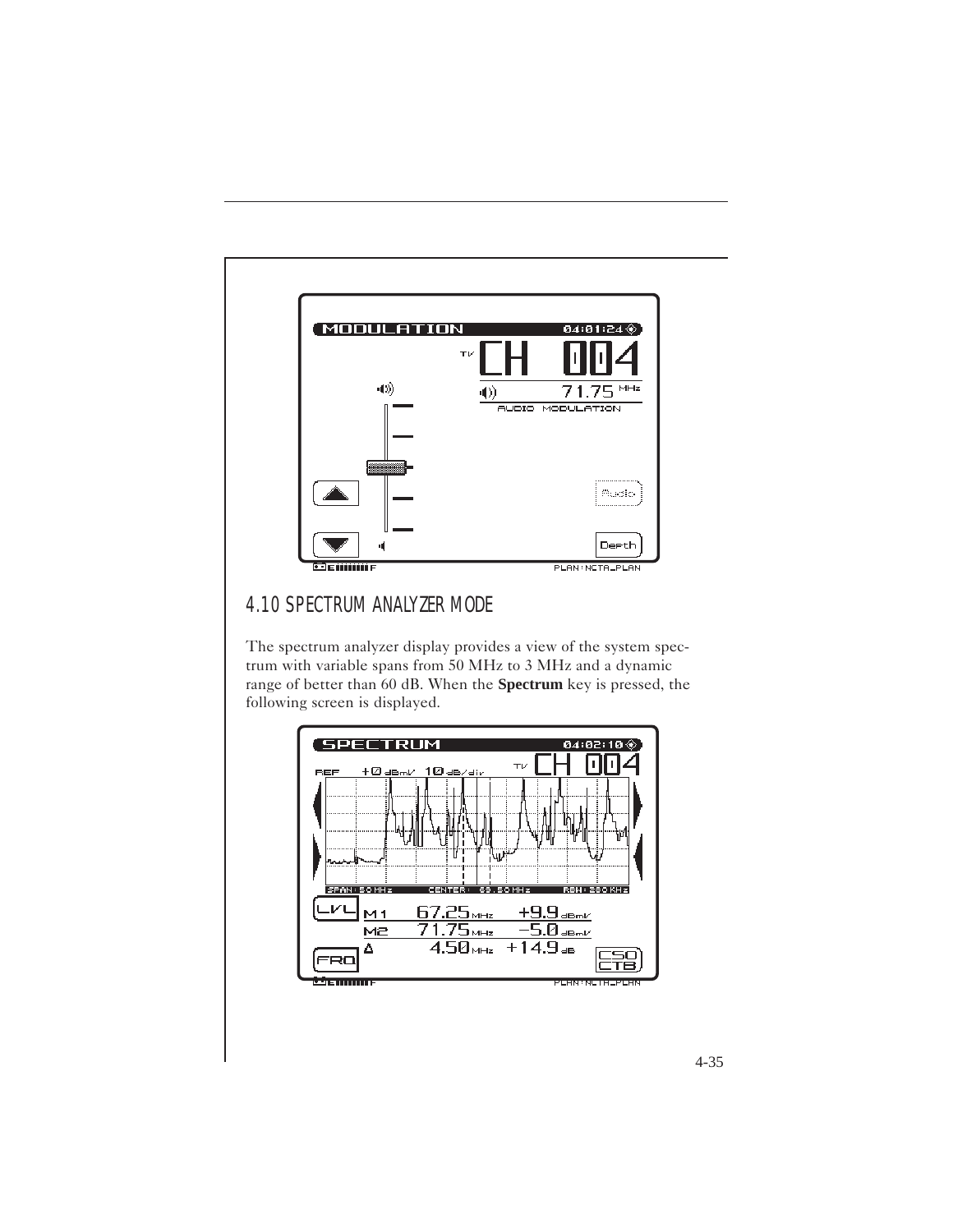#### **Level Adjustments**

A **LVL** (level) soft key is used to adjust the vertical parameters of the graph. These parameters include Max Hold, Ref Level and Scale.

The Max Hold function ensures that the highest signal over multiple sweeps is displayed. When the Max Hold soft key is pressed, as indicated in the left hand corner of the display, the highest signal level is displayed. The M1/M2 readings correspond to the max hold levels. As multiple sweeps are performed, the maximum level trace will only change if new sweep levels exceed the existing levels.

The reference level is located at the top line of the graph. The Ref Level can be adjusted using the cursor keys or by entering a numeric value followed by the enter key.

The scale parameter  $(1,2,5, \& 10 \text{ dB/Div})$  can only be adjusted with the cursor keys. For example, if the reference level was set at 0 dB and the scale was set at 10 dB/div the first horizontal grid line above the center would be equal to -30 dB. Press the **LVL** soft key to return to the main spectrum analyzer display.

#### **Frequency Adjustments**

Press the **FRQ** soft key to edit frequency range parameters of the Spectrum Analyzer display. Use the **UP** and **DOWN** arrow keys or the numeric entry keypad to set the center frequency. Press the **Span** soft key to adjust the span frequency. The **Full Span** soft key can be used to set the start and stop frequency to the full range of the unit. Press the **FRQ** soft key to return to the main spectrum analyzer display.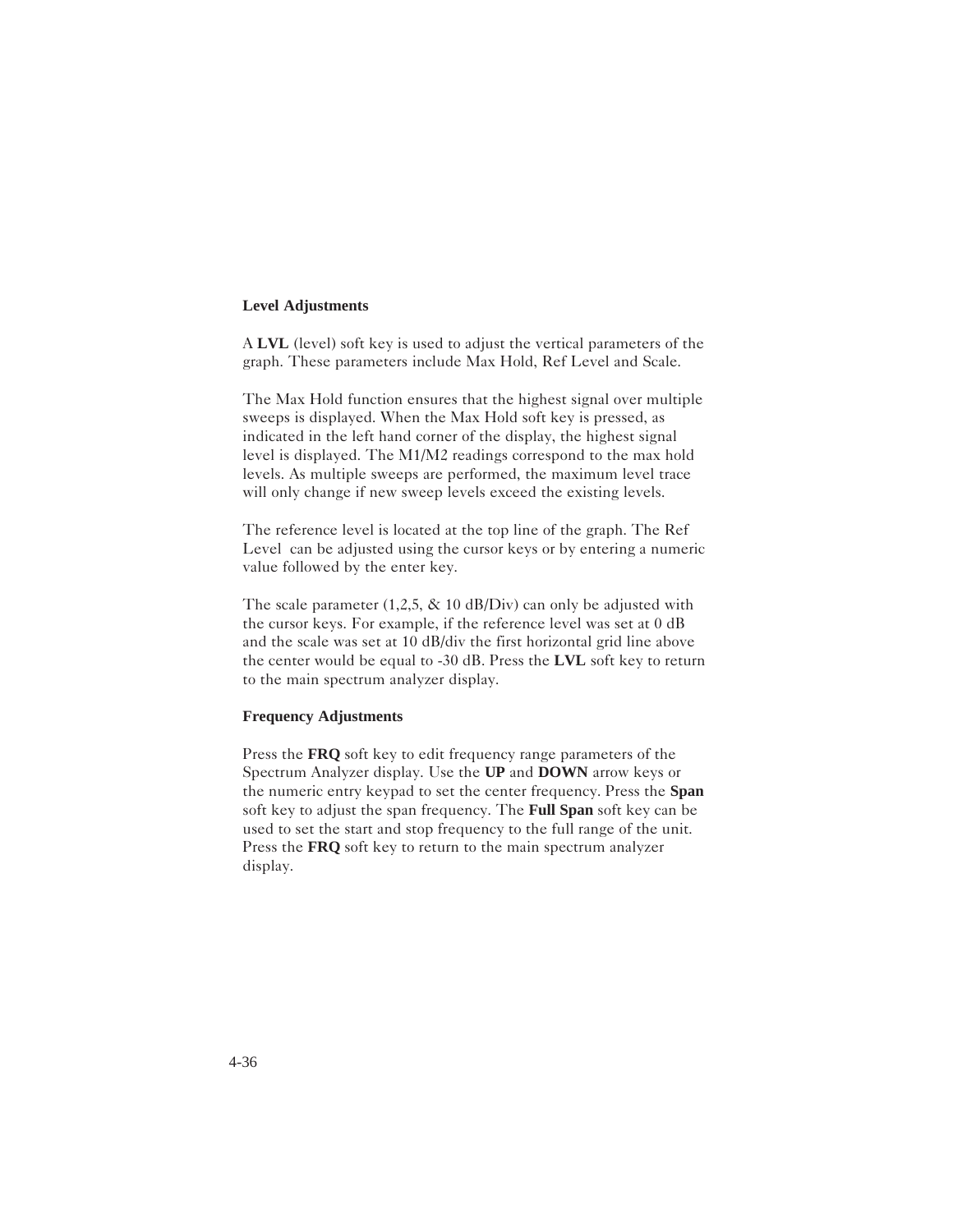#### **How To Make FCC In-Channel Response Measurements** (FCC limit:  $< \pm 2$  dB)

The frequency response of any channel can be measured using the spectrum analyzer mode. A flat signal source must be inserted at the input of the modulator or processor. In testing a modulator this source may be a full field multiburst signal, or a sweeping function generator. For a processor, a bench sweep generator or a broadband noise source may be used. The response is monitored with the Stealth receiver in the spectrum analyzer mode. A 5 or 10 MHz span may be used. The "Max Hold" function is used to ensure that the peak levels are measured at all frequencies. The scale may be set to as low as 0.5 dB/div, but the operator will use the appropriate scale setting to enable display of the full response on screen. The operator then positions the markers at the maximum and minimum points of the display and reads the "delta" indicated at the bottom of the screen. The FCC requirement is a window of  $\pm 2.0$  dB, which means the delta should be < 4 dB.

#### **How To Make CSO/CTB Measurements**

CSO (Composite Second Order) is a clustering of second order beats at any frequency in the spectrum, which causes interference to picture quality when they fall within the video bandwidth. CTB (Composite Triple Beat) is a clustering of third order distortion products usually around the video carrier frequency.

The ability to make these measurements allows the technician to troubleshoot and correct the cause of this unwanted distortion.

**NOTE:** It is recommended that  $a \le 12$  MHz band pass filter be used **to limit the amount of intermodulation distortion caused by overload of the RF input of the receiver. If a pre-amplifier is used, it should be placed between the bandpass filter and the receiver.**

Press the **CSO/CTB** soft key to initiate CSO/CTB measurements. The unit will first switch to a 30 kHz resolution bandwidth, measure the carrier and then prompt you to turn the carrier off. The signal must be unmodulated.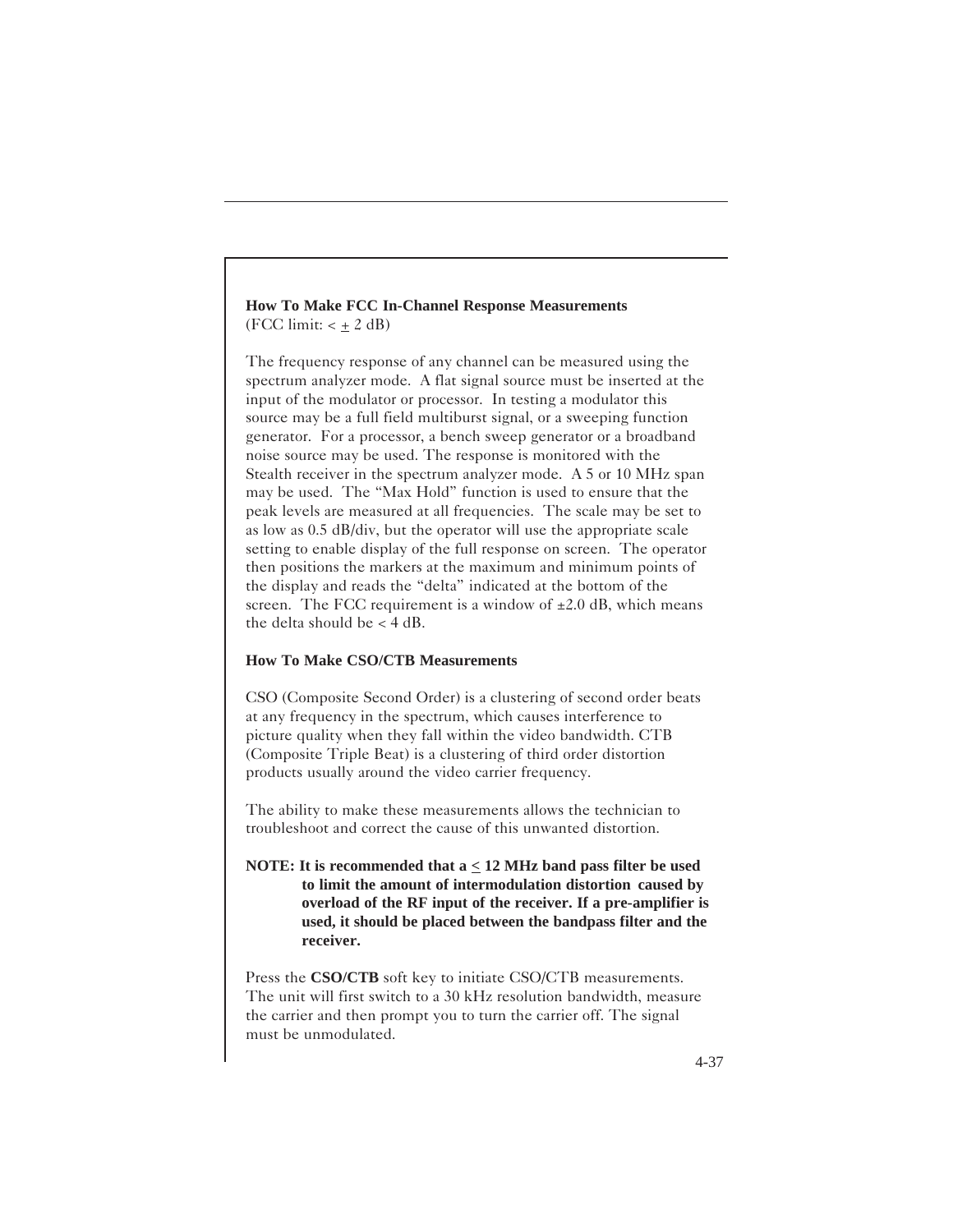

Press the **OK** soft key once the carrier has been turned off. The CSO/CTB measurement is now displayed.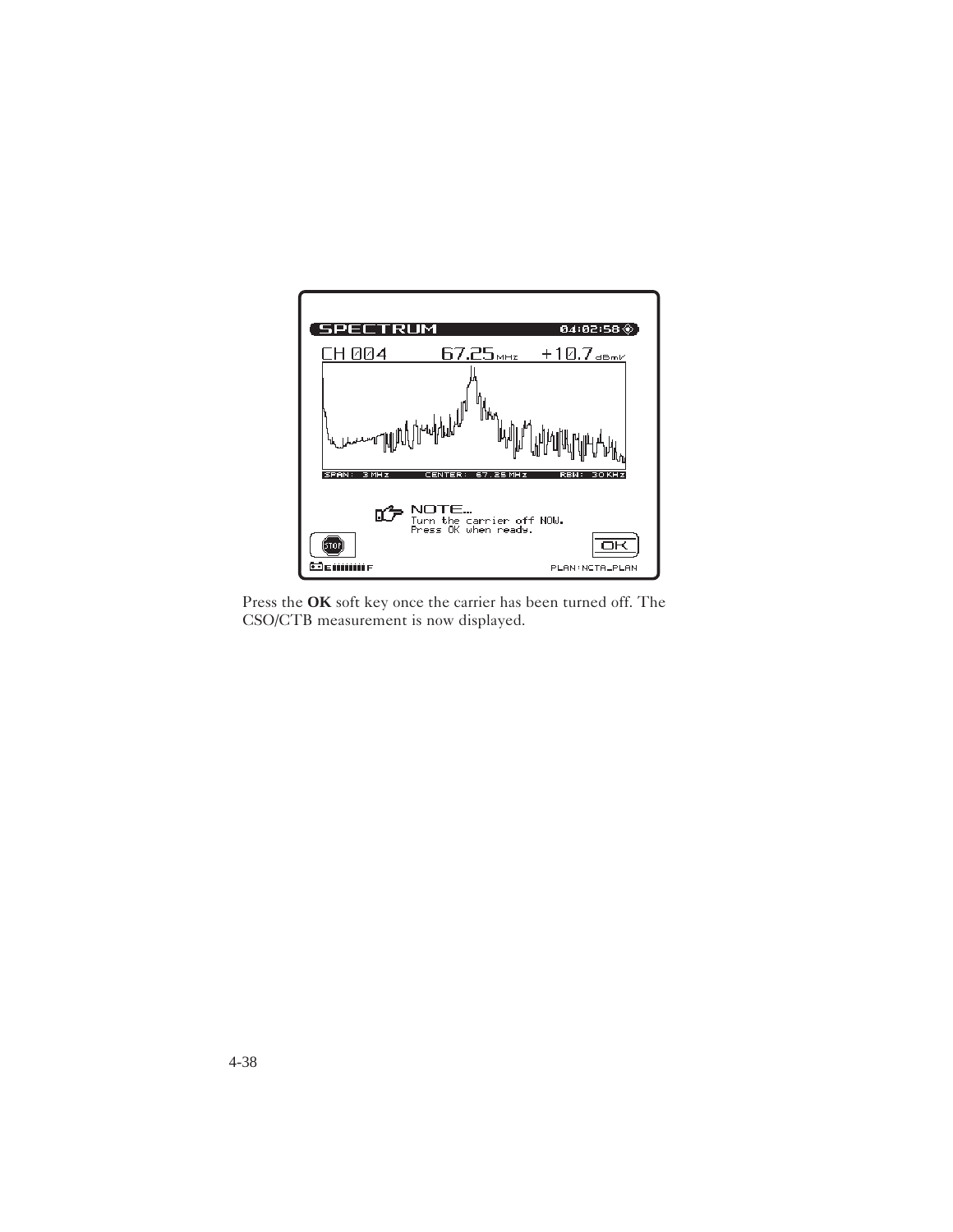

The light trace represents the carrier prior to it being turned off. The dark trace represents the distortion products. The measurement value is computed by a ratio of the peak level of the video carrier to the peak of the distortion products of the second and third order beats. The "worst case" CSO value is highlighted and is the overall CSO value. Press the **CSO Setup** soft key to adjust the offset values for the CSO measurement.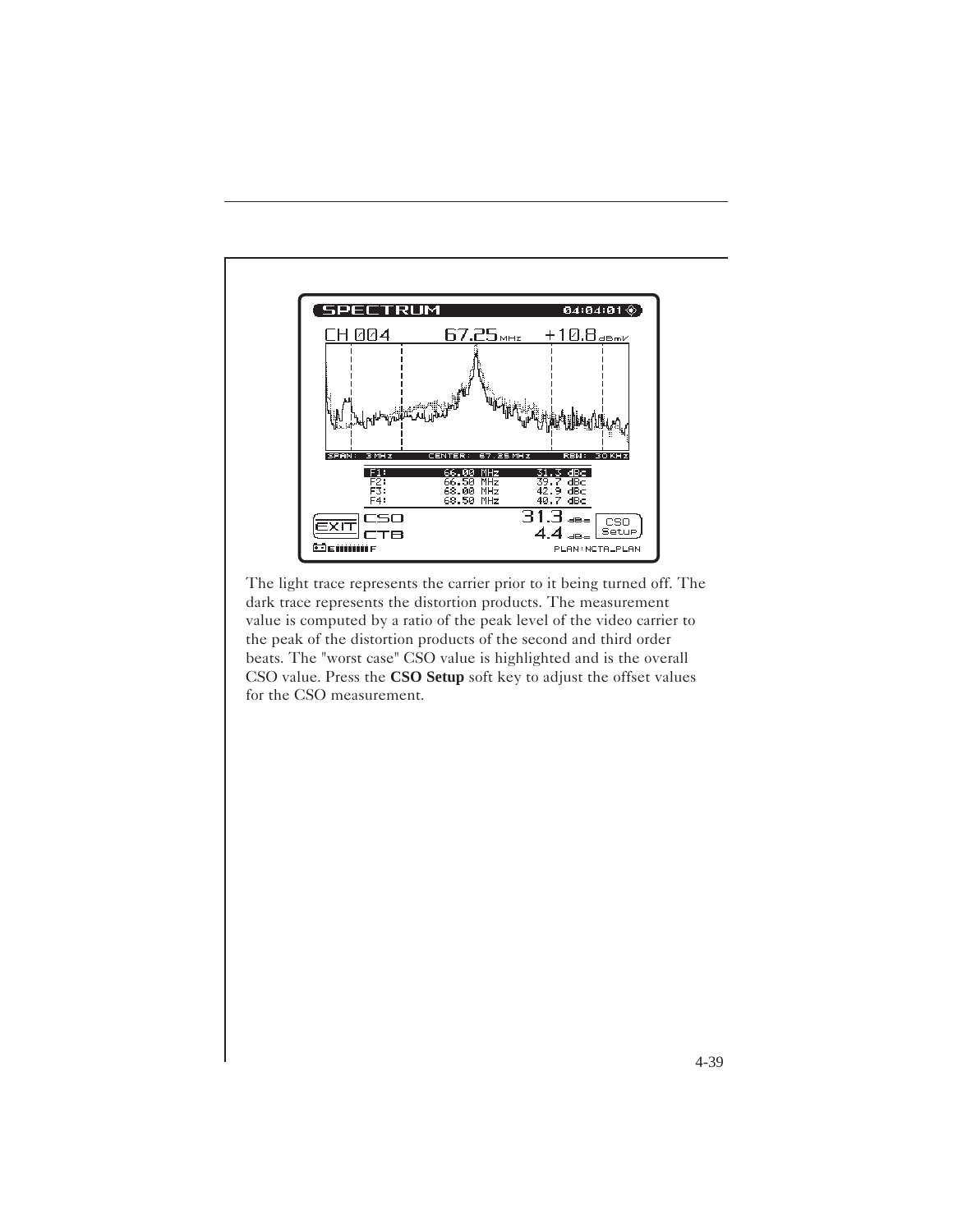|         | <b>SPECTRUM</b><br><b>ICSO SETUP</b>                               | $1_{23}$ 04:04:27 $\circledast$                    |
|---------|--------------------------------------------------------------------|----------------------------------------------------|
| <br>    | CSO OFFSETS<br>1.<br>Affset<br>Offset 2:<br>Offset 3:<br>Offset 4: | -1.25 MHz<br>-0.75 MHz<br>+0.75 MHz<br>$+1.25$ MHz |
| ⊡emmine | $-1.25$ MHz                                                        | PLAN: NCTA_PLAN                                    |

Using the **Up** and **Down** arrow soft keys, select the CSO Offset number to change. Use the numeric entry keys or the **UP** and **DOWN** arrow keys to enter a new CSO Offset value.

When exiting out of the CSO/CTB measurement, the unit will prompt you to turn the carrier back on.

# 4.11 HOW TO PERFORM SWEEP MEASUREMENTS

### 4.11.1 Introduction

The Sweep function has two operating modes, Stealth or Sweepless. The current sweep mode is indicated in the upper right hand corner of the screen. The Stealth mode allows sweep insertion points to be injected in vacant spectrum areas. The Sweepless mode only measures actual system carriers. Any system carrier can be used as a data point, even scrambled or digital carriers. In either mode, a previously stored response can be used as a reference to the current measurement. Sweep references are selected in the File setup menu.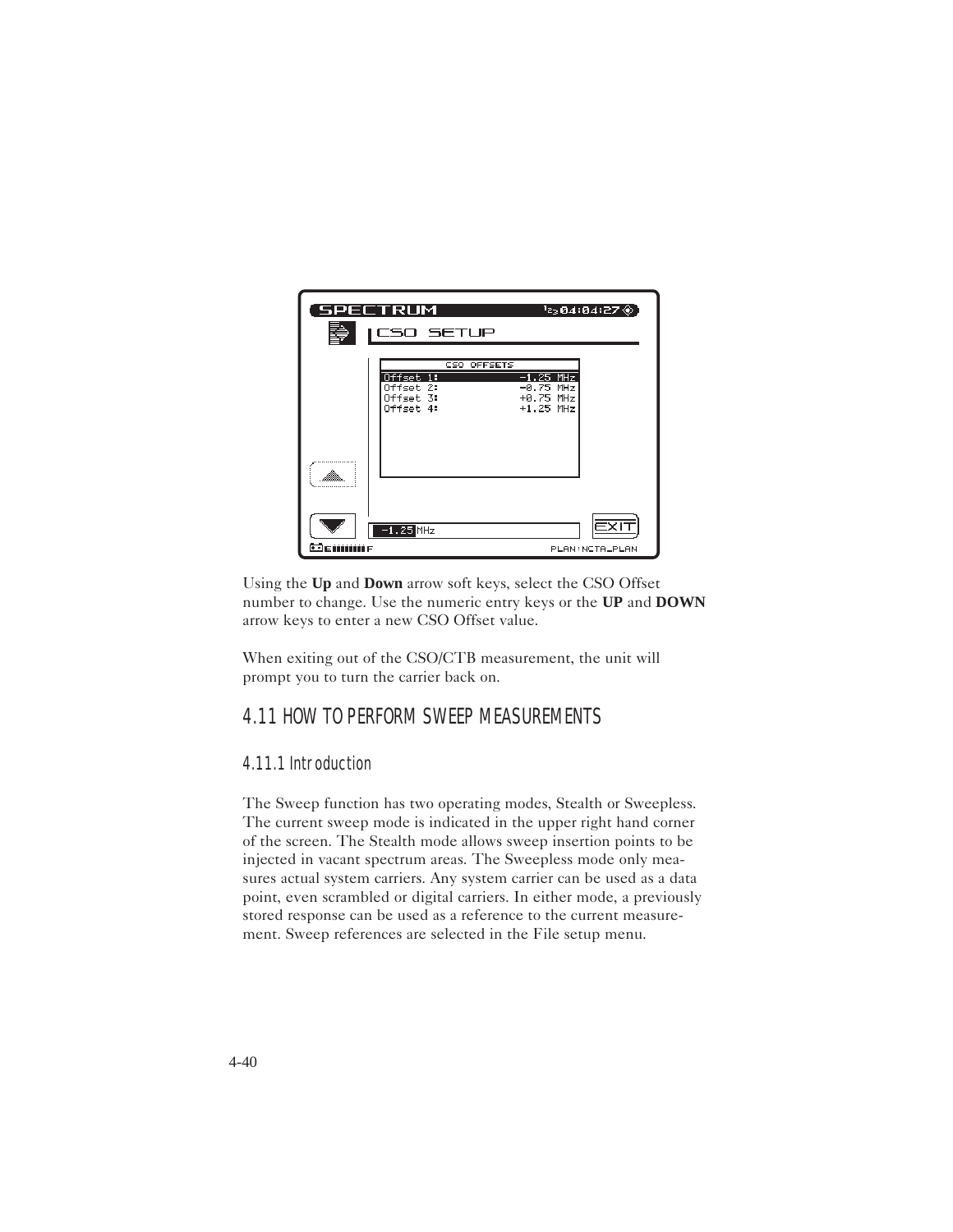

### 4.11.2 Operation

### **Frequency Adjustments**

The **FRQ** (frequency) soft key is used to set the start and stop frequency. A start and stop soft key is displayed to select the parameter to be changed. The frequency is varied by using the cursor keys or a specific value can be entered using the numeric keys followed by the **ENTER** key.

A sub-function under the **Frequency** soft key is **Marker Zoom**. This will change the start and stop frequency to coincide with the M1/M2 values. The soft key will change to **Undo** to return to original start and stop values. Press the **FRQ** soft key to return to main sweep display.

### **Level Adjustments**

A **LVL** (level) soft key is used to adjust the vertical parameters of the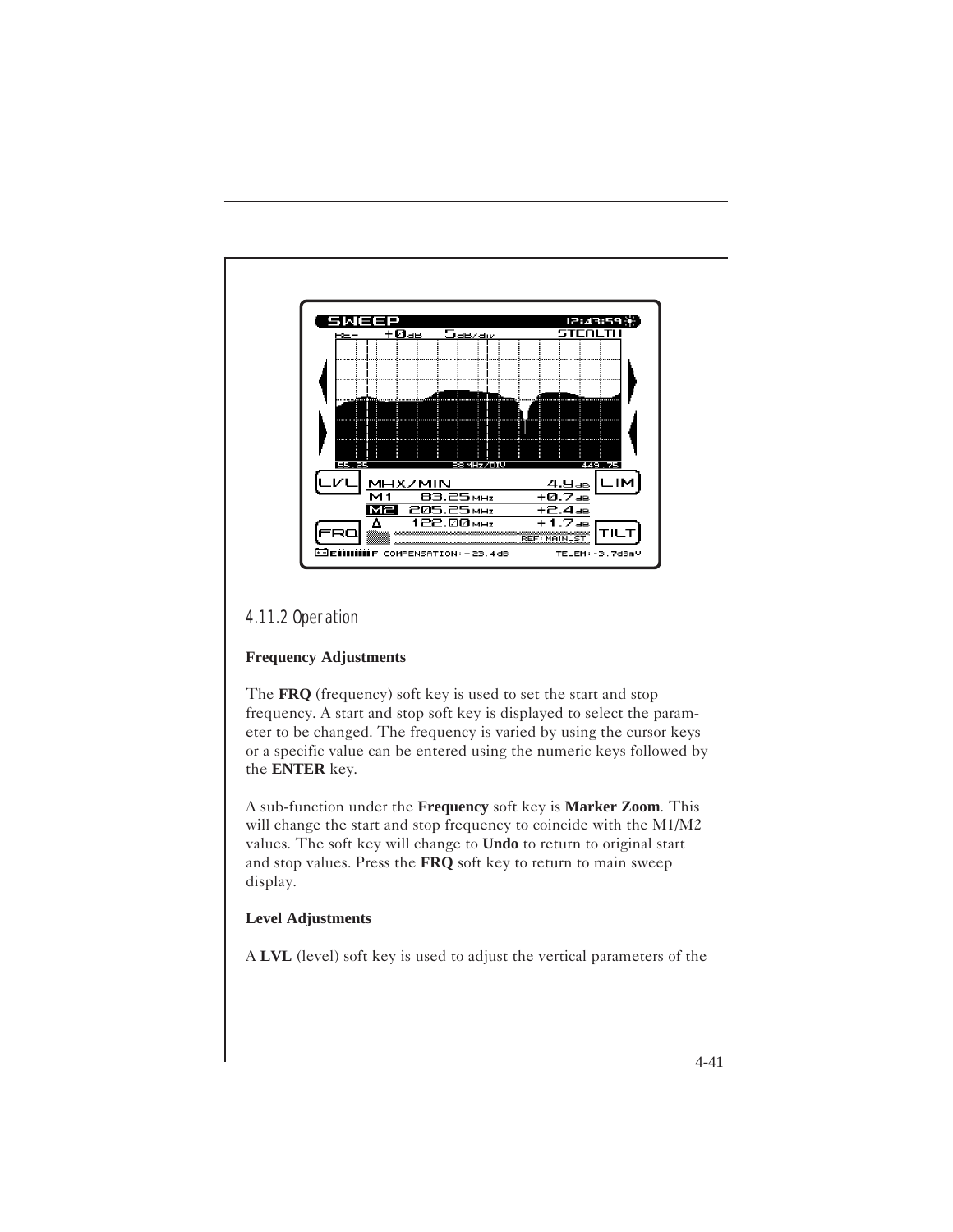graph. These parameters include Ref Level and Scale. The reference level is the midpoint level displayed on the graph. The Ref Level can be adjusted using the cursor keys or by entering a numeric value followed by the **ENTER** key.

The scale parameter  $(1,2,5, \& 10 \text{ dB/Div})$  can only be adjusted with the cursor keys. For example, if the reference level was set at 2 dB and the scale was set at 5 dB/div the first horizontal grid line above the center would be equal to 7 dB. An **Auto Scale** soft key will automatically set the reference level for an optimum sweep display. The **FCN** + **Scale** key will also automatically scale the sweep display. Press the **LVL** soft key to return to main sweep display.

#### **Marker Adjustments**

The sweep display includes horizontal and vertical markers. The vertical markers appear on the graph at all times. The vertical markers are labeled M1 & M2. M1 is always to the left of M2. The markers cannot be adjusted to crossover each other. The vertical markers are adjusted using the top two sets of soft keys corresponding to the displayed arrows. The horizontal markers are turned on and off in the Sweep setup screen. The horizontal markers are not adjustable, they automatically track the max and min values in the area of the graph between the vertical markers. The numeric value for Max/Min appears below the sweep graph. This is the maximum level minus the minimum level for the area of the graph between (and including) the vertical markers.

Note the "M1" and "M2" indicators to the left of the marker frequencies below the graph. The inverse highlighting of the "M2" indicator means that marker #2 is currently active. There can be only one active marker at a time. This is the marker that was last adjusted using the left/right arrow soft keys. The frequency of the active marker can be entered directly using numeric keys. The numerals appear on the screen as they are entered. The location of the entry field corresponds to the marker being set (M1 or M2). When the edit box is being displayed, neither marker is active.

#### **Limit Adjustments**

A **LIM** (limits) soft key is used to turn the limits function on/off,

4-42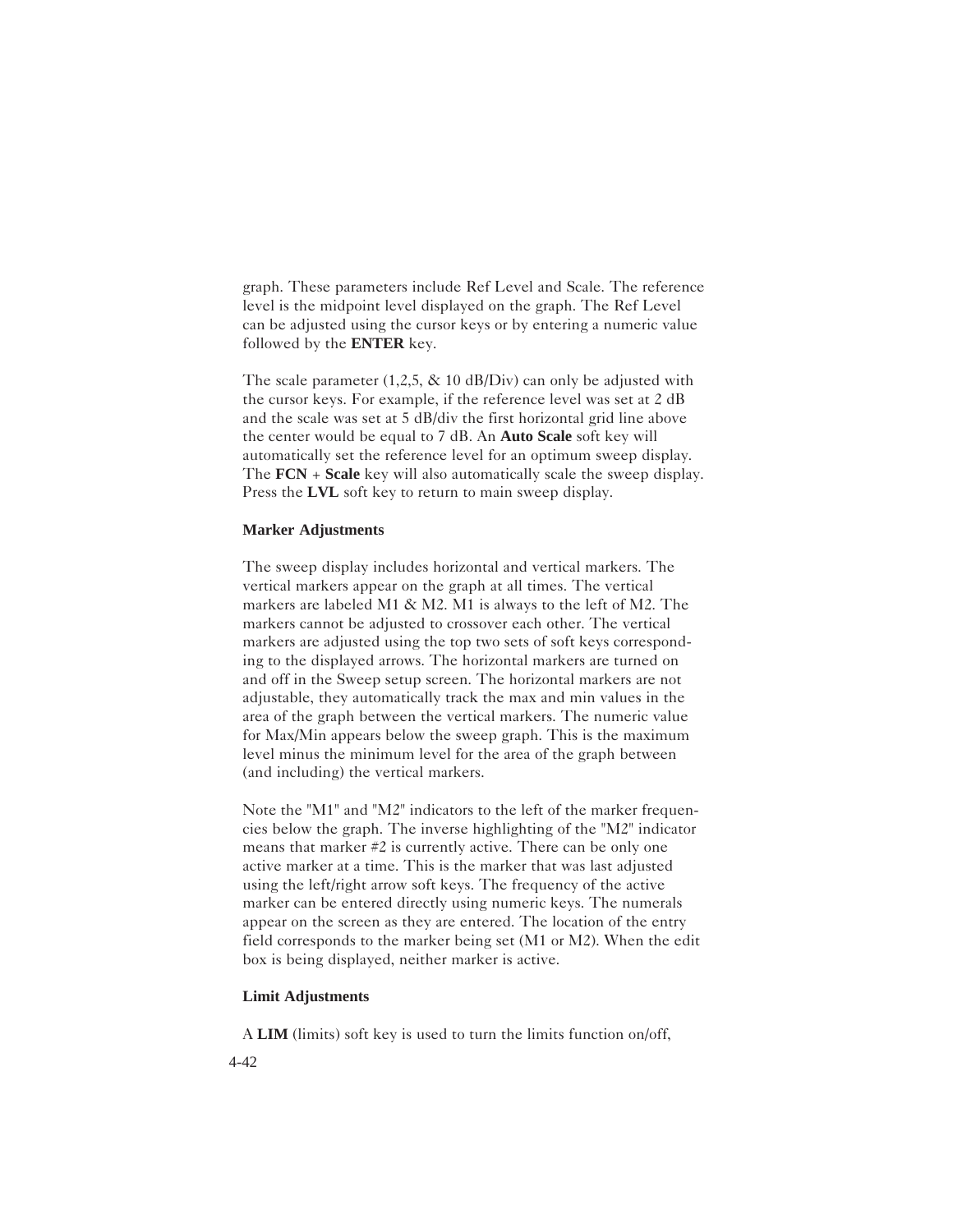adjust limits, and specify the amp number. If the limits function is off, the adjust limits and amp number soft keys are disabled and dimmed. The limits on/off soft key toggles to enable or disable the limits function. When the limits function is turned on, and the adjust limits soft key is pressed, the limits can be adjusted using the **UP** and **DOWN** arrow keys. The limits can also be set by entering an Amp # using the numeric entry keys or the **UP** and **DOWN** arrow keys. The amp number is used in the flatness formula,  $(n/10 + x)$ . The x in the equation is configured in the sweep setup screen as the sweep limit variable. If any portion of the sweep that is currently being displayed exceeds the limits an X is placed in the pass/fail box. Press the **LIM** soft key to return to main sweep display.

### **NOTE: The limit function checks only the area of the sweep between the current start and stop frequencies.**

#### **Sweep References**

The Stealth sweep system works using the reference comparison method, commonly called "normalization". With this method, the response at the test point is compared to a reference that was stored at the first amplifier or fiber node, or at a headend or hub site. The sweep trace shows the difference between the sweep levels at the reference point and the sweep levels at the current test point. This works because cable systems are designed according to a "unity gain" principle, which means that the output of each amplifier in the cascade is ideally identical to that of the first amplifier.

#### **Tilt Compensation**

Press the **TILT** soft key to turn tilt compensation on or off. Tilt channels must be programmed in the Channel Plan Edit mode, before this function can be implemented. The **TILT** soft key will be inactive if there are no tilt channels defined in the Receiver's channel plan. The tilt is based on the levels of the highest and lowest frequency channels configured for tilt.

When turned on, the compensation value can be adjusted using the **UP** and **DOWN** arrow keys or by entering a numeric value followed by the **ENTER** key. When tilt compensation is in effect, a "TILT"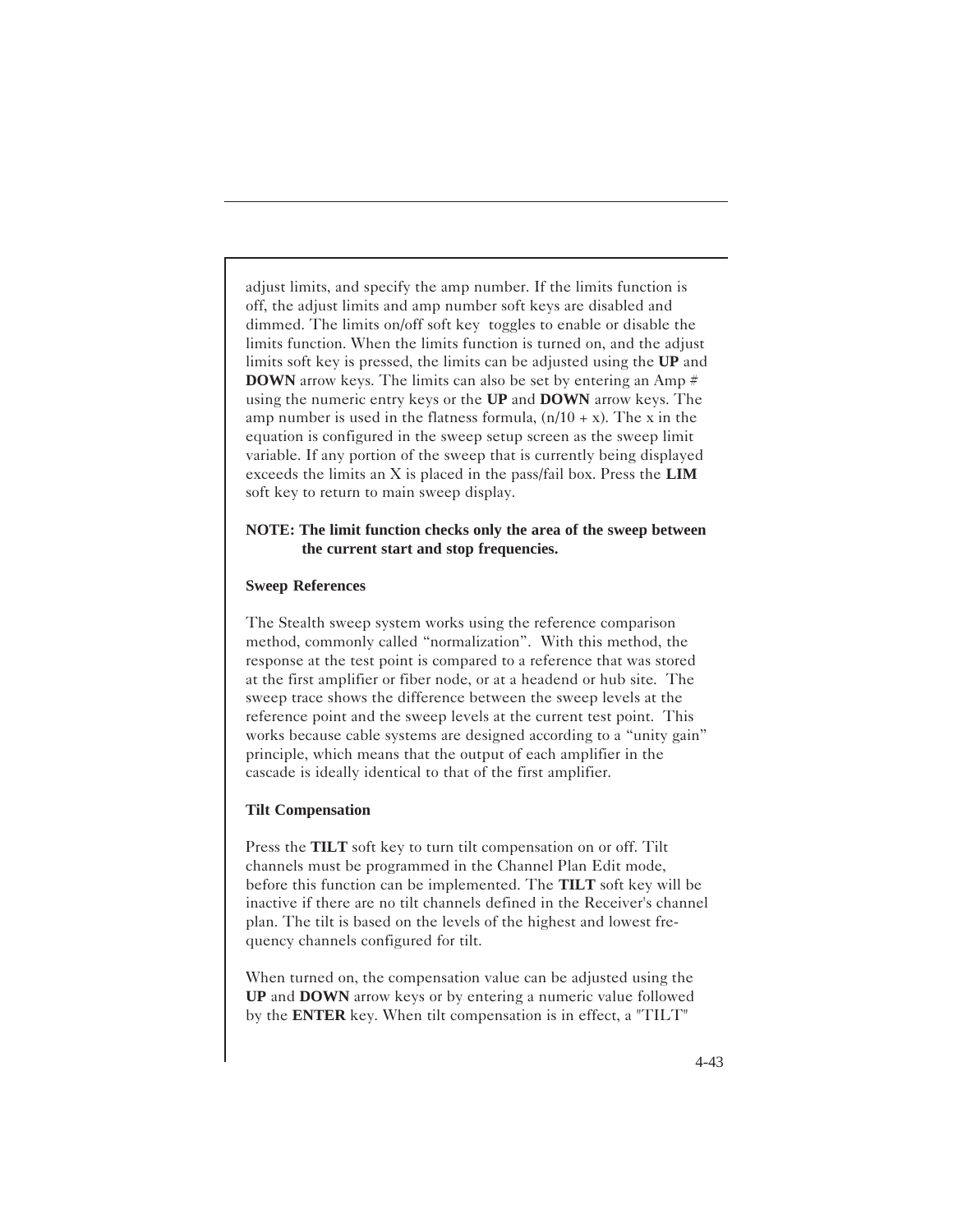indicator appears in the upper portion of the sweep screen.

The tilt compensation feature allows the user to enter the cable loss for a particular section of line and then using the sweep display adjust the gain of the amplifier to compensate for this loss.

# 4.12 FILE

The File menu consists of three File submenus; Store Measurement, Measurement Files, and Sweep References.

| FILE                                                 | <b>04:08:34 <math>\diamondsuit</math></b> |
|------------------------------------------------------|-------------------------------------------|
| ,,,,,,,,,,,,,,,,,,,,,,,,,,,,,,,,,,,<br>STORE<br>PILE |                                           |
| <b>MEASUREMENT FILES</b>                             |                                           |
| SWEEP REFERENCES                                     |                                           |
| <b>Eleminie</b><br>PLAN: NCTA_PLAN                   |                                           |

### 4.12.1 How to Store/View/Print/Delete Measurement Files

The Store Measurement feature allows the user to store sweep, spectrum and scan measurements. To store a measurement, press the **File** key while taking the measurement. Press the **Store Measurement** soft key to access the measurement files. To store the measurement, press the **Store** soft key. The unit will then prompt for a file name. Once a name is entered, press the **OK** soft key to execute the operation.

To view measurement files, press the **Measurement Files** soft key. A listing of all currently stored measurement files is displayed. Use the **UP** and **DOWN** arrow keys to select the file to be viewed. Once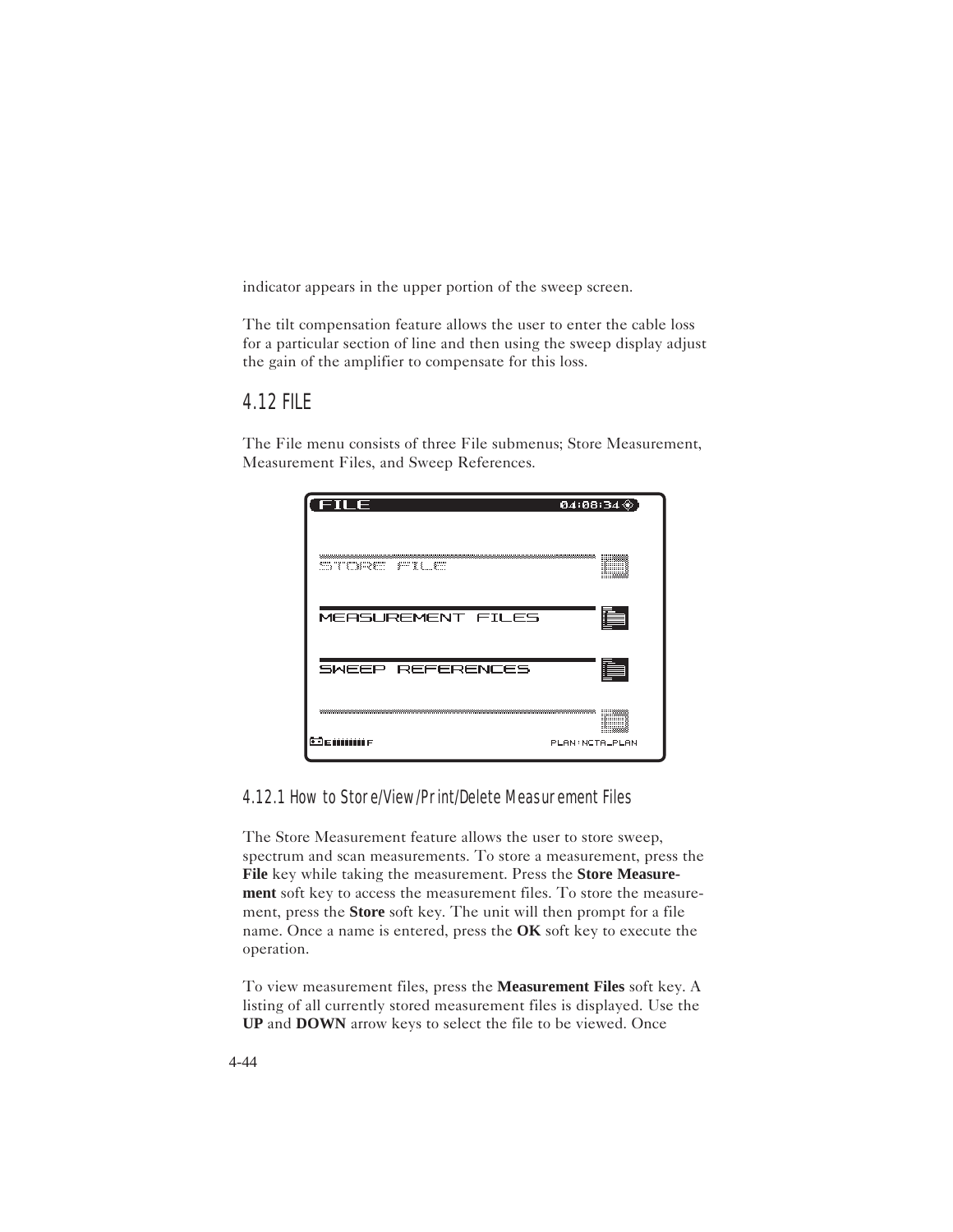selected, press the **View** soft key. Scan measurements can be stored, but can only be viewed/printed using the Stealthware Data Analysis software. Once a file is selected it can be printed using the **Print** soft key. All measurement files, with the exception of scan files, can be printed using the **Print All** soft key. Use the **Delete** soft key to delete all unwanted files.



There are several different types of Sweep Files and Sweep References: The following mnemonics are used for the different types:

> FDSWP - Forward Sweep RVSWP - Reverse Sweep SWPLS - Sweepless Sweep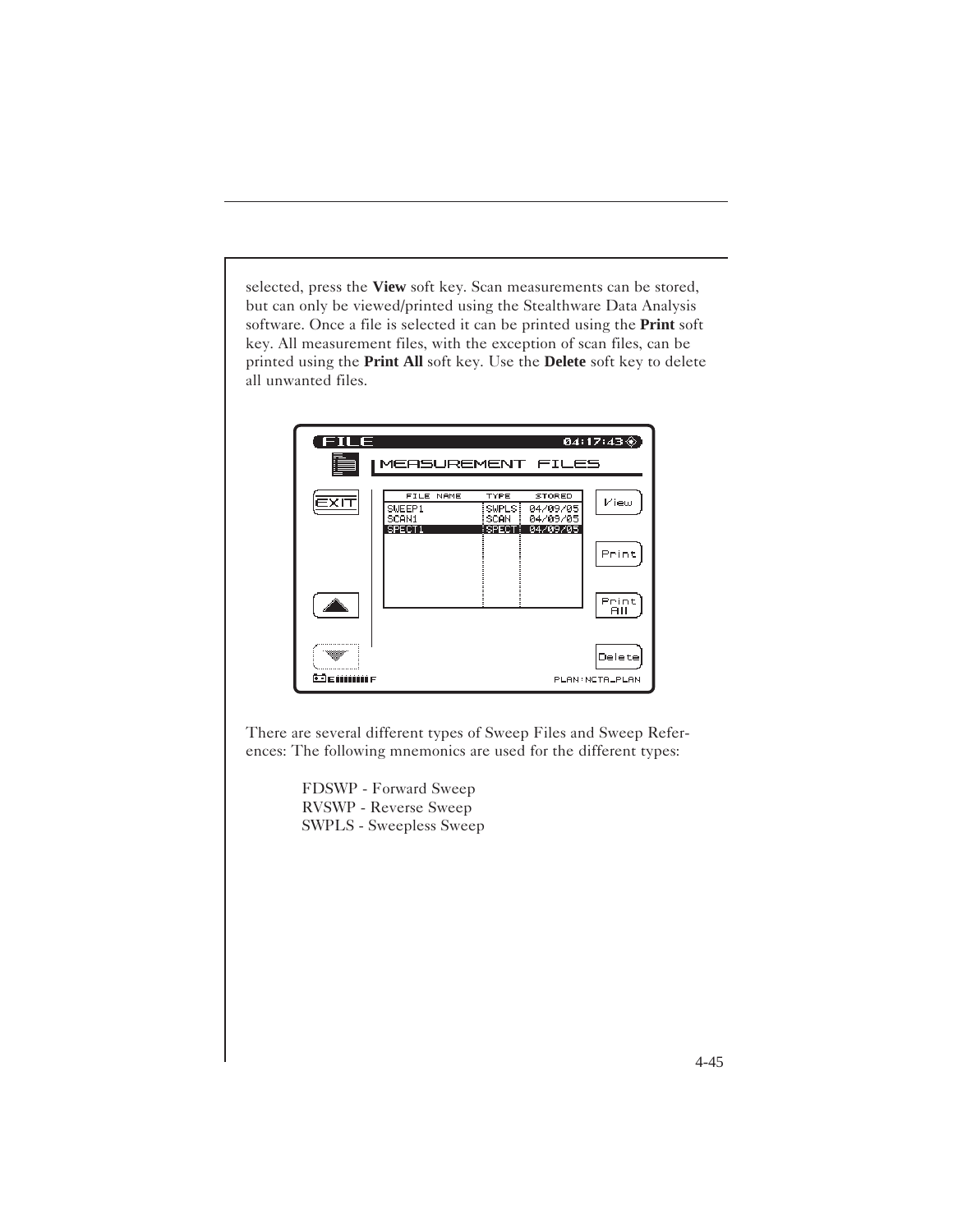| FILE<br>è              | 04:19:23 $\diamondledast$<br><b>SWEEP REFERENCES</b>                                                                                     |
|------------------------|------------------------------------------------------------------------------------------------------------------------------------------|
|                        | LOCATION<br>TYPE<br><b>STORED</b><br>NONE<br>ーーノーーノーー<br>REF1<br>SWPLS!<br>04/09/05<br>REF <sub>2</sub><br>04/09/05<br><b>SWPLS!</b><br> |
| <br><b>Edenministr</b> | Storle<br>:<br>Delete                                                                                                                    |

### 4.12.2 How to Store/Delete Sweep References

The Sweep References soft key allows the user to select, store or delete sweep references. After a sweep measurement is made, a sweep reference can be stored. The unit must remain in the Sweep screen for a minimum amount of time before a reference can be stored. When first entering the Sweep screen, a wait indicator appears above the sweep graph. A reference cannot be stored until the wait indicator goes away. To store a Sweep Reference, press the **File** key followed by the **Sweep References** soft key. Next, press the **Store** soft key to name and store the sweep measurement as a reference.

### **NOTE: The Store soft key is only active if Sweep was the most recent mode selected prior to pressing the File key.**

Sweep references can be deleted, by pressing the **Delete** soft key. To select a reference, use the **UP** and **DOWN** arrow keys to highlight the desired reference and then press the **ENTER** or **SWEEP** key to return to the Sweep screen.

If the channel plan has changed since a reference has been stored, the reference is obsolete and can no longer be used. If an obsolete reference is selected, a warning message will appear upon entering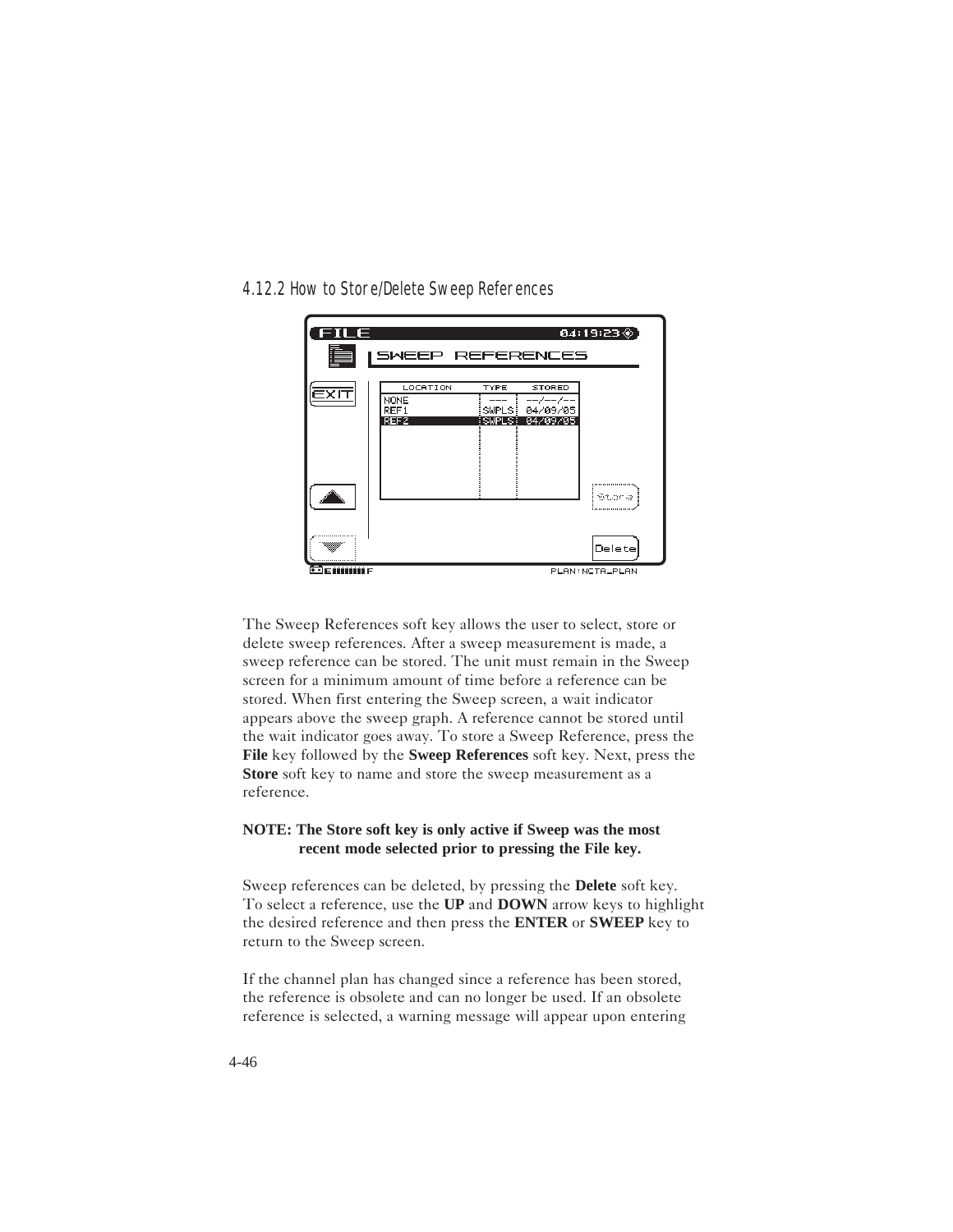Sweep mode, and the default reference will be used. It is recommended that obsolete references be deleted in order to free memory for additional references and files.

### 4.12.3 Sweep File Overlay

If you enabled the Sweep File Overlay feature in the Sweep Receiver Setup menu, you can select a sweep measurement file to be viewed simultaneously with the "live" sweep.

The sweep file is selected from the Measurement Files screen the same as if it were to be viewed.

| FILE             | 15:41:35                                                                |
|------------------|-------------------------------------------------------------------------|
| f                | <b>IMEASUREMENT FILES</b>                                               |
|                  | <b>STORED</b><br>FILE NAME<br>TYPE<br>View<br>SWPLS: 11/08/96<br>SWEEP1 |
|                  | Print                                                                   |
| <br>             | Print<br>AII                                                            |
|                  | Delete                                                                  |
| <u>+-</u> EMMINF | PLAN: NCTA_PLAN                                                         |

The Sweep screens appears upon pressing the **View** soft key. When the Sweep File Overlay option has been enabled, the live response will overlay the stored response **IF** the following conditions are met:

- 1. The current sweep mode (Sweepless, Stealth Fwd, Stealth Rev)
- matches the mode under which the sweep file was stored. 2. The channel plans for the stored and live sweep match.

If sweep overlay is not possible, a user message will appear explaining the situation.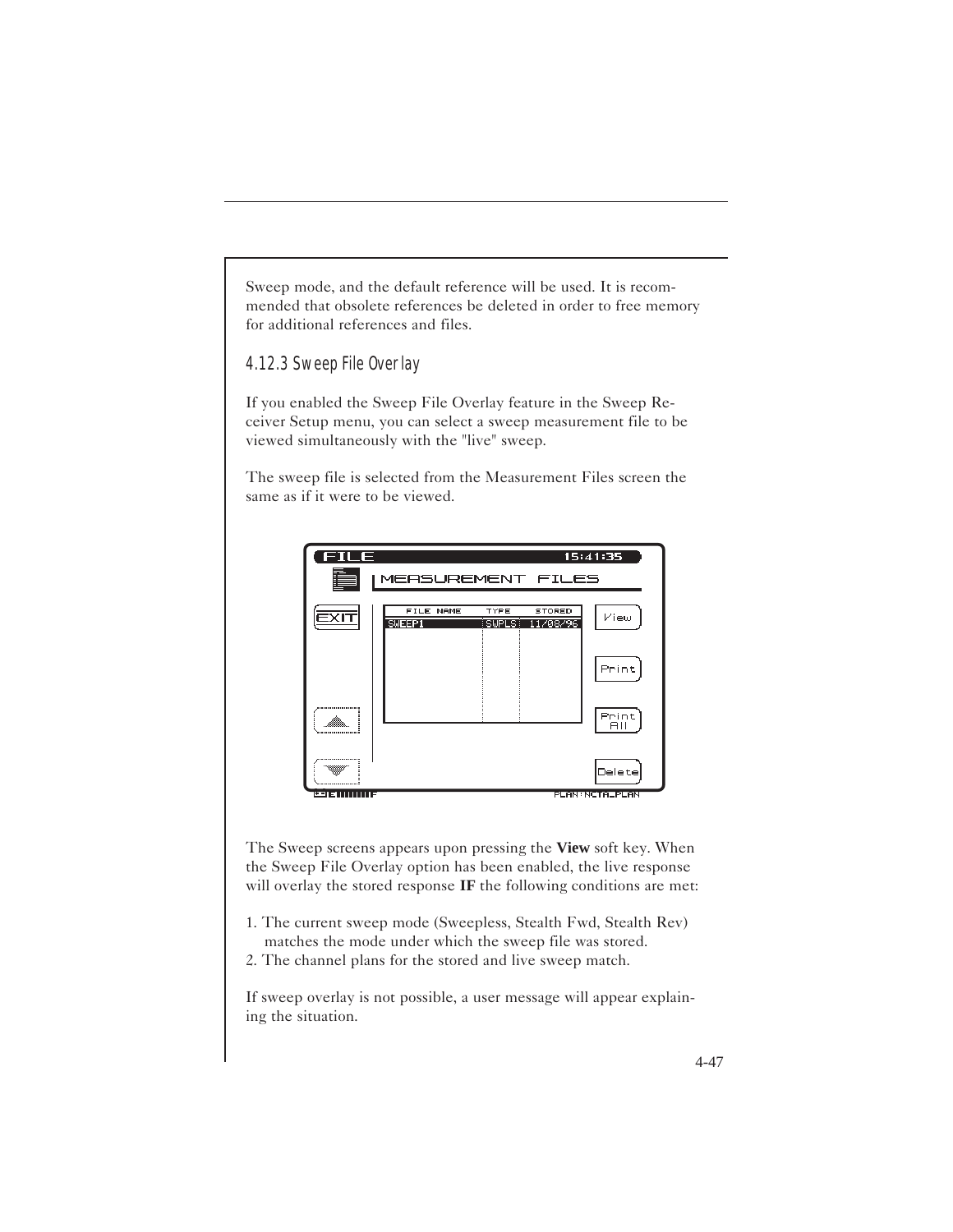The stored sweep response is displayed as a gray-filled area. The live response appears as a solid line superimposed or overlaid on top of the stored sweep response and is updated continuously.



The names of the file being viewed and the currently selected reference are shown beneath the marker information.

The level and frequency adjustments affect both the stored and live sweeps. The reference, limits checking and tilt compensation are applied to the live sweep only. The marker values indicate the levels of the live sweep. Auto scale is performed on the live sweep data.

# 4.13 AUTO

The Auto menu consists of three File submenus; Test Locations, Perform Auto Test, and Auto Test Results.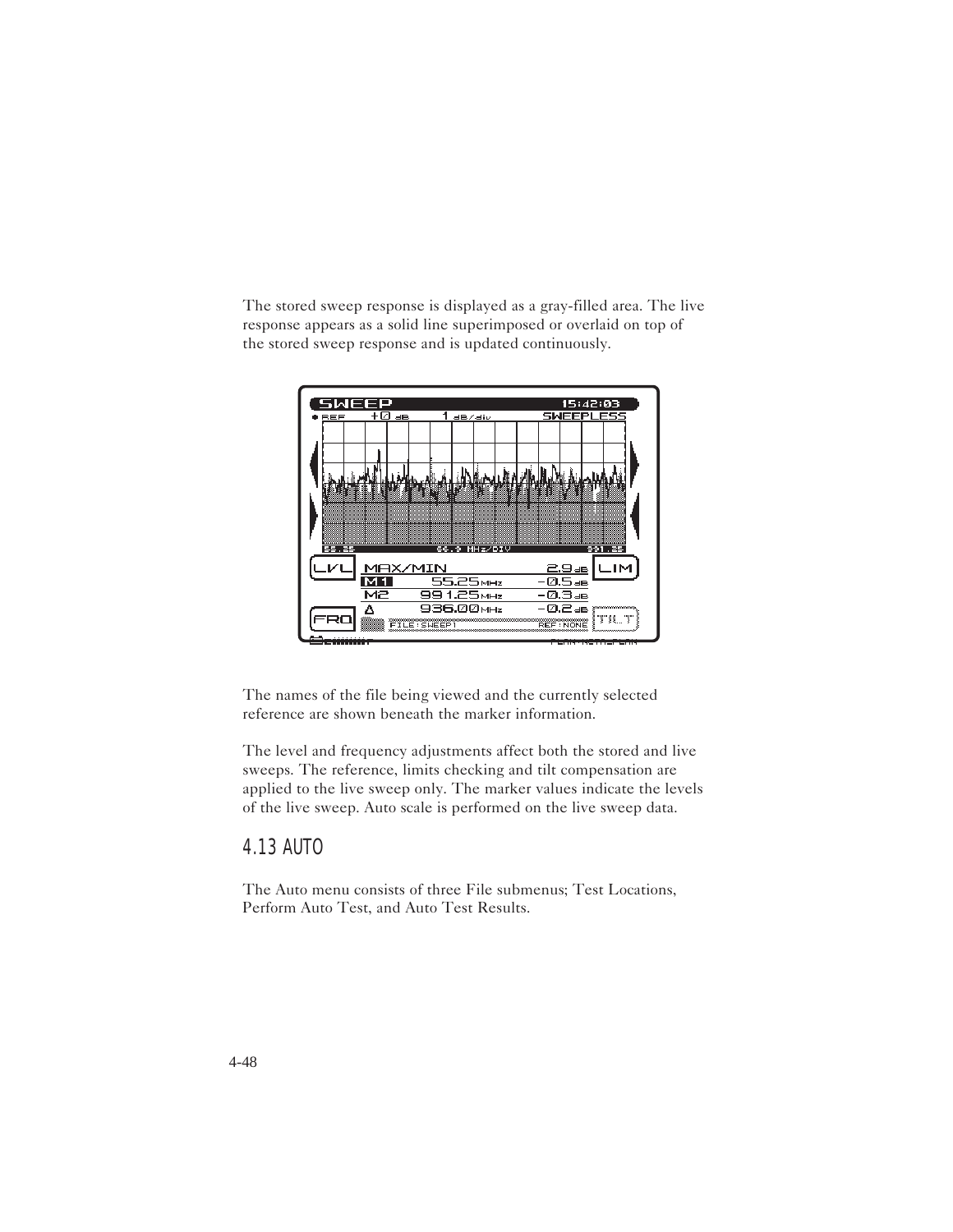

# 4.13.1 How To Create/Edit/Delete Test Locations

Test Locations allow the user to create specific test point location parameters used in the Auto Test report. The Test Locations can be created directly on the Stealth unit, or using the SteathWare Data Analysis software and downloaded to the Stealth unit. The Test Location is used to identify where the data is collected. The user then simply selects the corresponding location, and the location data is automatically included in the Auto Test report.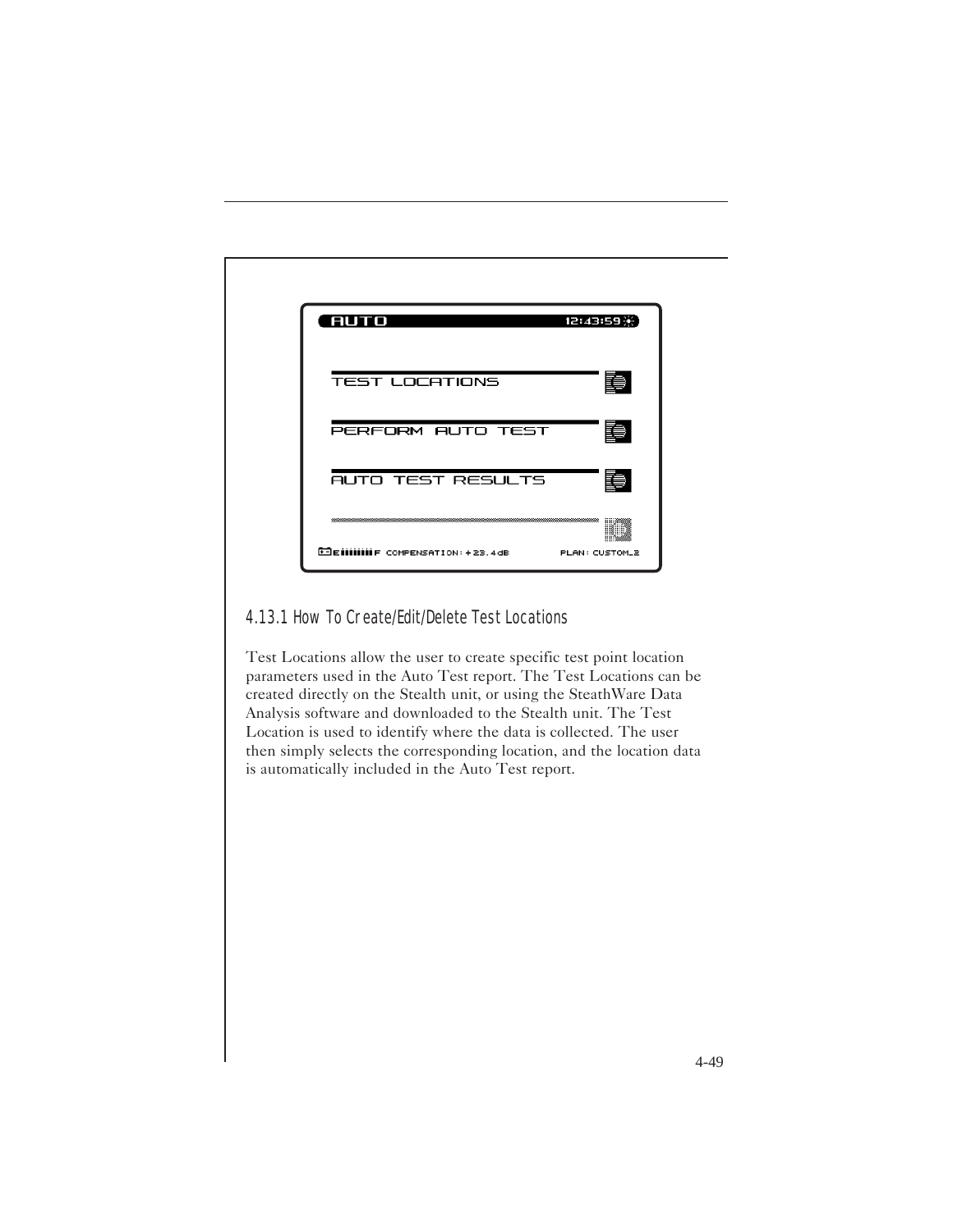| en  | TEST LOCATIONS                                                                                       | 12:43:59 米)              |
|-----|------------------------------------------------------------------------------------------------------|--------------------------|
| ΞХΠ | LOCATION<br>MODIFIED<br>TYPE<br><b>HEADEND</b><br>09/27/94<br><b>I HEAD</b><br>MLST<br>09/27/94<br>Ξ | New                      |
|     |                                                                                                      | Edit                     |
|     |                                                                                                      |                          |
|     | <b>Edicilialistic COMPENSATION: +23.4dB</b>                                                          | Delete<br>PLAN: CUSTOM_2 |

Press the **New** soft key to create a new Test Location file.

|      | TEST LOCATIONS                                                                  | 12:43:59 米                       |
|------|---------------------------------------------------------------------------------|----------------------------------|
| €∷×ਾ | LOCATION<br><b>TYPE</b><br><b>HEADEND</b><br><b>I HEAD</b><br>ELM_ST<br>ILE INI | MODIFIED<br>09/27/94<br>09/27/94 |
|      | NOTE<br>Please enter a name for<br>the new location.                            |                                  |
| 医同时  | Location Name: <b>ELMLST</b><br><b>ININIE COMPENSATION:+23.4dB</b>              | PLAN: CUSTOM_2                   |

The unit will then prompt for a file name. Once a name is entered, press the **OK** soft key to execute the operation.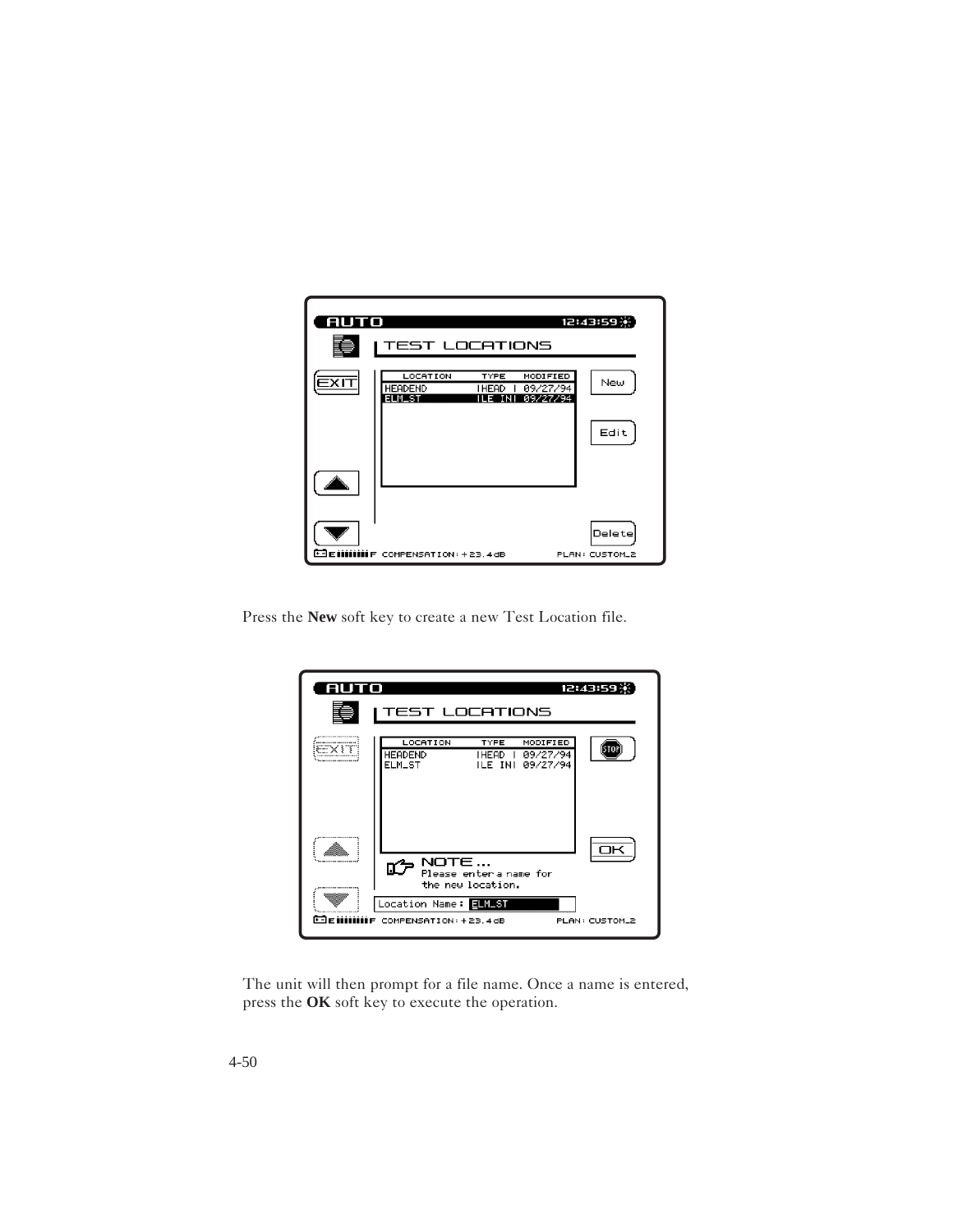

Each location in the list has an associated type and values for the descriptive parameters. The parameters are shown in the following table.

| Parameter             | Min |                      | Max Default                   | Jnits |
|-----------------------|-----|----------------------|-------------------------------|-------|
| 1 Area                |     |                      | 15 column alpha numeric field |       |
| 2 Amp Id              |     |                      | 15 column alpha numeric field |       |
| 3 Power Configuration |     |                      | IN / OUT / THROUGH            |       |
| 4 Feeder Maker Config |     | 9                    |                               |       |
| 5 Trunk Termination   | NO. | <b>YES</b>           | NO.                           |       |
| 6 Voltage Setting     |     | LOW / MID / HIGH     |                               |       |
| 7 Rev Pad             |     | $-100.0 + 100.0$ 0.0 |                               | dВ    |
| 8 Rev Equalizer       |     | $-100.0 + 100.0$ 0.0 |                               | dB    |
| 9 Fwd Pad             |     | $-100.0 + 100.0$ 0.0 |                               | dB    |
| 10 Fwd Equalizer      |     | $-100.0 + 100.0$ 0.0 |                               | dB    |

There are five types of locations associated with a cable system: Trunk Amp, Headend, Line Extender, Fiber Node, and Field Test. Some of the parameters do not apply to certain types of locations. The following table shows which of the parameters in the table above apply to each of the location types.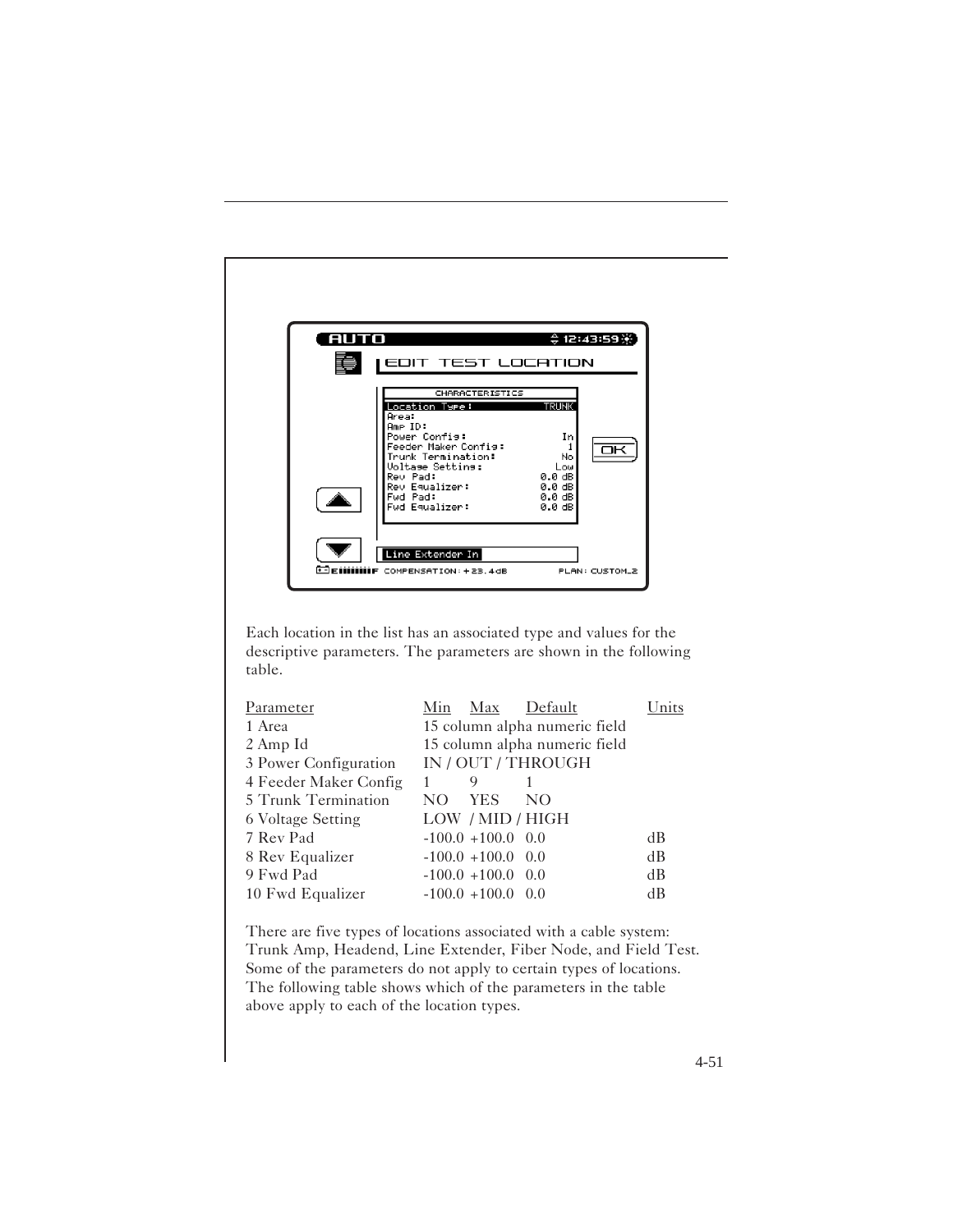| Characteristic        | Trunk | Head | Extender Fiber |     | Field |
|-----------------------|-------|------|----------------|-----|-------|
|                       |       |      |                |     |       |
| 1 Area                | yes   |      | yes            | yes | yes   |
| 2 Amp Id              | yes   |      | yes            | yes |       |
| 3 Power Configuration | ves   |      | yes            | yes |       |
| 4 Feeder Maker Config | yes   |      | yes            | yes |       |
| 5 Trunk Termination   | yes   |      | yes            | yes |       |
| 6 Voltage Setting     | yes   |      | yes            | yes |       |
| 7 Rev Pad             | yes   |      | yes            | yes |       |
| 8 Rev Equalizer       | yes   |      | yes            | yes |       |
| 9 Fwd Pad             | yes   |      | yes            |     |       |
| 10 Fwd Equalizer      | yes   |      | yes            |     |       |
|                       |       |      |                |     |       |

Editing of location files is done by pressing the **Edit** soft key. The optional fields will be enabled or disabled according to the location type selected (see table above).

Use the **Up** and **Down** arrow soft keys to scroll to the desired parameter. Use the **UP** and **DOWN** arrow keys or the numeric entry keypad to enter the desired value. Once all the desired parameters have been edited, press the **OK** soft key.

The **Delete** soft key is used to delete a specific location file.

# 4.13.2 How To Perform An Auto Test

The Auto Test mode provides automated FCC 24 hour testing capabilities. Video & audio carrier levels will be measured for each enabled channel. Additionally, the following can be selectively measured for each channel: C/N, Hum, and Modulation. See Section 4.3.3 How To Setup Your Channel Plan for instructions on how to enable these individual measurements. Tests can be made immediately or at timed intervals, with the instrument sleeping between tests to conserve battery life. Upon test completion, the test results can be viewed on the LCD display before printing or downloading to a PC.

Press the **Perform Auto Test** soft key to enter the Auto test mode. The instrument provides a step-by-step procedure on how to perform an Auto Test.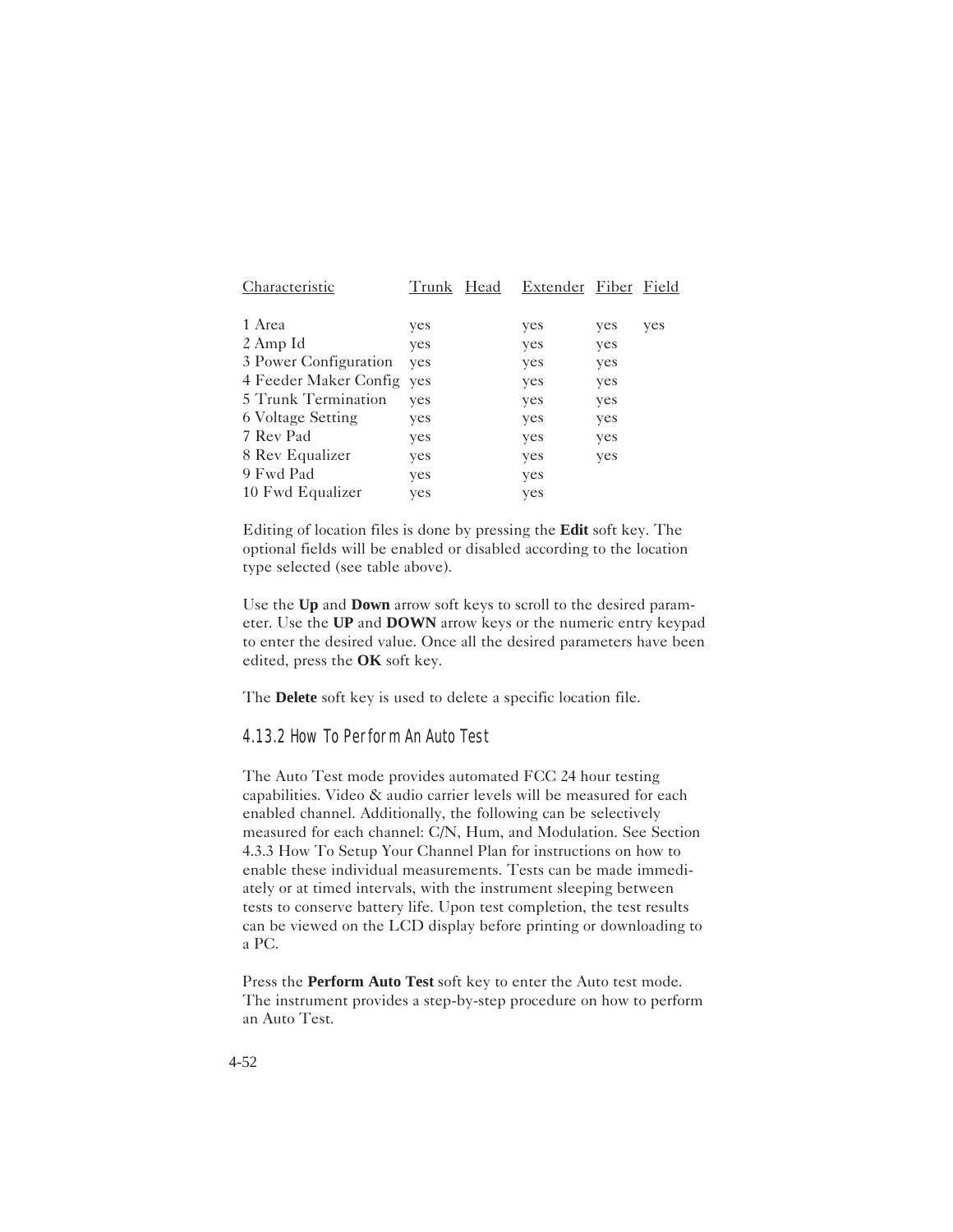| PERFORM AUTO TEST<br>CHOOSE LOCATION<br>New<br>810<br>Select an AUTO TEST location.<br><b>LOCATION</b><br><b>TYPE</b><br><b>NODIFIED</b><br><b>NONE</b><br>$- -$ /--/--<br>$--- - - 1$<br><b>HEADEND</b><br>09/27/94<br>HEAD<br>ELM_ST<br>89/27/94<br>TRUNK I | н | 12:43:59 |
|---------------------------------------------------------------------------------------------------------------------------------------------------------------------------------------------------------------------------------------------------------------|---|----------|
|                                                                                                                                                                                                                                                               |   |          |
|                                                                                                                                                                                                                                                               |   |          |
|                                                                                                                                                                                                                                                               |   |          |
|                                                                                                                                                                                                                                                               |   |          |

Using the **Up** and **Down** arrow keys, select an Auto Test location. Select **NONE** if location information is not desired. Press the **OK** soft key when completed. To create a new Auto Test location, press the **New** soft key.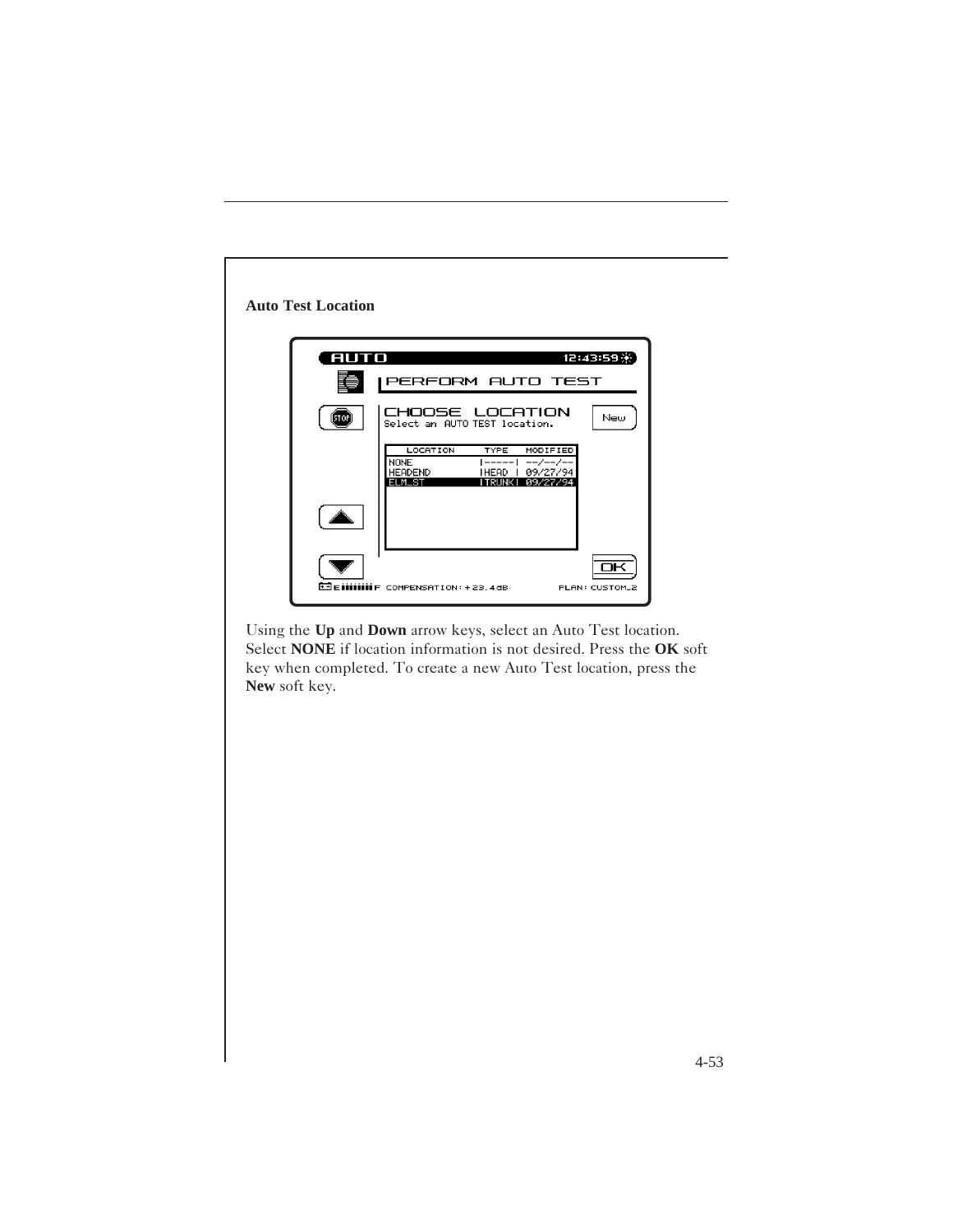#### **Auto Test Characteristics**



Use **Up** and **Down** arrow keys to scroll through the location characteristics for the test being performed. Press the **ENTER** key after each parameter is entered to update the display. If changes are made and you want them updated in the location file, press the **Save** soft key. If changes are made and the **Save** soft key is not pressed, the changes will only affect the Auto Test that is about to be performed. Press the **OK** soft key when completed.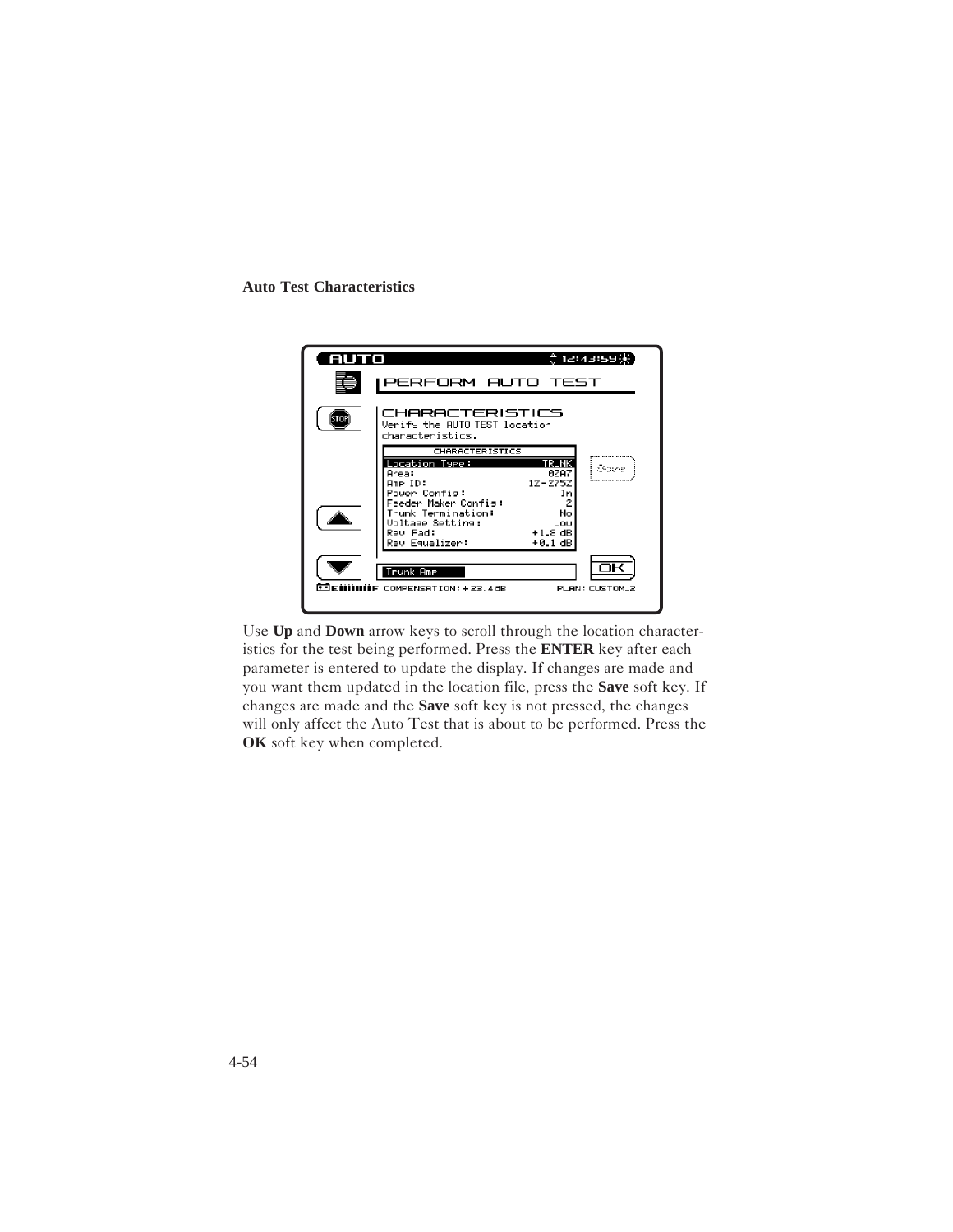

Use the **Up** and **Down** arrow keys to select the Test Point type. When the desired Test Point type is selected, press the **OK** soft key. The following is a list of Test Point types available:

| Forward Trunk In                |
|---------------------------------|
| Forward Trunk Out               |
| Bridger                         |
| Reverse Trunk In                |
| Reverse Trunk Out               |
| Line Extended: Line Extended In |
| Line Extended Out               |
|                                 |
|                                 |
|                                 |
|                                 |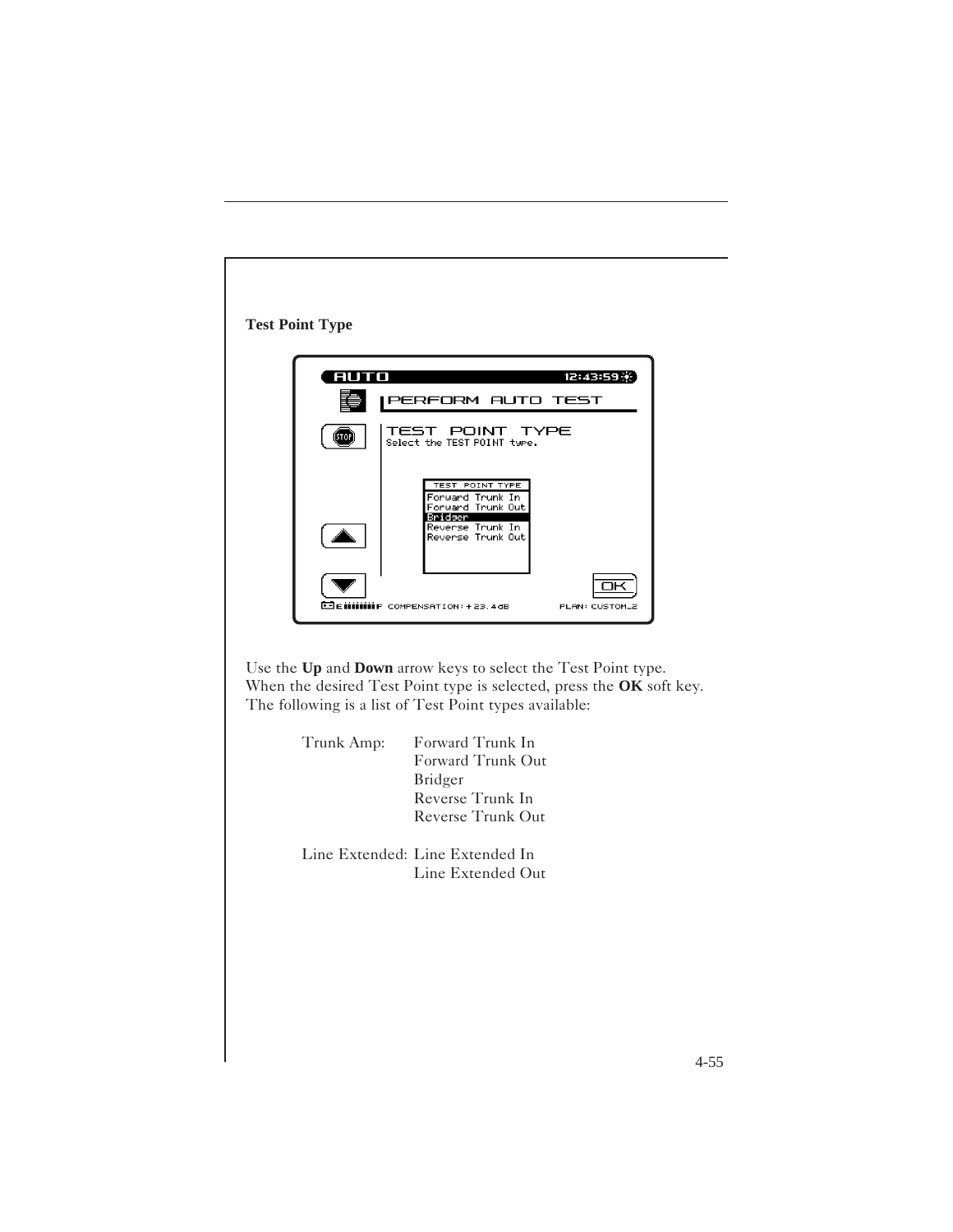#### **Voltage Measurements**



Use the numeric entry keys to enter the following system voltage measurements:

- AC Voltage
- DC Voltage (regulated)
- DC Voltage (unregulated)

The voltage measurement are printed in the Auto Test report. Press the **OK** soft key when completed.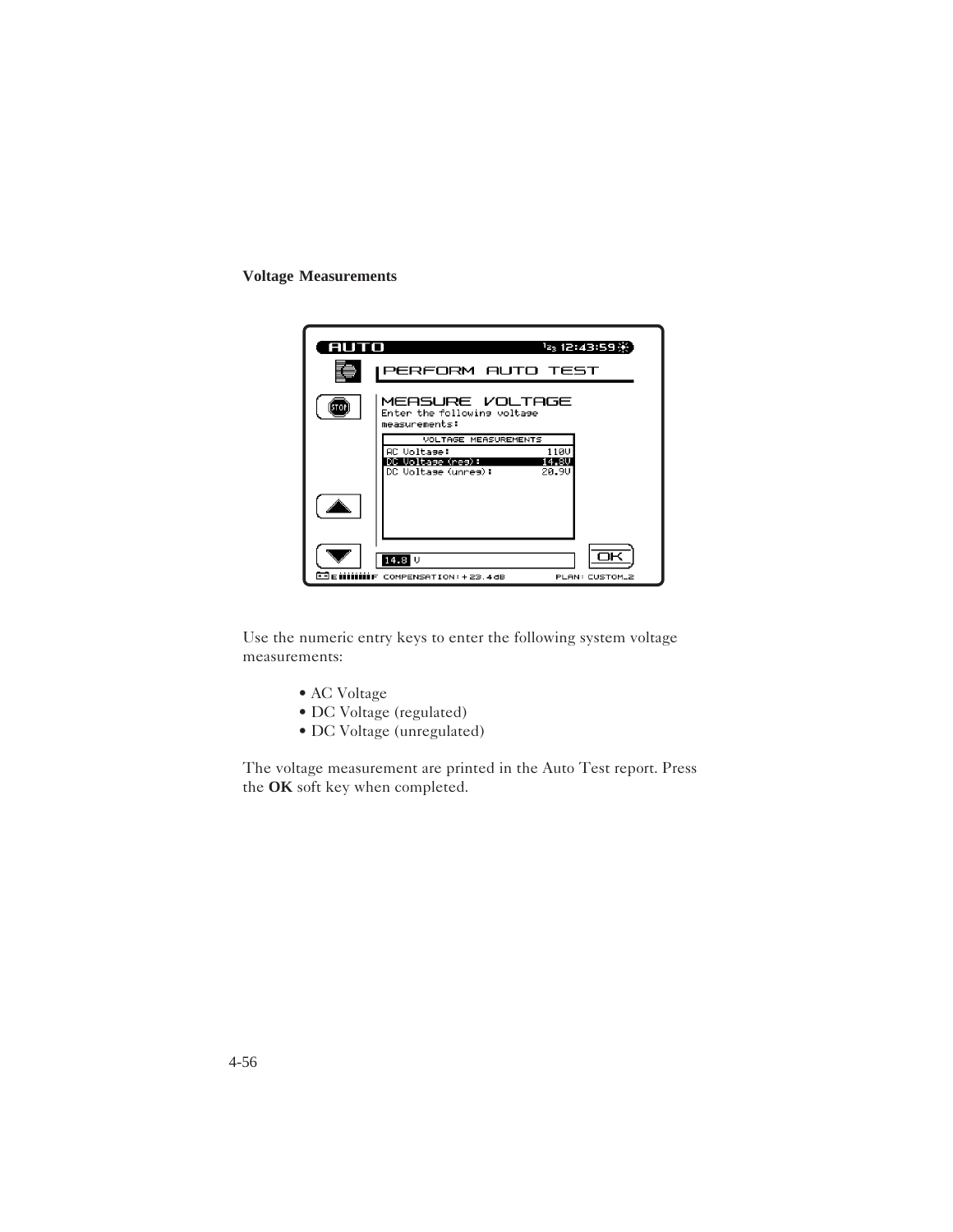

Test Point Compensation is used to account for loses associated with certain amplifiers. Use the **UP** and **DOWN** arrow keys or the numeric entry keys to enter the Test Point Compensation. (-100.0 to +100.0 dB in 0.1 dB steps). Press the **OK** soft key when the desired value has been entered.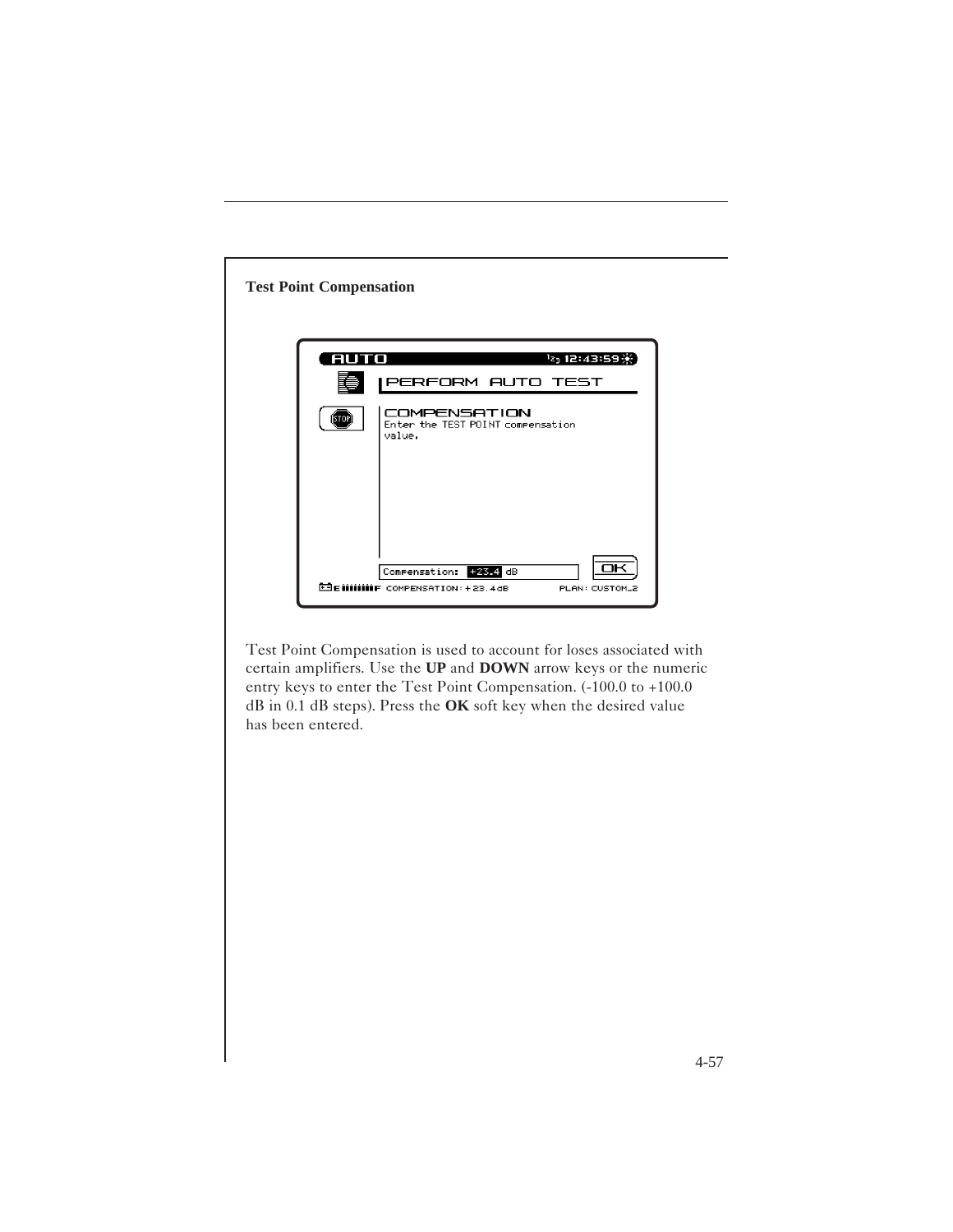**Results File**



Enter a file name for the Auto Test results to be stored. If an existing file name is used, a warning message will appear prompting the user to overwrite the existing file or create a new one. When the desired file name has been entered, press the **OK** soft key to proceed with the Auto Test.

#### **Type Of Test**

Press the **Immediate** soft key to commence the Auto Test. Press the **Scheduled** soft key to perform the Auto Test repeatedly at scheduled intervals.

#### **Immediate**

If the Immediate mode is selected the unit will commence the Auto Test sequence. Prior to starting the test, the unit will prompt you to enter the ambient temperature. This allows you to manually read ambient temperature from an external source. The temperature displayed is the temperature sensed by the unit. Use the numeric entry keys to enter the ambient temperature. Press the **OK** soft key when the desired temperature has been entered.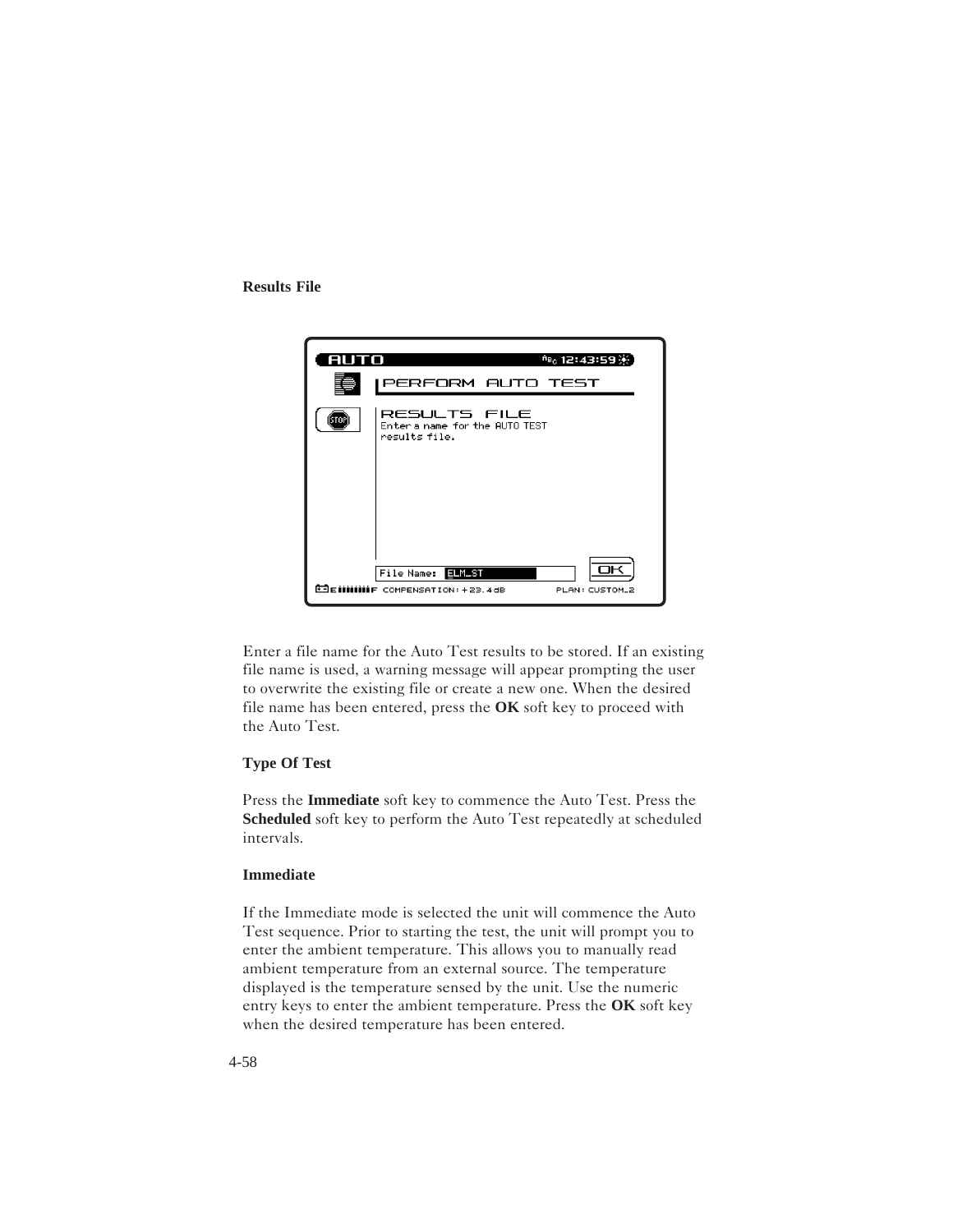| AUTO TEST IN PROGRESS      |  |
|----------------------------|--|
| 55.25 MHz<br>MEASURING HUM |  |

While the Auto Test is in progress, the following screen is displayed:

While the Auto Test is in progress, the measurement currently being performed (i.e. Level, C/N, Hum, or Modulation) is indicated on the screen. A bar graph showing the percentage of completion is displayed.

### **Scheduled**

If the Scheduled mode is selected, the start, stop, and interval information must be entered prior to commencing the Auto Test.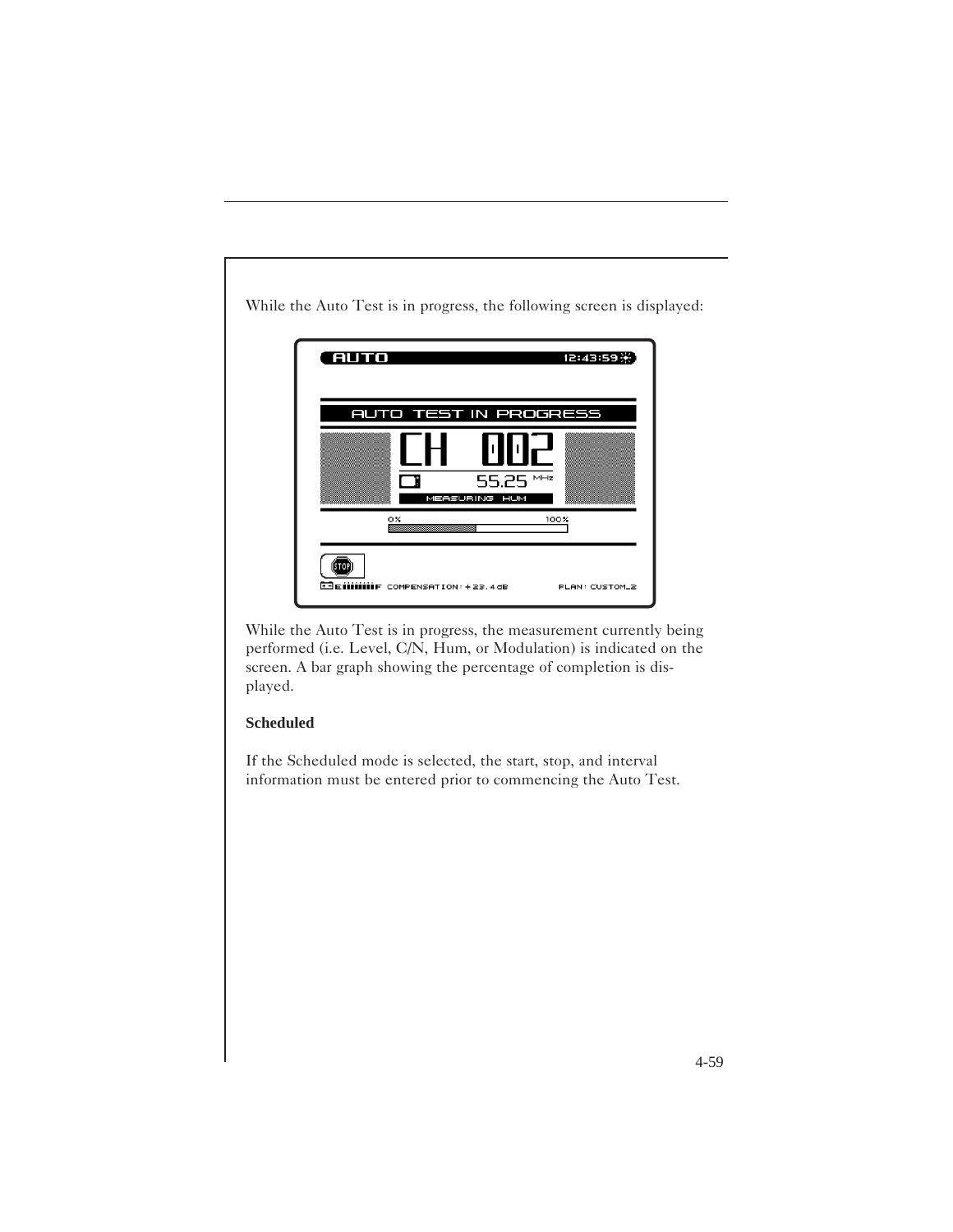

Using the numeric entry keys, enter the start and stop information for the date and time as well as the interval amount. Press the **ENTER** key after each parameter is entered to update the display. Use the **Up** and **Down** arrow soft keys to select the parameter to be entered. Press the **OK** soft key to commence the Schedule Auto Test. If the first interval is to commence immediately, the unit will prompt you to enter the ambient temperature. The temperature displayed is the temperature sensed by the unit. Use the numeric entry keys to enter the ambient temperature. Press the **OK** soft key when the desired temperature has been entered. If the first interval is to commence immediately, the "Auto Test In Progress" screen is displayed. When the unit is between testing intervals, the following screen is displayed: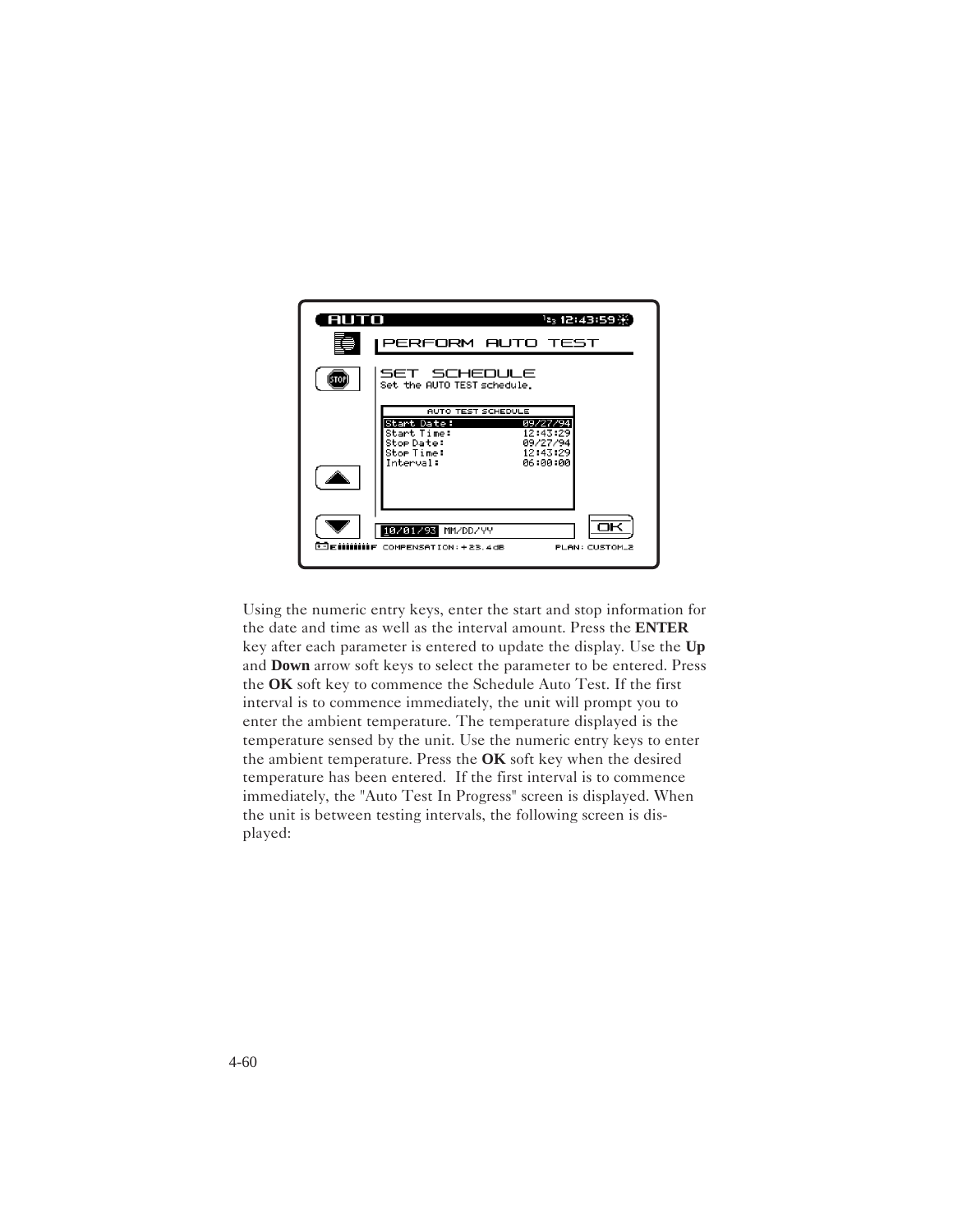

When the unit is between testing intervals it will enter a sleep mode in order to conserve battery life. All other unit functions are disabled during the performance of the Auto Test.

# 4.13.3 Viewing/Printing Auto Test Files

Upon completion of the Auto Test, the unit will enter the Auto Test Results Mode to display the Auto Test files. This allows the user to view or print the Auto Test results. Use the **Up** and **Down** arrow soft keys to select a file, then press the **View** soft key. A **Print All** soft key is available to print all intervals from all files in the directory to the printer. The **Info** soft key displays the Test Location Characteristics for the selected file.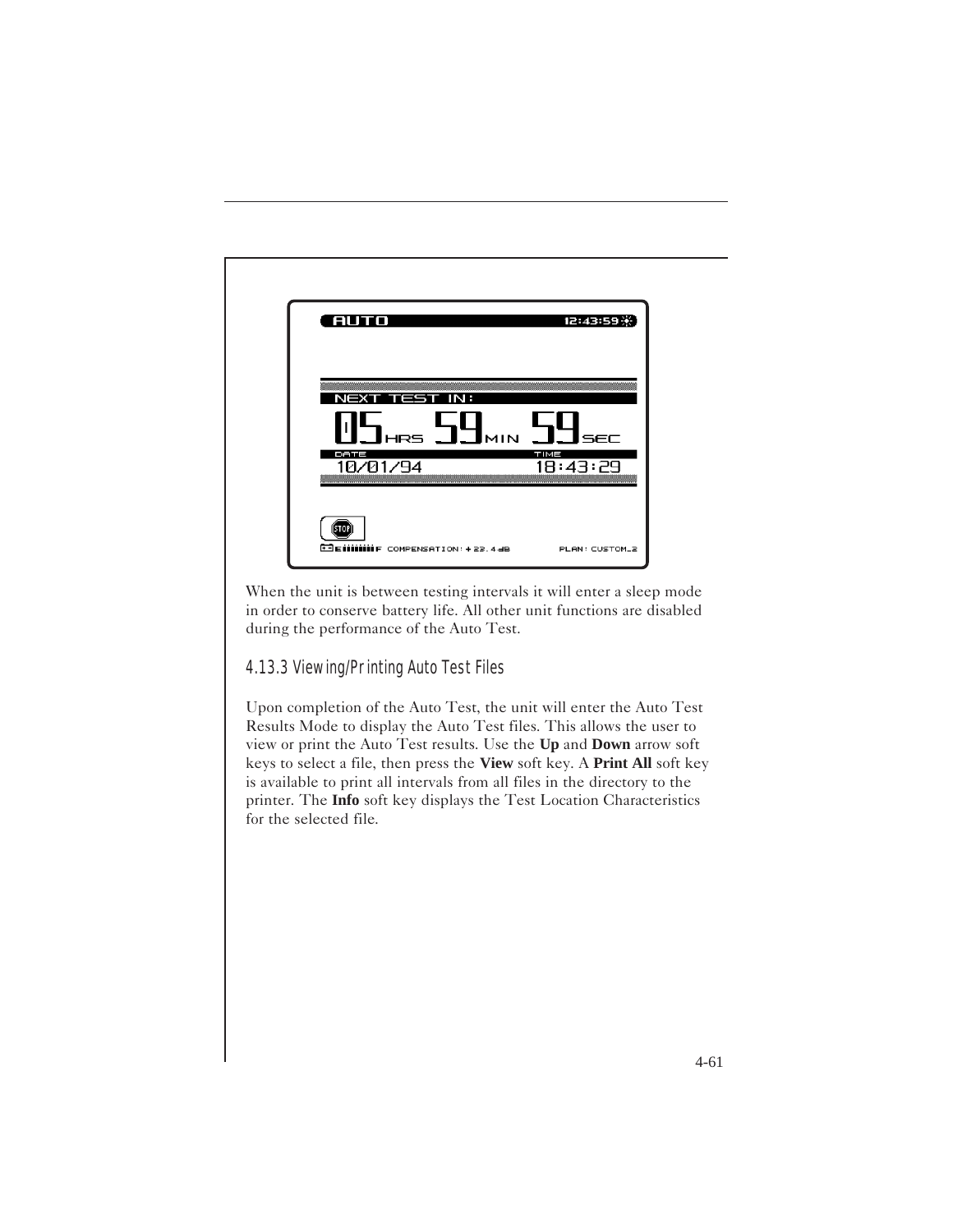| euro | AUTO TEST RESULTS                         |                                                                              | 12:43:59 米门                     |
|------|-------------------------------------------|------------------------------------------------------------------------------|---------------------------------|
| xіт  | RESULTS FILE<br>PROOF1<br>PROOF2          | STORED<br><b>TYPE</b><br>09/27/94<br>I BRDGR I<br>09/27/94<br><b>IFIELDI</b> | View                            |
|      |                                           |                                                                              | Print                           |
|      |                                           |                                                                              | Print<br>AII                    |
|      | <b>C</b> eililiilii compensation: +23.4dB |                                                                              | Delete<br><b>PLAN: CUSTOM_2</b> |

A table with all testing intervals and test site information is now displayed. If the Auto Test was performed immediately, then only one interval is displayed. If the Auto Test was performed using scheduled intervals, then all the interval numbers are displayed. The **Print All** soft key is used to send all intervals in the directory to the printer.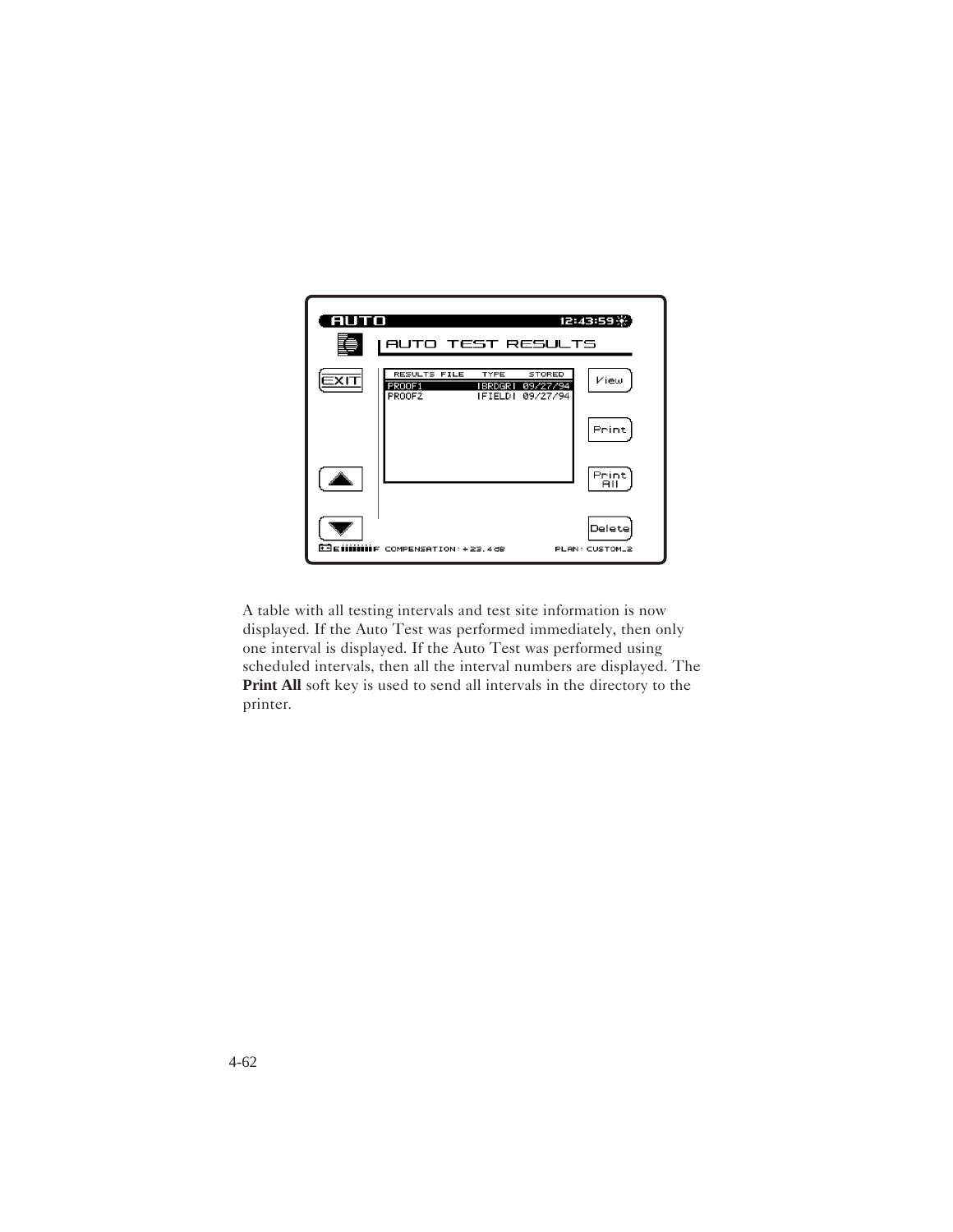

Information provided on each interval includes:

- Interval number
- Date measurement was made
- Time measurement was made
- Temperature
- Pass/Fail test results

An "X" in the Pass/Fail column indicates an overall failure of the measurements taken during that interval. A check mark indicates that all measurements were within the specified limits.

To comply with FCC 24 hour testing requirements, the 24hr Report soft key is provided. When the **24hr Report** soft key is pressed, the unit will automatically format and print the highlighted interval plus the next three intervals. The following is an example of a 24 Hour Test Report: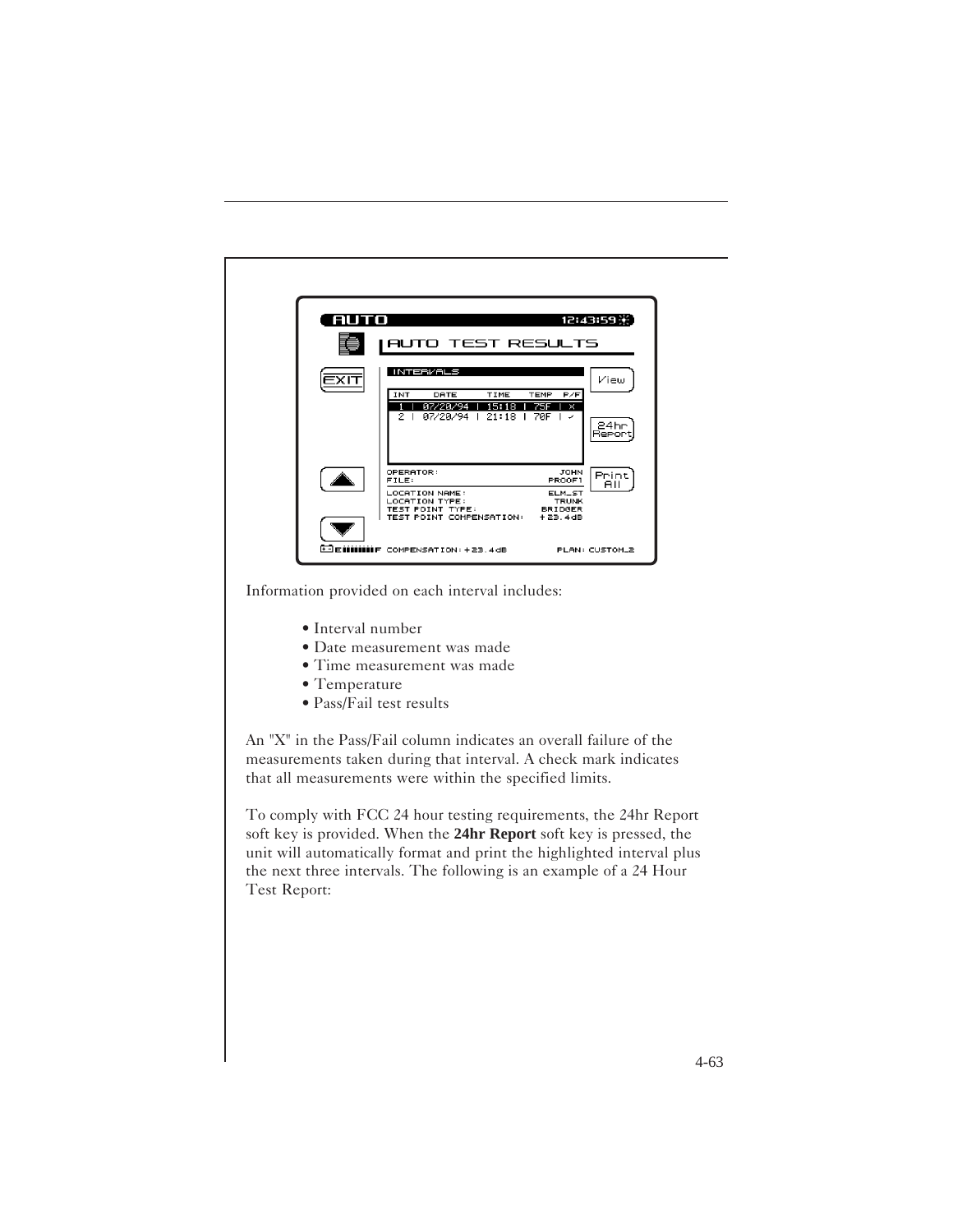| WAVETEK STEALTH 24 HOUR TEST REPORT<br>Model: 3SR                                                                                                                                                                                                                        |                                                                                                                                                                                     |                                                                                                                                                                      | Serial No: 1234567 Cal Date: 06/21/95                                                                                                                                                     |                                                      |                                                                                                              |
|--------------------------------------------------------------------------------------------------------------------------------------------------------------------------------------------------------------------------------------------------------------------------|-------------------------------------------------------------------------------------------------------------------------------------------------------------------------------------|----------------------------------------------------------------------------------------------------------------------------------------------------------------------|-------------------------------------------------------------------------------------------------------------------------------------------------------------------------------------------|------------------------------------------------------|--------------------------------------------------------------------------------------------------------------|
| Operator: JOHN                                                                                                                                                                                                                                                           | File: PROOF1                                                                                                                                                                        |                                                                                                                                                                      |                                                                                                                                                                                           |                                                      |                                                                                                              |
| Location Name:<br>Location Type:<br>Test Point Type:<br>Test Point Compensation: +0.0 dB<br>--------------------------------------                                                                                                                                       | 1028 ELM ST<br>Trunk<br>Forward Trunk In                                                                                                                                            |                                                                                                                                                                      |                                                                                                                                                                                           |                                                      |                                                                                                              |
| Area:<br>Amp ID:<br>Power Config:<br>Feeder Maker Config:<br>Trunk Termination:<br>Voltage Setting:<br>Reverse Pad: +0.0 dB<br>Forward Pad: +0.0 dB<br>AC Voltage: 110 V                                                                                                 | 00A7<br>$12 - 275Z$<br>In<br><sup>1</sup><br>No<br>Low<br>DC Voltage (reg): 14.8 V (unreg): 20.9 V                                                                                  | Reverse Equalizer: +0.0 dB<br>Forward Equalizer: +0.0 dB                                                                                                             |                                                                                                                                                                                           |                                                      |                                                                                                              |
|                                                                                                                                                                                                                                                                          |                                                                                                                                                                                     |                                                                                                                                                                      |                                                                                                                                                                                           |                                                      |                                                                                                              |
| #1<br>07/04/95<br>Date:<br>Time:<br>17:00:00<br>Temp:<br>$+75$ F<br>Video<br>Chan<br>Level<br>(dBmV)<br>$2 *$<br>$+9.6$<br>$3 *$<br>$+9.9$<br>4<br>$+9.2$<br>5<br>$+9.3$<br>6<br>$+8.1$<br>14<br>$+9.7$<br>$+9.3$<br>15<br>16<br>$+10.2$<br>17<br>$+9.6$<br>18<br>$+9.2$ | #2<br>07/04/95<br>23:00:00<br>+61 F<br>Video<br>Level<br>(dBmV)<br>$+8.8$<br>$+8.6$<br>$+8.3$<br>$+8.2$<br>$+9.1$<br>$+8.7$<br>$+7.6$<br>$+8.0$<br>$+7.4$<br>$+8.0$<br>. <u>.</u> . | #3<br>07/05/95<br>05:00:00<br>+59 F<br>Video<br>Level<br>(dBmV)<br>$-17.7$ LO<br>$-5.8$ LO<br>$-2.9$ LO<br>$+9.3$<br>$+8.6$<br>$+9.0$<br>$+9.6$<br>$+10.7$<br>$+9.4$ | #4<br>07/05/95<br>11:00:00<br>$+83$ F<br>Video<br>Level<br>(dBmV)<br>$+10.7$<br>$+8.9$<br>$+10.1$<br>$+11.5$<br>$+11.0$<br>$+11.0$<br>$+10.6$<br>$+10.5$<br>$+10.8$<br>$+10.0 +10.2$<br>. |                                                      | 24 Hr<br>Deviation<br>(dB)<br>28.4 HI<br>15.7 HI<br>13.0 HI<br>3.3<br>2.9<br>2.3<br>3.0<br>2.7<br>3.4<br>2.2 |
| LIMIT CHECK<br>Min Video Carrier Level: +0.0 dBmV<br>Max Delta Video Levels:<br>Min Delta V/A:<br>Max Delta V/A:<br>Max Delta Adjacent Channels: 3.0 dB                                                                                                                  | Limit<br>10.0 dB<br>6.5 dB<br>17.0 dB                                                                                                                                               |                                                                                                                                                                      | $1 \quad 2 \quad 3$<br>$X -$<br>X<br>X<br>X<br>$X$ $X$ $X$                                                                                                                                | $\overline{4}$<br>$\mathbf{X}=-\mathbf{X}$<br>X<br>X | Fail<br>Fail<br>Fail<br>Fail<br>Fail                                                                         |
| 24 Hour Video Deviation: 8.0 dB                                                                                                                                                                                                                                          |                                                                                                                                                                                     |                                                                                                                                                                      |                                                                                                                                                                                           |                                                      | Fail                                                                                                         |
| Conclusion:                                                                                                                                                                                                                                                              |                                                                                                                                                                                     |                                                                                                                                                                      |                                                                                                                                                                                           |                                                      | FAIL                                                                                                         |

Reviewed: \_\_\_\_\_\_\_\_\_\_\_\_\_\_\_\_\_\_\_\_\_\_\_\_\_\_\_\_\_\_\_\_\_\_\_\_\_ Date: \_\_\_\_\_\_\_\_\_\_\_\_\_\_\_\_\_\_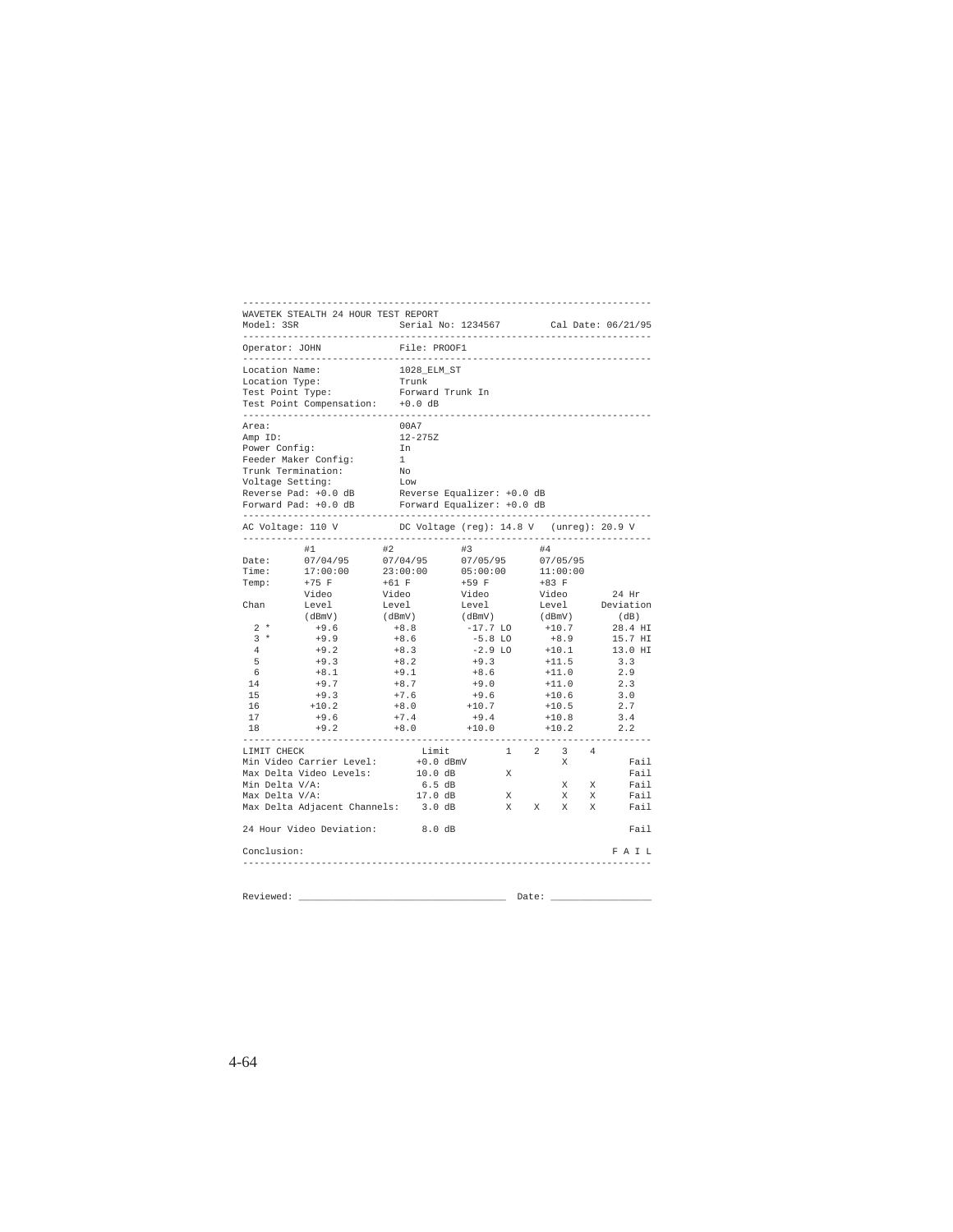The channels with the asterisks indicate those channels that exceeded the Max Delta Adjacent Channels limit. The limits that the readings were compared to, are printed at the bottom of the report. To the right of the limits, the report displays each interval that failed the specific limit. If a particular measurement was not within the specified limit, a HI/LO marker is printed next to the reading indicating the direction that the measurement was out of specification.

Each interval can be selected and viewed as desired. Use the **Up** and **Down** arrow soft keys followed by the **View** soft key to view specific interval test results.



The test results along with the limits comparison is displayed. The asterisks and up/down arrows have the same meaning as on the single interval report printout. The limit that was exceeded along with the measurement reading is displayed on the lower portion of the screen. When viewing the list of Level measurements, the following symbols will appear to the right of the measurement if an error occurred: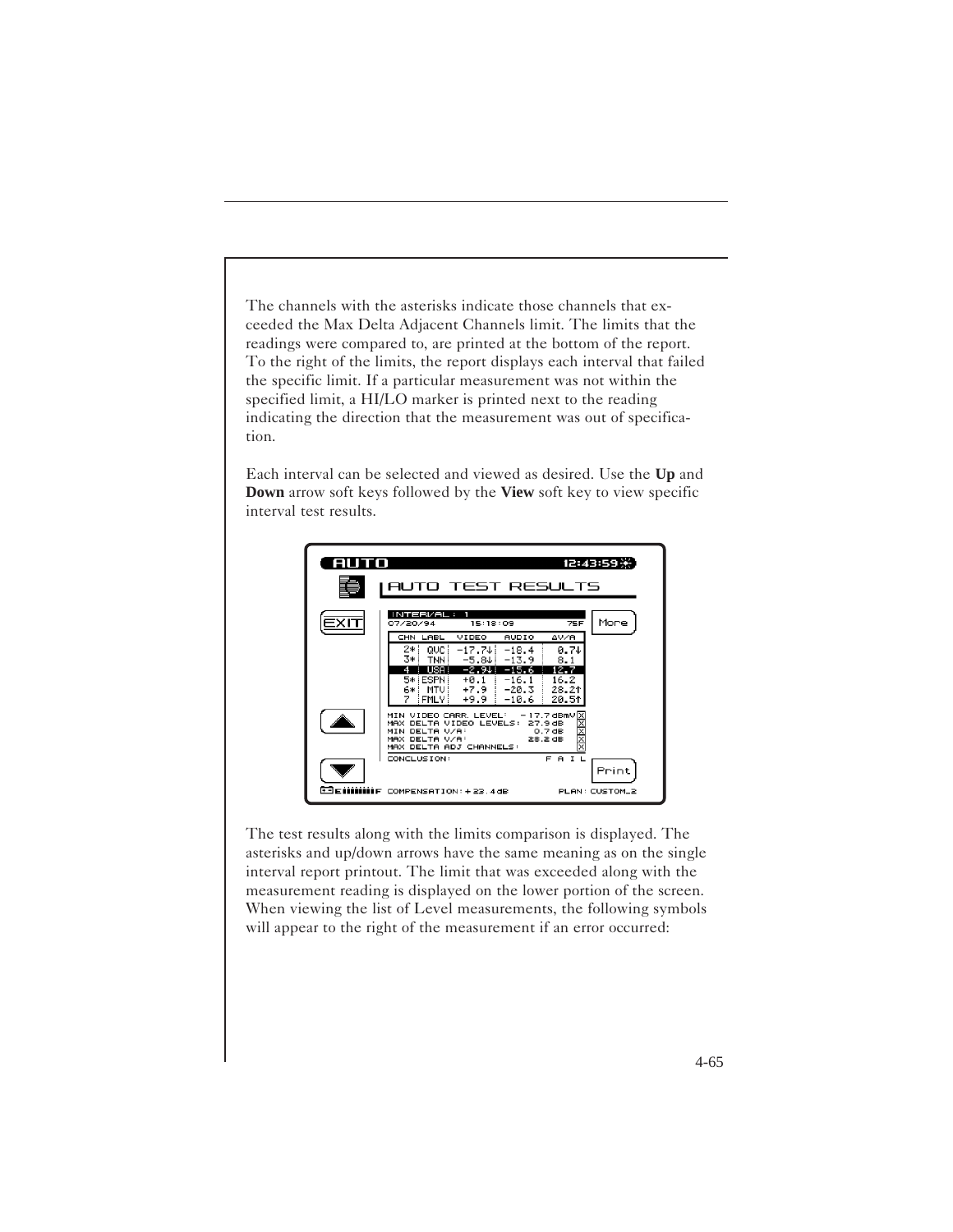- < under range
- > over range
- E synthesizer unlocked

Use the **More** soft key to toggle between Level measurements, C/N, Hum, and Modulation measurements.

|      | 12:43:59 米<br>m<br>AUTO TEST RESULTS                                                                                                                                                                                                                                                                                                                                                                                                                        |
|------|-------------------------------------------------------------------------------------------------------------------------------------------------------------------------------------------------------------------------------------------------------------------------------------------------------------------------------------------------------------------------------------------------------------------------------------------------------------|
|      | INTERVAL :<br>п<br>Mone<br>07/20/94<br><b>75F</b><br>15:18:09<br>CHN LABL<br>C/N(dB)<br>MOD(X)<br>HUM (X)<br>2<br>QUC<br>888.8<br>888.8!<br>888.8<br>3<br>888.8<br>888.8<br>888.8<br>TNN<br>4<br>UST I<br>888.8<br>888.8.<br>888.8<br>5<br>888.8<br><b>ESPN</b><br>888.8<br>888.8<br>$\frac{6}{7}$<br>MTV<br>888.8<br>888.8<br>888.8<br>888.8.<br>838.8<br>858.8<br>∶FMLV<br>8<br>CMDV<br>888.8<br>888.8<br>838.8<br>9<br>:LIFE<br>888.8<br>888.8<br>888.81 |
| ÜÜF. | Print<br>COMPENSATION: +23.4dB<br>PLAN: CUSTOM_2                                                                                                                                                                                                                                                                                                                                                                                                            |

When viewing the list of C/N, Hum, and Modulation measurements, the following symbols will replace the measurement value if an error occurred:

- UNDER under range
- OVER over range
- ERROR synthesizer unlocked

The **Print** soft key can be used to print out the following report: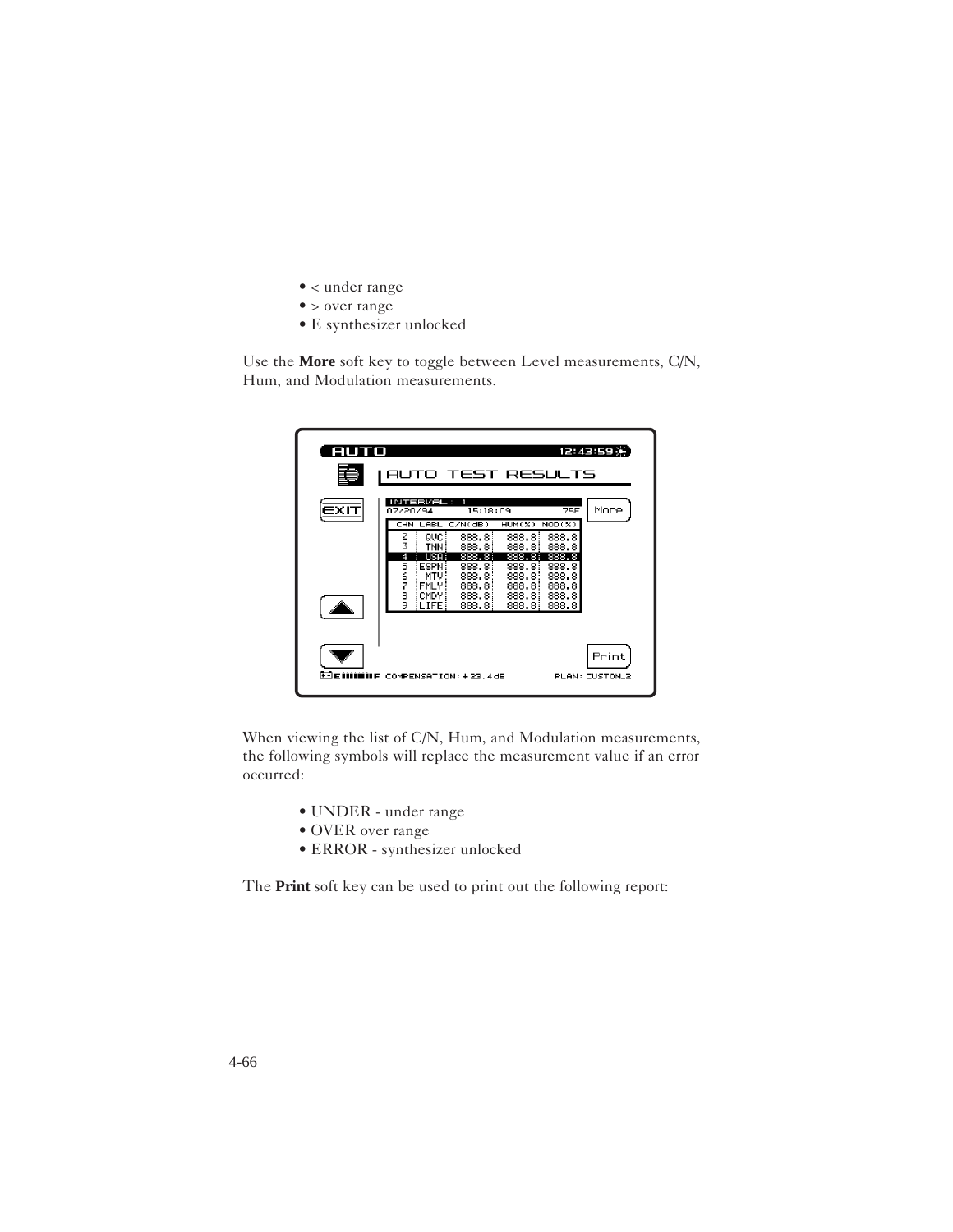| WAVETEK STEALTH AUTO TEST REPORT<br>Model: 3SR             | Serial No: 1234567 Cal Date: 06/21/95    |                                         |                 |                   |                                                                                                                                                                                                                                                                                                                                                                                                                                                                                      |                                                                                                                                                                                                                                                                                                                                                                                              |                       |
|------------------------------------------------------------|------------------------------------------|-----------------------------------------|-----------------|-------------------|--------------------------------------------------------------------------------------------------------------------------------------------------------------------------------------------------------------------------------------------------------------------------------------------------------------------------------------------------------------------------------------------------------------------------------------------------------------------------------------|----------------------------------------------------------------------------------------------------------------------------------------------------------------------------------------------------------------------------------------------------------------------------------------------------------------------------------------------------------------------------------------------|-----------------------|
| ----------------------<br>Operator: JOHN<br>Date: 07/20/95 | File: PROOF1<br>Time: 15:18:09           |                                         |                 |                   |                                                                                                                                                                                                                                                                                                                                                                                                                                                                                      | Interval: 1<br>Temp: 75 F                                                                                                                                                                                                                                                                                                                                                                    |                       |
| Location Name:                                             | 1028_ELM_ST                              |                                         |                 |                   |                                                                                                                                                                                                                                                                                                                                                                                                                                                                                      |                                                                                                                                                                                                                                                                                                                                                                                              |                       |
| Location Type:                                             | Trunk                                    |                                         |                 |                   |                                                                                                                                                                                                                                                                                                                                                                                                                                                                                      |                                                                                                                                                                                                                                                                                                                                                                                              |                       |
| Test Point Type:                                           | Forward Trunk In                         |                                         |                 |                   |                                                                                                                                                                                                                                                                                                                                                                                                                                                                                      |                                                                                                                                                                                                                                                                                                                                                                                              |                       |
| Test Point Compensation: +0.0 dB                           |                                          |                                         |                 |                   |                                                                                                                                                                                                                                                                                                                                                                                                                                                                                      |                                                                                                                                                                                                                                                                                                                                                                                              |                       |
| Area:                                                      | 00A7                                     |                                         |                 |                   |                                                                                                                                                                                                                                                                                                                                                                                                                                                                                      |                                                                                                                                                                                                                                                                                                                                                                                              |                       |
| Amp ID:                                                    | $12 - 275Z$                              |                                         |                 |                   |                                                                                                                                                                                                                                                                                                                                                                                                                                                                                      |                                                                                                                                                                                                                                                                                                                                                                                              |                       |
| Power Config:                                              | In                                       |                                         |                 |                   |                                                                                                                                                                                                                                                                                                                                                                                                                                                                                      |                                                                                                                                                                                                                                                                                                                                                                                              |                       |
| Feeder Maker Config:                                       | $\mathbf{1}$                             |                                         |                 |                   |                                                                                                                                                                                                                                                                                                                                                                                                                                                                                      |                                                                                                                                                                                                                                                                                                                                                                                              |                       |
| Trunk Termination:                                         | No                                       |                                         |                 |                   |                                                                                                                                                                                                                                                                                                                                                                                                                                                                                      |                                                                                                                                                                                                                                                                                                                                                                                              |                       |
| Voltage Setting:                                           | Low                                      |                                         |                 |                   |                                                                                                                                                                                                                                                                                                                                                                                                                                                                                      |                                                                                                                                                                                                                                                                                                                                                                                              |                       |
| Reverse Pad: +0.0 dB<br>Forward Pad: +0.0 dB               | Reverse Equalizer: +0.0 dB               |                                         |                 |                   |                                                                                                                                                                                                                                                                                                                                                                                                                                                                                      |                                                                                                                                                                                                                                                                                                                                                                                              |                       |
|                                                            |                                          | Forward Equalizer: +0.0 dB              |                 |                   |                                                                                                                                                                                                                                                                                                                                                                                                                                                                                      |                                                                                                                                                                                                                                                                                                                                                                                              |                       |
| AC Voltage: 110 V                                          | DC Voltage (reg): 14.8 V (unreg): 20.9 V |                                         |                 |                   |                                                                                                                                                                                                                                                                                                                                                                                                                                                                                      |                                                                                                                                                                                                                                                                                                                                                                                              |                       |
| Chan Label<br>Video                                        | Audio                                    | Delta V/A                               |                 |                   | C/N                                                                                                                                                                                                                                                                                                                                                                                                                                                                                  | Hum                                                                                                                                                                                                                                                                                                                                                                                          | Mod                   |
| (dBmV)                                                     | (dBmV)                                   | (dB)                                    |                 |                   | (dB)                                                                                                                                                                                                                                                                                                                                                                                                                                                                                 | (%)                                                                                                                                                                                                                                                                                                                                                                                          | (%)                   |
| $2 * QVC$<br>$-17.7$ LO                                    | $-18.4$                                  |                                         | $0.7$ LO        |                   | 43.9                                                                                                                                                                                                                                                                                                                                                                                                                                                                                 | 1.4                                                                                                                                                                                                                                                                                                                                                                                          | 86.3                  |
| $3 * TNN$<br>$-5.8$ LO                                     | $-13.9$                                  | 8.1                                     |                 |                   | $\qquad \qquad - - -$                                                                                                                                                                                                                                                                                                                                                                                                                                                                | $---$                                                                                                                                                                                                                                                                                                                                                                                        | $---$                 |
| 4<br>$-2.9$ LO<br>USA                                      | $-15.6$                                  | 12.7                                    |                 |                   | $\frac{1}{2} \left( \frac{1}{2} \right) \left( \frac{1}{2} \right) \left( \frac{1}{2} \right) \left( \frac{1}{2} \right) \left( \frac{1}{2} \right) \left( \frac{1}{2} \right) \left( \frac{1}{2} \right) \left( \frac{1}{2} \right) \left( \frac{1}{2} \right) \left( \frac{1}{2} \right) \left( \frac{1}{2} \right) \left( \frac{1}{2} \right) \left( \frac{1}{2} \right) \left( \frac{1}{2} \right) \left( \frac{1}{2} \right) \left( \frac{1}{2} \right) \left( \frac$           | 0.9                                                                                                                                                                                                                                                                                                                                                                                          | $\frac{1}{2}$         |
| $5 * ESPN$<br>$+0.1$                                       | $-16.1$                                  | 16.2                                    |                 |                   | 48.2                                                                                                                                                                                                                                                                                                                                                                                                                                                                                 | $---$                                                                                                                                                                                                                                                                                                                                                                                        | $---$                 |
| 6 * MTV<br>$+7.9$<br>7                                     | $-20.3$                                  | 28.2 HI                                 |                 |                   | $\frac{1}{2} \left( \frac{1}{2} \right) \left( \frac{1}{2} \right) \left( \frac{1}{2} \right) \left( \frac{1}{2} \right) \left( \frac{1}{2} \right) \left( \frac{1}{2} \right) \left( \frac{1}{2} \right) \left( \frac{1}{2} \right) \left( \frac{1}{2} \right) \left( \frac{1}{2} \right) \left( \frac{1}{2} \right) \left( \frac{1}{2} \right) \left( \frac{1}{2} \right) \left( \frac{1}{2} \right) \left( \frac{1}{2} \right) \left( \frac{1}{2} \right) \left( \frac$<br>$-- -$ | $---$<br>$\qquad \qquad - - -$                                                                                                                                                                                                                                                                                                                                                               | 88.2<br>$---$         |
| FMLY<br>$+9.9$<br>$+6.9$<br>8<br>CMDY                      | $-10.6$<br>$-11.5$                       | 20.5 HI<br>18.4 HI                      |                 |                   | $---$                                                                                                                                                                                                                                                                                                                                                                                                                                                                                | 12.7                                                                                                                                                                                                                                                                                                                                                                                         | $---$                 |
| 9<br>$+9.1$<br>LIFE                                        | $-11.1$                                  | 20.2 HI                                 |                 |                   | $\cdots$                                                                                                                                                                                                                                                                                                                                                                                                                                                                             | $---$                                                                                                                                                                                                                                                                                                                                                                                        | $---$                 |
| 10 * VH1<br>$+8.5$                                         | $-13.3$                                  | 21.8 HI                                 |                 |                   | 57.9                                                                                                                                                                                                                                                                                                                                                                                                                                                                                 | $--- -$                                                                                                                                                                                                                                                                                                                                                                                      | $\qquad \qquad - - -$ |
| $11 * CNN$<br>$+4.1$                                       | $-12.0$                                  | 16.1                                    |                 |                   | $\frac{1}{2} \left( \frac{1}{2} \right) \left( \frac{1}{2} \right) \left( \frac{1}{2} \right) \left( \frac{1}{2} \right)$                                                                                                                                                                                                                                                                                                                                                            | $---$                                                                                                                                                                                                                                                                                                                                                                                        | $\frac{1}{2}$         |
| $12 \,$<br>$+4.3$<br>A&E                                   | $-3.4$                                   | 7.7                                     |                 |                   | $---$                                                                                                                                                                                                                                                                                                                                                                                                                                                                                | $\frac{1}{2} \frac{1}{2} \frac{1}{2} \frac{1}{2} \frac{1}{2} \frac{1}{2} \frac{1}{2} \frac{1}{2} \frac{1}{2} \frac{1}{2} \frac{1}{2} \frac{1}{2} \frac{1}{2} \frac{1}{2} \frac{1}{2} \frac{1}{2} \frac{1}{2} \frac{1}{2} \frac{1}{2} \frac{1}{2} \frac{1}{2} \frac{1}{2} \frac{1}{2} \frac{1}{2} \frac{1}{2} \frac{1}{2} \frac{1}{2} \frac{1}{2} \frac{1}{2} \frac{1}{2} \frac{1}{2} \frac{$ | 87.5                  |
| 13<br>$+7.1$<br>CINE                                       | $-4.2$                                   | 11.3                                    |                 |                   | $\frac{1}{2} \left( \frac{1}{2} \right) \left( \frac{1}{2} \right) \left( \frac{1}{2} \right) \left( \frac{1}{2} \right) \left( \frac{1}{2} \right) \left( \frac{1}{2} \right) \left( \frac{1}{2} \right) \left( \frac{1}{2} \right) \left( \frac{1}{2} \right) \left( \frac{1}{2} \right) \left( \frac{1}{2} \right) \left( \frac{1}{2} \right) \left( \frac{1}{2} \right) \left( \frac{1}{2} \right) \left( \frac{1}{2} \right) \left( \frac{1}{2} \right) \left( \frac$           | 2.1                                                                                                                                                                                                                                                                                                                                                                                          | $---$                 |
| 14 * SHOW<br>$+6.3$                                        | $-7.5$                                   | 3.8                                     |                 |                   | $---$                                                                                                                                                                                                                                                                                                                                                                                                                                                                                | $---$                                                                                                                                                                                                                                                                                                                                                                                        | $\qquad \qquad - -$   |
| 15 * NICK +10.2 HI                                         | $-8.2$                                   | 18.4 HI                                 |                 |                   | 55.1                                                                                                                                                                                                                                                                                                                                                                                                                                                                                 | $---$                                                                                                                                                                                                                                                                                                                                                                                        | 86.9                  |
|                                                            |                                          |                                         |                 |                   |                                                                                                                                                                                                                                                                                                                                                                                                                                                                                      |                                                                                                                                                                                                                                                                                                                                                                                              |                       |
| LIMIT CHECK<br>Min Video Carrier Level:                    |                                          | Limit<br>+0.0 dBmV CH 2 -17.7 dBmV Fail |                 |                   | Actual                                                                                                                                                                                                                                                                                                                                                                                                                                                                               |                                                                                                                                                                                                                                                                                                                                                                                              |                       |
| Max Delta Video Levels:                                    |                                          | $10.0$ dB                               |                 | CH 2 & 15 27.9 dB |                                                                                                                                                                                                                                                                                                                                                                                                                                                                                      |                                                                                                                                                                                                                                                                                                                                                                                              | Fail                  |
| Min Delta V/A:                                             |                                          | 6.5 dB                                  | CH <sub>2</sub> |                   |                                                                                                                                                                                                                                                                                                                                                                                                                                                                                      | 0.7 dB                                                                                                                                                                                                                                                                                                                                                                                       | Fail                  |
| Max Delta V/A:                                             | 17.0 dB                                  |                                         | CH 6            |                   |                                                                                                                                                                                                                                                                                                                                                                                                                                                                                      | 28.2 dB                                                                                                                                                                                                                                                                                                                                                                                      | Fail                  |
| Max Delta Adjacent Channels: 3.0 dB                        |                                          |                                         |                 |                   |                                                                                                                                                                                                                                                                                                                                                                                                                                                                                      |                                                                                                                                                                                                                                                                                                                                                                                              | Fail                  |
| Conclusion:                                                |                                          |                                         |                 |                   |                                                                                                                                                                                                                                                                                                                                                                                                                                                                                      |                                                                                                                                                                                                                                                                                                                                                                                              | FAIL                  |

This report is similar to the 24 hour report with only one interval being reported. The 24 hour video deviation information is not present.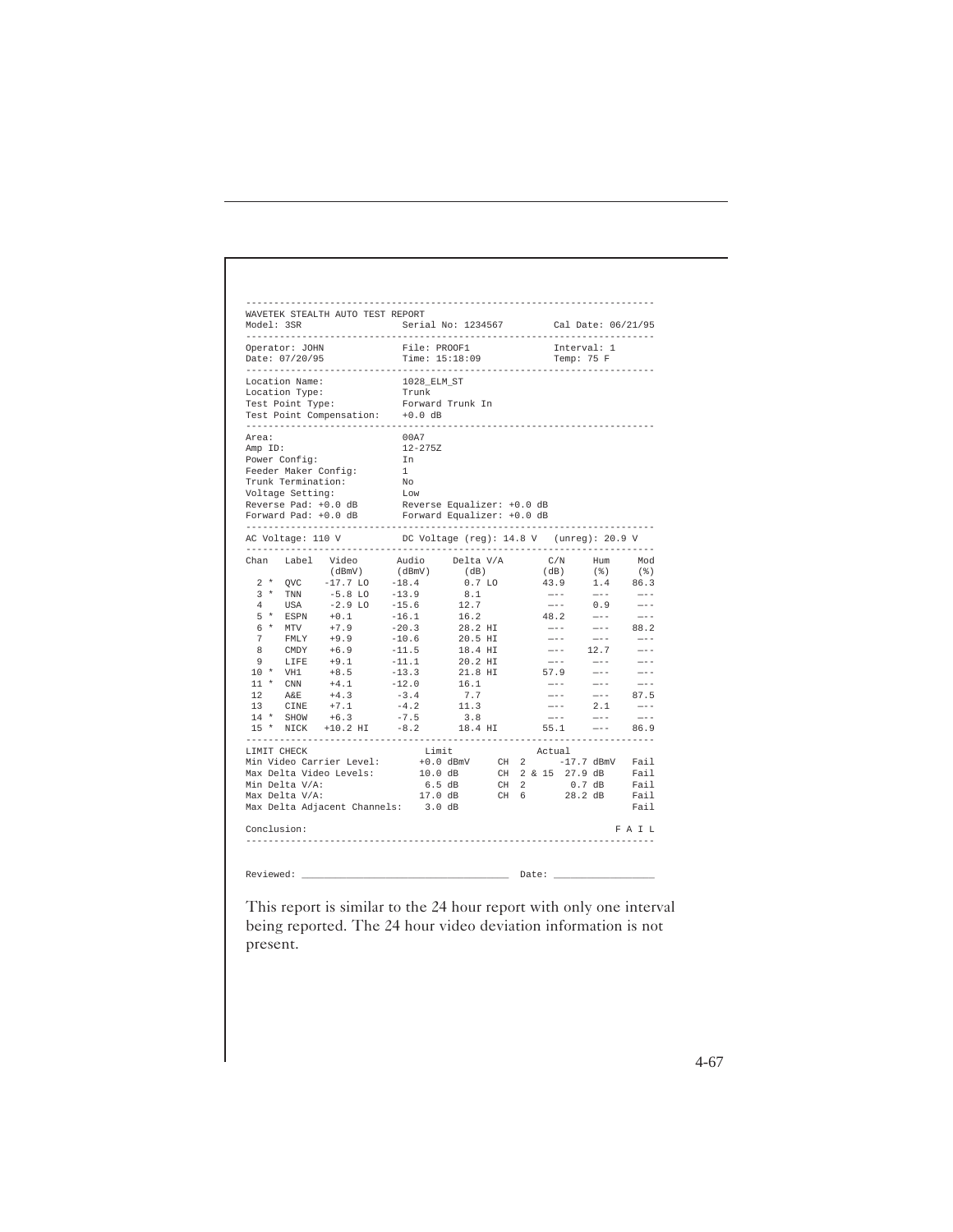# 4.14 STATUS

To view the Status screen, press the **FCN** key followed by the **Status** second function key. The Status screen provides unit information to the user. An important feature is the amount of memory currently being used. This allows the user to decide if unwanted files should to be deleted to make more memory available for newer files.

| <b>WAVETEK</b>                                                                                                                                |  |
|-----------------------------------------------------------------------------------------------------------------------------------------------|--|
| Model:<br>3SR<br>222323<br>Serial No:<br>Version:<br>8.2<br>$-1/-1/-1$<br>Cal Date:<br>OPTIONS<br>Reverse Sweep<br>Enhanced Transmitter Power |  |
| O%<br>100%<br>MEMORY USED: 17%<br>o٠<br>$+50*$<br>TEMPERATURE: +28°C                                                                          |  |

(1) Specification Change - The transmitter output is being changed from +10 to +40 dBmV to +20 to +50 dBmV. To determine which transmitter output range is available on your unit, access the Status screen by pressing the **FCN** key followed by the **Status** second function key. If "Enhanced Transmitter Output" is displayed in the options box, the transmitter output range is +20 to +50 dBmV.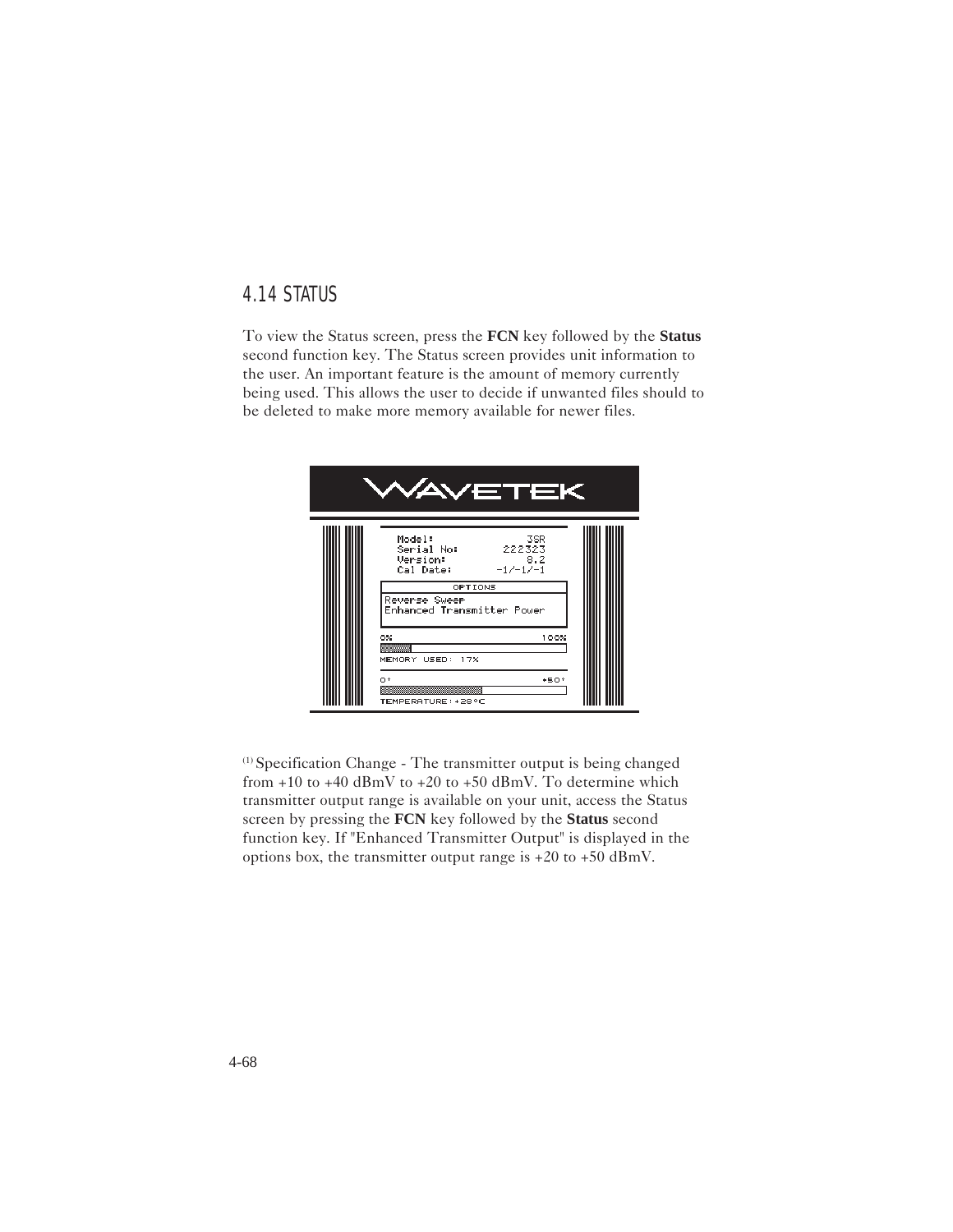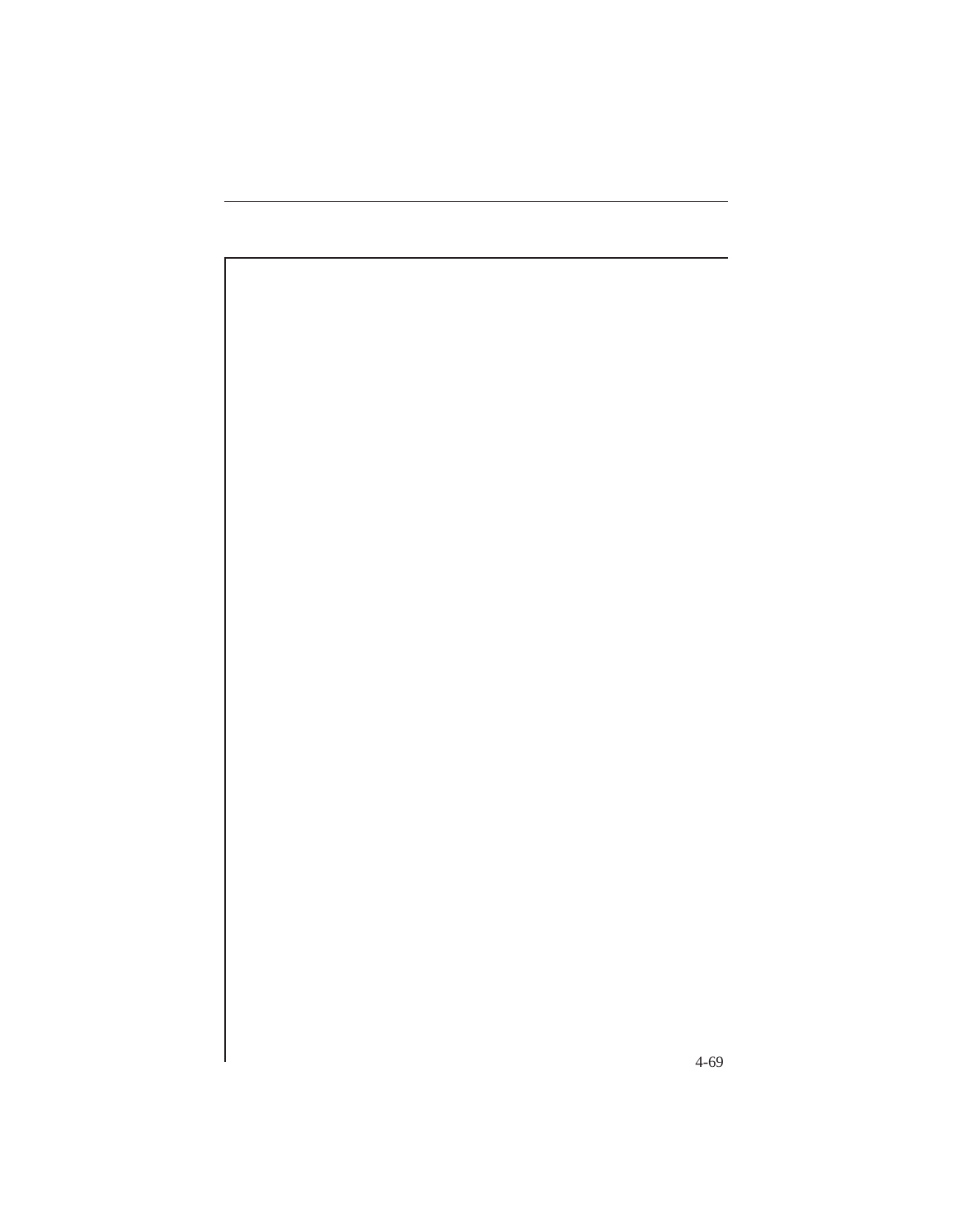# SECTION 5 REVERSE SWEEP OPTION

# 5.1 INTRODUCTION

The Stealth sweep system is designed to be non-interfering. Hence the name Stealth for something that is there and no one knows it except the sweep technicians. In general terms, the sweep is set up to measure existing signals, and insert sweep signals where there are no service channels. The system is accurate and stable on the existing signals because the Model 3ST transmitter is continuously monitoring these signals in the headend and sending the information to the Model 3ST receiver at the field test point to compensate for level drift or headend level tinkering.

This section provides detailed operation of the Model 3SRV Reverse Sweep Option. Included are detailed descriptions of how to perform reverse sweeping as well as interpret the various displays.

# 5.1.1 Wavetek Stealth Reverse Sweep Concept

The Stealth sweep follows a channel plan which contains information on where channels exist and where sweep signals are inserted. For forward sweeping, the channel plan is built through a process in which the 3ST transmitter tunes through a standard (or HRC or IRC) channel analog video line-up and looks for the presence of a signal on the input. If a signal is present, it builds it into the plan as a TV channel. The technican can then edit the plan and designate channels as scrambled (sweep dwells longer at that frequency to ensure acquiring the peak), or as digital (provided the 3SR has a digital option). Further, he can review other specific channel-related information. After identifying the existing channels, the technician builds sweep points to automatically set up one to three sweep points in nonexistent channels (video frequency, audio frequency and halfway in between). Individual sweep points may also be added at any specific desired frequency. The technician scrolls through the plan in the 'Edit channel parameters' mode to make sure that the sweep points are set so as not to intrude on any service channels. The sweep insertion point should be at least 100 kHz from the edge of any channel.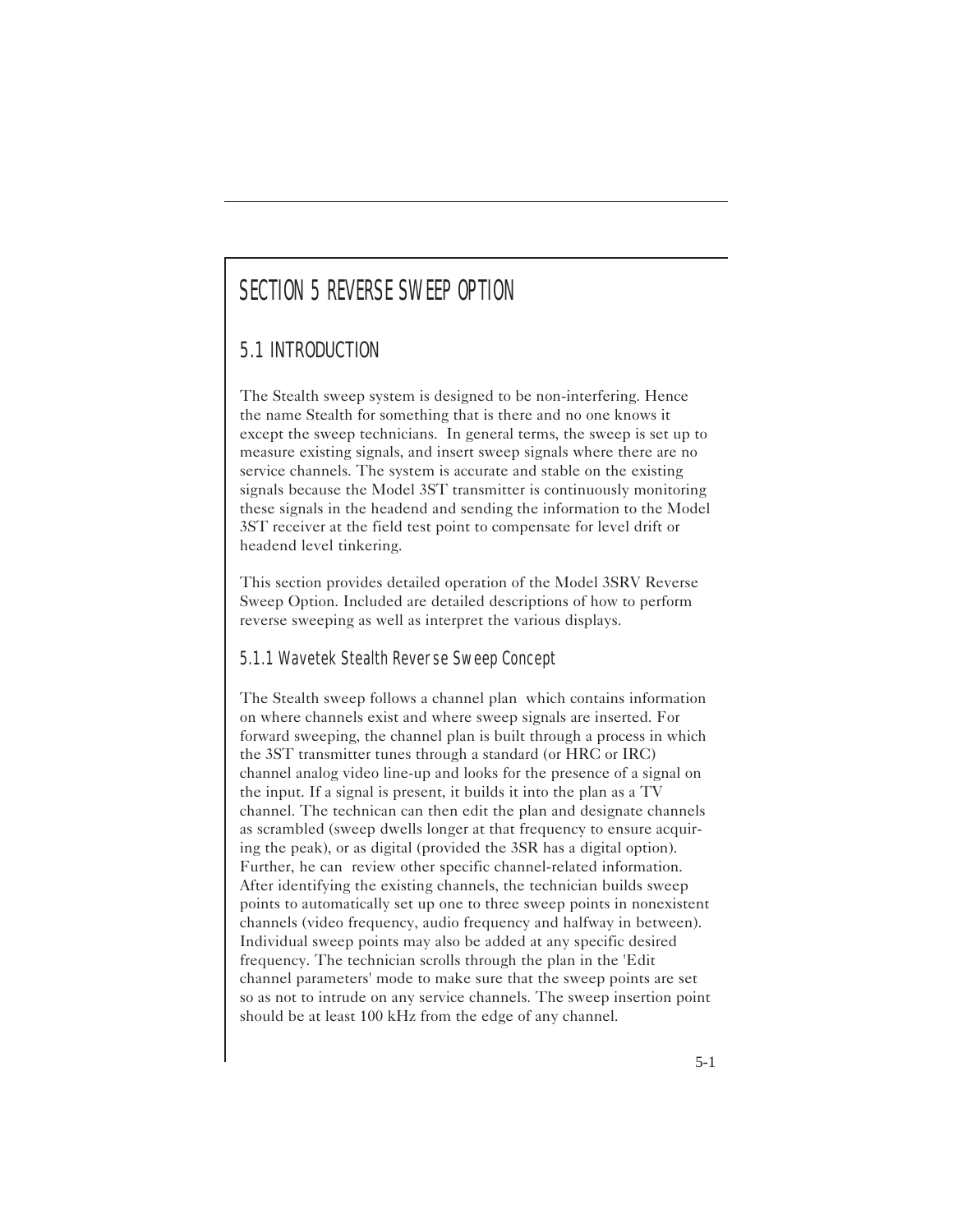With the reverse sweep option, a transmitter is built into the handheld sweep receiver. The headend sweep transmitter (3ST/3HRV) is set up to receive the reverse sweep sent from the field. When a reverse sweep is activated from a field test point, the headend transmitter receives the telemetry signal that indicates which receiver is sending the sweep. The headend transmitter measures the sweep, and sends the results, along with the serial number of the sending receiver via its telemetry signal to the field. The field receiver with the tagged serial number then displays the sweep response as measured in the headend on its LCD. Only one receiver at a time can perform reverse sweeping with a 3ST. If additional receivers attempt to sweep, a message is displayed. Up to 10 different technicians can sweep the reverse path using a 3HRV. The only effect on receivers sweeping in the forward direction is a slightly slower sweep time.

#### **Ingress Detection and Troubleshooting (3HRV only)**

The 3HRV provides feedback to the field as to the current condition of noise and ingress in the headend. Even if the noise or ingress is "swamping" the telemetry a "picture" of the headend noise/ingress is sent out to the receiver via a special forward telemetry carrier for display.

#### **Easy To Read Noise/Ingress Display (3HRV only)**

The headend instrument provides a continuous display of the noise/ ingress performance of the connected nodes. This provides a quick, easy way for the headend technician to verify performance. In addition, the current reverse testing activity can be monitored.

### 5.1.2 Basic Reverse Sweep Procedure

Sweeping the reverse path is a little different from sweeping the forward path. Because the system is designed with appropriate spacing for the forward high frequency range, the reverse path may not require amplification at each station. The lower frequencies aren't attenuated in cable as much as the higher frequencies. In sweeping the forward path, the amplifier is aligned such that its output is within certain limits (the amplifier compensates for the cable behind it). However, in sweeping the reverse path the ampli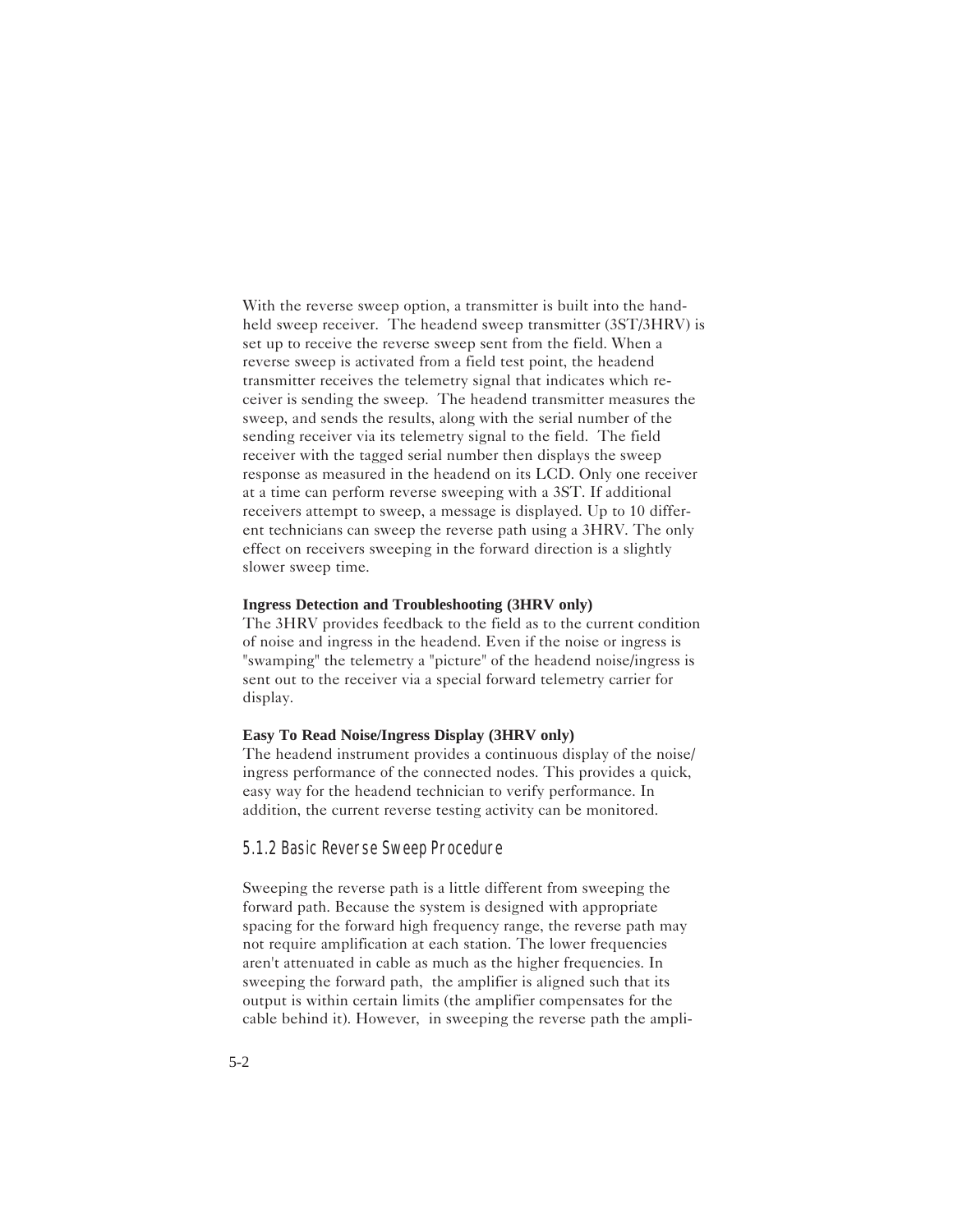fier is aligned such that the response at the headend is within certain limits *from this amplifier alignment point*. So, in the reverse path the amplifier compensates for loss characteristics in the cable in front of it.

This is why it is best to transmit the sweep from the amplifier test point and measure it in the headend. This ensures that the system is properly aligned to carry signals in the reverse path.

# 5.1.3 Interfacing With Different Network Architectures

### **Single Cable - Split Band Network**

The Model 3ST Sweep Transmitter or Model 3HRV Headend Reverse Sweep Receiver is connected in the headend as shown in figure 1. The connections are similar to those made for forward sweep, with the transmitter output connected to the combining network. The difference is on the input to the 3ST/3HRV. The system signals along with the transmitted signals are tapped off and coupled together with the reverse signals using a splitter. This enables the 3ST/3HRV to receive both forward and reverse telemetry and sweep (3ST) signals.



*Figure 1. Single Cable — Split Band Network Reverse Sweep Configuration With Bi-Directional Test Points.*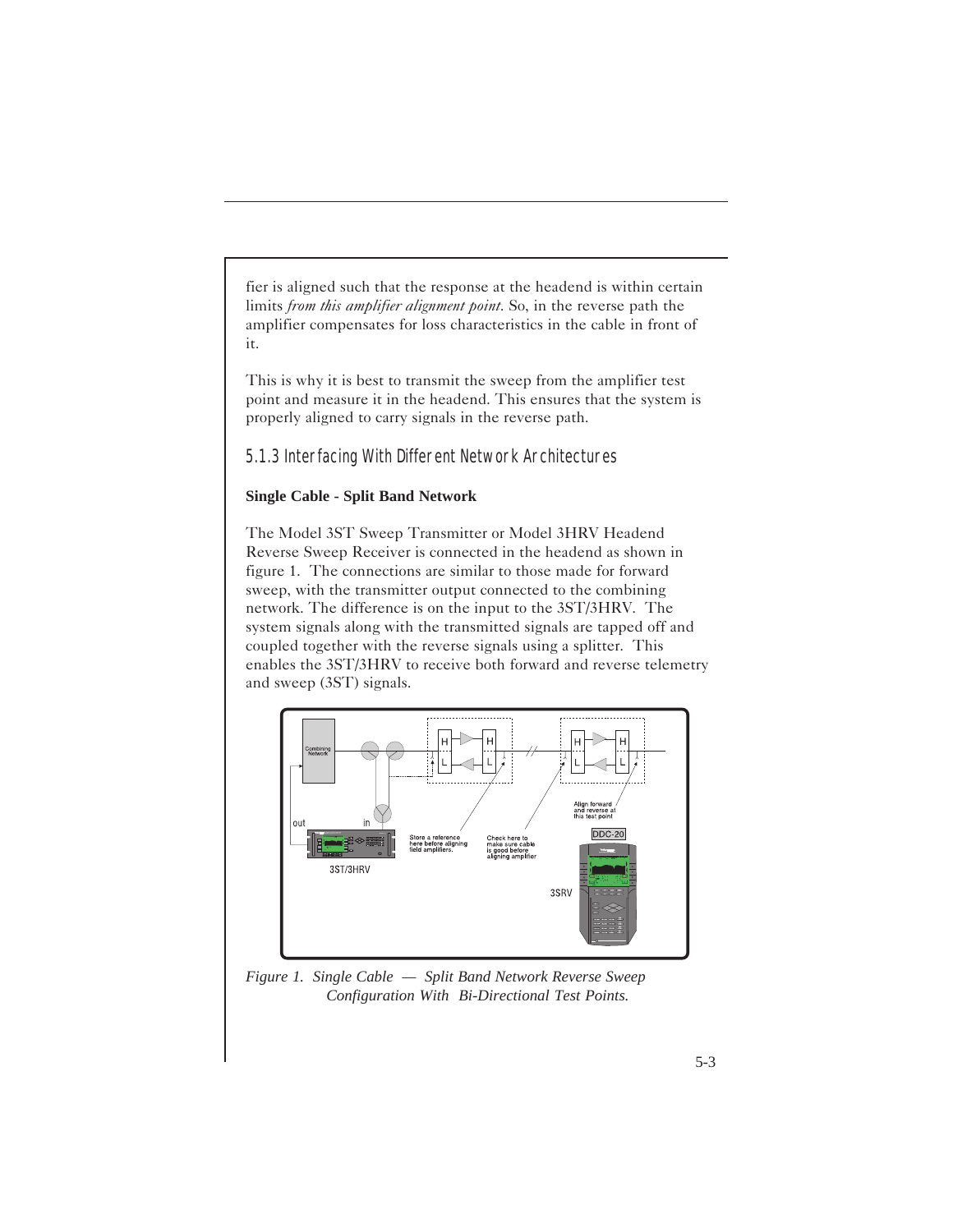

*Figure 2. Single Cable - Split Band Network Reverse Sweep Configuration With Directional Test Points.*

Another common architecture, which is only slightly different from those described above, prescribes the use of fiber optics to "nodes". In these architectures the installation of the transmitter in the headend is slightly modified, as shown in figure 3. Notice that a diplex filter is used on the input of the 3ST/3HRV. This provides optimal isolation between forward paths and minimal insertion loss. The connection at the node may be as shown in figure 4. Notice that in this configuration the forward and reverse test points are separated, and two directional couplers must be used. In all of these connection scenarios, either a summing network or two directional couplers are used to interface with the system test points. Care should be taken to use the same interface at each test point to ensure that the normalization process is cancelling out any response variation caused by the interface.

It is also important to remember not to make absolute level measurements through the summing network due to the insertion loss and frequency response characteristics of the interface.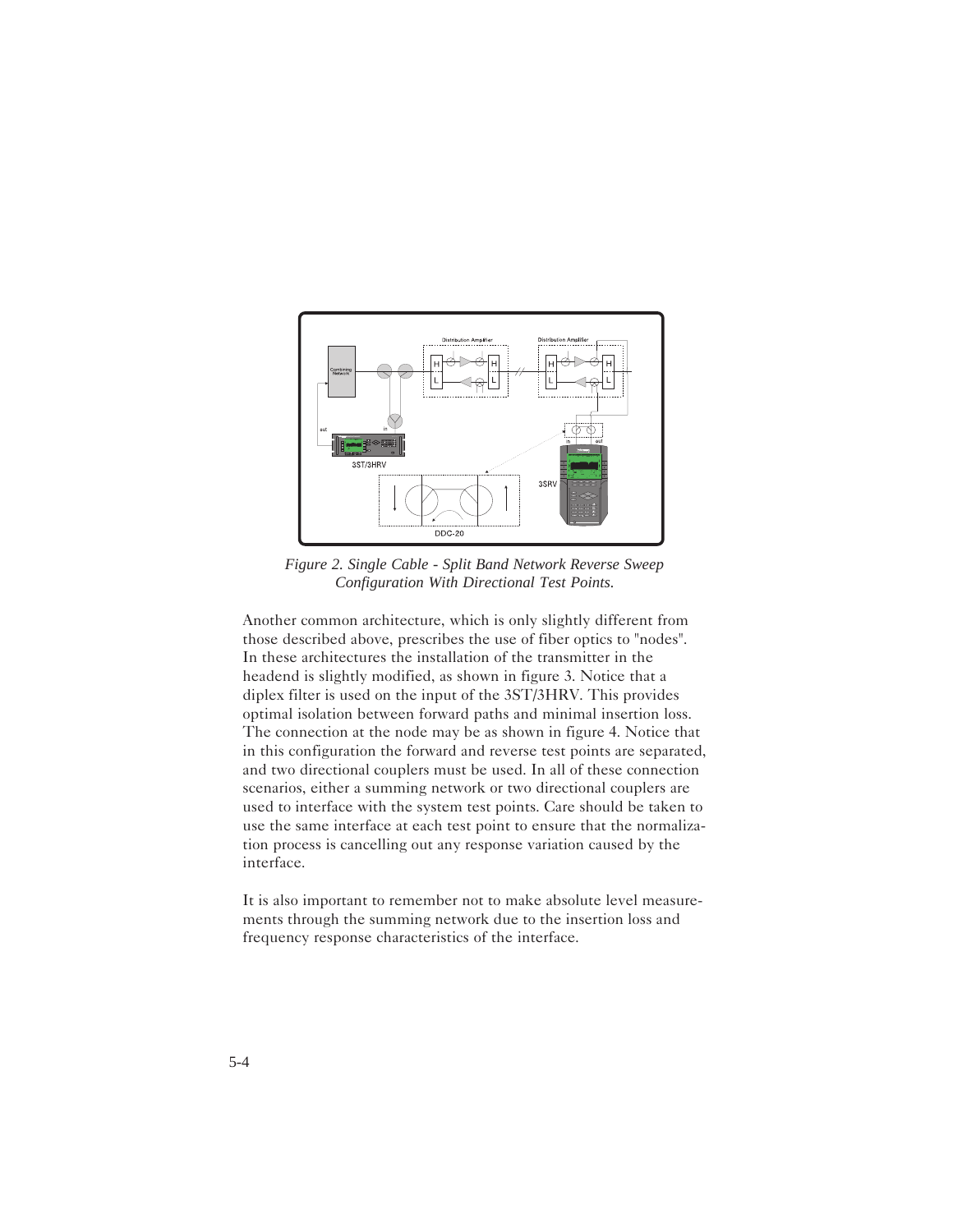

*Figure 3. Transmitter Connections In Headend For Hybrid Fiber/Coax Networks*



*Figure 4. Fiber Node Test Point Connections*

## **Dual Cable Network**

Another possible, though rare, network configuration is the "Dual Cable Network", in which a full bandwidth is used for both forward and reverse - essentially two cable systems overlaying each other with signals carried in opposite directions. These networks are impossible to sweep simultaneously in both directions with one man.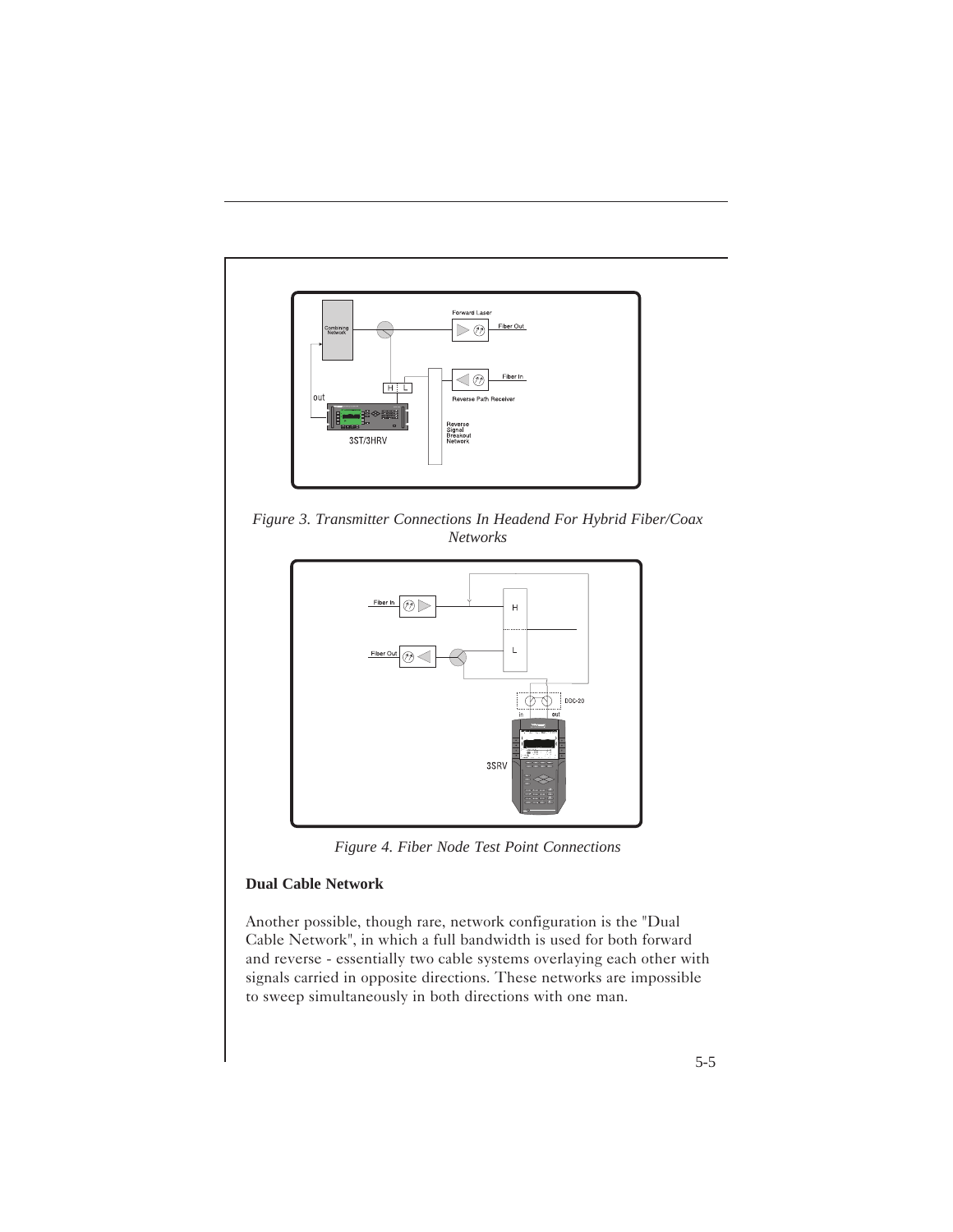The problem is that the two systems use the same spectrum, making it impossible to distinguish between the two with one instrument.

The recommended method for these systems is to first sweep the forward portion of the network, then move the transmitter out to the furthest extremity and sweep the reverse portion.



# 5.2 REVERSE SWEEP SETUP

If the frequency bands of the active services are known, the reverse channel plan can be built with a 250 kHz resolution. Then the active service frequencies can be quickly edited out. Alternatively, if there is any uncertainty about the frequency bands occupied by the active services, the Model 3ST or Model 3HRV reverse sweep receiver may be used to collect this information in the spectrum analyzer mode with a 50 MHz span and a center frequency of 30 MHz. A 'max-held' spectrum over an extended period can be analyzed to determine which frequencies in the reverse path contain active services so as to avoid interference.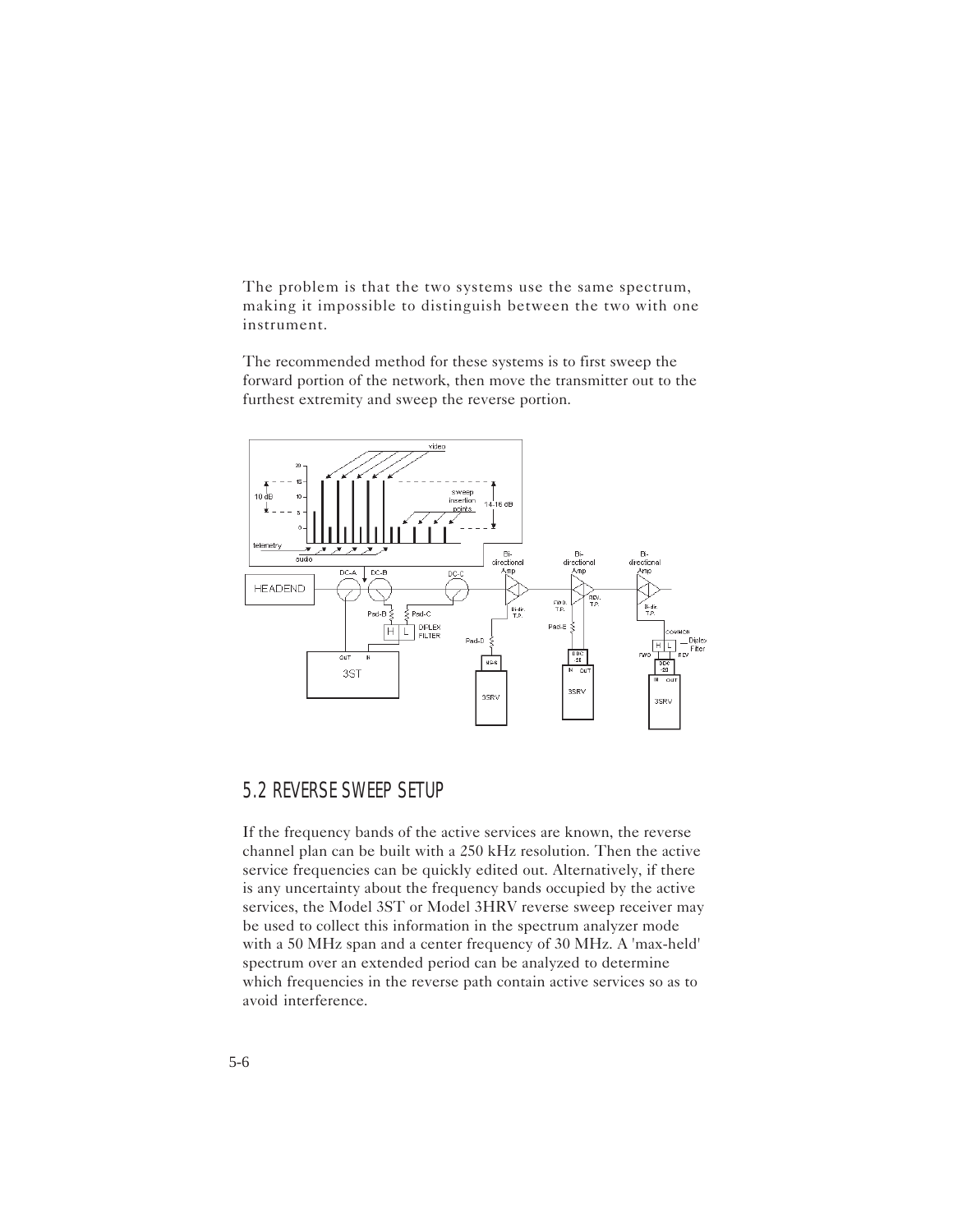The peak held spectrum scan shown in figure below is an example of a fully-loaded reverse band. Services carried include: telephony, data (cable modem), and PCS. One also sees a few CW signals at the high and low end of the band providing a consistent signal for the reverse laser. The spectrum scan is 45 MHz wide (5 to 50 MHz) or 4.5 MHz per division. A look at the spectrum indicates that these frequencies and bands should be omitted, namely : 6, 15-16.5, 18.5-20, 22.5-27.5, 29-30.5, 31-32.5, 33-36, 36.5-38, 40 and 41-42.5.

The best way to set up the Stealth reverse sweep channel plan is to build a plan with 250 kHz sweep insertion points from 5 to 45 MHz and then delete points that fall within the service frequencies. A close look at the peak held scan, using a marker, may indicate frequencies within the bands specified above for insertion points (34.5 MHz, for example).



To setup the Reverse Sweep on the 3SR, press the **SETUP** key and select the "Sweep Receiver" option from the Setup menu. The Sweep Receiver setup screen will appear.

#### **IMPORTANT: The 3SR must contain the Reverse Sweep Option to access the Reverse Sweep setup items.**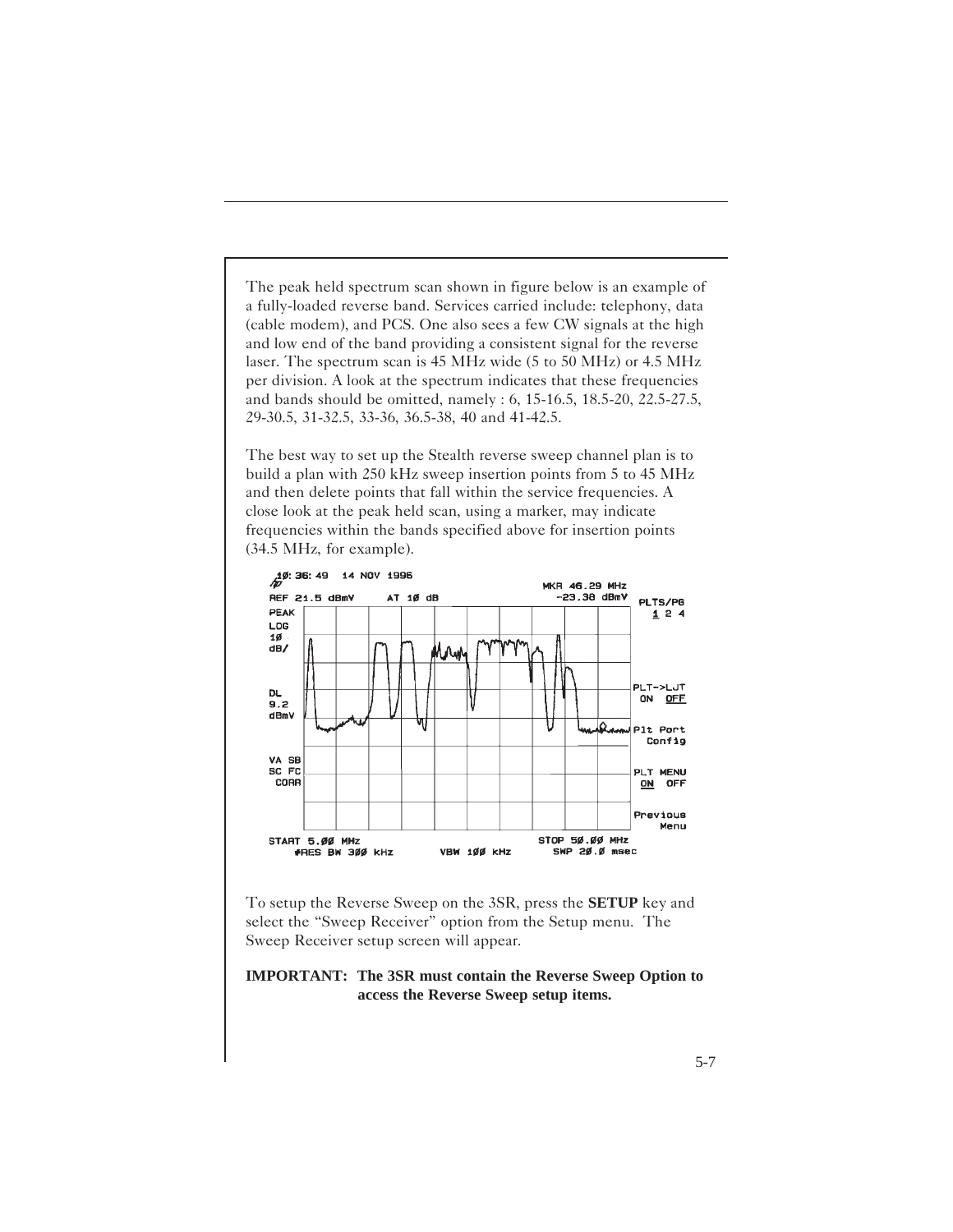

# 5.2.1 Reverse Sweep Insertion Level

The reverse sweep can be used to efficiently align the reverse path, while monitoring the frequency response. proper alignment requires a reference that is relevant to typical sweep insertion point losses. A common practice is to store the reference when reverse sweeping from the node (active containing reverse laser). As the technician proceeds downstream from node to amplifier to amplifier, changes in insertion point losses may be compensated by changing either the output level or test point compensation. The active component (reverse laser or reverse amplifier) typically specifies the optimum input level for the device in terms of an analog video carrier level measured with a 300 kHz resolution bandwidth. Just as the sweep is inserted at a lower level in the forward path (for a discussion of this, see 3ST Transmitter Installation, page 5-13), the reverse sweep may also be inserted at a lower level. The target for the return level signal arriving at the passive device should be approximately 10 dB below the optimum input level specified by the manufacturer. This makes it even less likely that the sweep signal will interfere with the digital services in the reverse band.

From the manufacturer's specifications for the active device, deter-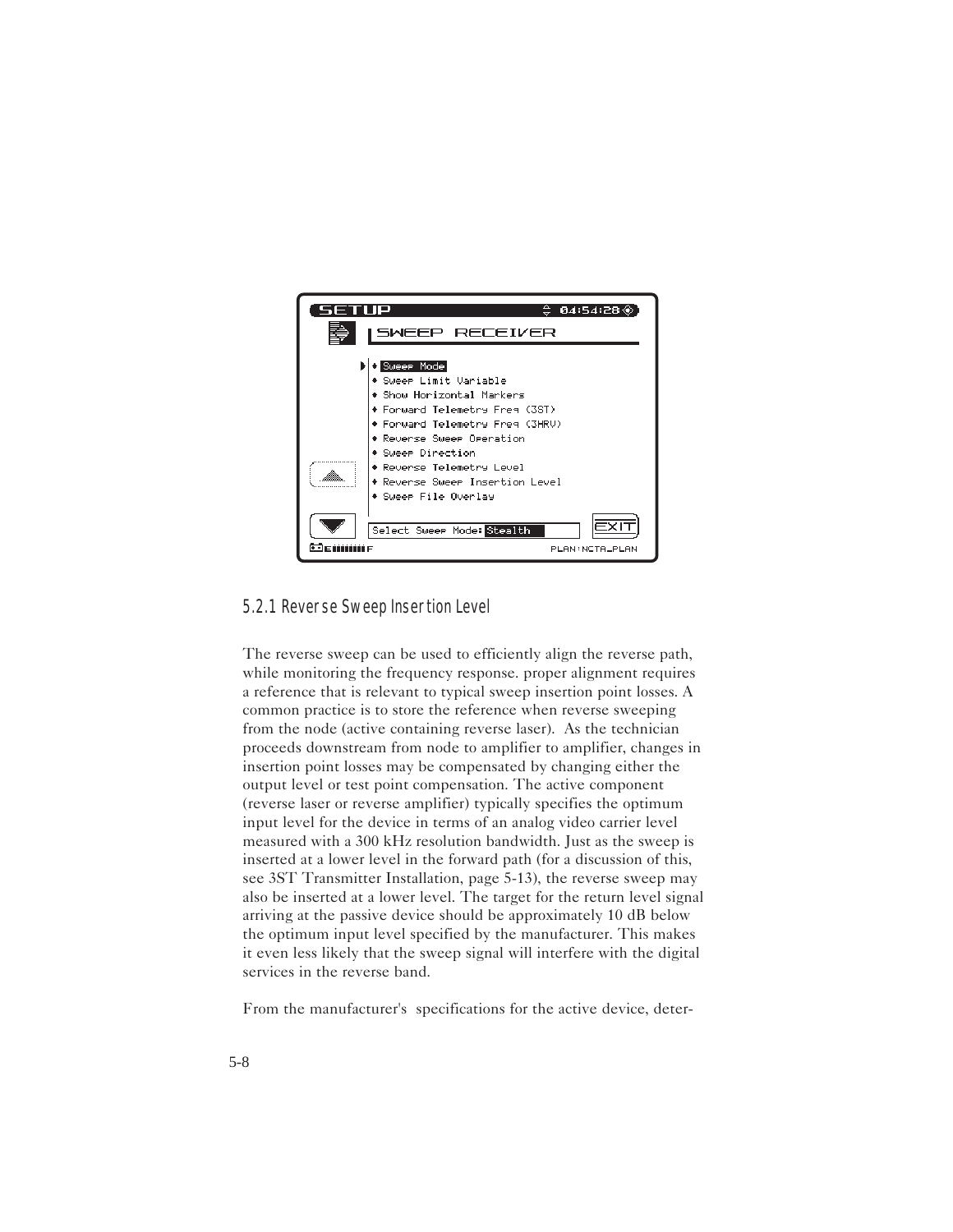mine the desired input level. For the sweep to arrive at the active device input 10 dB below the level of other services in the reverse spectrum, subtract 10 dB. Next, add the passive losses within the amplifier, including any internal splitting, the reverse sweep insertion test point loss, and/or any probe loss. The result gives the proper output level setting for the 3SR. For example, let us say that the return manufacturer specifies an input level of 20 dBmV (assuming 4 analog video channels). Subtract 10 dB to get 10 dBmV for the sweep input level to the amplifier. The path loss from the Model 3SR to the input of the return amplifier equals - 3.5 (splitter to enable transmission of reverse sweep and reception of forward telemetry) -30 (test point) -1.5 (diplex filter) -3.5 (internal coupler for bridged ports. This gives 10 dBmV + 3.5 dB + 30 dB + 1.5 dB + 3.5 dB for a sum of 48.5 dBmV for reverse sweep output level.

An alternative method for determining the optimum reverse sweep output level is to observe the reverse spectrum at the headend reverse sweep receiver (Model 3ST or 3HRV). The spectrum should be 'max held' for an extended period (one half hour or more), then printed or uploaded to a PC using StealthWareTM. This will identify the active digital service frequencies and their level as they arrive at the headend reverse sweep receiver. Next, a CW signal at an unoccupied frequency is injected at the node sweep insertion point. The level is adjusted and monitored by the technician in the headend until it is 10 dB lower than the digital services as displayed on the 'max held' spectrum. The attenuator setting is subtracted from +50 dBmV to obtain the proper reverse output level.

### 5.2.2 Generating a CW Test Signal

The 3SR may be configured to generate a CW signal for diagnostic purposes. Proceed as follows:

#### NOTE: The unit must be in General setup mode.

- 1. Cursor down to Diagnostics.
- 2. Press Enter and cursor down to Transmitter Diagnostics.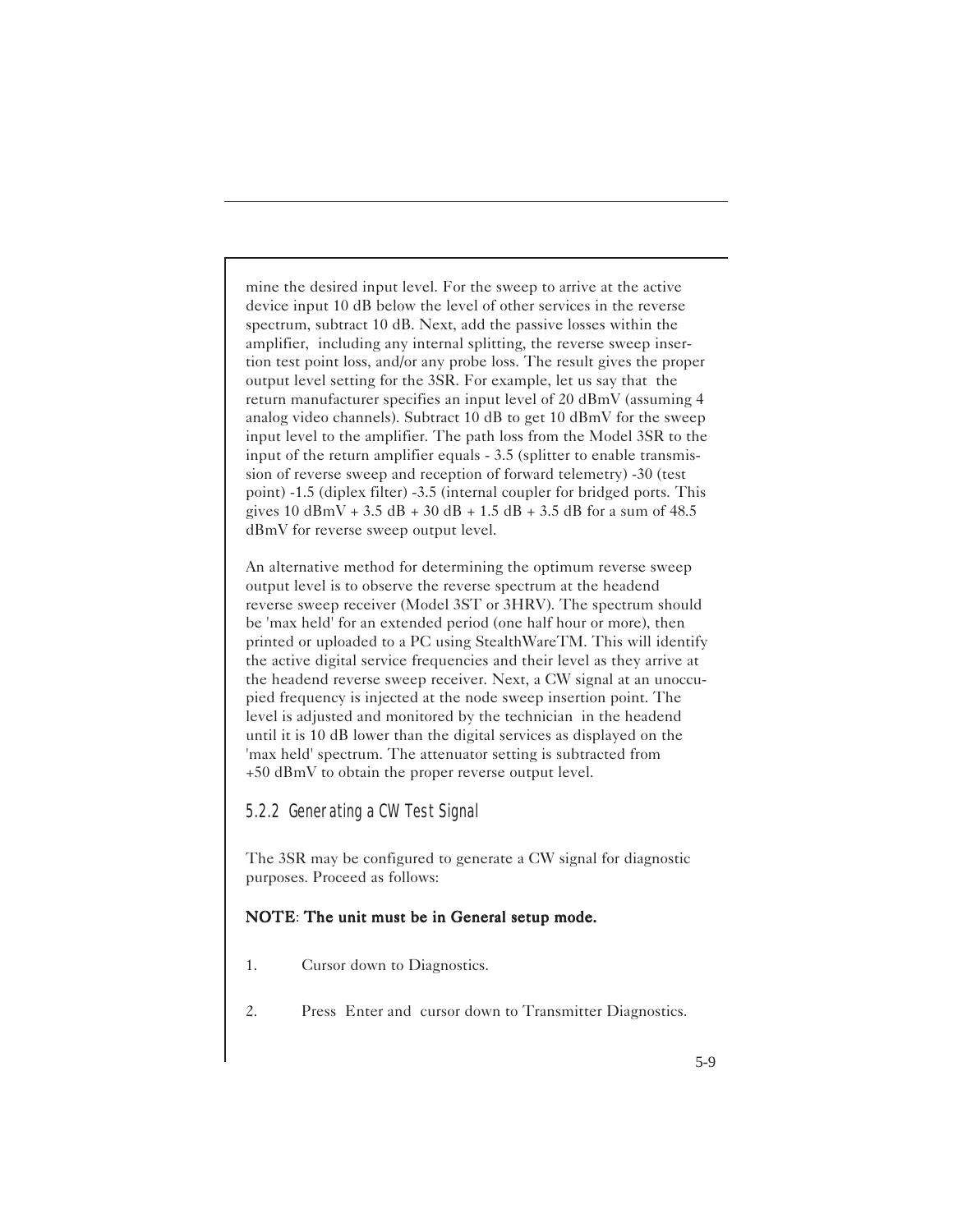- 3. Press Enter and highlight Transmitter On/Off.
- 4. Press Up or Down diamond key so ON appears in Edit box.
- 5. Highlight Transmitter Attenuator (0 dB corresponds to maximum output level (+50 dBmV on newer 3SR).
- 6. Determine the output level by subtracting the attenuator setting from +50 dBmV.
- 7. Highlight Transmitter Frequency and enter desired frequency.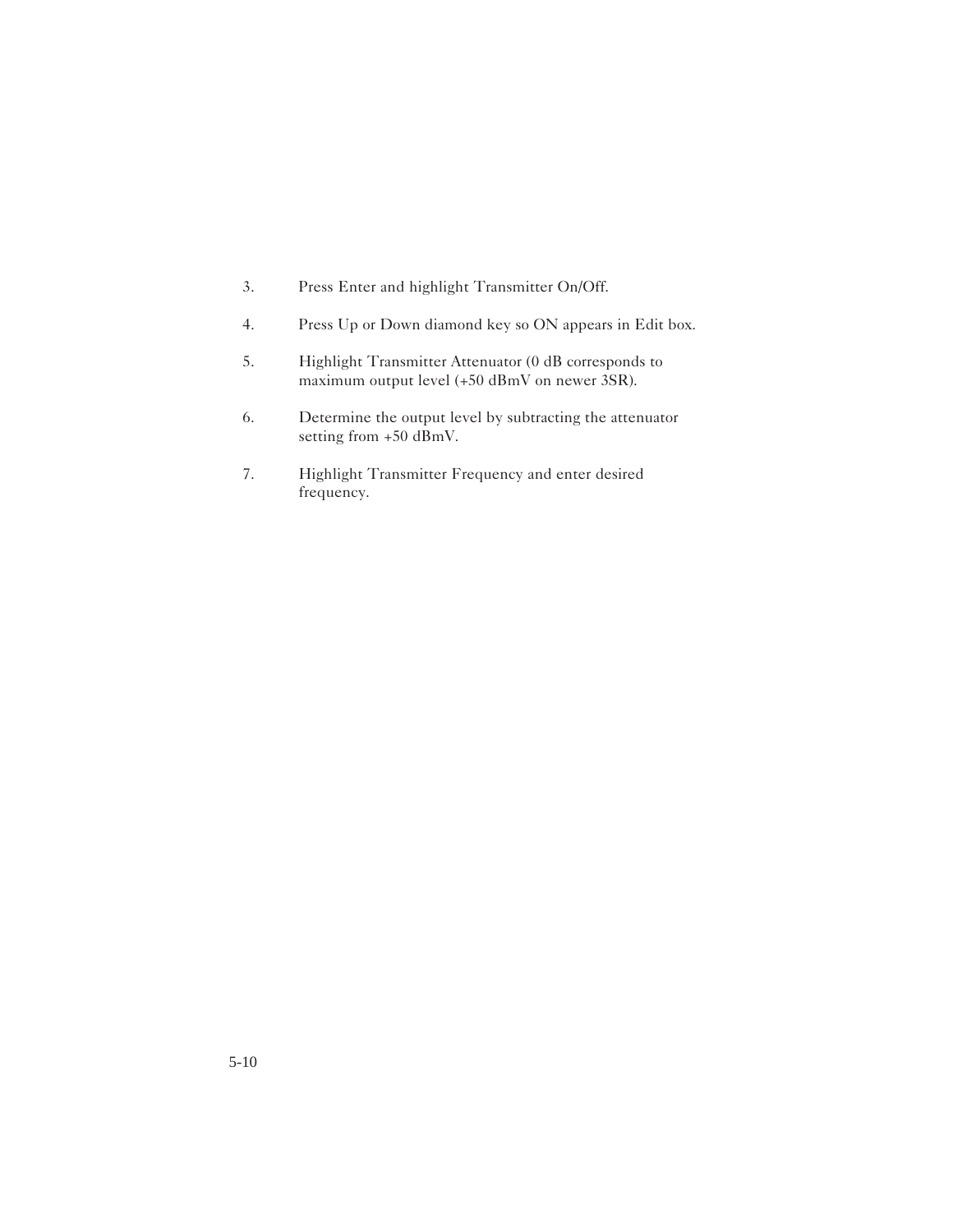# 5.2.3 Forward Telemetry Frequency (3ST)

Use the **UP** and **DOWN** arrow keys or the numeric keypad to enter the forward telemetry frequency corresponding to the 3ST.

- **NOTE: For successful Stealth mode operation, the Rx telemetry frequency must match the Tx telemetry frequency setting of the Model 3ST Transmitter.**
- **Caution: Do not place the telemetry signal too close to the diplex filter cut-off frequency in that roll-off may attenuate the telemetry signal to the degree that communication fails. This same caution applies to placing the signal in the high end roll-off region.**

# 5.2.4 Forward Telemetry Frequency (3HRV)

Use the **UP** and **DOWN** arrow keys or the numeric keypad to enter the forward telemetry frequency corresponding to the 3HRV.

- **NOTE: For successful operation, the 3SRV telemetry frequency must match the forward telemetry frequency setting of the Model 3HRV.**
- **Important: To prevent the 3HRV reverse sweep from contending with the 3ST, disable the 3ST's reverse sweep. This will speed up the 3ST's forward sweep. Multi-user contention can also be eliminated by offsetting reverse channel plans, and by using different telemetry frequencies.**

# 5.2.5 Reverse Sweep Operation (3SRV Models in Stealth mode only)

Select "Single User" for reverse operations associated with a 3ST. Select "Multiple Users" for reverse operations associated with a 3HRV. In Multi-user reverse mode the remote Stealth will display the reverse noise (or ingress at the headend).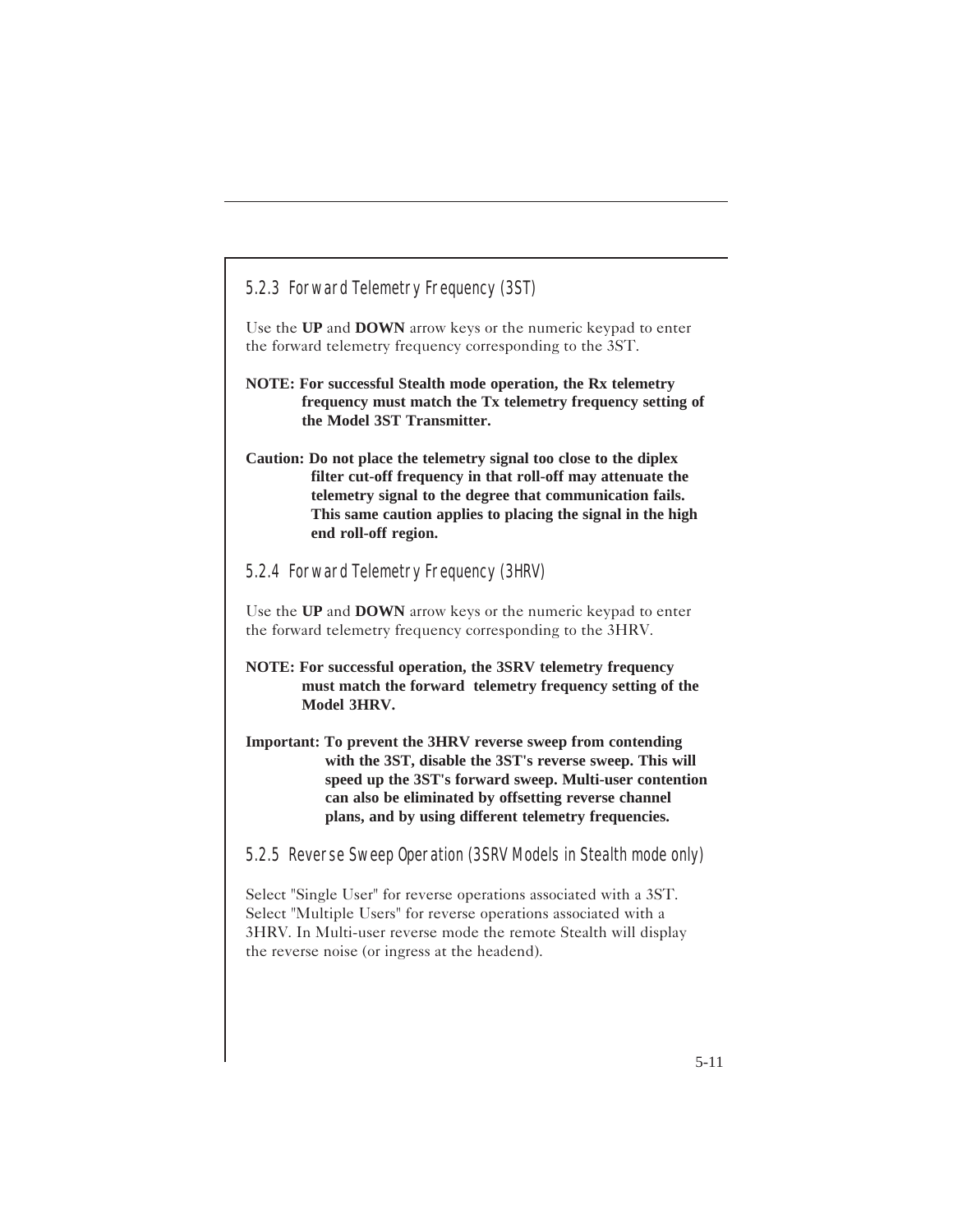### 5.2.6 Select Sweep Direction

There are two possible sweep directions on units with the Reverse Sweep Option; Forward and Reverse. Use the edit box to select the desired direction, and press the **ENTER** key.

### **Note: When sweeping, the direction may be changed by simply pressing the left arrow key for reverse, or the right arrow key for forward sweeping.**

If the 3SRV is setup for multiple user operation with a 3HRV, reverse sweeping is performed with the 3HRV, forward sweeping is performed with the 3ST.

## 5.2.7 Adjust the Reverse Telemetry Level

This is the level of the carrier that the 3SR uses to transmit telemetry data. Use the edit box to set the Reverse Telemetry Level to an appropriate value. When adjusting the Reverse Telemetry Level, take into consideration the following losses; system, summing network, test point, and amplifier desired input.

### **NOTE: The frequency of the reverse telemetry carrier is set on the 3ST/3HRV. There is no adjustment for the Reverse Telemetry Frequency on the 3SR.**

### 5.2.8 Adjust the Reverse Sweep Insertion Level

This is the level at which the 3SR inserts (transmits) sweep points. All sweep points are inserted at the same level. Use the edit box to set the Reverse Sweep Insertion Level to an appropriate value (This will typically be at maximum (+50 dBmV) to over come test point loss.).

**NOTE: The frequencies at which the sweep points are inserted are defined in the Reverse Sweep Plan which is set on the 3ST/ 3HRV. The frequency of the sweep points cannot be adjusted on the 3SR.**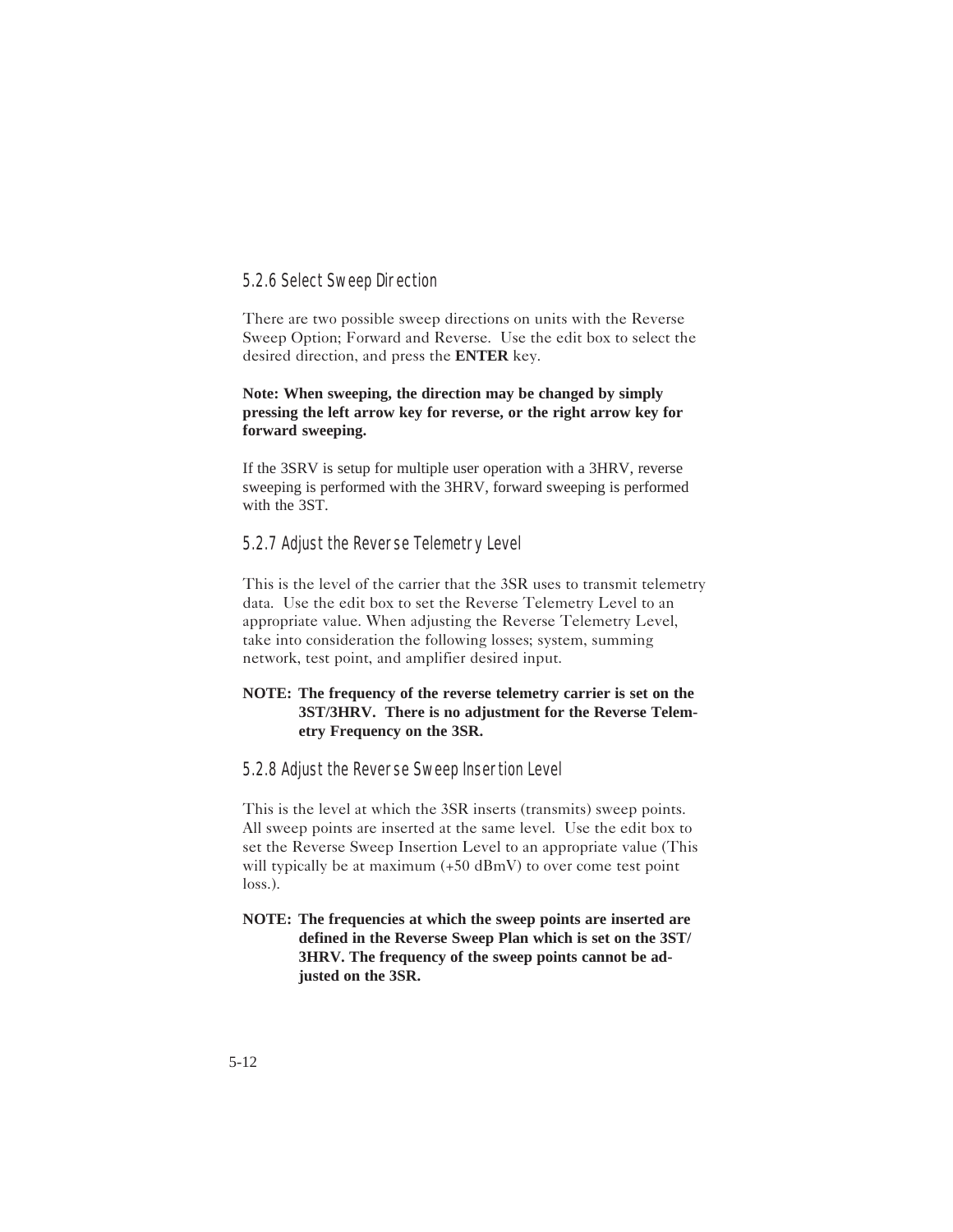# 5.3 INSTALLATION OF 3ST SWEEP TRANSMITTER

Properly connecting the 3ST and setting up the proper levels are perhaps the two most critical steps in installing the Stealth Sweep System. Improper 3ST connections or incorrect levels on either the input or the output can result in the 3SR giving erroneous or inconsistent results. A simple and common method of connecting the 3ST in the system at the headend works for both forward and reverse sweeping.



In the Sweep mode, the 3ST should never see video or carrier levels above +12 dBmV on its input. The forward sweep points being inserted into the system by the 3ST should be 14 to 16 dB below the video carrier levels at the 3ST input. The forward telemetry signal generated by the 3ST should be 4 dB higher than the sweep insertion points, or 10 dB below the video carrier levels. Figure on page 5-14 shows a graphical display of the relationship of the system's video carriers, the sweep insertion points, and the forward telemetry signal. When sweeping, this relationship can be observed on the 3ST display except for telemetry, which can not be seen.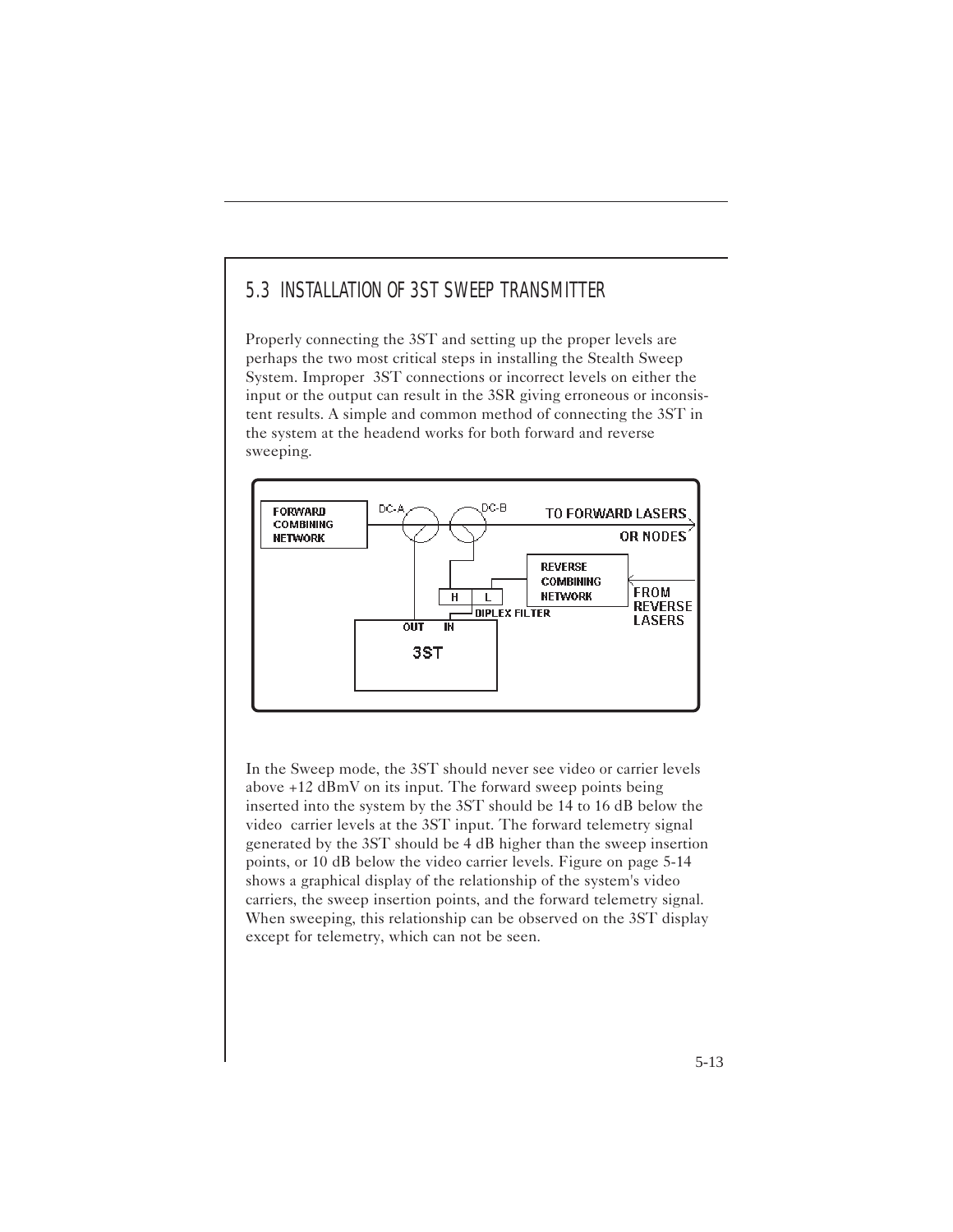To begin, select a value for DC-B. This allows the video carriers to 'hit' the 3ST somewhere in the +10 dBmV range. Additional attenuation can be achieved by using an in-line pad on the high side of the diplex filter. DC-A is the directional coupler used for inserting the forward telemetry signal and the sweep insertion points into the system from the 3ST. By selecting the proper value for DC-A and adjusting the forward telemetry level and forward sweep insertion point levels in the' Sweep Transmitter' portion of the 3ST's Setup menu, one can achieve the correct relationship between the 3ST output signals (telemetry and sweep points) and the video carriers of the system.

When sweeping reverse using only the 3ST in the headend, the level of the telemetry (the telemetry coming back from the 3SRV) needs to 'hit' the input of the 3ST at 0 dBmV  $\pm$ 10 dB. This can be easily verified by checking the telemetry level in the lower right corner of the lower right corner of the 3SRV display. Again, if additional attenuation is required, an in-line pad on the low side of the diplex filter may be used. If multiple nodes are being combined, a preamplifier may be required. The reverse telemetry signal needs to have a  $C/N > 20$  dB (4.2 measurement bandwidth), which effectively limits the number of return nodes that can be combined on the input of the 3ST. The diplex filter is used instead of a splitter because of better isolation and impedance matching.

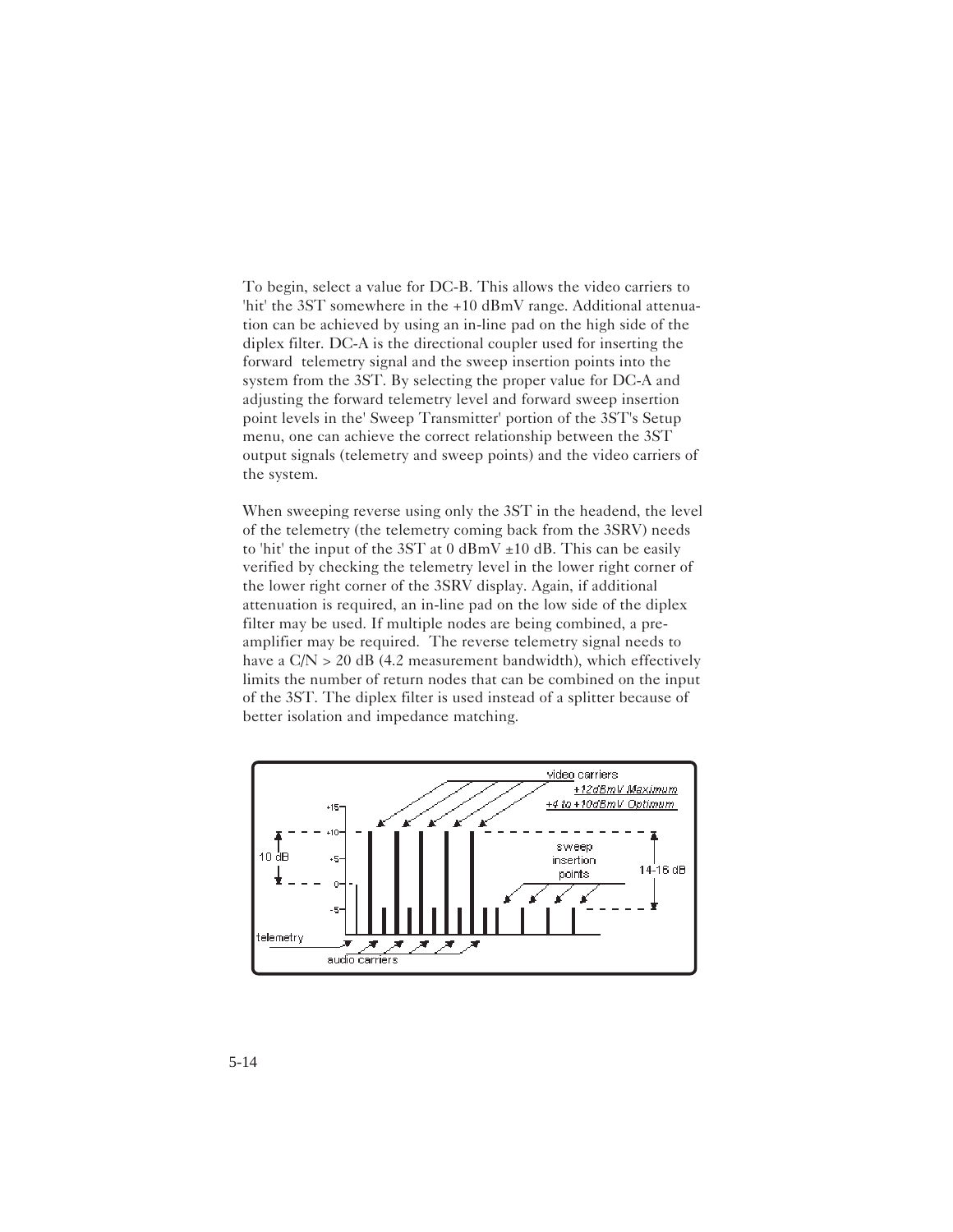# 5.4 FIELD TEST POINT CONSIDERATIONS

The same basic rules apply to the 3SR/3SRV. Too much signal level on the input of the unit can cause inconsistent sweep readings. The forward telemetry level should be  $0 \text{ dBmV} \pm 12 \text{ dB}$  on the input of the 3SR. This again can be verified by checking the lower right corner of the 3SR/3SRV display while sweeping forward. In-line pads provide a quick way to reduce signal level on the 3SR/3SRV input. Figure belowshows methods of connecting to amplifiers that have either a single bi-directional or two-directional test points.



# 5.5 INSTALLATION OF MODEL 3HRV-- MULTI-USER REVERSE SWEEP TESTING

While adding a 3HRV to the system, a few things need to be remembered. The 3HRV has its own telemetry signal. This must be set at a different frequency from that of the forward telemetry signal in the 3ST, if both units are being used. Both telemetry frequencies must be entered in the 3SRV. If you do not have places to enter both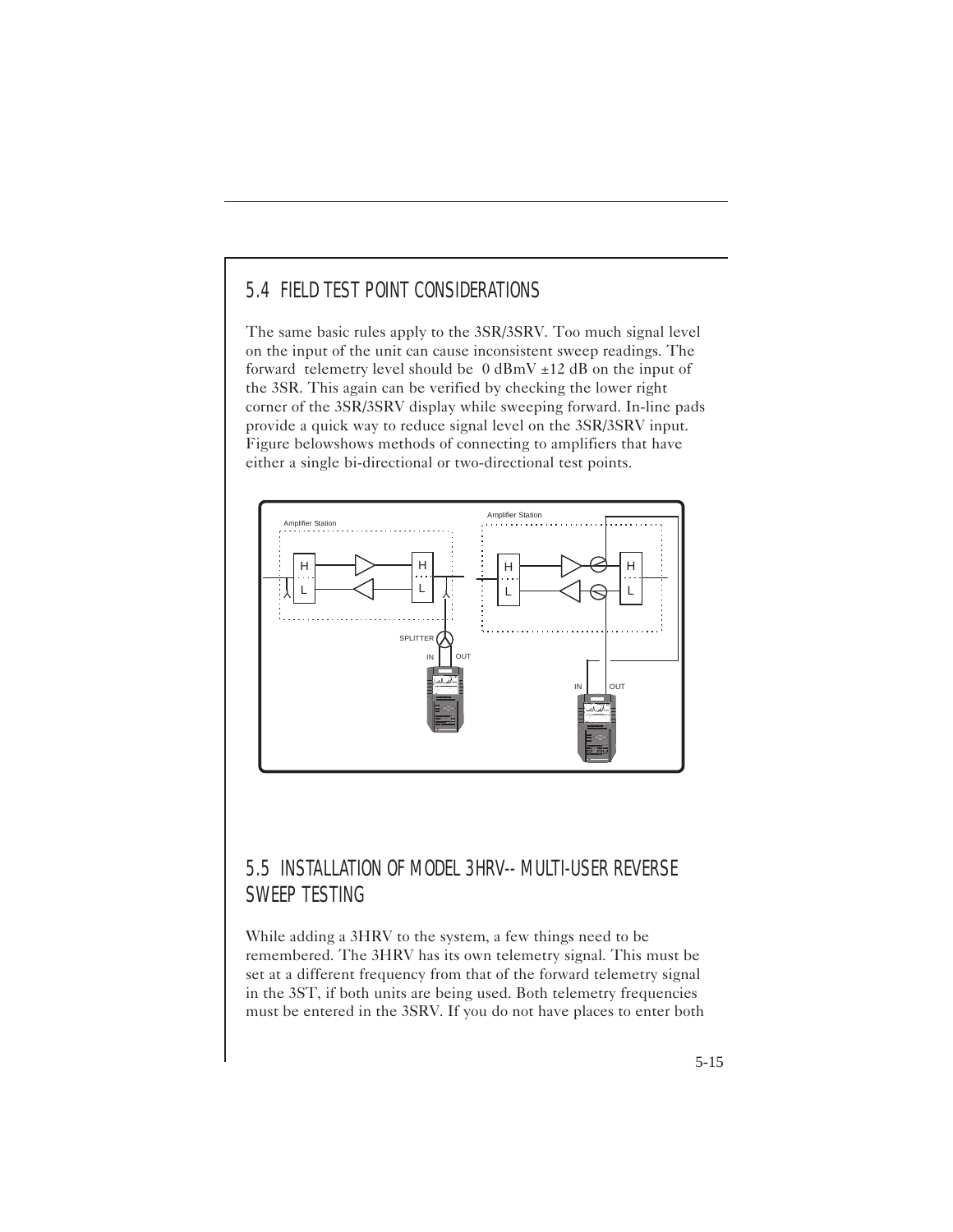the forward telemetry frequency from the 3HRV and the forward telemetry frequency from the 3ST, your receiver does not have the proper version of firmware (8.3 or above) to function with the 3HRV. The 3SRV must also be set to the 'multiple user' mode even if only one of the allowed ten persons is sweeping. If you do not have the proper firmware version, call Wavetek Technical Support for upgrade instructions. The level of the forward telemetry signal is again very critical. Proper telemetry level can be achieved by inserting the signal from the 3HRV into your system using the same method and level settings as for the 3ST. In figure below, DC-A and DC-C have the same value, as also the forward telemetry levels from the 3ST and the 3HRV. As with the 3ST, the reverse telemetry level at the input of 3HRV should be 0 dBmV ±10 dB. You must also rebuild your reverse channel plan in 3HRV and, if you wish, you can disable the reverse sweep feature of the 3ST. This will speed up the forward sweep somewhat.



The above guidelines are quite general and your system may require a slightly different hook-up. However, the levels mentioned are extremely critical and should be met to ensure proper functioning of your Stealth Sweep System.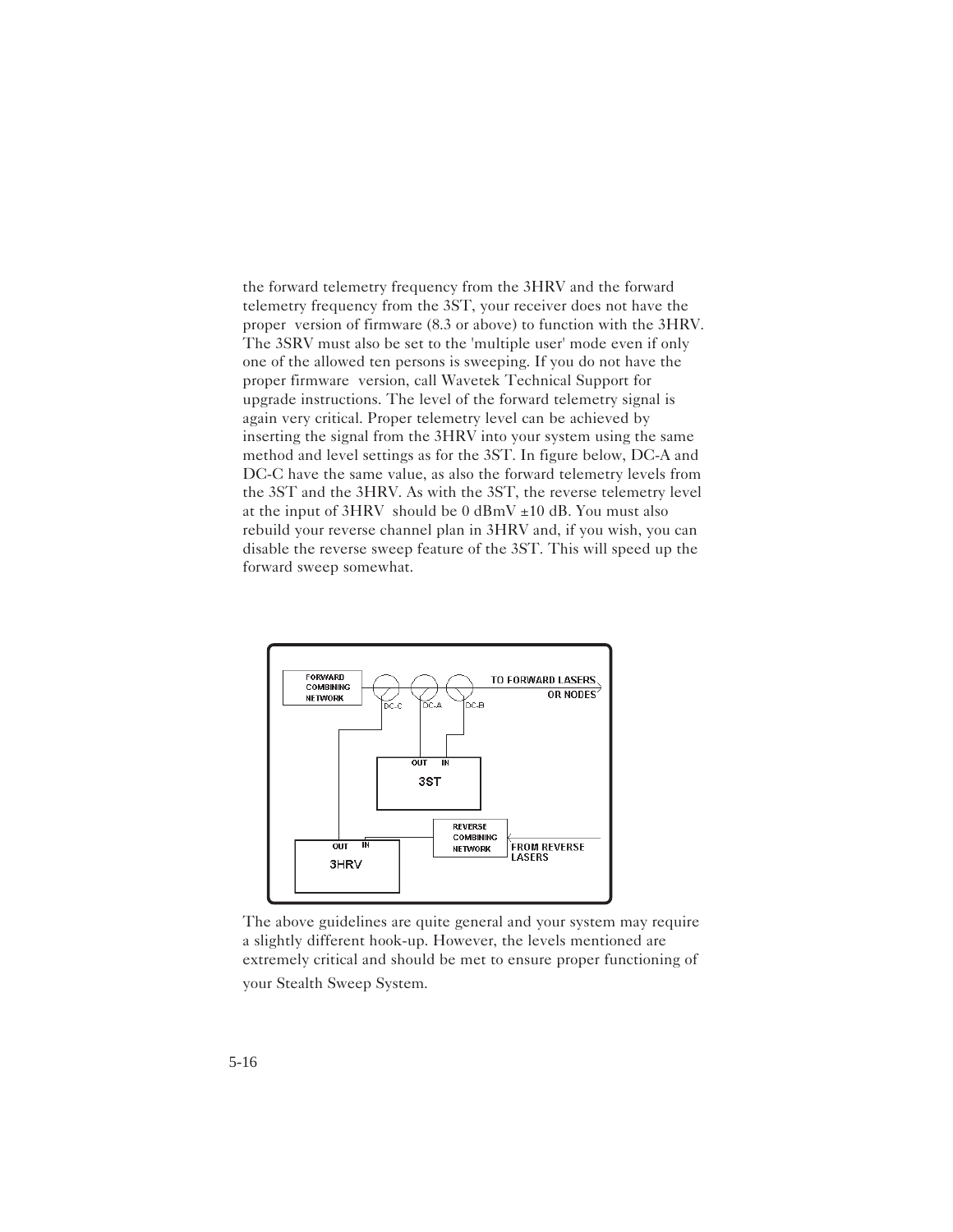## 5.6 REVERSE INGRESS FEATURE

With a model 3SR with 3SRV option, the operator may at any time request a view of the headend reverse path ingress spectrum as seen at the headend by simply pressing the 'Ingress' soft key. If the reverse telemetry is not received by the headend unit (Model 3ST or 3HRV), the operator will be given the option to retry, or to switch to the reverse ingress mode to observe a full spectrum display of the reverse path ingress as seen in the headend.

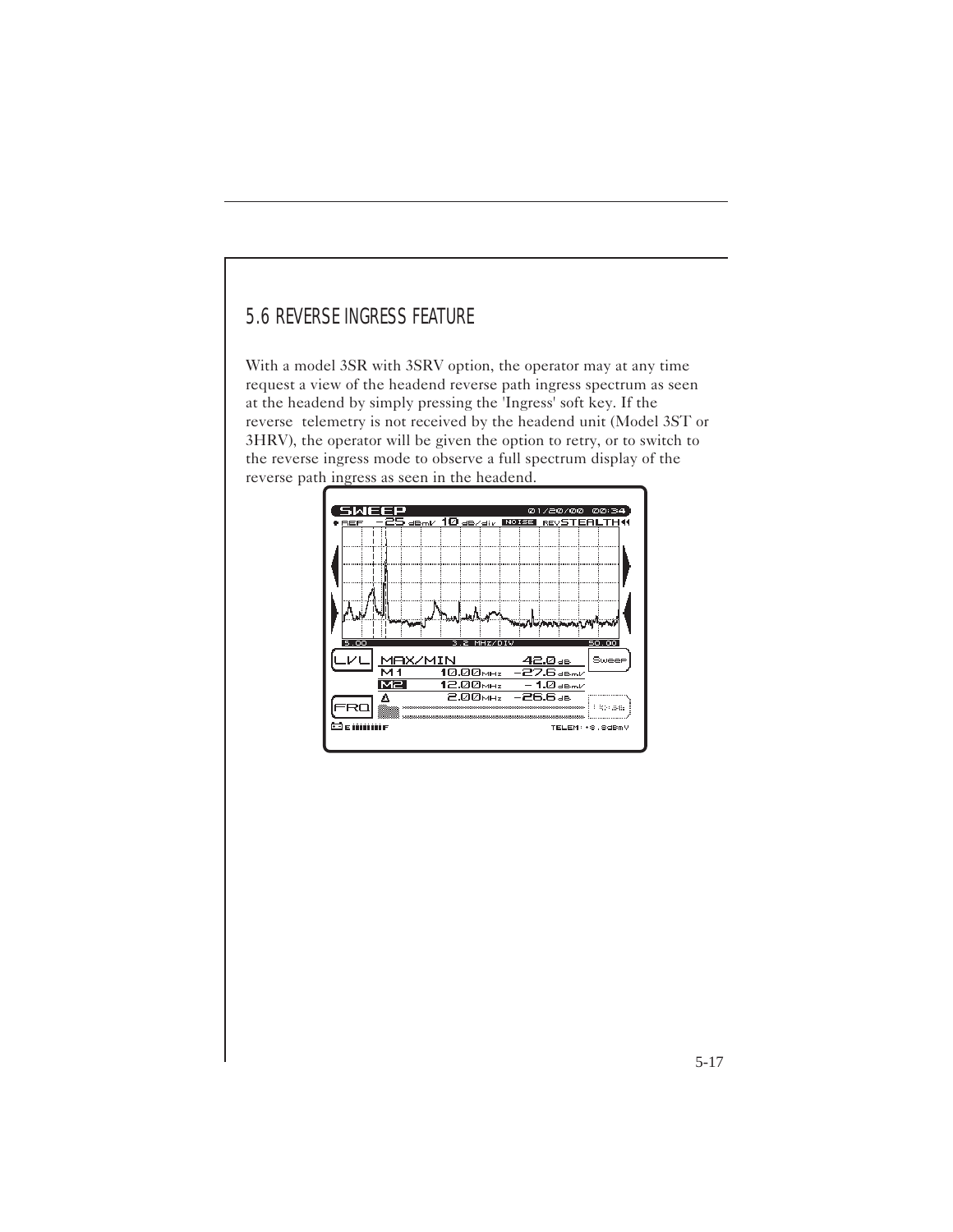## 5.7 REVERSE SWEEP OPERATION



All softkeys and controls work identically whether you are Forward or Reverse sweeping.

The icons at the bottom of the sweep graph are displayed in the multiple user mode when reverse sweeping with a 3HRV. Up to 10 technicians can sweep the reverse path simultaneously.

## 5.7.1 Sweep Direction Indicator

The sweep direction is indicated in the upper right hand corner of the Sweep screen. The letters FWD represents forward sweep while REV denotes reverse sweep. The two small arrows also indicate the sweep direction. When the arrows point to the right, a forward sweep is being performed and when they point left, a reverse sweep is occurring.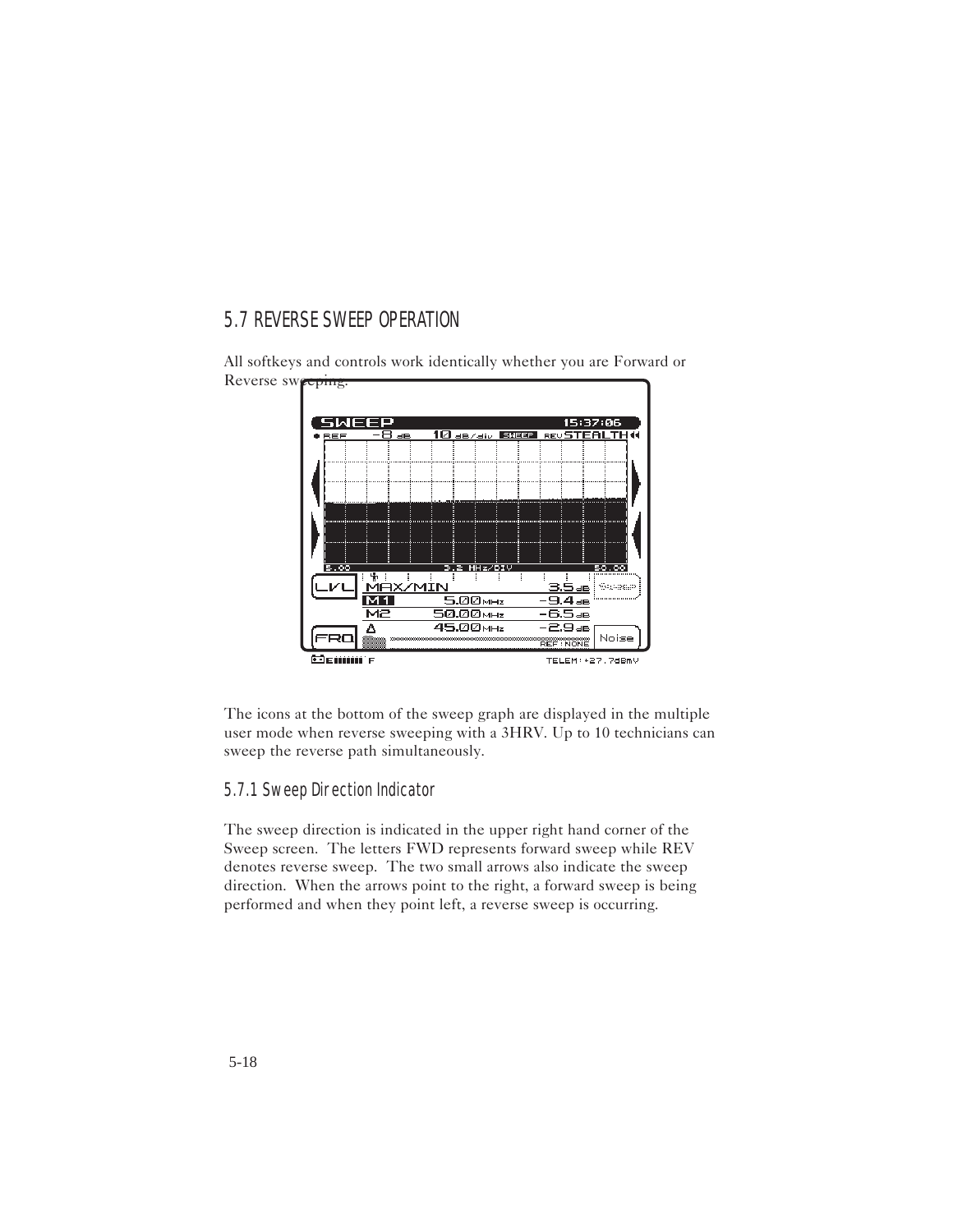

## 5.7.2 Changing the Sweep Direction

The sweep direction can be selected using the "Sweep Receiver" setup screen as described earlier. You can also change directions while you are viewing the Sweep response using the left and right arrows. Press the left arrow to select Reverse and the right arrow to select Forward.

## 5.7.3 Reverse Noise Feature

There are two key requirements to ensure proper operation of the reverse path. One is that the amplifiers be properly aligned to ensure that the digital signals are not clipped or compressed. This alignment is performed using the reverse sweep procedure. The other requirement is that a proper carrier-to-noise and carrier-to-ingress ratio be maintained. The Reverse Noise feature enables a quick swept noise test at the reverse sweep point frequencies. Simply press the "Noise" soft key while sweeping reverse, and the display will change to a noise response indicating the noise level at the same frequencies. This provides for simple, comprehensive testing of both amplifier alignment and reverse noise in the headend.

## 5.7.4 Telemetry Level Indicator

The level of the telemetry carrier is displayed in the lower right hand corner of the sweep screen. This is the Forward telemetry carrier level during a forward sweep, and the Reverse telemetry carrier level during a reverse sweep. The unit in which this is displayed depends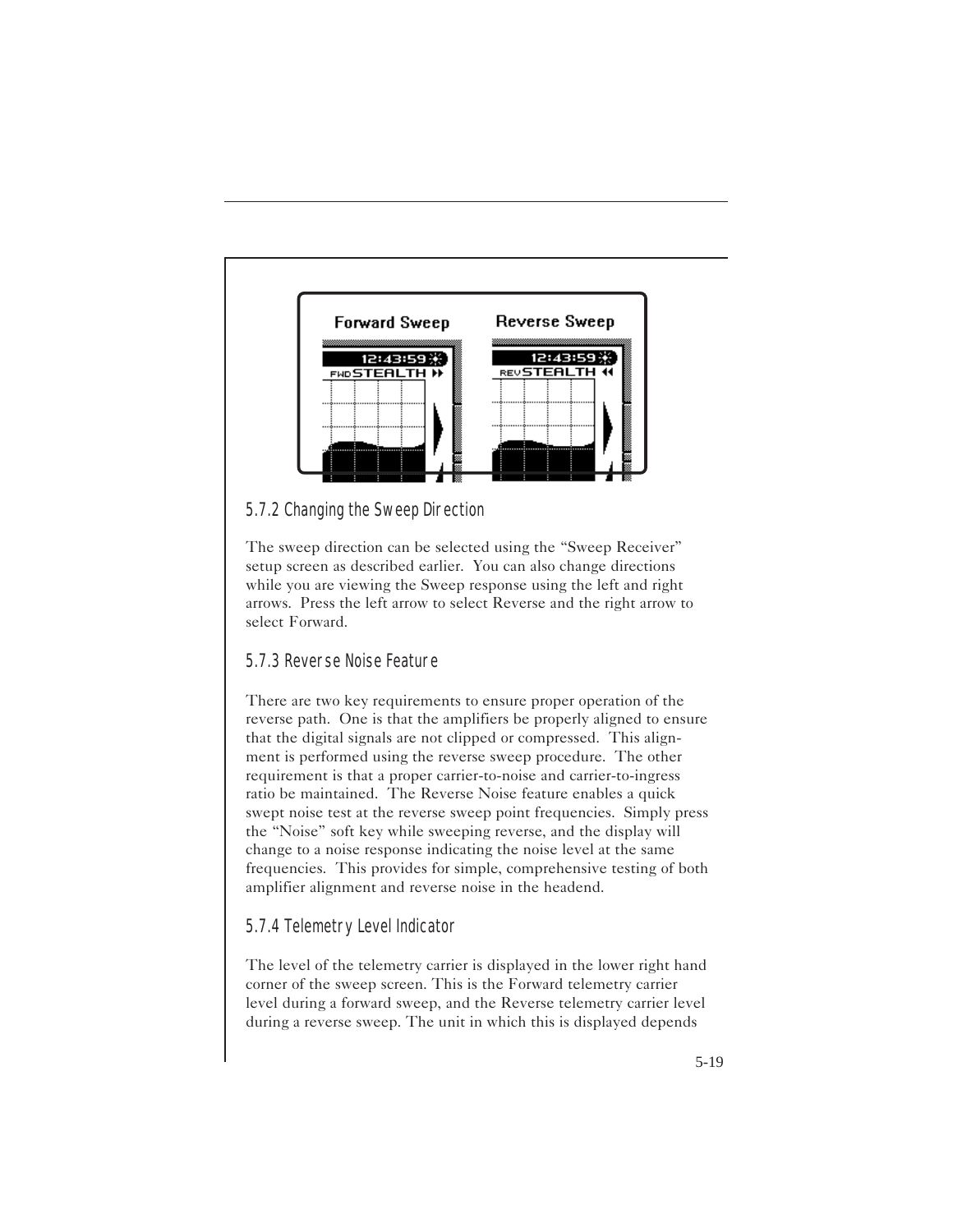upon what has been selected in setup.

#### 5.7.5 Forward and Reverse Sweep References

Reverse sweep references are stored and selected the same as Forward references. When selecting a reference, the type of sweep in which the reference was stored can be seen in the Type column located in the Sweep References directory. The following table shows how the type of reference corresponds with the mnemonic found in the Type column:

| <b>FDSWP</b> | Forward Sweep Reference          |
|--------------|----------------------------------|
| <b>RVSWP</b> | Reverse Sweep Reference          |
| <b>SWPLS</b> | <b>Sweepless Sweep Reference</b> |

The correct type of reference must be selected. For example, a reverse reference cannot be used while forward sweeping. An error message will result upon entering the Sweep screen if the type of reference selected does not match the type of sweep being performed. The reference will then default to "None".

#### **IMPORTANT: To use a reference, its type must match the type of sweep currently being performed.**

When the sweep direction is changed, the reference will automatically change to what was previously selected for that particular direction. This ensures that the reference type matches the sweep direction.

### 5.7.6 Storing and Viewing Reverse Sweep Files

Like Forward sweep responses, Reverse sweep responses can be stored and viewed. You can tell what type of sweep response a file contains by looking at the Type column located in the Measurement Files directory. The following table shows how the type of sweep response corresponds with the mnemonic found in the Type column:

| <b>FDSWP</b> | Forward Sweep File   |
|--------------|----------------------|
| <b>RVSWP</b> | Reverse Sweep File   |
| <b>SWPLS</b> | Sweepless Sweep File |

#### **When viewing a file, the type of sweep response is indicated in the**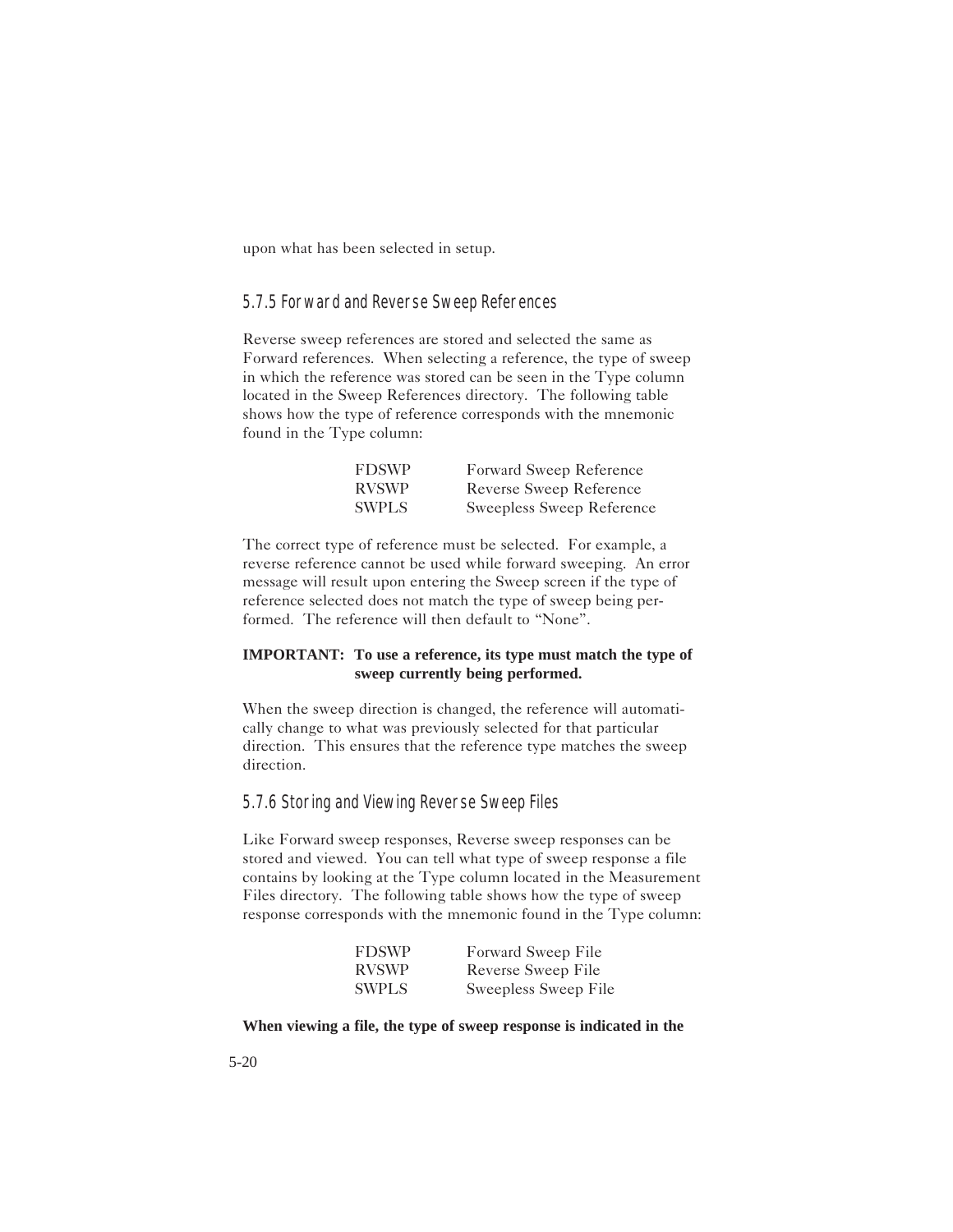## 5.7.7 Recognizing 3SR in Reverse Sweep Option

You can tell if a 3SR has the Reverse Sweep option by looking at the status screen.

### **NOTE: To view the status screen without turning the unit off and on, press FCN+CHN to select the Status screen.**

The status screen below is from a 3SR that contains the Reverse Sweep option. Notice in the options box - Reverse Sweep.

| <b>WAVETEK</b>                                 |                                   |  |
|------------------------------------------------|-----------------------------------|--|
| Modèle:<br>Serial No:<br>Version:<br>Date Cal: | 3SR<br>0000000<br>7.3<br>01/01/94 |  |
| OPTIONS<br><b>Vobulation Retour</b>            |                                   |  |
| O%<br>MEMOIRE UTILISEE: 24%                    | 100%                              |  |
| o٠<br>TEMPERATURE: +65 °C                      | $+50*$                            |  |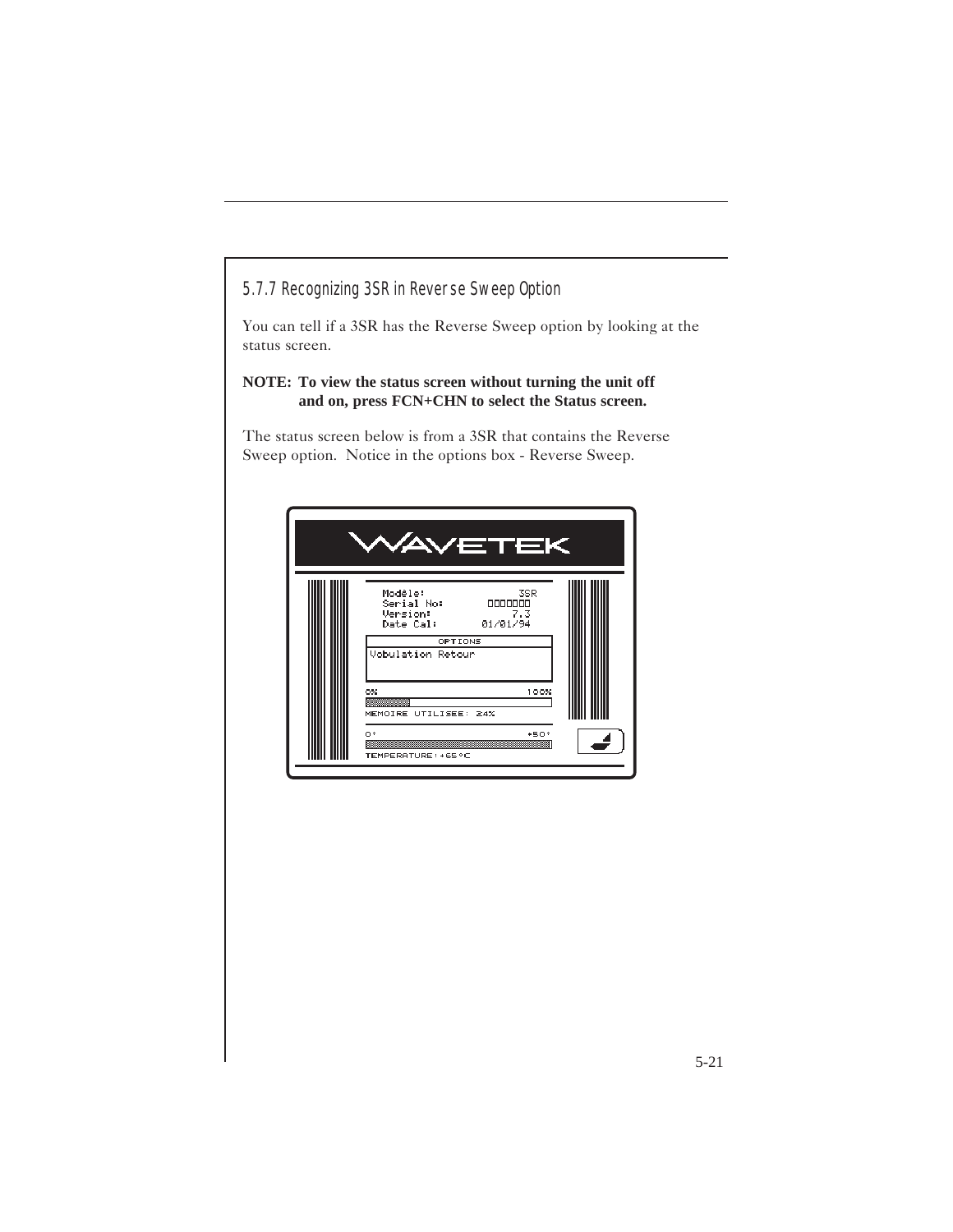## 5.8 CPD (Common Path Distortion) ANALYSIS *Test Equipment / Procedure Recommendations*

#### **Description of CPD and Causes**

CPD (Common Path Distortion) is a form of intermodulation distortion that occurs as the RF spectrum is mixed while passing through a non-linear junction. This phenomenon results in beats that appear in the reverse spectrum and impair communication (see figure 5).

CPD has a variety of causes, including corrosion at a dissimilar metals interface, bad solder connections, and even loose hold-down screws on amplifier modules or mother boards. The following quotes from the SCTE-List (used by permission of the authors) provide some practical insight into causes and methods for combating CPD.

"Other distortion-generating mechanisms include the use of feedthrough connectors and cable with copper-clad aluminum center conductor. When an active or passive device's seizing screw cuts through the cable's center conductor and penetrates the copper, the screw will make contact with the aluminum. The result can be a dissimilar metals interface (depending on the composition of the seizing screw) that may create a diode effect. This is a good case for using only pin connectors in the RF distribution plant.

One possible cause of distortion in the reverse path that is not well understood may be related to the isolation (or lack thereof) between the downstream amplifier module output and the reverse amplifier module input in the same housing. Considering the high feeder levels now available with Mini Bridgers, DAs, and similar multioutput feeder amps, it is possible that the isolation in the diplex filter may be insufficient, particularly when single-ended circuitry is used in the reverse amp module. This would result in the downstream spectrum being present at the reverse module input, albeit at a fairly low level, but which may be enough to cause beats to be generated in the reverse amp."1

"My experiences with CPD have been due to corrosion or oxidation on connections. So, one thing that should indicate that you are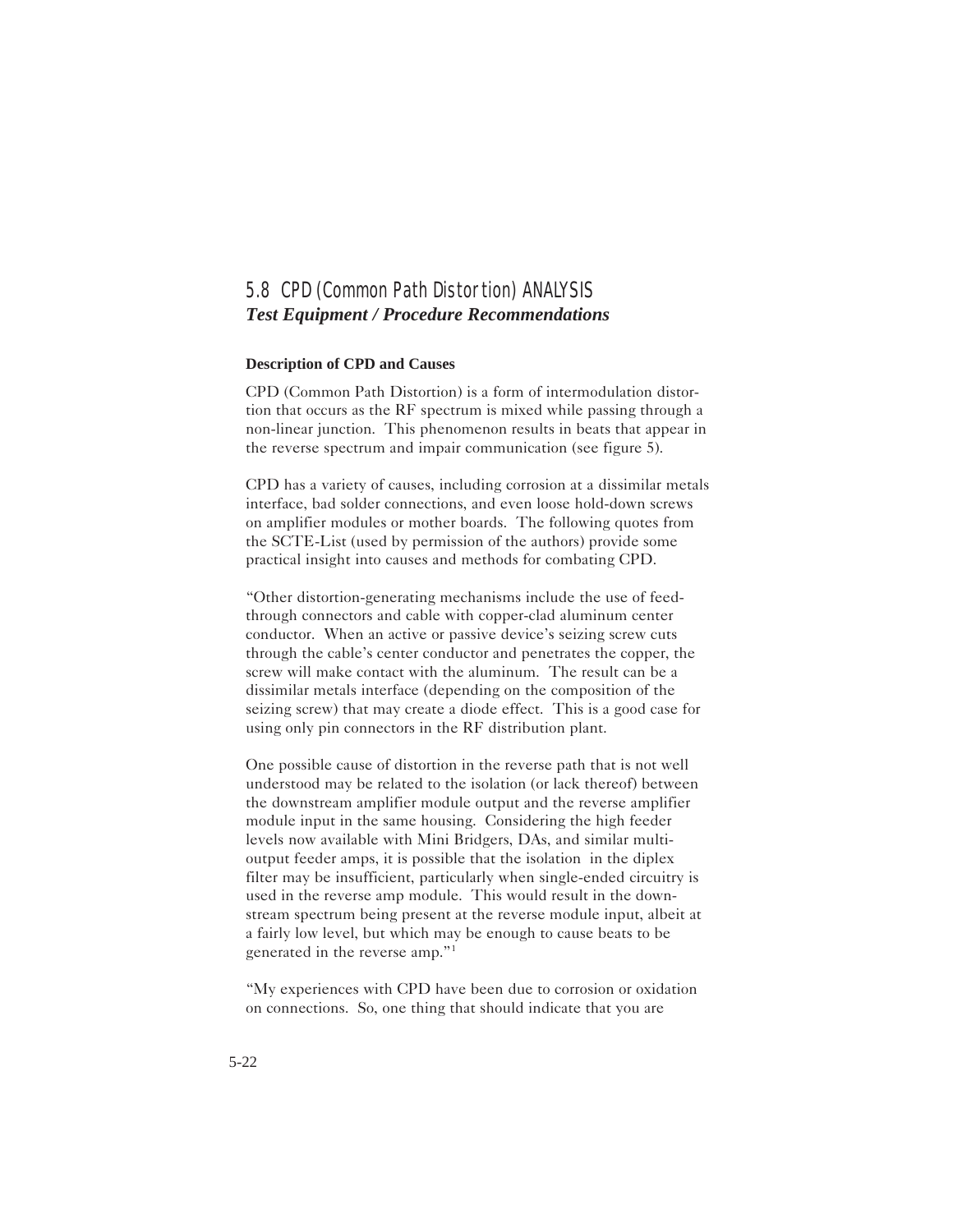getting close is the white powder that is a symptom of oxidation of aluminum housings; often aluminum darkens when oxidation is taking place. These instances can be due to port caps left off, missing gaskets or gaskets which have slipped out of their channel, warped or cracked housings or cracked or broken connectors. Seals have to be air-tight, otherwise, normal heating/cooling cycles can bring in moist air which dumps its moisture when the temperature cools. One of the symptoms associated with CPD is hum in the signal. This is due to the semi-conductor properties of some of the junk which forms when connections oxidize. CPD can also be a symptom when coax experiences annular cracks

(although usually the ingress is more noticeable than the CPD).

Technicians need to be able to associate seemingly "unconnected" symptoms. For example, someone notices a minor amount of hum in the picture of a customer; two blocks away error rates start going up on a data modem or DMX box. Somewhere in the area you find a connector cracked at the housing entry which has allowed moisture entry and oxidation to occur. Note that this can and does happen to F connectors in homes or institutions.

To solve such problems, the source of the moisture ingress needs to be found and removed, the moisture removed and the oxidation or corrosion removed. It's likely to be cheaper, easier and faster to remove and replace an entire device (tap, directional coupler or amplifier) than to determine and fix the cause of the moisture ingress. If a bad F connector is found, it is good practice to also replace the device to which the F connector was attached. In the case of F connectors, relocation of equipment to be out of the path of water and/or use of higher cost F connectors with better water seals is recommended (it's silly to save 25 cents on an F connector and generate a 50 dollar trouble call)."2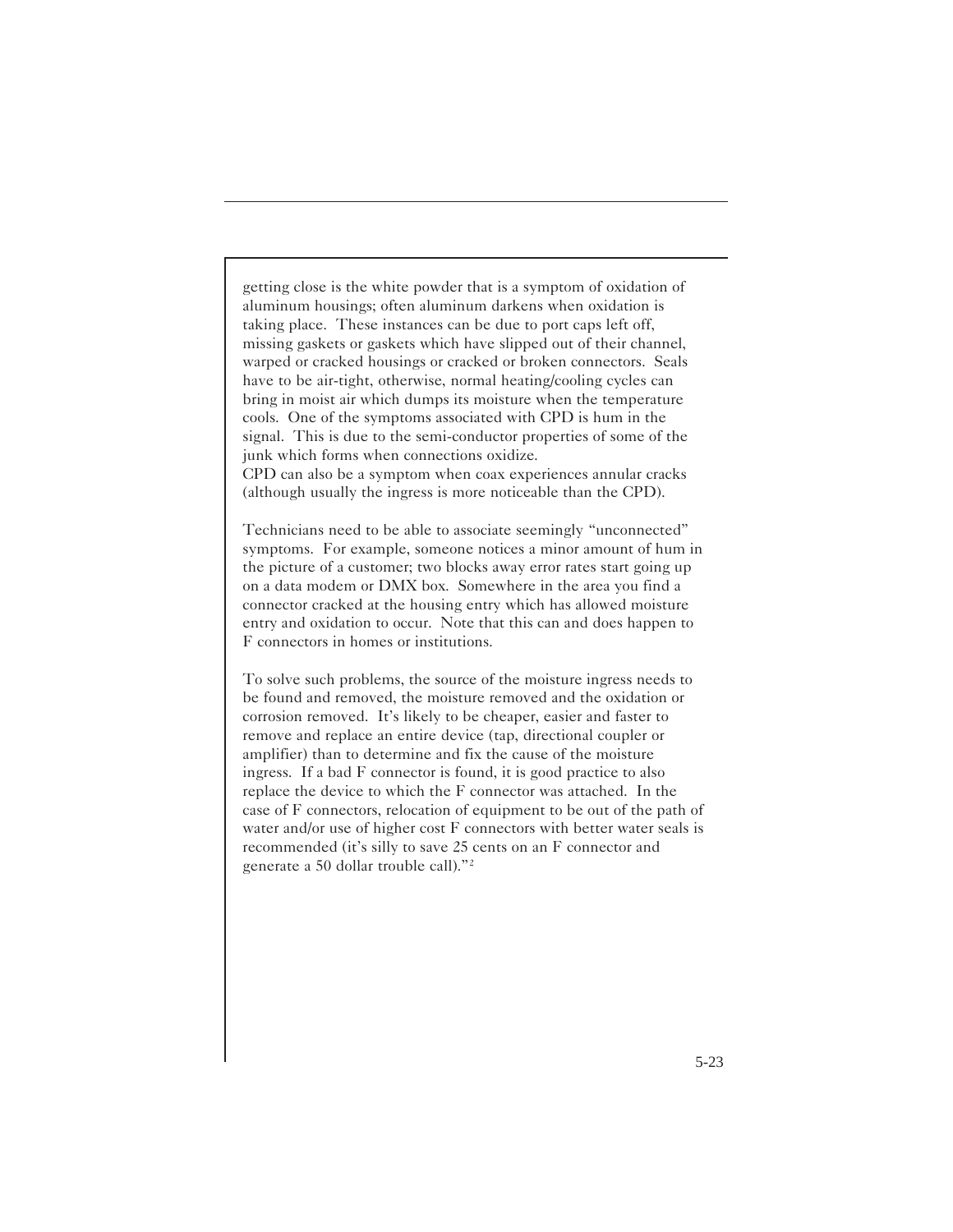

*Figure 5. Common path distortion appears as beats at regular intervals*

#### **Recommended Setup for CPD Analysis**

If the test point is not band-limited to the reverse spectrum (i.e. on the low band side of a diplex filter) a low pass filter may be needed to eliminate the possibility of instrument related intermodulation products that mimic CPD. The susceptibility to intermodulation is dependent on the total number of carriers present on the input to the instrument. The measurement technique is similar to using a band pass filter for intermodulation tests (composite second/third order). The objective is to avoid bombarding the RF input of the instrument with a large number of relatively high level signals (typically 78) channels in a 550 MHz system), while looking for low level signals. The problem is that when attenuation is removed to see the low level beats more clearly, the front end of the instrument may be overloaded with the high level signals on the same test point, and generate beats of its own.

A low pass filter may be needed (see figure 2) when connecting the instrument to a bi-directional amplifier test point – a test point with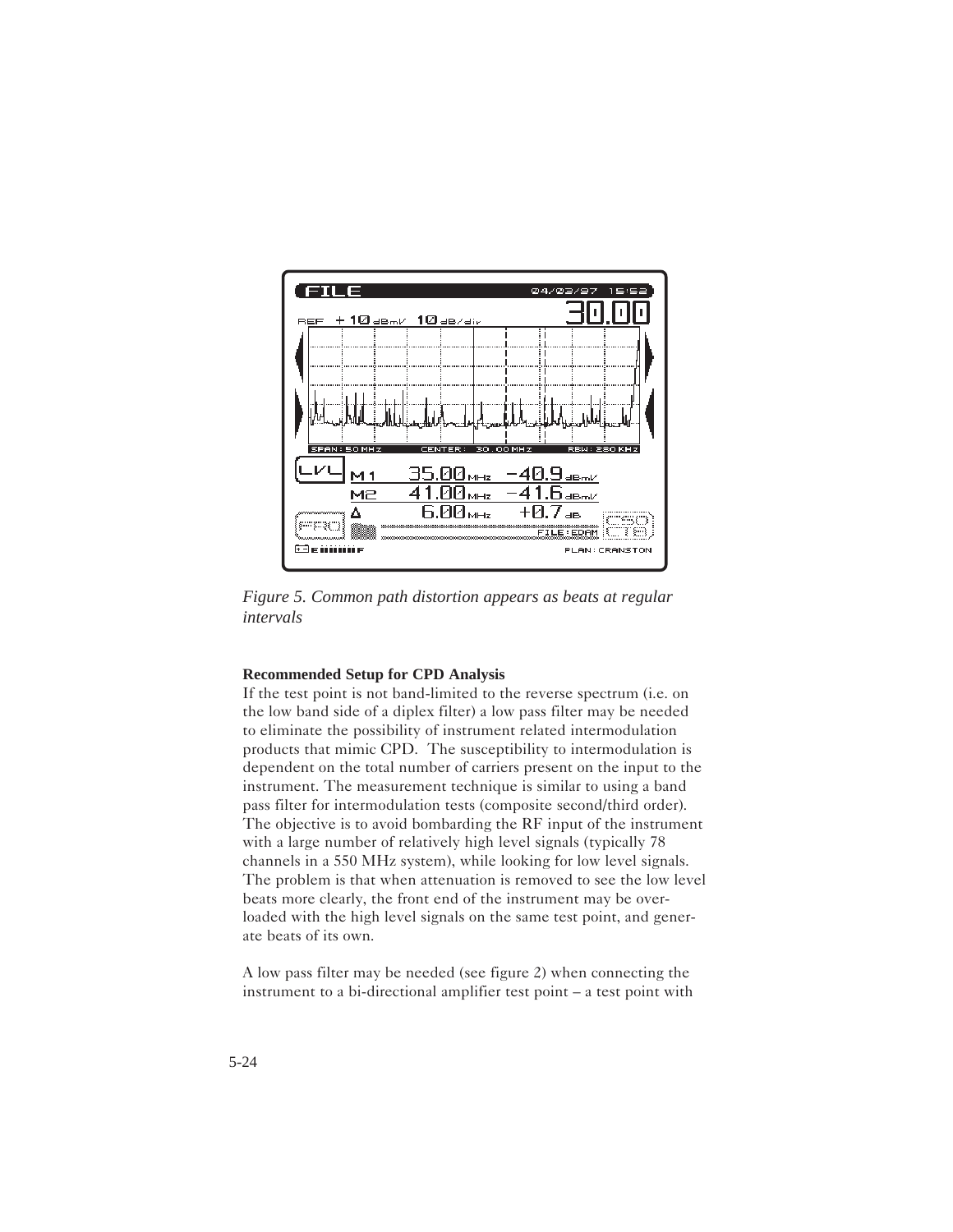both forward and reverse signals present. This phenomenon may present itself when performing a reverse noise test using the Stealth Model 3ST transmitter. To minimize the likelihood of this occurring, the transmitter should be configured such that the video signal input level is at approximately 0 dBmV. In the event that instrument-related intermodulation occurs, the reverse channel plan may be set up such that the frequencies at which the intermod products appear are not included. Unfortunately this eliminates the ability to monitor the headend for CPD from a field test point. Alternatively, a Stealth Model 3HRV can be used. This instrument is used for reverse testing only, and as no forward signals are present on its input, it is not susceptible to this phenomenon. Low Pass Filter



*Figure 6. Low pass filter recommended for use in CPD analysis*

<sup>1</sup> Ron Hranac, Coaxial International, (Rhranac@aol.com)

2 David Devereaux-Weber, University of Wisconsin - Madison, djdevere@facstaff.wisc.edu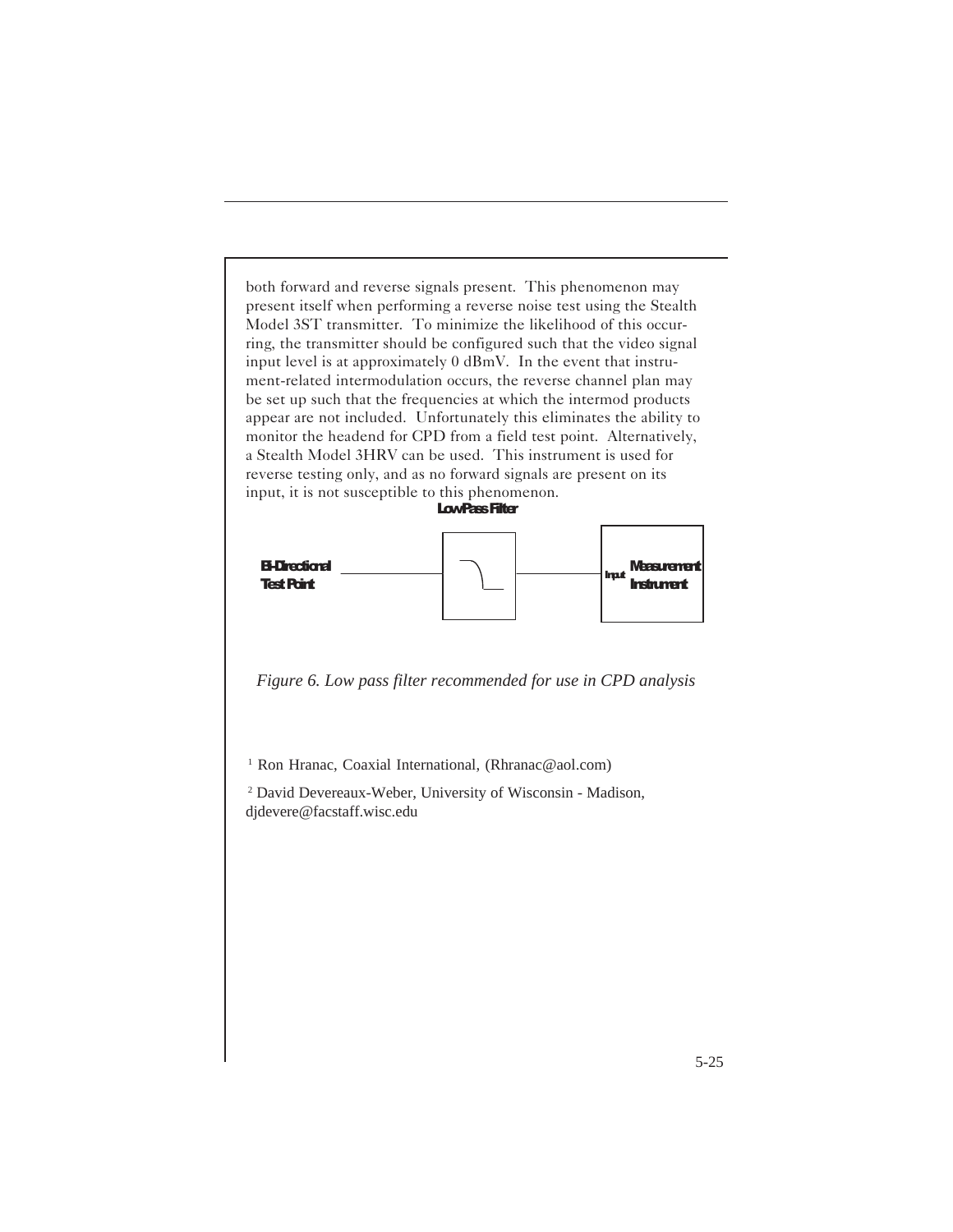# APPENDIX A STATUS INDICATORS/ICONS

## INTRODUCTION

There are numerous status indicators/icons displayed on the Stealth 3SR. The following is a list of all status indicators/icons and an explanation of each. The status indicators are displayed in the title bar as shown in the example below.

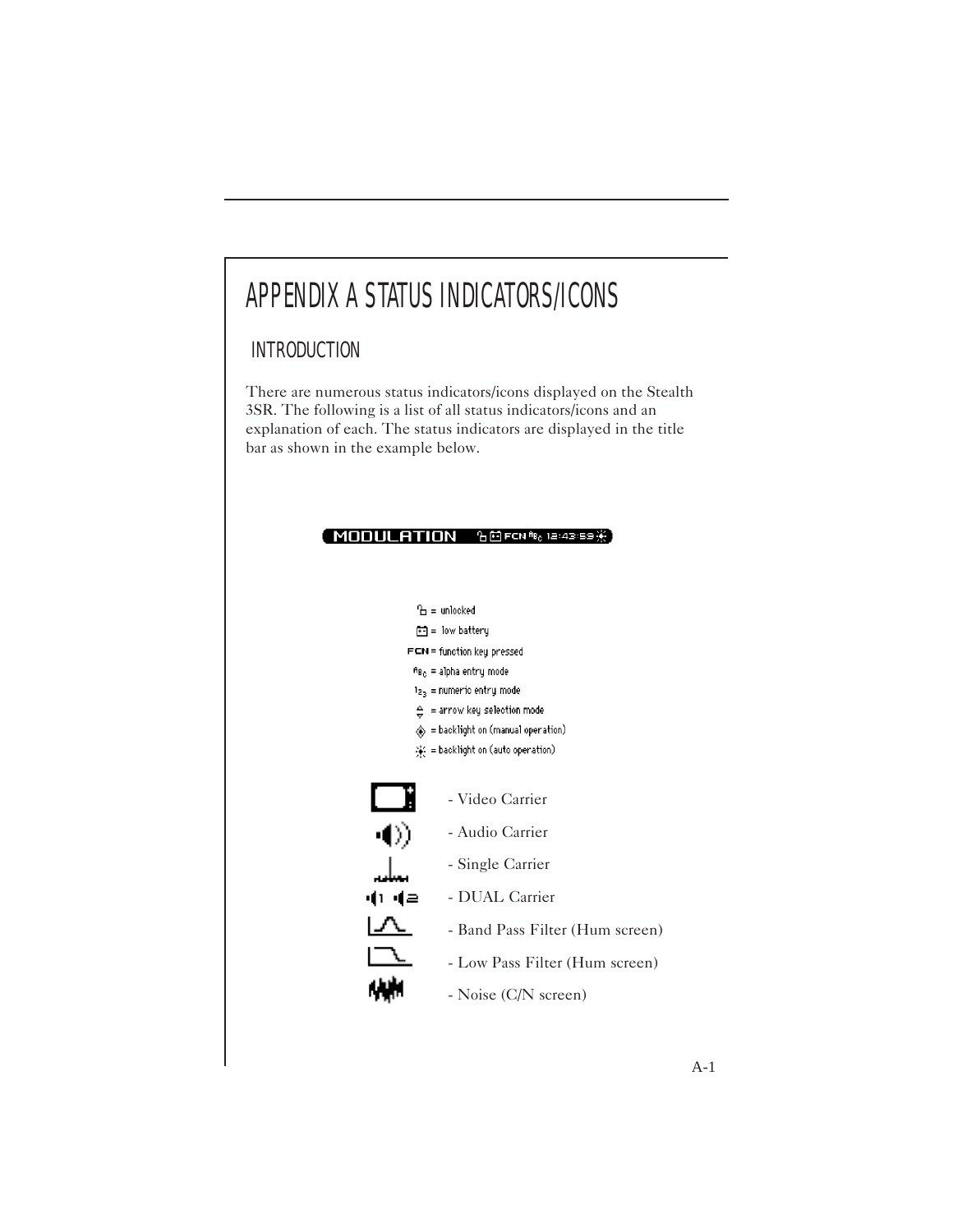# APPENDIX B USER MESSAGES

## INTRODUCTION

There are numerous user messages that will appear on the unit. Some messages can be caused by improper operation or unit malfunction. The following list provides an explanation of the condition that caused the message to appear, followed by the suggested response:

| <b>Message</b> |           | <b>ERROR No STEALTH telemetry!</b>                                                                                 |
|----------------|-----------|--------------------------------------------------------------------------------------------------------------------|
|                | Condition | No telemetry established between                                                                                   |
|                |           | <b>Transmitter and Receiver</b>                                                                                    |
|                | Response  | Check connection and ensure                                                                                        |
|                |           | telemetry frequencies are matched.                                                                                 |
| <b>Message</b> |           | SORRY The selected reference cannot be used!                                                                       |
|                | Condition | The channel plan has been changed<br>or a different channel plan has been<br>selected since storing the reference. |
|                | Response  | Delete the incompatible reference<br>and select another or store a new<br>reference.                               |
| <b>Message</b> |           | ERROR The synthesizer has become unlocked!                                                                         |
|                | Condition | The PLL synthesizer has become<br>unlocked.                                                                        |
|                | Response  | Indicates a problem with the<br>circuitry, service is required.                                                    |
| <b>Message</b> |           | <b>ERROR</b> The noise frequency is out of range!                                                                  |
|                | Condition | The noise offset frequency plus the<br>carrier frequency exceeds the range<br>of the unit.                         |
|                | Response  | Choose a smaller noise offset<br>frequency value.                                                                  |
|                |           |                                                                                                                    |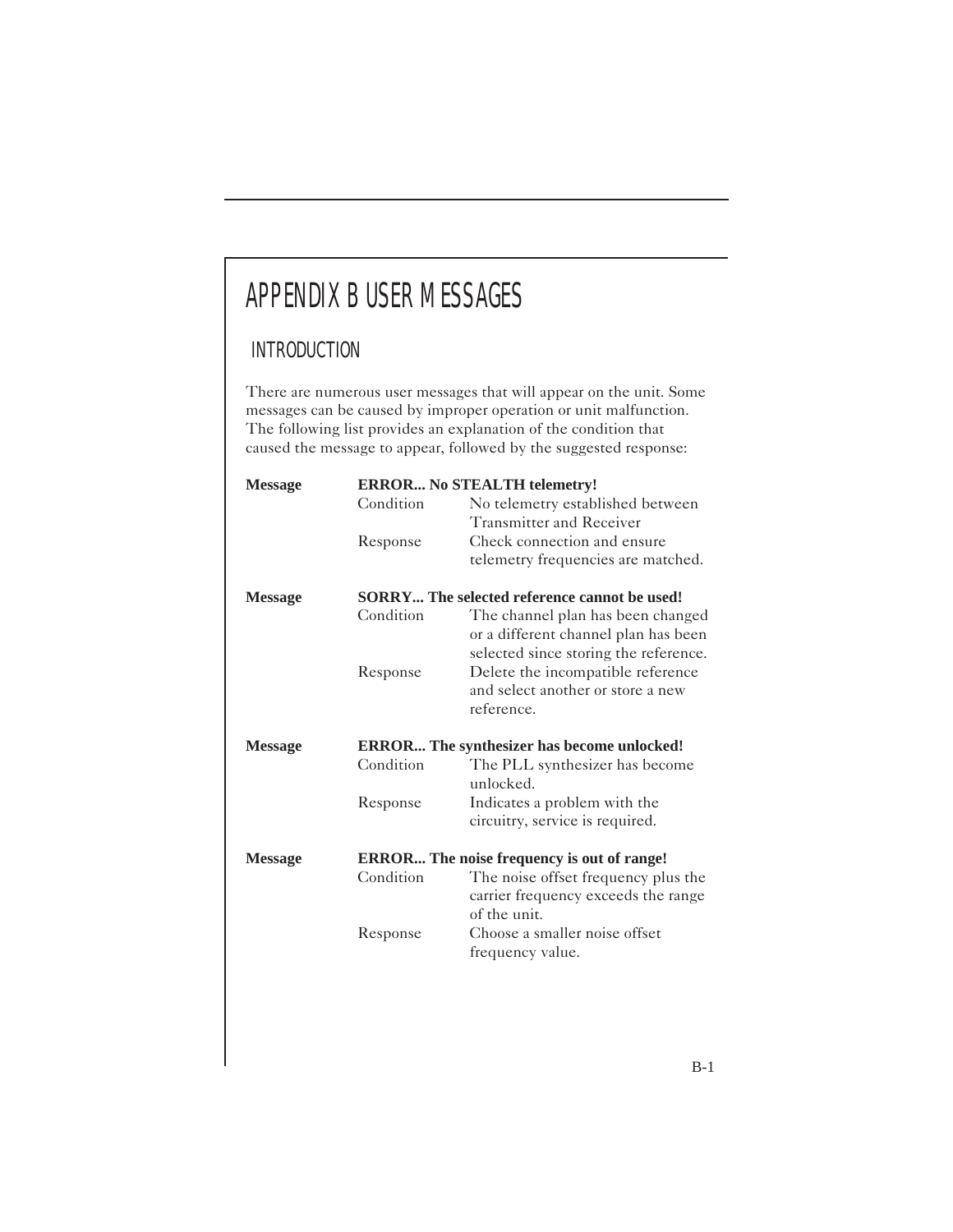| <b>Message</b> | <b>ERROR</b> Insufficient signal level to perform the |                                                                      |
|----------------|-------------------------------------------------------|----------------------------------------------------------------------|
|                | measurement!                                          |                                                                      |
|                | Condition                                             | A minimum carrier level is required<br>for C/N and HUM measurements. |
|                | Response                                              | Choose another channel or                                            |
|                |                                                       | frequency with greater than the                                      |
|                |                                                       | minimum level.                                                       |
| <b>Message</b> |                                                       | SORRY This is an illegal name and cannot be                          |
|                | used.                                                 |                                                                      |
|                | Condition                                             | An illegal name has been entered.                                    |
|                | Response                                              | Choose another name.                                                 |
| <b>Message</b> |                                                       | <b>WARNINGA</b> reference with this name already                     |
|                | exists. Overwrite?                                    |                                                                      |
|                | Condition                                             | A reference with the same name                                       |
|                |                                                       | currently exists.                                                    |
|                | Response                                              | Overwrite the existing reference or                                  |
|                |                                                       | choose another name.                                                 |
| <b>Message</b> |                                                       | SORRY This is an invalid name. Please try again.                     |
|                | Condition                                             | An invalid name has been entered.                                    |
|                | Response                                              | The name must contain at least one                                   |
|                |                                                       | character.                                                           |
| <b>Message</b> |                                                       | SORRY There is not enough memory to store a                          |
|                | new reference!                                        |                                                                      |
|                | Condition                                             | Memory is currently at maximum                                       |
|                |                                                       | capacity.                                                            |
|                | Response                                              | Delete unwanted files to make<br>more memory available.              |
|                |                                                       |                                                                      |
| <b>Message</b> |                                                       | <b>WARNING The selected reference will be deleted!</b>               |
|                | Condition                                             | A reference file is about to be                                      |
|                |                                                       | deleted.                                                             |
|                | Response                                              | Press OK to delete.                                                  |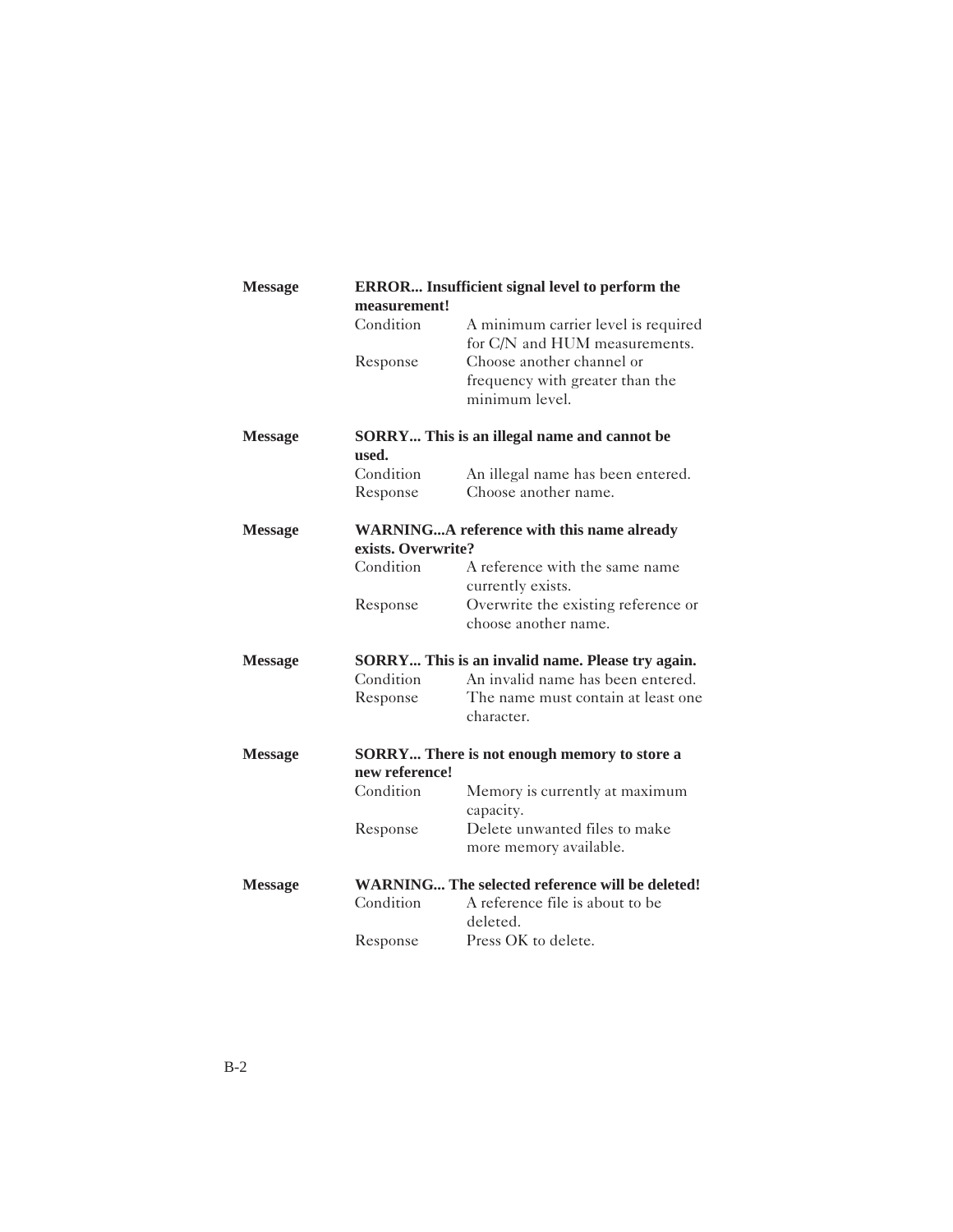| <b>Message</b> |                    | <b>ERROR</b> The selected reference has been              |
|----------------|--------------------|-----------------------------------------------------------|
|                | corrupted!         |                                                           |
|                | Condition          | The reference cannot be used<br>because of a non-volatile |
|                |                    | memory failure.                                           |
|                | Response           | Delete the corrupted reference and<br>select another.     |
| <b>Message</b> |                    | <b>SORRY</b> Not enough sweeps have occurred to store     |
|                | <b>SWEEP.</b>      | an accurate reference. Please allow more time in          |
|                | Condition          | An attempt to store a reference                           |
|                |                    | without sufficient sweeps.                                |
|                | Response           | Allow more time in Sweep Mode.                            |
| <b>Message</b> |                    | ERROR A system error has occurred!                        |
|                | Condition          | A system error has been detected.                         |
|                | Response           | Restart the unit and try again.                           |
| <b>Message</b> |                    | <b>ERROR</b> There is no response from the printer!       |
|                | Condition          | The printer is not responding to the<br>unit.             |
|                |                    |                                                           |
|                | Response           | Check printer connection and<br>compatibility.            |
| <b>Message</b> |                    | SORRY There is nothing to print! Please select a          |
|                |                    | measurement mode before attempting to print.              |
|                | Condition          | An attempt to print was made                              |
|                |                    | without being in a measurement                            |
|                |                    | mode.                                                     |
|                | Response           | Choose a measurement mode.                                |
| <b>Message</b> |                    | <b>WARNING A sweep file with this name already</b>        |
|                | exists. Overwrite? |                                                           |
|                | Condition          | A sweep file with the same name<br>currently exists.      |
|                | Response           | Overwrite or choose another name.                         |
|                |                    |                                                           |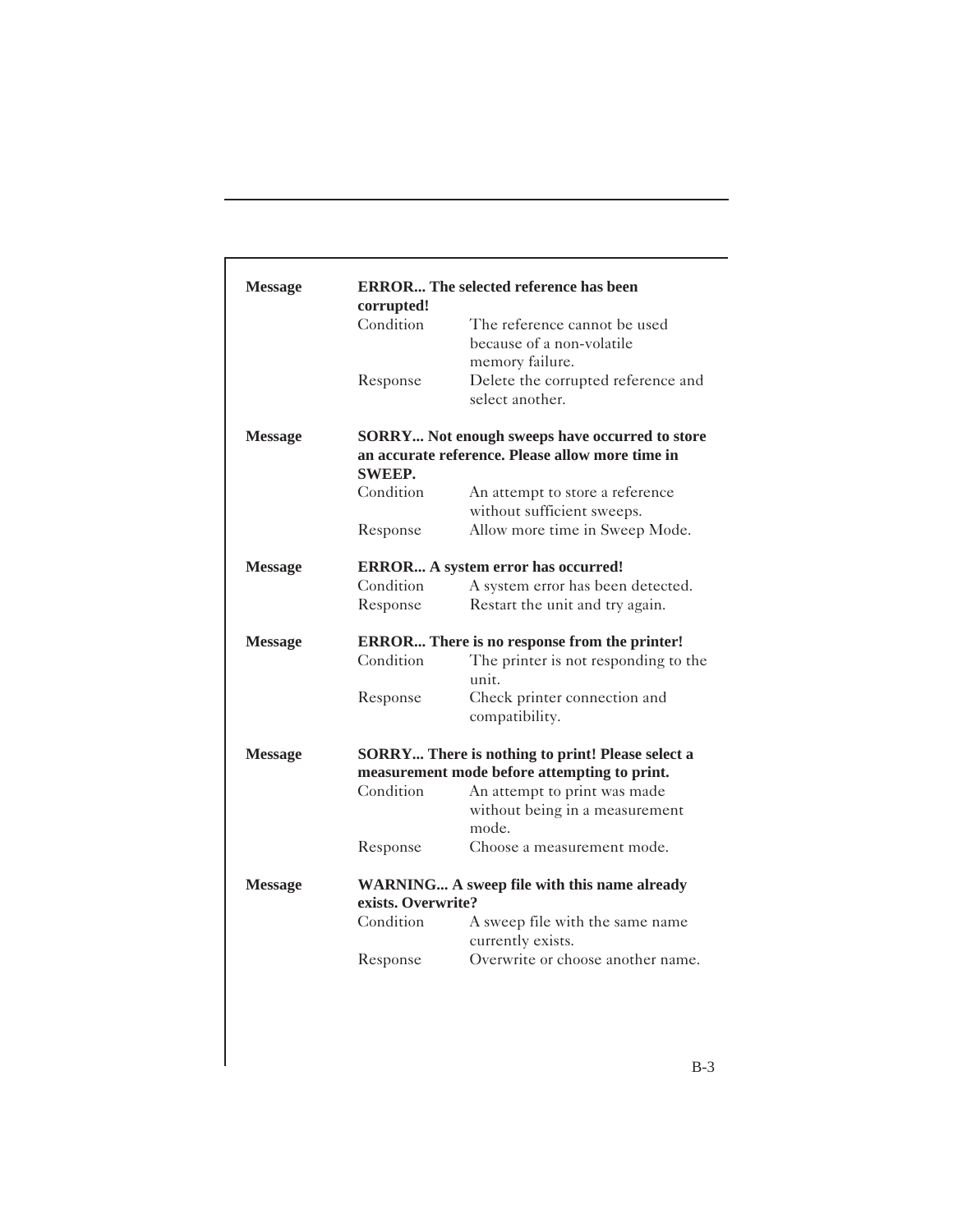| <b>Message</b> | SORRY There is not enough memory to store a<br>new file! |                                                                                                  |  |
|----------------|----------------------------------------------------------|--------------------------------------------------------------------------------------------------|--|
|                | Condition                                                | Memory is currently at maximum<br>capacity.                                                      |  |
|                | Response                                                 | Delete unwanted files to make<br>more memory available.                                          |  |
| <b>Message</b> |                                                          | WARNING The selected sweep file will be deleted!                                                 |  |
|                | Condition                                                | A sweep file is about to be deleted.                                                             |  |
|                | Response                                                 | Press OK to delete.                                                                              |  |
| <b>Message</b> |                                                          | <b>ERROR</b> The selected sweep file has been                                                    |  |
|                | corrupted!                                               |                                                                                                  |  |
|                | Condition                                                | The file cannot be used because of                                                               |  |
|                |                                                          | a non-volatile memory failure.                                                                   |  |
|                | Response                                                 | Delete the corrupted file and select<br>another sweep file.                                      |  |
| <b>Message</b> | another mode.                                            | <b>ERROR</b> A system error has occurred! Please select                                          |  |
|                | Condition                                                | A system error has been detected.                                                                |  |
|                |                                                          | Select another measurement mode                                                                  |  |
|                | Response                                                 | or restart the unit and try again.                                                               |  |
| <b>Message</b> |                                                          | <b>ERROR</b> At least two tilt channels must be<br>programmed and enabled! Please select another |  |
|                | mode.                                                    |                                                                                                  |  |
|                | Condition                                                | Tilt mode is selected with less than                                                             |  |
|                |                                                          | two tilt channels programmed.                                                                    |  |
|                | Response                                                 | Edit channel plan to program at                                                                  |  |
|                |                                                          | least two tilt channels.                                                                         |  |
| <b>Message</b> |                                                          | WARNING The selected plan will be deleted.                                                       |  |
|                | Condition                                                | A channel plan is about to be<br>deleted.                                                        |  |
|                | Response                                                 | Press OK to delete, STOP to<br>cancel.                                                           |  |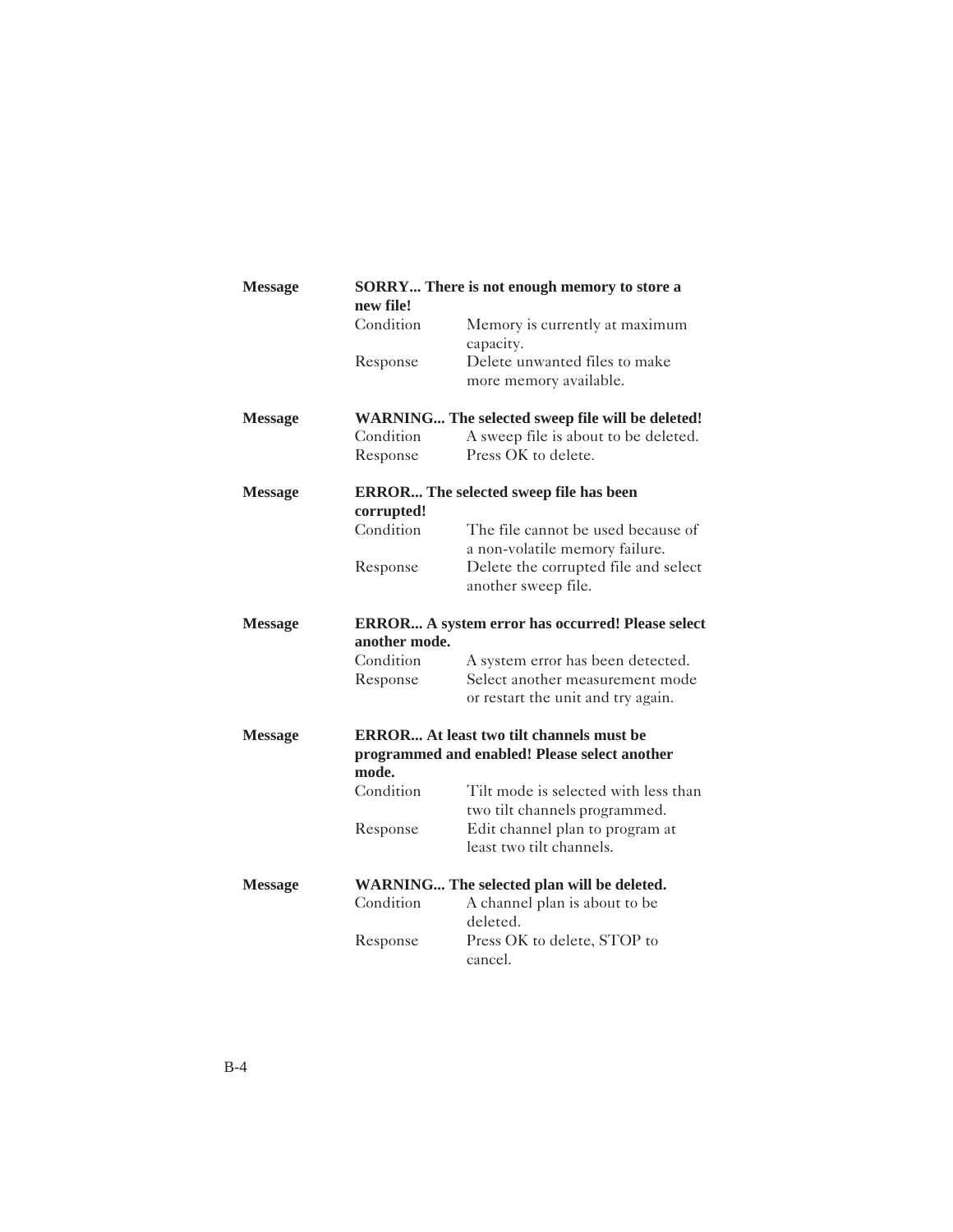| <b>Message</b> |                 | SORRY The active plan cannot be deleted!                             |
|----------------|-----------------|----------------------------------------------------------------------|
|                | Condition       | An attempt to delete the active                                      |
|                |                 | channel plan.                                                        |
|                | Response        | Select a different plan as the active                                |
|                |                 | plan, then delete the desired plan.                                  |
| <b>Message</b> | used!           | ERROR This plan is corrupted and cannot be                           |
|                | Condition       |                                                                      |
|                |                 | The plan cannot be used because of<br>a non-volatile memory failure. |
|                | Response        | Delete the plan and then choose                                      |
|                |                 | another.                                                             |
| <b>Message</b> |                 | WARNING A plan with this name already exists.                        |
|                | Overwrite?      |                                                                      |
|                | Condition       | A channel plan with the same name                                    |
|                |                 | currently exists.                                                    |
|                | Response        | Overwrite or choose another name.                                    |
| <b>Message</b> |                 | SORRYThis is the name of a fixed plan and                            |
|                | cannot be used. |                                                                      |
|                | Condition       | An attempt was made to name a                                        |
|                |                 | channel plan with the name of a                                      |
|                |                 | fixed plan.                                                          |
|                | Response        | Choose another name.                                                 |
| <b>Message</b> |                 | ERROR The stop frequency has been set too low.                       |
|                | Condition       | The stop frequency has been set                                      |
|                |                 | below the lowest channel in the                                      |
|                |                 | selected fixed plan.                                                 |
|                | Response        | Enter a higher stop frequency.                                       |
| <b>Message</b> |                 | SORRY This cannot be completed due to a system                       |
|                | error.          |                                                                      |
|                | Condition       | A system error was detected.                                         |
|                | Response        | Restart the unit and try again.                                      |
| <b>Message</b> |                 | <b>WARNING This channel will be deleted!</b>                         |
|                | Condition       | A channel is about to be deleted.                                    |
|                | Response        | Press OK to delete, STOP to                                          |
|                |                 | cancel.                                                              |
|                |                 |                                                                      |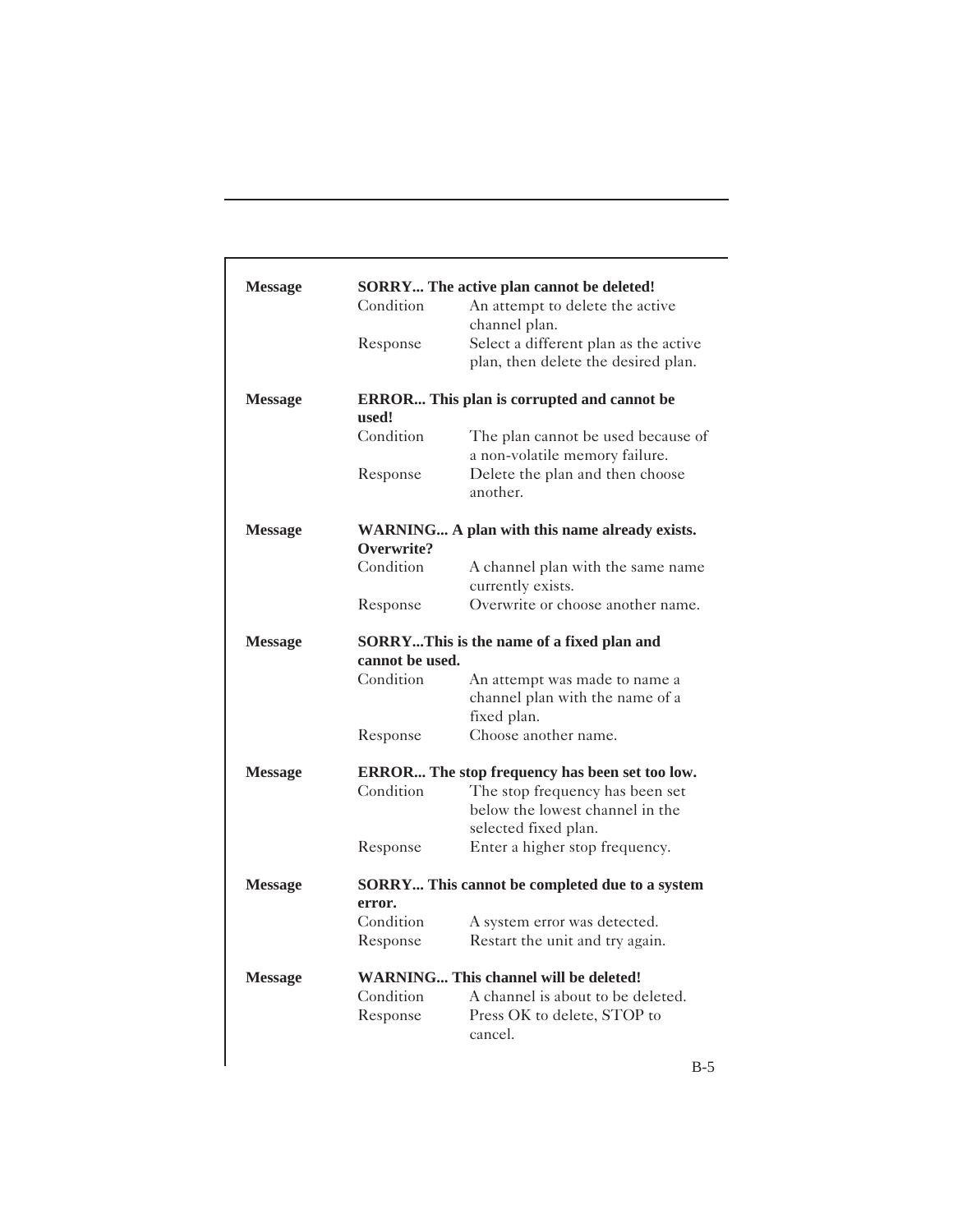| <b>Message</b> |              | <b>SORRY</b> The last channel cannot be deleted!                            |
|----------------|--------------|-----------------------------------------------------------------------------|
|                | Condition    | An attemp was made to delete the                                            |
|                |              | last channel of a plan.                                                     |
|                | Response     | A channel plan must contain at least<br>one channel. If desired, delete the |
|                |              | entire plan.                                                                |
|                |              |                                                                             |
| <b>Message</b> |              | <b>WARNING This operation cannot be undone!</b>                             |
|                | Condition    | An operation has been selected that<br>will make permanent changes to a     |
|                |              | stored file.                                                                |
|                | Response     | Press OK to execute, STOP to                                                |
|                |              | cancel.                                                                     |
| <b>Message</b> |              | <b>SORRY</b> There is not enough memory to store the                        |
|                | new plan!    |                                                                             |
|                | Condition    | Memory is currently at maximum                                              |
|                |              | capacity.                                                                   |
|                | Response     | Delete unwanted files to make<br>more memory available.                     |
|                |              |                                                                             |
| <b>Message</b> |              | <b>WARNING There is not enough memory to save</b>                           |
|                | the changes! |                                                                             |
|                | Condition    | Memory is currently at maximum<br>capacity.                                 |
|                | Response     | Delete unwanted files to make                                               |
|                |              | more memory available.                                                      |
| <b>Message</b> |              | <b>SORRY</b> Some channels may not have been                                |
|                |              | converted due to a system error.                                            |
|                | Condition    | A system error was detected.                                                |
|                | Response     | Restart the unit and try again.                                             |
| <b>Message</b> |              | WARNING All files and stored settings will be                               |
|                | lost!        |                                                                             |
|                | Condition    | The unit is being reset to the                                              |
|                |              | factory default settings.                                                   |
|                | Response     | Press OK to reset settings, STOP to                                         |
|                |              | cancel.                                                                     |